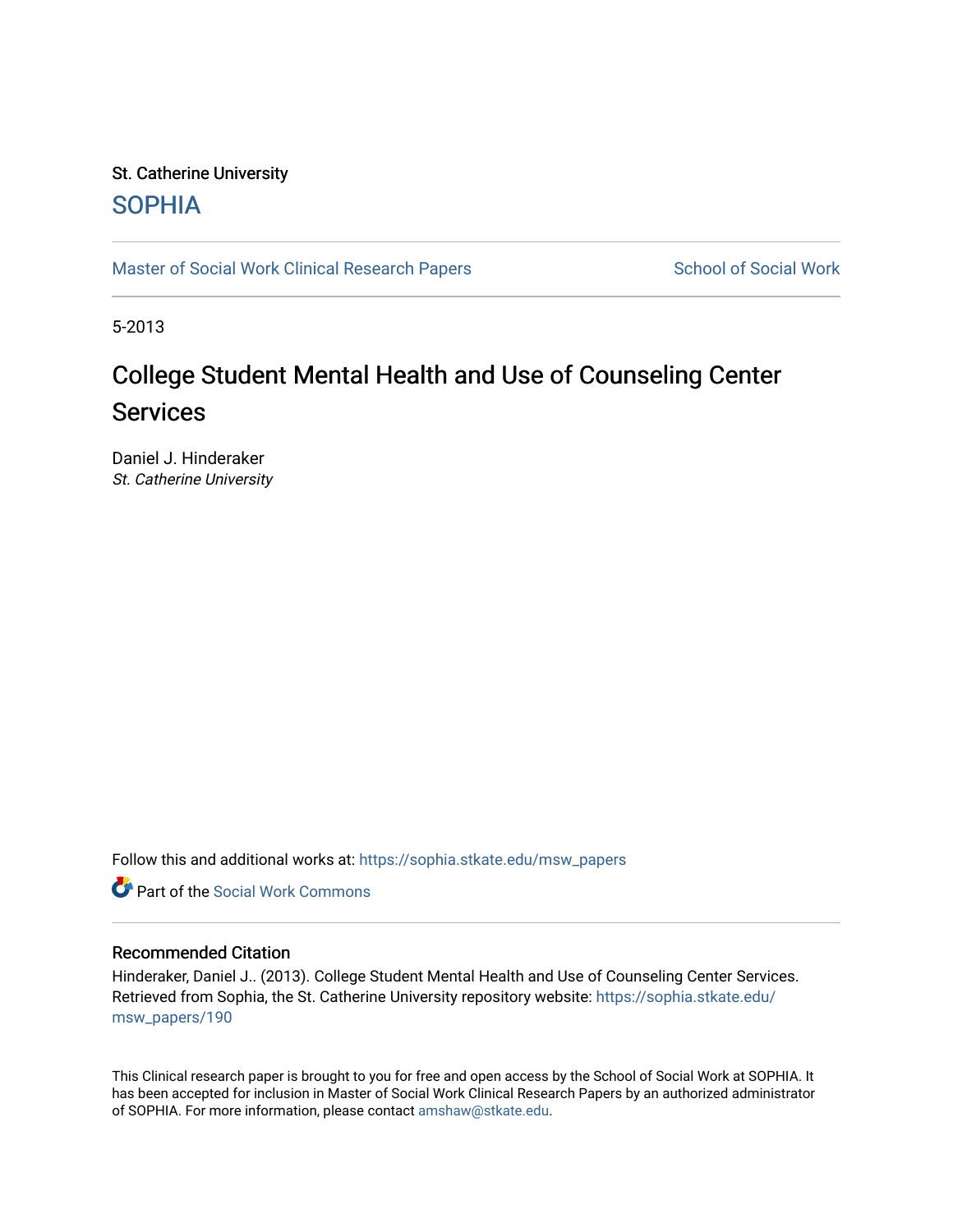# College Student Mental Health and Use of Counseling Center Services

by

Daniel J. Hinderaker, B.A., J.D.

MSW Clinical Research Paper

Presented to the Faculty of the School of Social Work St. Catherine University and the University of St. Thomas St. Paul, Minnesota in Partial Fulfillment of the Requirements for the Degree of

Master of Social Work

Committee Members Kari L. Fletcher, Ph.D., LICSW (Chair) Mary S. Carlsen, MSW, LISW Donna L. Blazis, MSW, LICSW

The Clinical Research Project is a graduation requirement for MSW students at St. Catherine University/University of St. Thomas School of Social Work in St. Paul, Minnesota and is conducted within a nine-month time frame to demonstrate facility with basic social research methods. Students must independently conceptualize a research problem, formulate a research design that is approved by a research committee and the university Institutional Review Board, implement the project, and publicly present the findings of the study. This project is neither a Master's thesis nor a dissertation.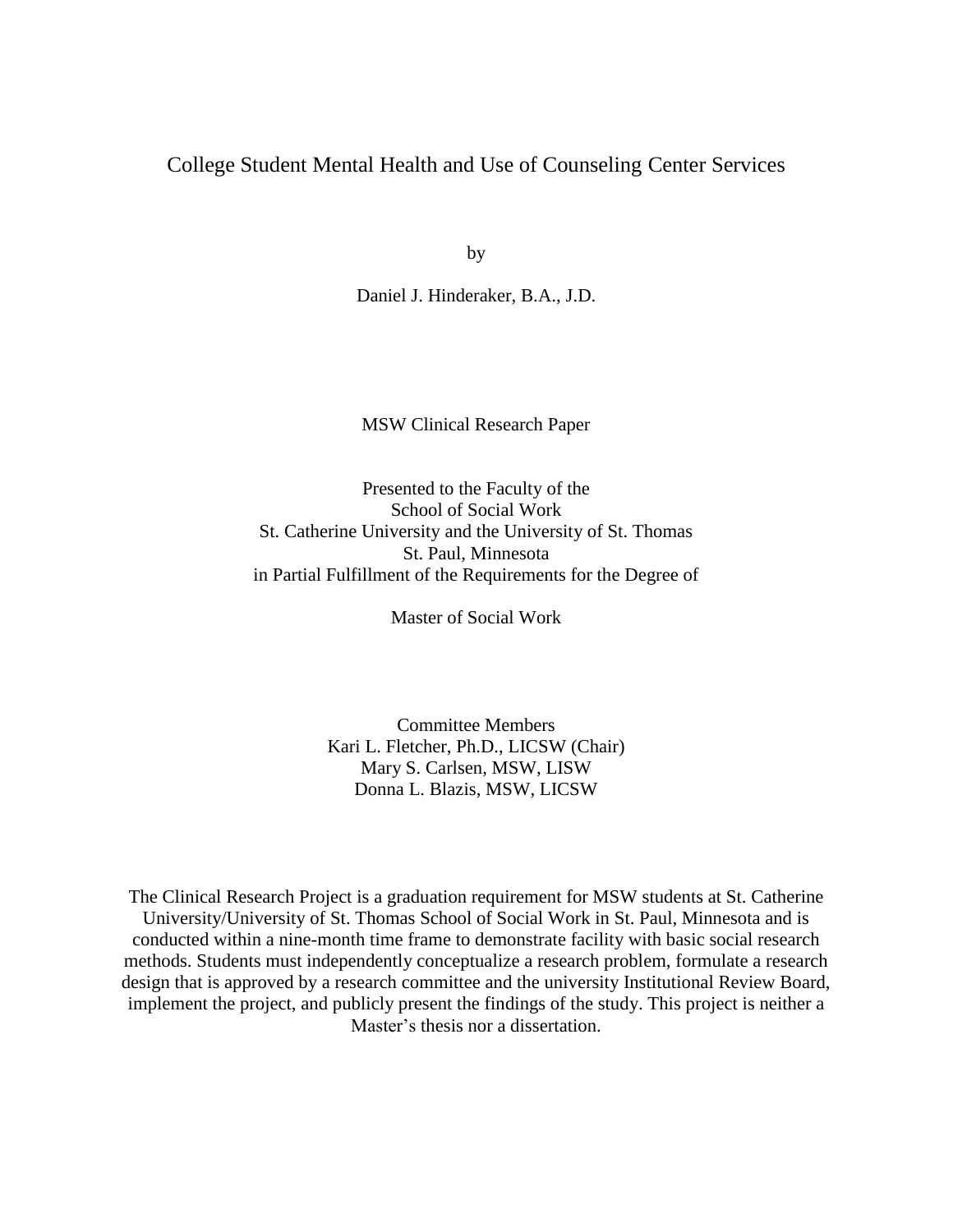#### **Abstract**

The purpose of this study was to learn how students at a small Midwestern college were utilizing the school's counseling center. This quantitative study used a survey to learn about the mental health concerns and distress levels of students who had not used the college's counseling center  $(n = 127)$ . The survey results revealed that the overwhelming majority of "non-counseled" students were aware of the counseling center and that it provided free counseling services. However, many of these students had recently experienced significant levels of concern with various problem areas, including anxiety, depression, relationships, and eating/body image. These problem areas were further examined through the lens of gender, race/ethnicity, and sexual orientation. This study also explored reasons why students had not sought counseling and whether they intended to do so in the future. This study also utilized secondary data reported by the college's counseling center indicating problem areas reported by student clients ("counseled students") on intake forms. This study compared non-counseled and counseled students and found that the difference in rates of reported problem types between these two groups was statistically significant for anxiety, depression, relationships, family, and victimization—indicating that students with significant concerns in those areas were most likely to utilize the counseling center. The study concludes with implications for practice, policy, and research.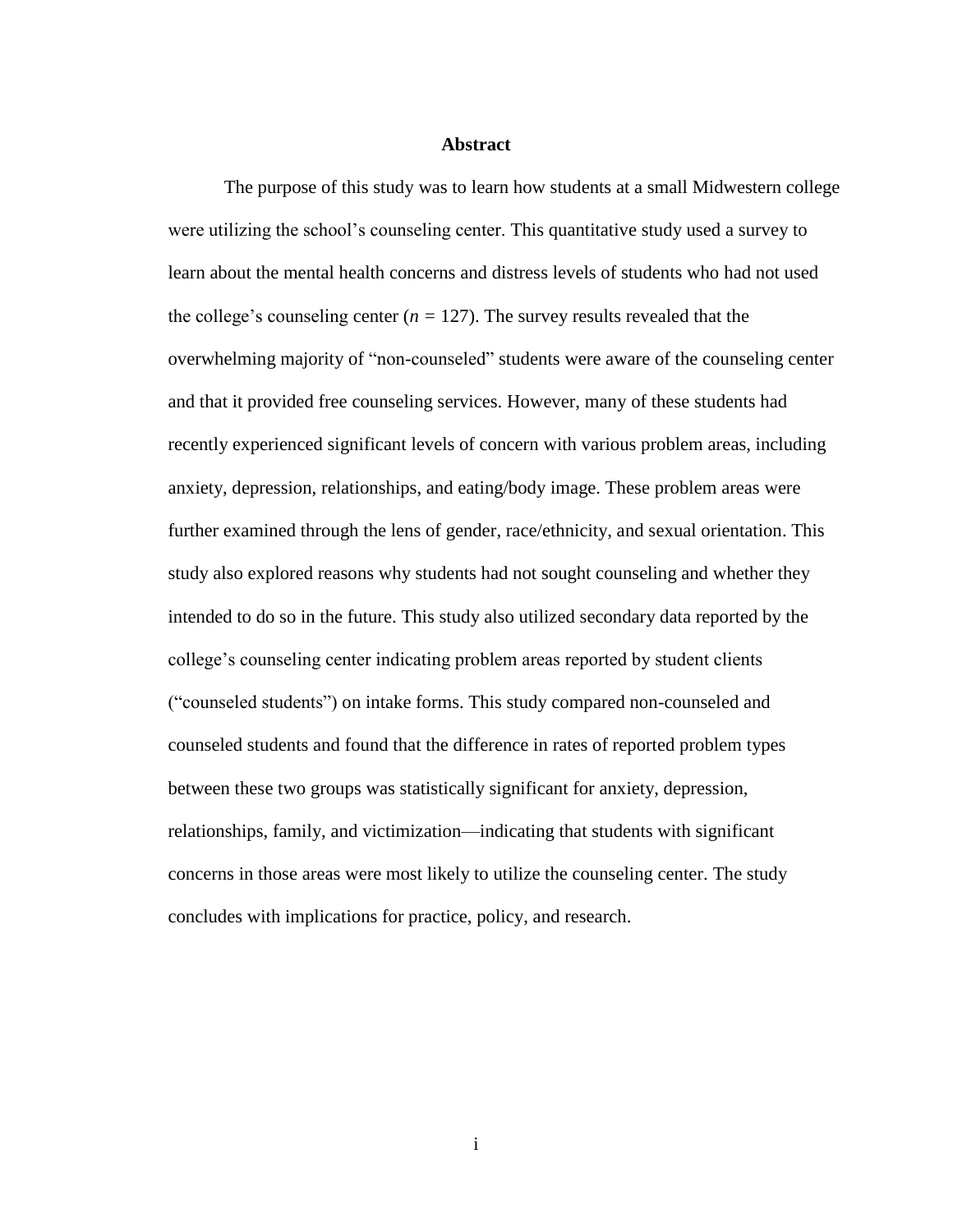# **Acknowledgments**

I wish to thank my daughters, Chloe and Ella, for their patience and inspiration. I also thank my research committee members for their valuable time and insights. I especially want to thank my research committee chair for her guidance, encouragement, and positive energy. Finally, I thank my counseling center colleagues for their commitment to clients and interns.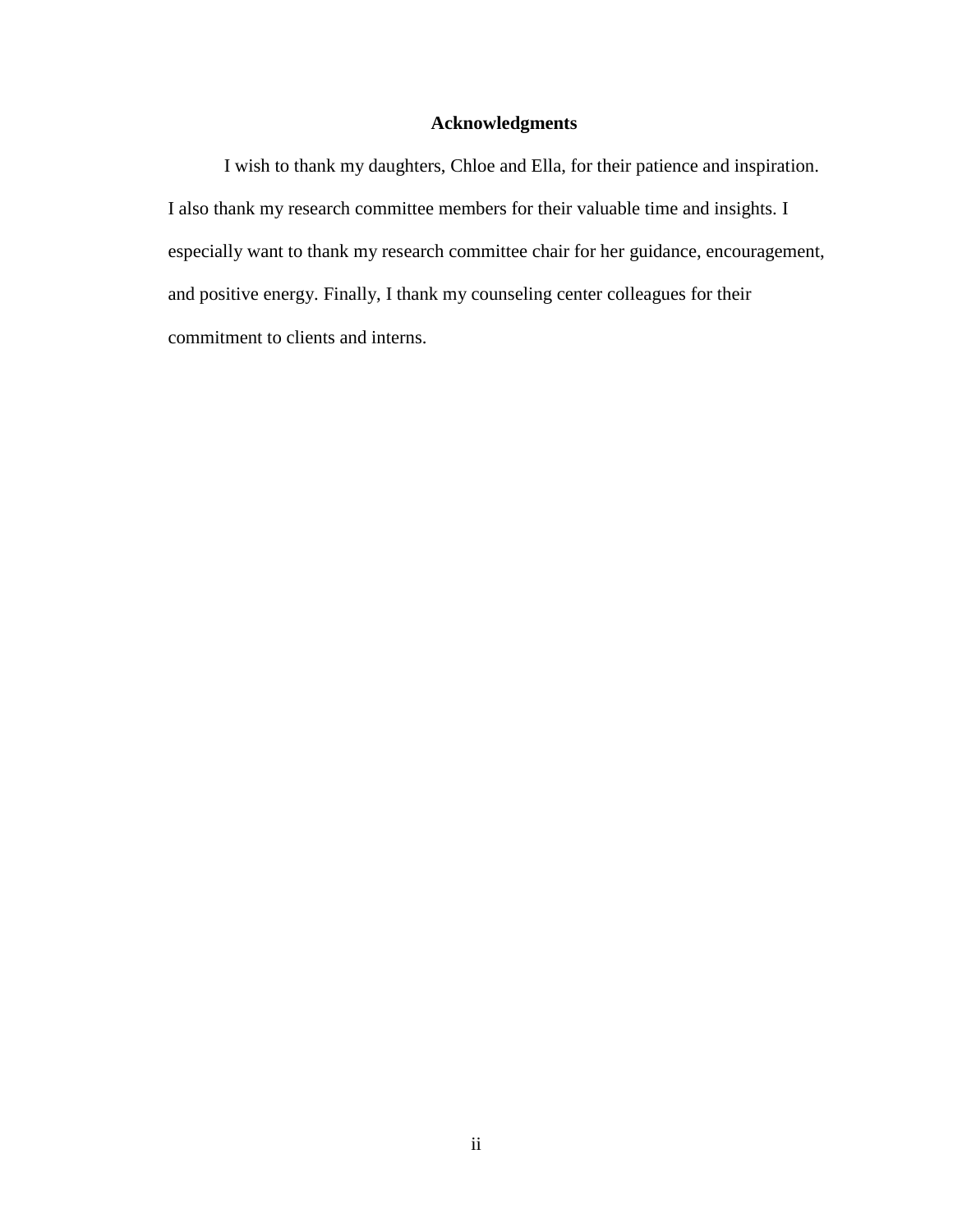# **Table of Contents**

| Introduction             | $\mathbf{1}$ |
|--------------------------|--------------|
| <b>Literature Review</b> | 9            |
| Conceptual Framework     | 22           |
| Methods                  | 29           |
| Findings                 | 39           |
| Discussion               | 54           |
| References               | 82           |
| Appendices               | 93           |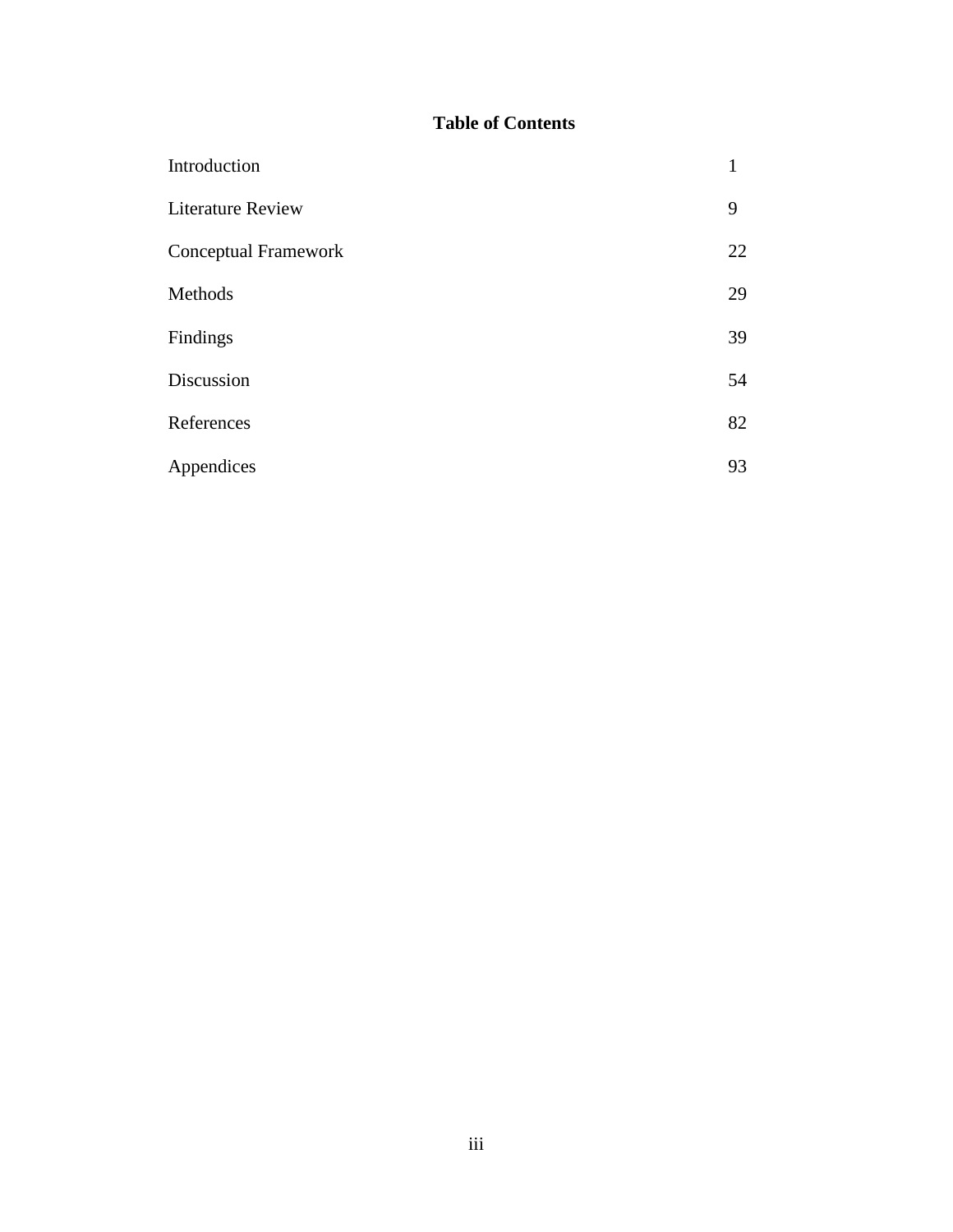# **List of Tables**

| Table 1. Demographics of Survey Participants                                 | 40 |
|------------------------------------------------------------------------------|----|
| Table 2. Non-Counseled Students' Knowledge of Counseling Center              | 41 |
| Table 3. Non-Counseled Students' Use of Off-Campus Counseling                | 41 |
| Table 4. Non-Counseled Students - Problem Types by Level of Concern          | 43 |
| Table 5. Non-Counseled Students – Problems of Significant Concern by Gender  | 44 |
| Table 6. Non-Counseled Students – Problems of Significant Concern by         |    |
| Race/Ethnicity                                                               | 45 |
| Table 7. Non-Counseled Students - Problems of Significant Concern by         |    |
| <b>Sexual Orientation</b>                                                    | 46 |
| Table 8. Reasons Why Non-Counseled Students Have Not Used the                |    |
| <b>Counseling Center</b>                                                     | 47 |
| Table 9. Non-Counseled Students with Significant Concerns by Problem Type -  |    |
| Likeliness to Use Counseling Center in the Future – Combined Scaling         | 52 |
| Table 10. Non-Counseled Students with Significant Concerns by Problem Type - |    |
| Likeliness to Use Counseling Center in the Future – Combined Scaling         | 53 |
| Table 11. Demographics – Comparison of Survey Participants to Counseling     |    |
| Center Users and College Population                                          | 57 |
| Table 12. Comparison of Non-Counseled Students and Counseled Students        |    |
| by Problem Type                                                              | 67 |
| Table 13. Comparison of Non-Counseled Students and Counseled Students        |    |
| by Gender                                                                    | 70 |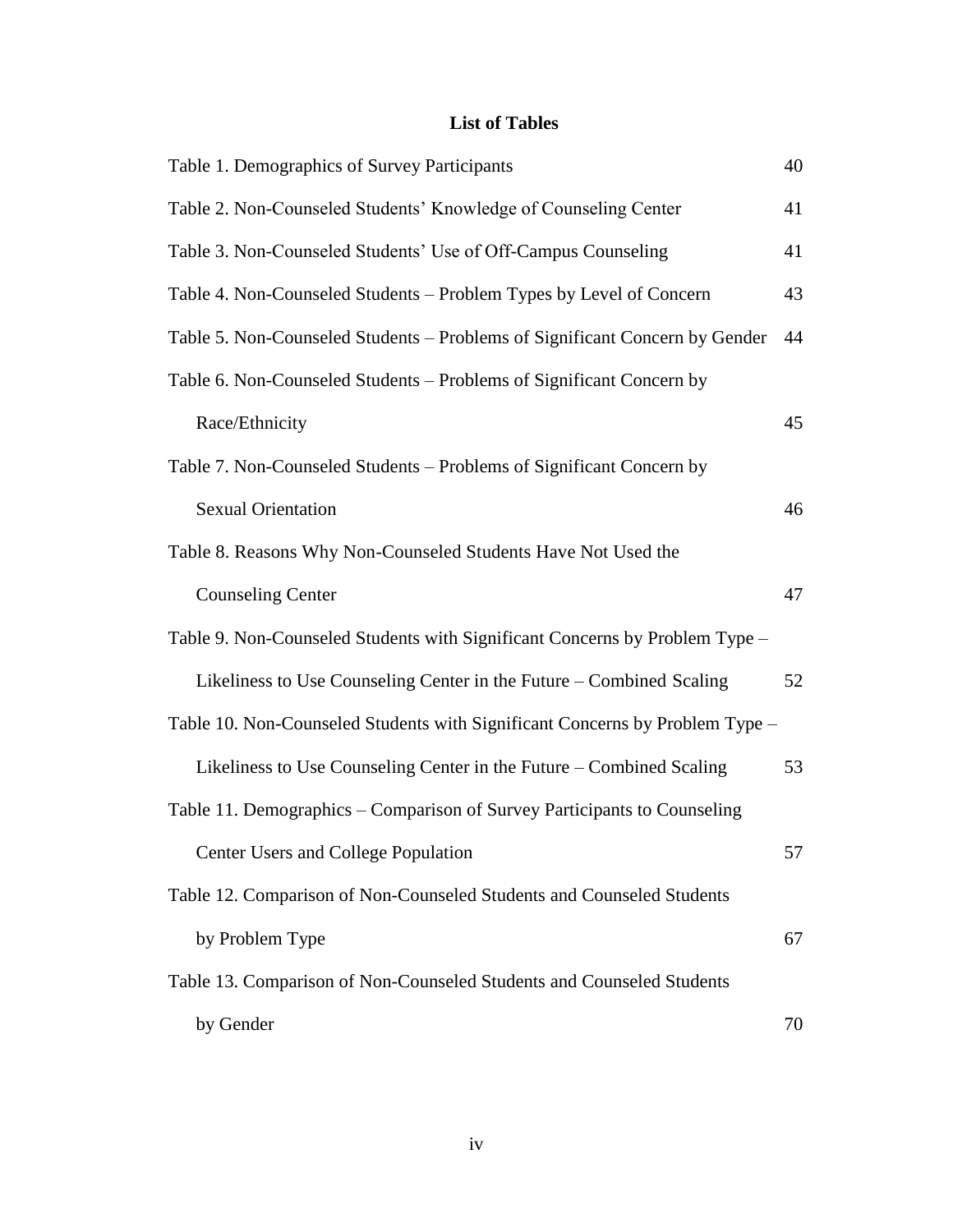# **College Student Mental Health and Use of Counseling Center Services Introduction**

Untreated mental illness is a major problem in the United States. Approximately one in four adults—about 59 million Americans—experience a mental health disorder in a given year (National Institute of Mental Health [NIMH], 2012), and one-half of all Americans will meet the criteria for a Diagnostic and Statistical Manual of Mental Disorders (DSM-IV-TR) diagnosis sometime within their life (Kessler et al., 2005). At the same time, it is estimated that only 41.1% of those with a mental health disorder are receiving some form of treatment, and only 13.4% are receiving "minimally adequate treatment" (NIMH, 2012). Other research regarding utilization rates of mental health services in the general public indicates that 70% of individuals with a diagnosable mental health disorder do not receive treatment, and only 13% receive treatment from a mental health professional (Howard et al., 1996). Thus, in any given year, about 50 million Americans do not receive minimally adequate treatment for a mental disorder.

There has been widespread recognition that lack of access to mental health care is a significant barrier to treatment. In 2001, the Surgeon General reported that racial and ethnic minorities have less access to care, receive generally poorer quality mental health services, and experience a greater disability burden from unmet mental health needs (United States Department of Health and Human Services, 2001). More recently, federal laws have been enacted to increase access by mandating parity for health insurance coverage for treatment of both mental conditions and physical conditions. In 2010, rules went into place under the *Wellstone-Domenici Bill* (signed into law in 2008) requiring parity with respect to group health plans. *The Patient Protection and Affordable Care Act* (signed into law in March 2010) extended mental health insurance parity to include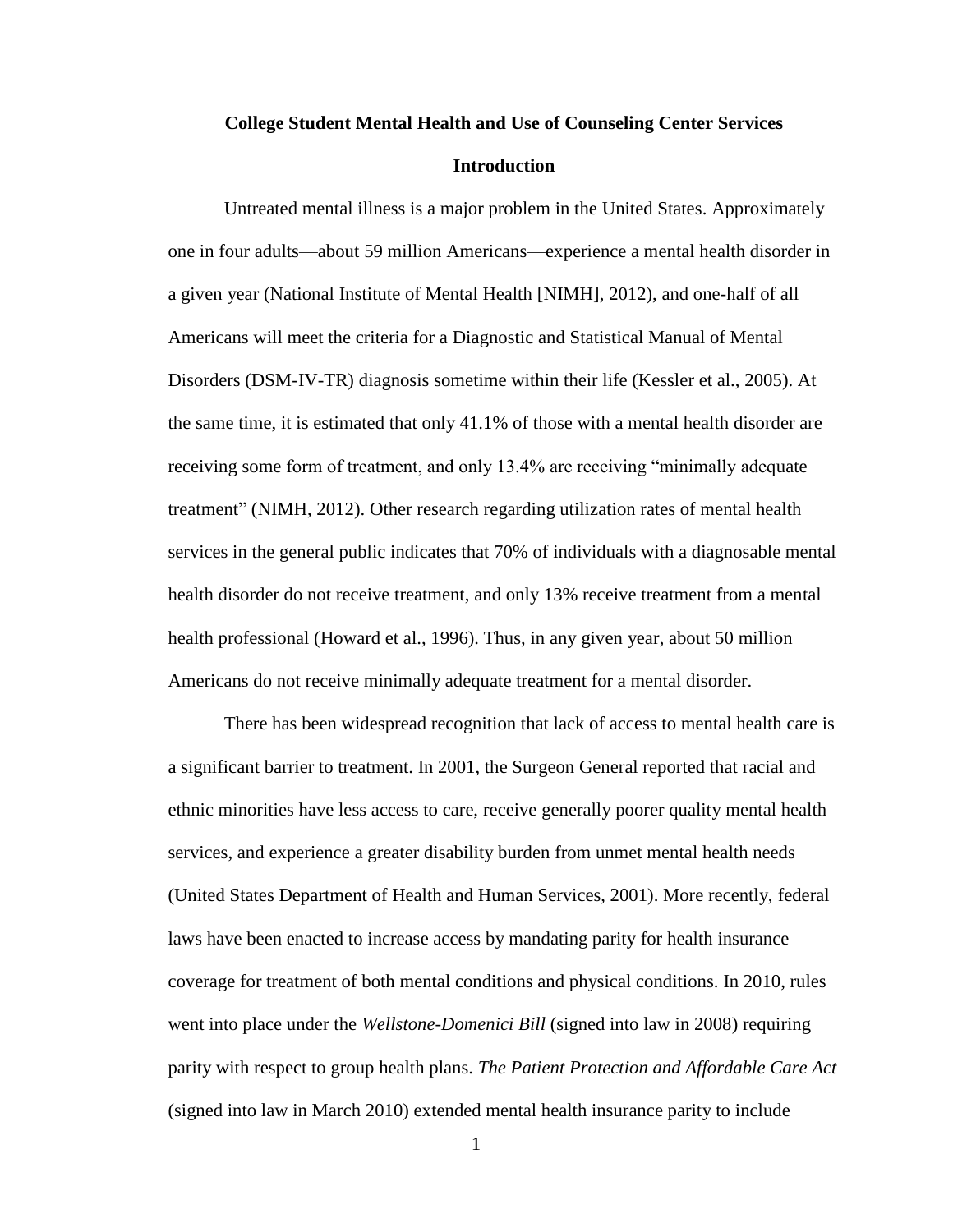people with individual health insurance policies and small businesses. This expansion of parity will eventually cover 32 million currently uninsured Americans (Mannino, 2010).

Access to mental health care does not, by itself, result in treatment, of course. In order for mental disorders to be treated, people with disorders must still choose to utilize available services, including therapy or counseling services. This leads to the question, why do some people with mental health symptoms or disorders choose to seek available mental health services while others do not? Many researchers have studied the postsecondary student population to explore this question.

#### **College Student Population**

College and university populations have special significance for mental health policy because the potential benefits for identifying and treating students with mental disorders are substantial (Eisenberg, Golberstein, & Gollust, 2007). Three-fourths of all lifetime cases of mental disorders start by age 24 (Kessler et al., 2005). Currently, roughly 21 million American young adults—approximately two-thirds of all 18 to 24 year-olds—attend postsecondary schools (National Center for Education Statistics, n.d.). More broadly, young adulthood is when many individuals struggle with issues related to identity, separation from parents, relationships, sexuality, career, and lifestyle choices.

The mental health needs of college students are quite substantial, and there appears to be a large gap between their needs and utilization of professional mental health services. According to the Spring 2012 National College Health Assessment, nearly 47% percent of students reported that they had felt things were hopeless at some point within the last year; 51.3% reported that they had felt overwhelming anxiety; and 31.6% reported that they had felt so depressed that it was difficult to function (NCHA, 2012). At the same time, only 10.6% of students reported having been diagnosed or treated for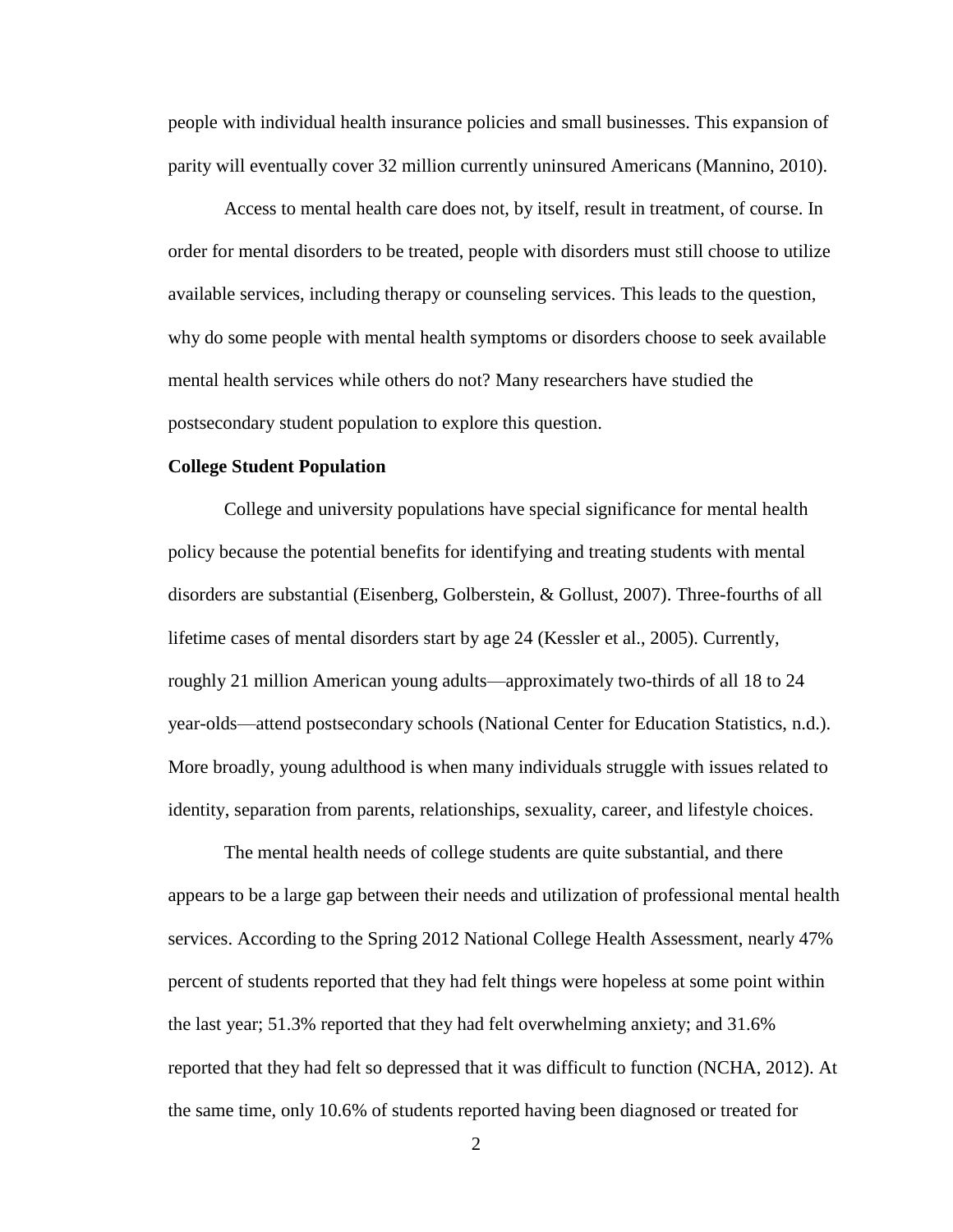depression by a professional within the last twelve months, and only 11.6% for anxiety (7.0% were diagnosed or treated for both depression and anxiety) (NCHA, 2012). A national survey of counseling center directors reported 87 suicides among reporting institutions; 80% of those had not utilized on-campus counseling services (Gallagher, 2011). Finally, a research study of several thousand students at a large university found that, of the students with positive screens for depression or anxiety, the proportion who did not receive any mental health services ranged from 37% to 84%, depending on the disorder (Eisenberg et al., 2007). Eisenberg et al. concluded that "Even in an environment with universal access to free short-term psychotherapy and basic health services, most students with apparent mental health disorders did not receive treatment" (p. 594).

To help meet the mental health needs of students, many postsecondary institutions provide free on-campus mental health services in the form of school counseling centers. For example, one survey of 212 small colleges showed that 89% were committed to having an on-campus counseling center (Vespia, 2007). The two associations representing directors of college and university counseling centers collectively represent about 1,000 institutions serving millions of students (Barr, Krylowicz, Reetz, Mistler, & Rando, 2011; Gallagher, 2011). Virtually all of these counseling centers provide individual counseling/psychotherapy; most of them also provide couples counseling, group counseling, crisis intervention, and some form of psychiatric services (Barr et al., 2011).

Counseling services have been found to be effective in assisting student adjustment to college, in improving academic performance, retention and graduation rates (Bishop & Walker, 1990; Lee, Olson, Locke, Michelson, & Odes, 2009; Sharkin, 2004; Turner & Berry, 2000; Wilson, Mason, & Ewing, 1997). This retention advantage is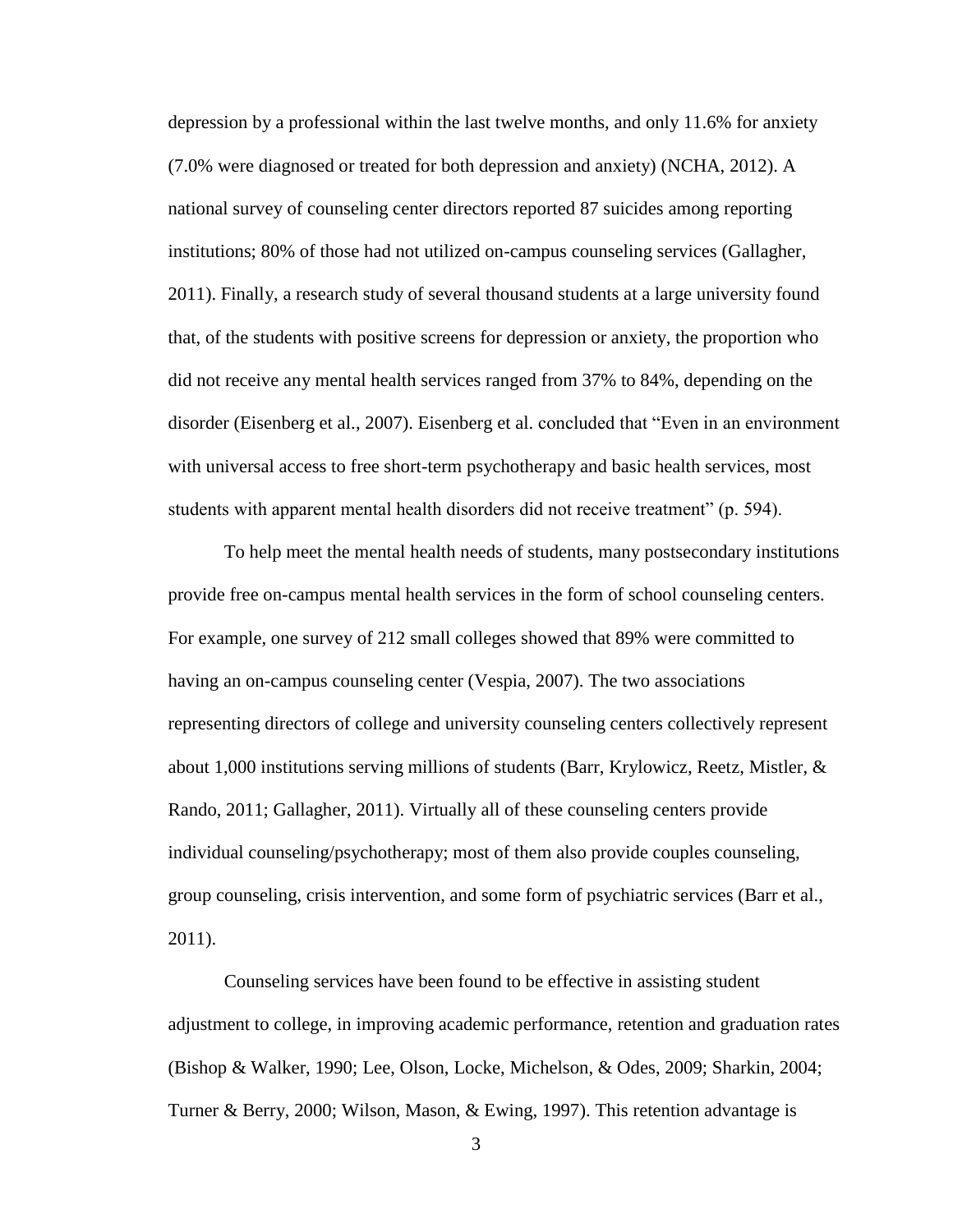typically not due to better academic performance, but is more closely linked with counseled students being better able to adjust to college, handle their personal, relational, and mental health struggles, and navigate through other critical periods during which they might be susceptible to dropping out (Wilson et al., 1997). Improved social and emotional adjustment and student well-being results in a decrease in severe and often damaging behaviors associated with psychological distress (DeStefano, Mellott, & Peterson, 2001). Suicide, eating disorders, sexual identity crises, and addiction issues are common among young people on college campuses (Barr et al., 2011, Kelly & Achter, 1995; Lucas & Berkel, 2005). Research shows that seeking help for such issues from counselors, either on or off campus, dramatically reduces symptoms and saves lives (DeStefano et al., 2001).

Although many counseling centers were established primarily to assist with personal growth, adjustment, and other developmental concerns, there has been widespread reporting of increasingly severe psychological problems among college students and increasing numbers of students seeking counseling services. For example, Gallagher (2011) reported that 91% of counseling center directors indicated that there has been an increase in students arriving at their counseling center with serious psychological problems. Likewise, Barr (2011) reported that 93% of counseling center directors concurred that the number of students with significant psychological problems is a growing concern in their center or on their campus. Numerous research studies have supported the argument that postsecondary students are seeking counseling for increasingly severe problems (Beamish, 2005; Benton, Robertson, Tseng, Newton, & Benton, 2004; Kitzrow, 2003; Smith et al., 2007; Stone, Vespia, & Kanz, 2000; Stukenberg et al., 2006). It has been speculated that this change may be caused by shifts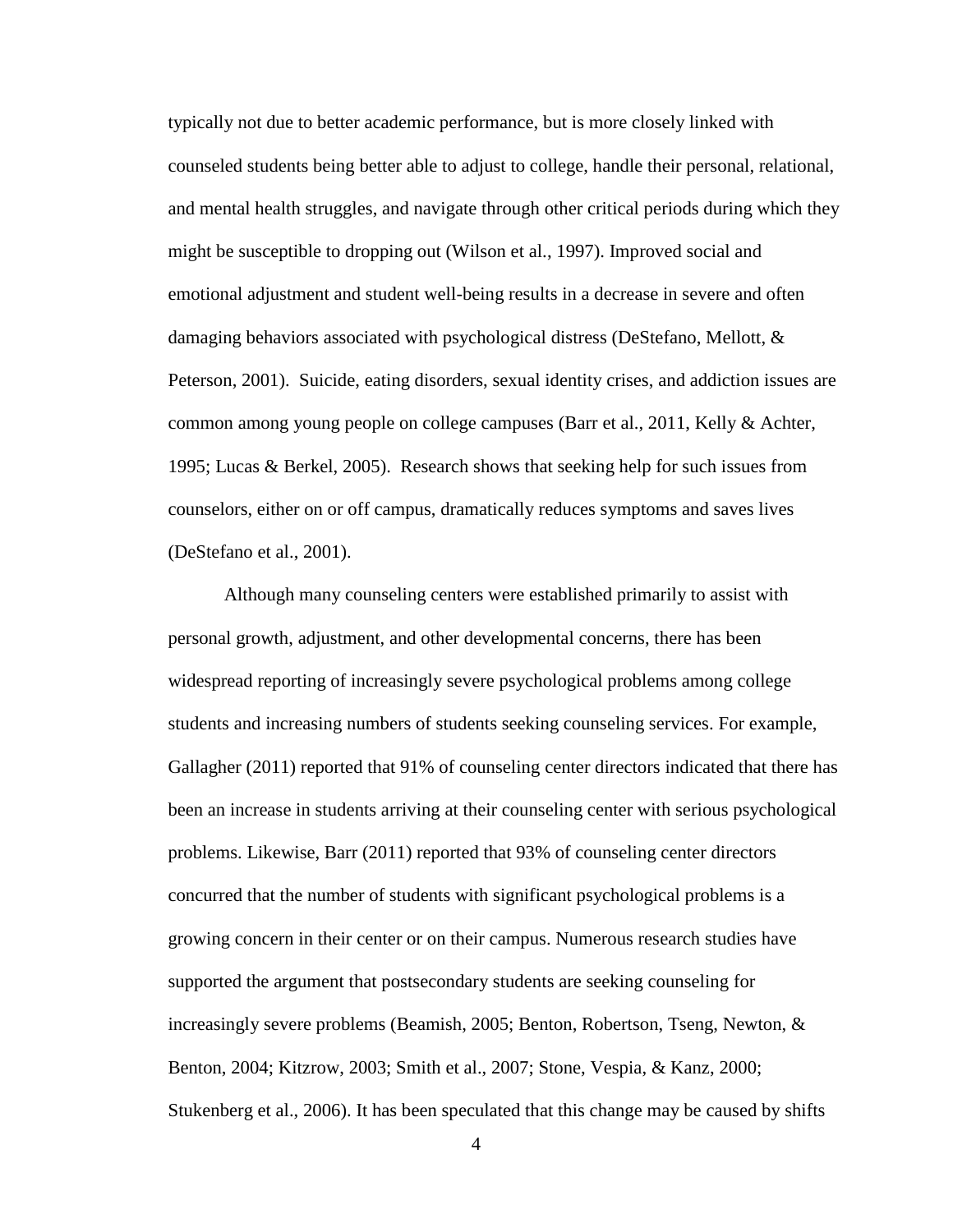in cultural norms moving towards greater comfort in openly discussing psychological problems with counselors, increased levels of psychopathology in society generally, and increasingly diverse student bodies (Stukenberg et al., 2006). Others have suggested that psychiatric medications have allowed people to attend postsecondary school despite serious mental health issues (Rudd, 2003), and a greater willingness of students to seek treatment (Sharkin, 2003).

A number of researchers have disputed the claim that postsecondary students are becoming less psychologically healthy compared to earlier years. These researchers say that studies showing increasing student psychopathology focused solely on counseling center director, therapist or client perceptions of psychopathology rather than objective data (Much & Swanson, 2010; Sharkin, Plageman, & Coulter, 2005). Moreover, other longitudinal studies have found no increase in psychopathology over time (Cornish, Kominars, Riva, McIntosh, & Henderson, 2000; Hoeppner, Hoeppner, & Campbell, 2009; Kettman et al., 2007; Schwartz, 2006). The literature postulates several reasons why counseling center directors and therapists might perceive a trend of increasing psychopathology among clients in spite of evidence to the contrary. Clinicians could be feeling more stress due to an increase in demand for services without corresponding staffing increases (Kettman et al., 2007). The greater access to college in recent decades may have resulted in a marginal increase of very sick students who may place a disproportionate demand on clinicians' time, giving the impression of a significant increase in overall psychopathology (Kettman et al., 2007). Finally, as clinicians have become more adept at assessment and diagnosis, they could be mistaking improved detection for an increase in pathology (Schwartz, 2006).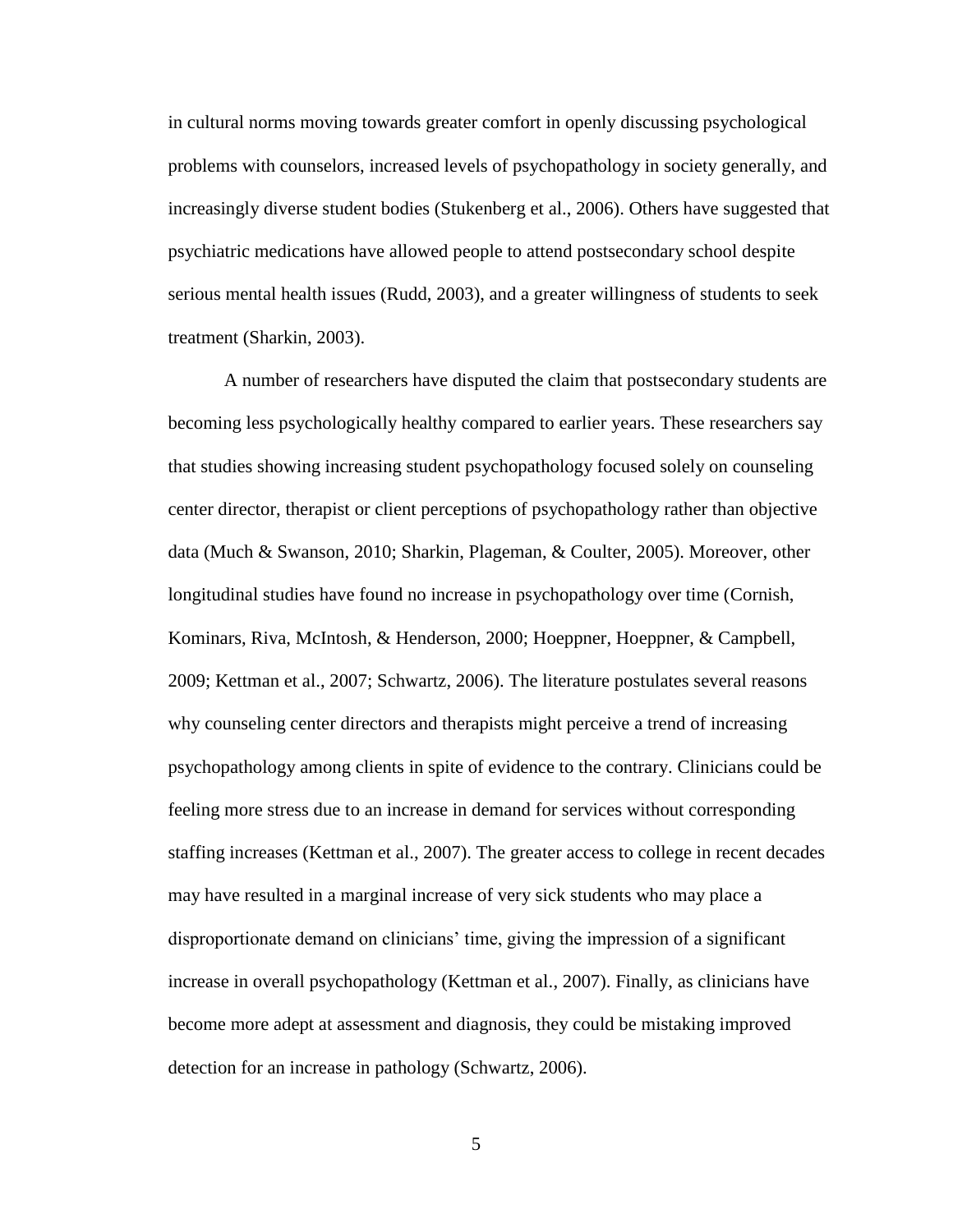Whether or not their psychological condition is worsening, there is little dispute that the postsecondary student population, like the broader population, has substantial mental health needs. Despite their unique struggles and potentially greater access to mental health services, patterns and attitudes regarding help-seeking among college and university students are similar to those found in the general adult population (Kearney, Draper, & Barón, 2005), making this an ideal group to study for their own benefit and for application to the broader population.

#### **Application to Social Work**

Social workers have an important perspective into the issue of college students' mental health and their utilization of on-campus mental health services. Social workers have traditionally served as school-based mental health workers at the primary and secondary levels. Although college and university counseling centers have been staffed primarily by psychologists (Vonk, Markward, & Arnold, 2000), there is a need for a model of college counseling that utilizes the established social work person-inenvironment approach (Jones & Donovan, 1986). A social work approach can promote positive change within the structures and environment of a college or university in order to better serve the needs of students, particularly those who are most vulnerable (Jones  $\&$ Donovan, 1986).

Social workers are being utilized in postsecondary settings, although there is very little literature exploring this topic. One older study reported that 8.2% of college counselors were trained social workers, and that 25% of college and university counseling centers employ social workers on a full or part-time basis (Steiner & Moore, 1979). Vonk et al. (2000) highlighted the roles of social workers within the colleges and university setting, and pointed out the benefits of having them on campuses. While social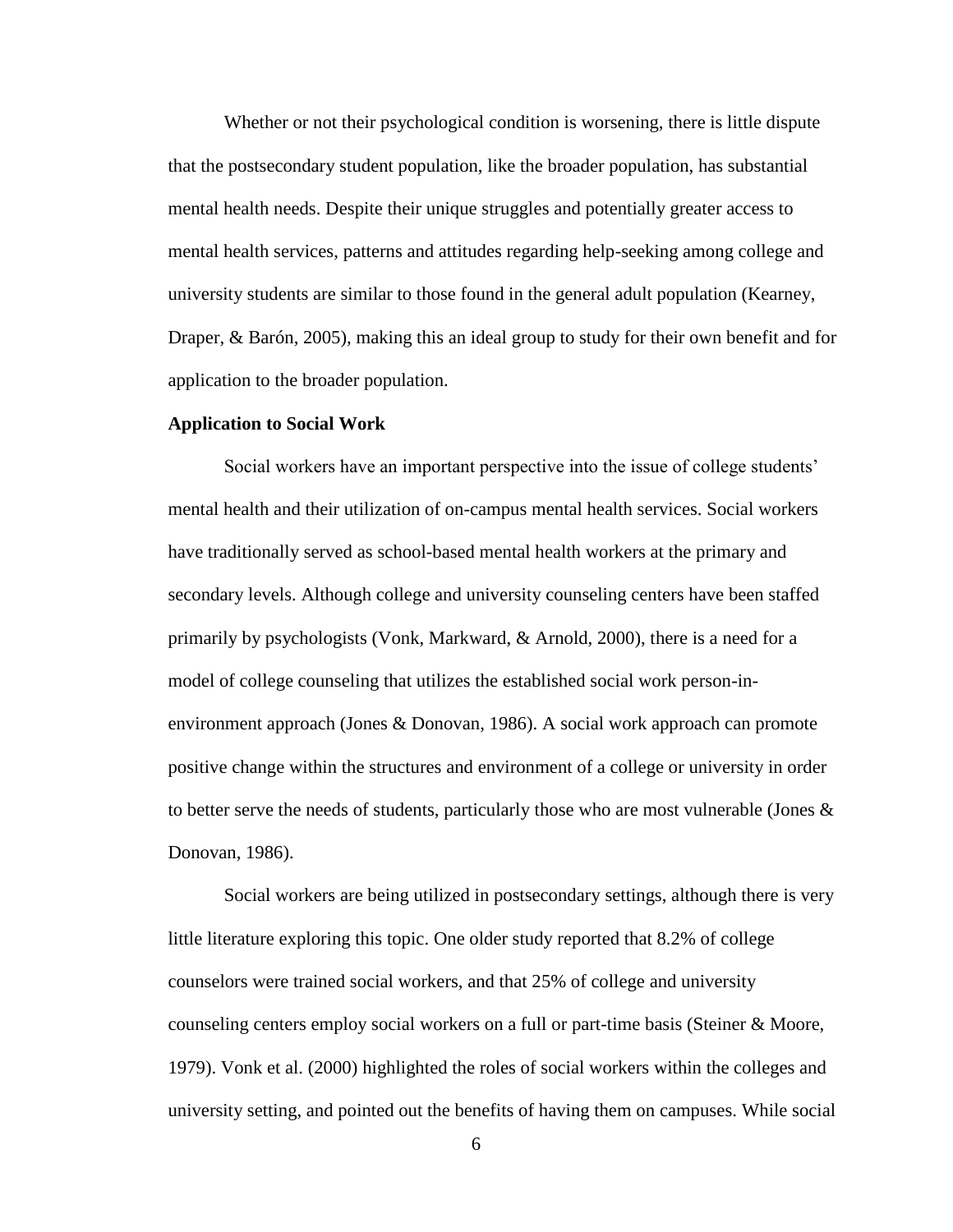workers' roles vary, most are a part of the counseling services staff and function in a traditional counseling role providing psychotherapeutic support, psychoeducation, crisis intervention, and outreach services to college students. Social workers may also serve as advocates for students who, after experiencing a crisis, need assistance negotiating with various offices on campus and navigating the resources available to them. The benefit of this is a more holistic and comprehensive treatment plan, which serves the immediate and long-term needs of students (Vonk et al., 2000).

#### **Purpose of the Present Study**

There is a limited body of research examining the mental health status of postsecondary students. This research includes a semiannual national college health survey (ACHA, 2012) and two annual surveys of college counseling center directors (Barr et al., 2011; Gallagher, 2011). Several articles contain more in-depth research focusing on mental health needs of postsecondary students at the school level (Bishop, Bauer, & Becker, 1998; Eisenberg et al., 2007), and which discuss presenting concerns at individual counseling centers (Cairns, Massfeller, & Deeth, 2010). However, only one study directly compares mental health symptoms and concerns of college students who have used their school counseling center with students who have not used their counseling center (Green, Lowry, & Kopta, 2003). There is substantial need for more research in this area.

This study will compare students who utilize on-campus counseling services ("counseled students") with those who do not use such services ("non-counseled students") at a small Midwestern college with respect to a standard list of mental health symptoms and concerns. The purpose of the study is to determine whether there is a significant difference in concerns and distress levels of counseled versus non-counseled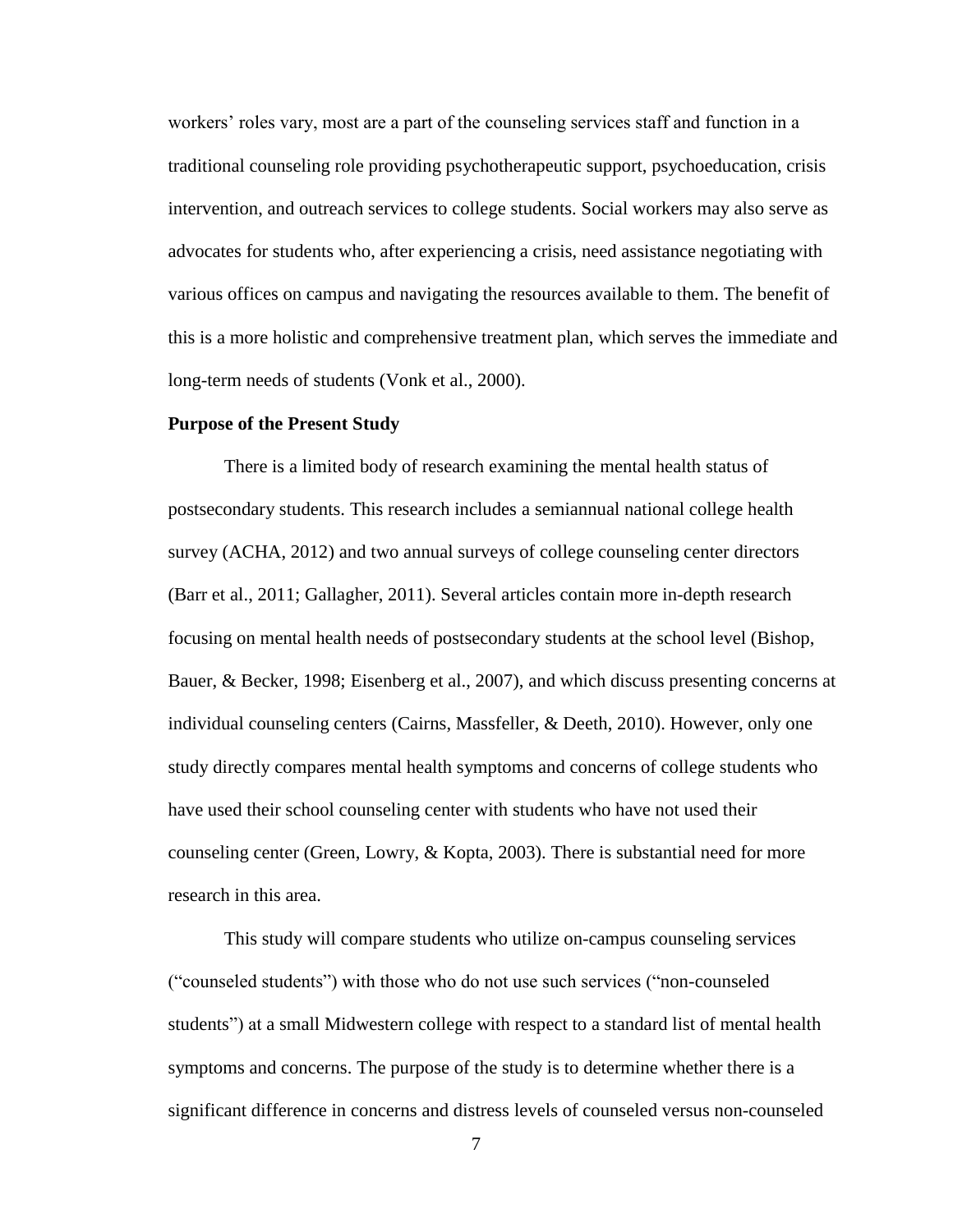students. Further, the study seeks to learn about non-counseled students' attitudes toward their potential use of the counseling center. The goal is to learn more about the mental health needs of non-counseled students and, if there are significant unmet mental health needs, gain some understanding of how to better meet those needs.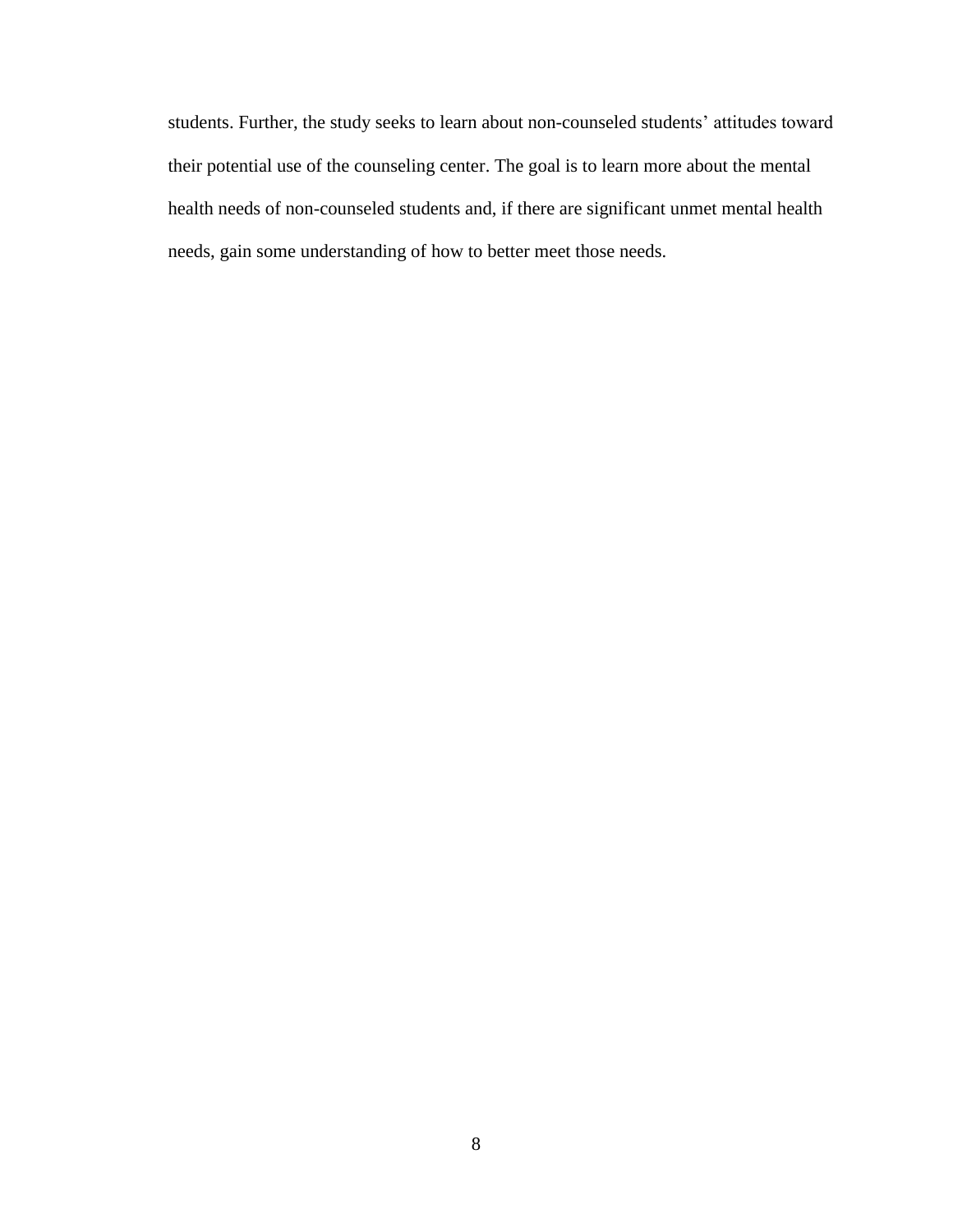#### **Literature Review**

This review examines published literature addressing mental health needs of postsecondary students, with particular focus on differences between students who utilize on-campus counseling services ("counseled students;" the literature may similarly use the terms "students in counseling," "counseling center clients" or "client students") and those who do not utilize such services ("non-counseled students;" the literature may similarly use the terms "students not in counseling," "non-client students" or, more generally, "students" ). Specifically, this review covers literature that surveys student mental disorders and personal concerns along with aspects of students' use of available counseling center resources. It starts by briefly describing the history, function and current makeup of college counseling centers. It continues reviewing literature covering the general student population, moves to literature focusing on counseled students specifically, and discusses one study directly comparing counseled versus non-counseled students. Finally, it contains a review of literature examining student perceptions and attitudes toward on-campus counseling centers. It concludes with a proposal for additional research that will extend the current body of research.

#### **Counseling Centers**

Since the research examined here focuses on student utilization of college counseling centers, it is worth briefly examining the history, role, and makeup of counseling centers. Vonk et al. (2000) divided the historical development of postsecondary counseling centers into three periods. Before 1945, there were no "counseling centers," but rather, counseling duties were shared by various college personnel, including deans, advisors and faculty members. During the period of 1945 to 1955 counseling centers began to emerge, and counseling began to be seen as a separate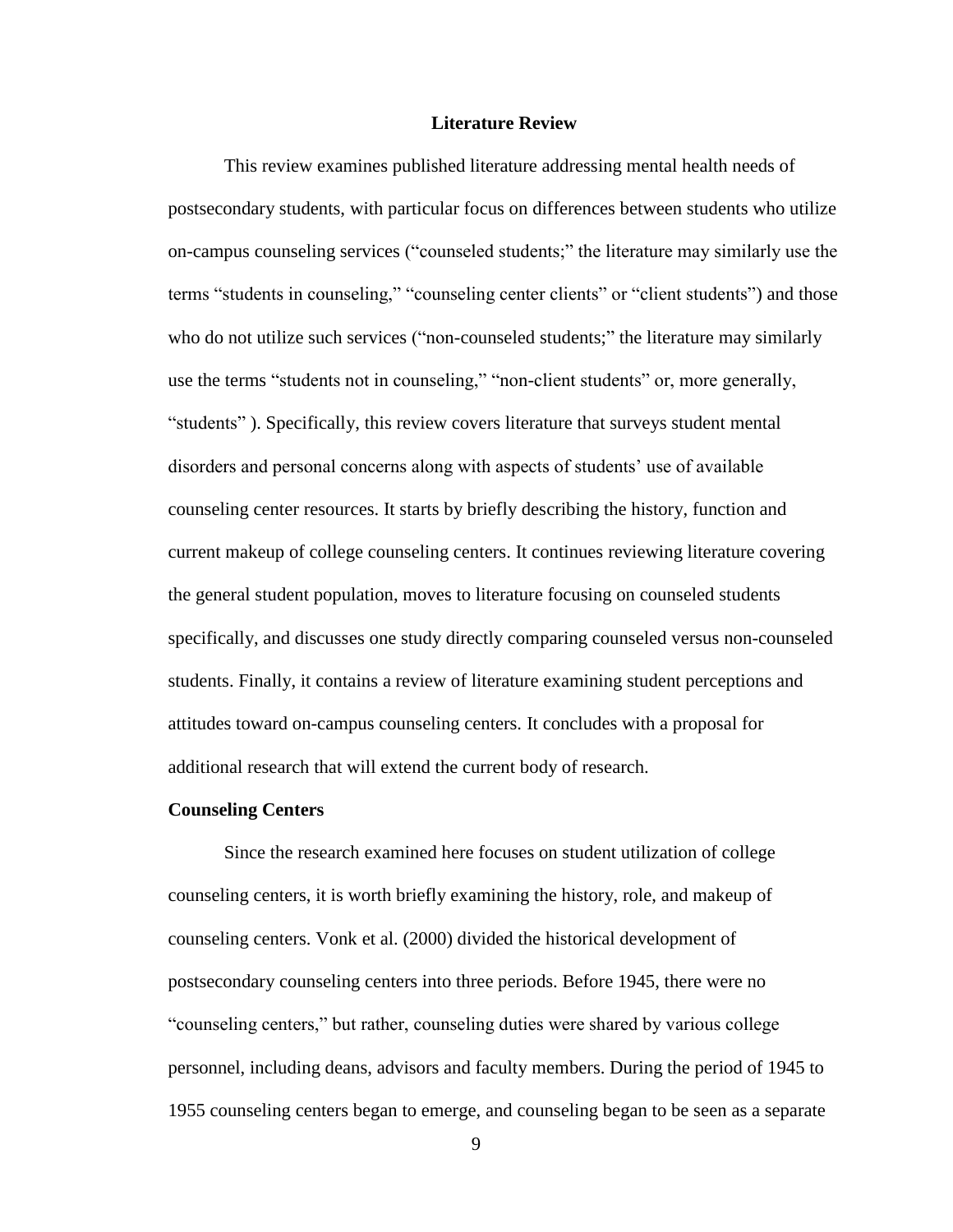area of college personnel. During this time the emphasis was on career-related counseling. During 1955 to 1970, counseling centers expanded in numbers and in roles. In addition to career counseling, they expanded into personal counseling. Since 1970, counseling centers have become established campus entities with multiple roles including, but often not limited to, individual counseling (Vonk et al., 2000).

Today, all counseling centers provide individual counseling and psychotherapy to students. Most counseling centers also provide couples and group counseling, structured groups, crisis intervention, and referral to a psychiatrist. A substantial minority also provide career counseling (many schools now provide this service via a separate career center), workshops, and training (Barr et al., 2011). The goals of counseling centers have generally expanded from treatment oriented work, such as counseling students on vocational or personal issues, to include preventative and outreach work, including pyschoeducation (Vonk et al., 2000). For most colleges and universities, the counseling center plays a vital role in student adjustment, academic performance and retention, psychological wellbeing and safety, as well as personal growth and development.

Counseling centers are staffed primarily by professional mental health clinicians. Licensed professionals, from most represented to least represented, are psychologists, counselors, social workers, and physicians (Vonk et al., 2000). Of these, about two-thirds are women and two-thirds are Caucasian (Gallagher, 2011). About two-thirds of counseling centers have access to on-campus psychiatric consultation (Gallagher, 2011). College counselors can be viewed as a type of "specialist" in mental health due to five characteristics they typically hold in common. First, they primarily work with 18-22 year olds. Second, their clients belong to a closed interpersonal system, where the interactional group is established and relatively impermeable. Third, the counselor must be someone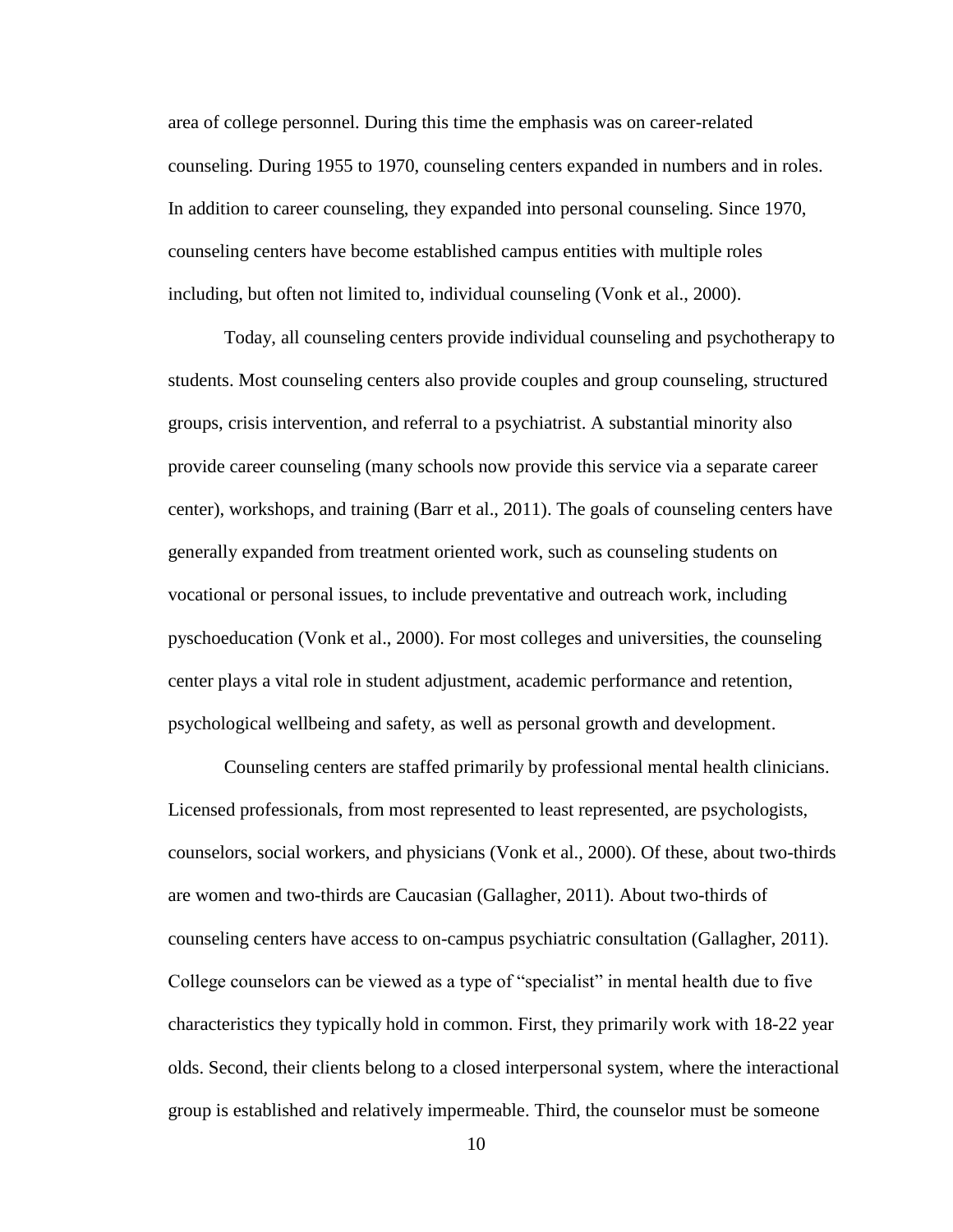who is a generalist due to the wide variety of presenting problems. Fourth, most counseling centers use relatively brief forms of treatment. Fifth, the center and counselors operate within a host organization whose purpose is educational (Gilbert, 1989).

# **General Student Population**

While the importance of periodically assessing the identifiable mental health needs of college and university students is well established (Gallagher, 1992; Kuh, 1982; Upcraft & Schuh, 1996), relatively few studies have been conducted doing just that. College and university counseling centers generally have not conducted such assessments (Bishop et al., 1998). This might be because college counseling center personnel do not view themselves as having the necessary research skills and experience (Skibbe, 1986) or because college counselors simply do not have the time or funds to conduct research. Based on surveys, Barr et al. (2000) reported that only 2.6% of college counseling centers conducted research. Nonetheless, such assessments could be valuable to establish institutional support for such services, to identify changes in student needs over time, and to understand and meet students' mental health needs on a given campus, which could be different than needs on other campuses (Bishop et al., 1998). Published research in this area is limited to one semiannual national survey and several school-based research studies.

The American College Health Association conducted a National College Health Assessment in 2011 surveying the general college and university student population on a variety of health topics, including mental health. (The survey also covered alcohol, tobacco and other drug use; sexual health; weight, nutrition and exercise; and personal safety and violence.) The assessment was based on completed surveys from 76,481 undergraduate students attending 141 postsecondary institutions (ACHA, 2012). A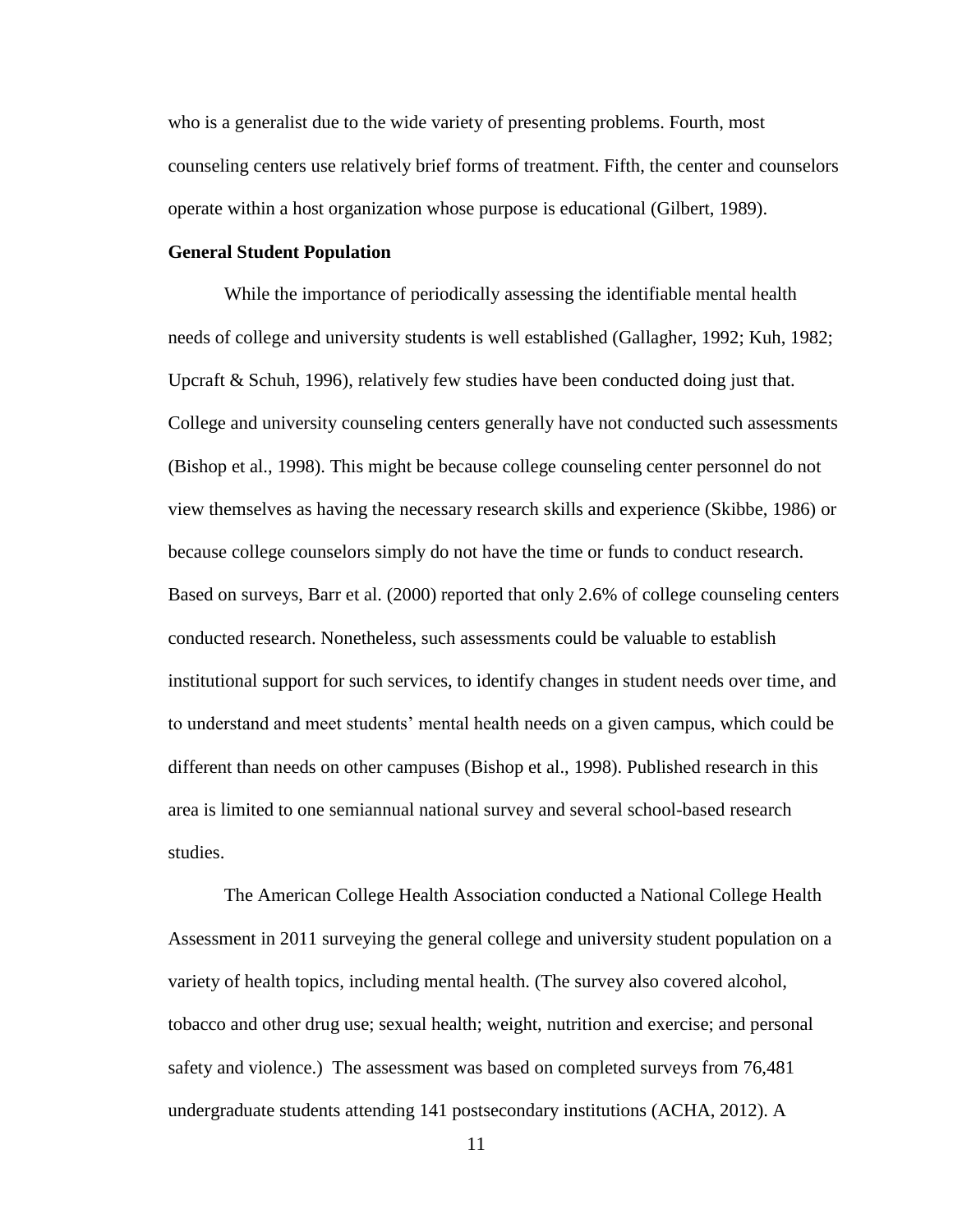substantial number of students reported that, within the last twelve months, they had felt things were hopeless at some point within the last year (46.5%); had felt overwhelming anxiety (51.3%); or had felt so depressed that it was difficult to function (31.6%; ACHA, 2012). Many students also reported that academics (46.5%) and/or intimate relationships (32.7%) had been traumatic or very difficult to handle within the past twelve months (ACHA, 2012). At the same time, only 10.6% of students reported having been diagnosed or treated by a professional within the last twelve months for depression, and only 11.6% were diagnosed or treated for anxiety (7.0% were diagnosed or treated for both depression and anxiety) (ACHA, 2012). This survey did not use any assessment instruments to screen students for depression or anxiety or any other mental disorder. Rather, it simply asked students whether they had felt "depressed" or "overwhelming anxiety." It was up to the student respondents to determine for themselves what those terms meant. As a result, it is possible that student self-assessments resulted in inaccurate reporting of these distressed states.

In another study, Eisenberg et al. (2007) examined the mental health status and corresponding mental health service utilization of university students. An online survey was completed by 2,785 randomly selected graduate and undergraduate students at a large, Midwestern, public university in fall 2005. The study used validated instruments to screen for depression and anxiety. It also assessed whether students had received mental health services, measured as having received psychotropic medication or psychotherapy within the past year. The results showed that approximately 17% of students screened positive for some form of depression and/or anxiety. This research further found that, within the group of students with positive screens for depression and/or anxiety, the proportion who had not received any mental health services ranged from 37% to 84%,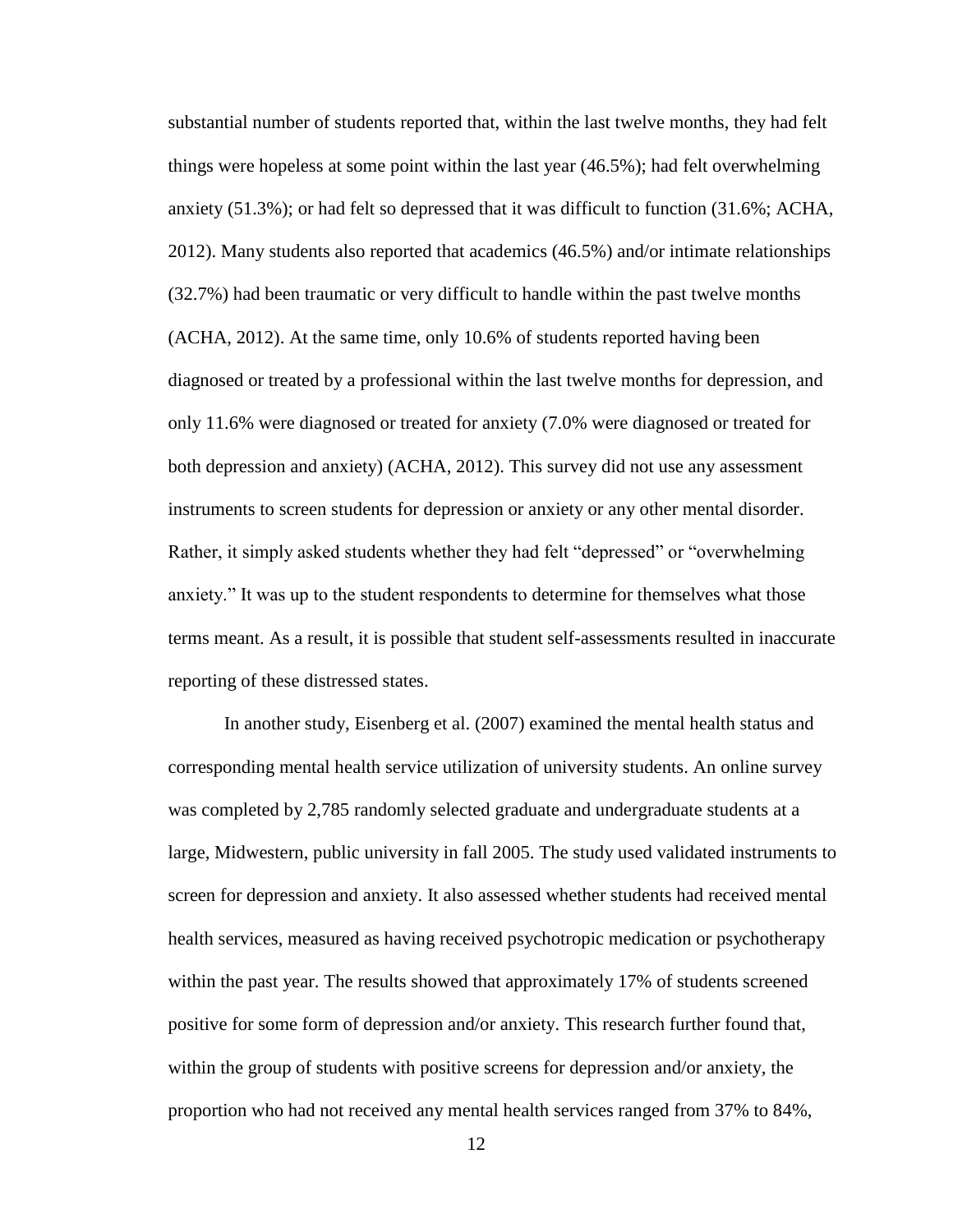depending on the disorder. Eisenberg et al. (2007) concluded that "even in an environment with universal access to free short-term psychotherapy and basic health services, most students with apparent mental health disorders did not receive treatment" (p. 594). The Eisenberg et al. (2007) study is significant because, unlike other studies, it screened participants for mental disorders—rather than using self-reports—and found that most students with depression and/or anxiety did not utilize available mental health services.

Another university-based study conducted by Bishop et al. (1998) surveyed 803 students at the University of Delaware to assess identified student needs and fears about the future. The survey instrument was the Survey of Student Needs, a needs assessment that includes 51 items that address personal, career development and learning skills concerns, as well as possible fears about the future. The survey included several more overtly mental health concerns, such as "feelings of depression," "feeling anxious and panicked," and "feeling suicidal" along with other many personal concerns that could potentially be addressed with counseling. These include relationships, loneliness, and career uncertainty. The study found that 37.3% of respondents reported feelings of depression, 36.1% reported feeling anxious and panicked, and 6.5% reported feeling suicidal (Bishop et al., 1998). The time-frame for these feelings was not stated in the research. Unlike Eisenberg et al. (2007), Bishop et al. (1998) did not use validated instruments to screen for mental disorders such as depression and anxiety. However, it is a good example of a broad-based needs assessment customized for a college or university population. It provides a snap-shot of personal needs and concerns for this particular student population at this particular time.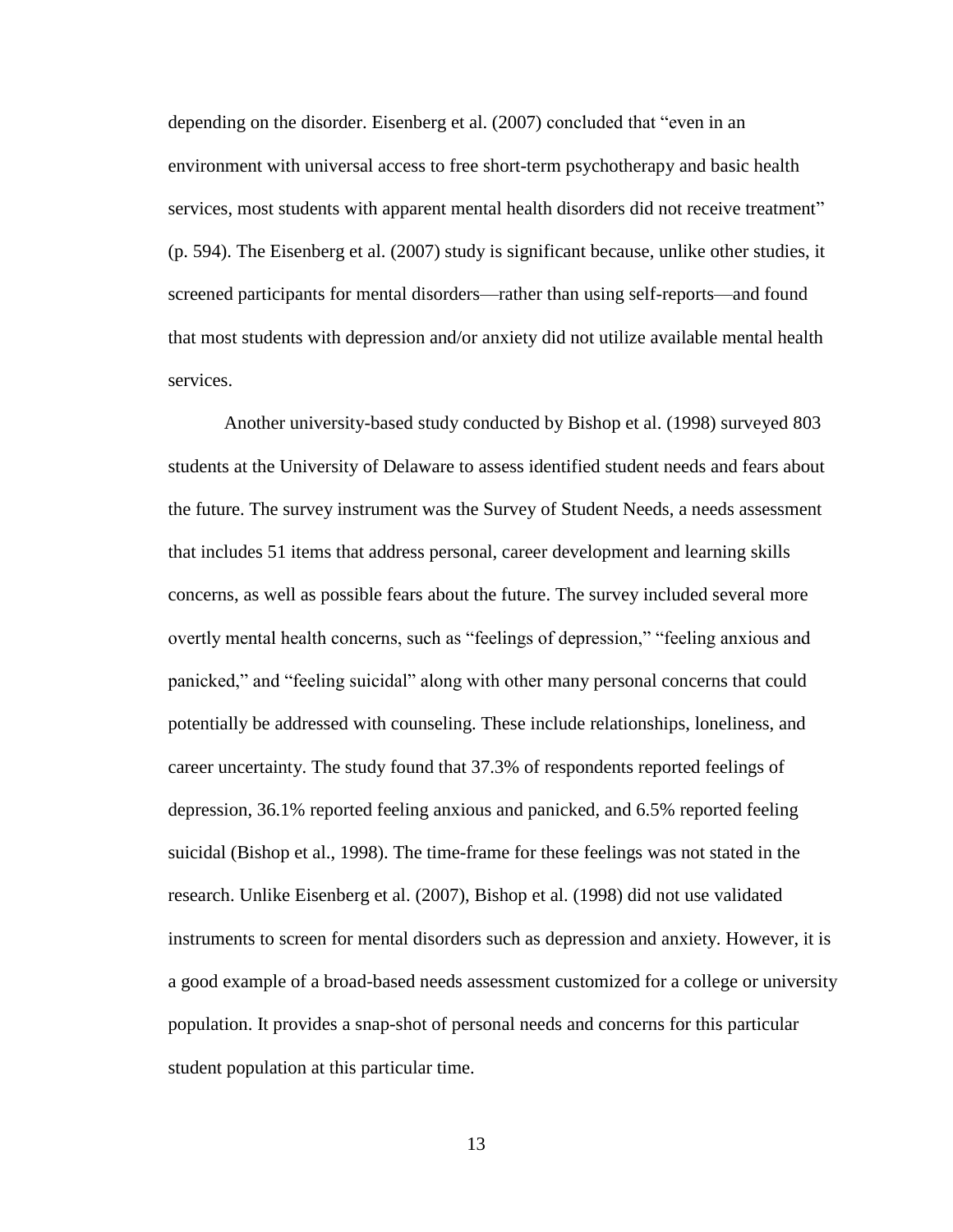# **Counseled Students**

There was also relatively little research focusing on the mental health status of students who are clients within college counseling centers. Probably most, if not all, counseling centers have collected some form of data on student clients, such as number served, total sessions, presenting concerns, and so on. Relatively little of this data has been studied in published research, however. Much of the published data concerning counseling center clients was contained in reported annual surveys of counseling center directors. These reports, which are not theoretical or research-based in nature, nonetheless add value to the existing body of knowledge because they reflect the current mental health status of students who use college counseling centers as well as trends over time.

The surveys were completed by hundreds of counseling center directors representing many different sizes and types of postsecondary institutions spread across the country and even the world. One survey, *The Association for University and College Counseling Center Directors Survey* collected responses from 417 directors from the United States, Canada, Europe, the Middle East, Asia, and Australia (Barr et al., 2011). Similarly, the National Survey of Counseling Center Directors reported survey results from 228 responding directors who were members of the American College Counseling Association (Gallagher, 2011). Thus, the reports represented broad averages and were not highly focused. Also, much of the survey data regarding student mental health represented the subjective opinions of counseling center directors and their staff, rather than objective facts. For example, Gallagher (2011) reported that surveyed directors reported that 37.4% of their clients have "severe psychological problems," with 5.9% of these having impairment so serious that they could not remain in school or could do so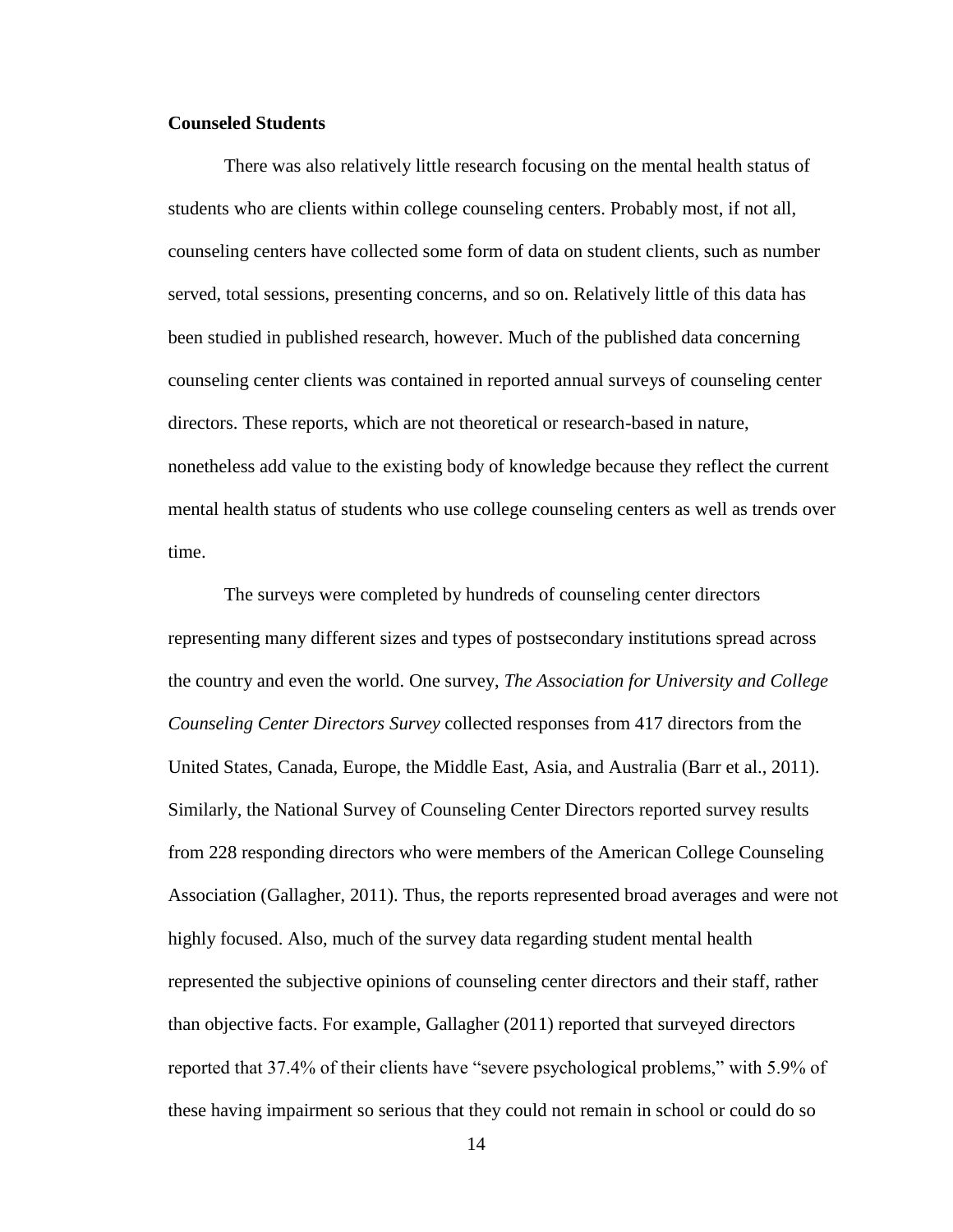only with extensive psychological/psychiatric help (p. 5). There were no objective criteria stating exactly what the operative terms "severe psychological problems" or "impairment" or "extensive psychological/psychiatric help" mean, and there is no data, per se, behind these claims. Researchers have pointed out that, although the surveys have the advantage of covering a large geographic area and many types of institutions, there was no standard reporting protocol, and the retrospective nature of the reports made them vulnerable to subjective, biased reporting (Cairns et al., 2010). With that caveat, the surveys represent a pulse on the body of "counseled" students, and they are widely referenced in the research literature.

A significant portion of the student body seeks counseling at school counseling centers. Barr et al. (2011) reported that, depending on school size, between about 15% (schools with under 2,500 students) and 4.87% (schools sizes ranging from 30,000 to 35,000 students) of the entire student body was served by counseling centers. Likewise, Gallagher (2011) reported the percentage of students who sought counseling ranged from 17.8% (schools with under 2,500 students) to 6.3% (schools with over 15,000 students), depending on school size. Both studies showed a pattern with significantly greater percentages of students receiving counseling in smaller schools as compared to larger schools. In fact, in both studies, the ratio of percentages of students served by counseling centers was three to one in favor of smaller schools.

Why do students seek counseling? Barr et al. (2011) reported that the most common presenting problems in students using surveyed counseling centers were anxiety (40.94%), depression (37.18%), relationship issues (35.47%); 25% of clients were taking psychotropic medication. A study of presenting concerns at a single university in Canada, Cairns et al. (2010) found the same top three concerns, but in different proportions: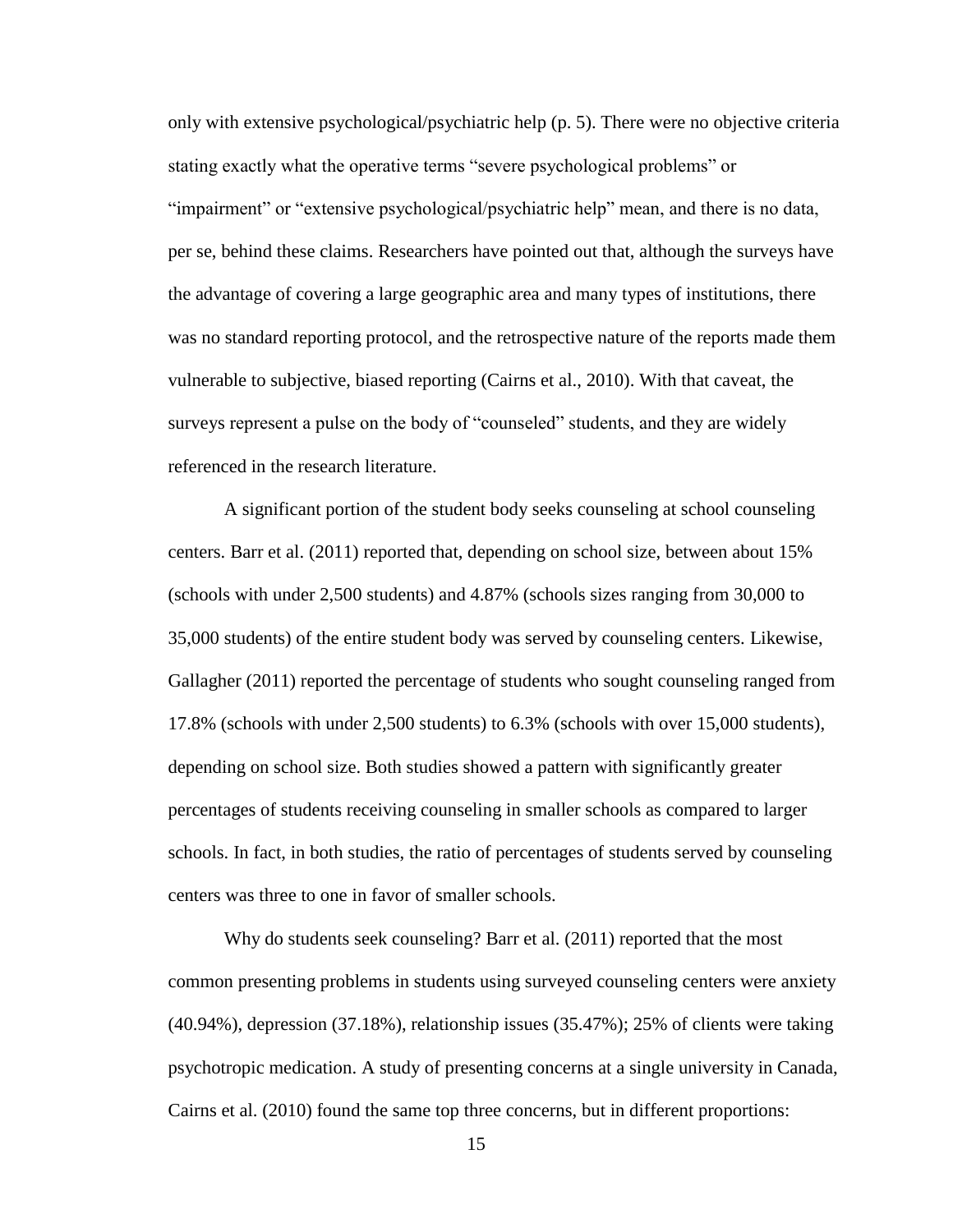relationship (62.8%), anxiety/stress (43.7%), and depression/grief (35.8%). Gallagher (2011) lacked data regarding presenting problems; however Gallagher (2011) did report that 23% of counseled students were on psychiatric medication, up from 20% in 2003, 17% in 2000, and 9% in 1994. Gallagher (2011) further reported that, of the students served, 37.4% had "severe problems" (p. 14).

### **Counseled Versus Non-Counseled Students**

The literature revealed that college students in counseling and students not in counseling expressed similar concerns that included relationship issues, anxiety and depression, along with concerns over academics and studying and career-related issues (Green et al., 2003). This raised the question: If college students in general and counseling center clients indicated similar problems, why did some seek counseling while others did not? Green et al. (2003) explored this question by directly comparing the body of counseling center clients to the body of students who did not utilize their institution's counseling center. The study compared presenting concerns and distress levels of the two populations. It sought to identify similarities and differences between the two groups. This information indicated whether there were significant numbers of students in distress who were not availing themselves of the counseling center. It also yielded clues as to why some students used available mental health resources while others did not.

Green et al. (2003) compared non-client students to client students with respect to self-identified problems and scales measuring distress and functionality levels. The study was conducted at a small, mid-Atlantic liberal arts college. The non-client student participants ( $n = 138$ ) were recruited from psychology classes in 1998. Data regarding client students ( $n = 208$ ) was obtained from the same college's counseling center. Nonclient students were given the same 42-item problem checklist used by the counseling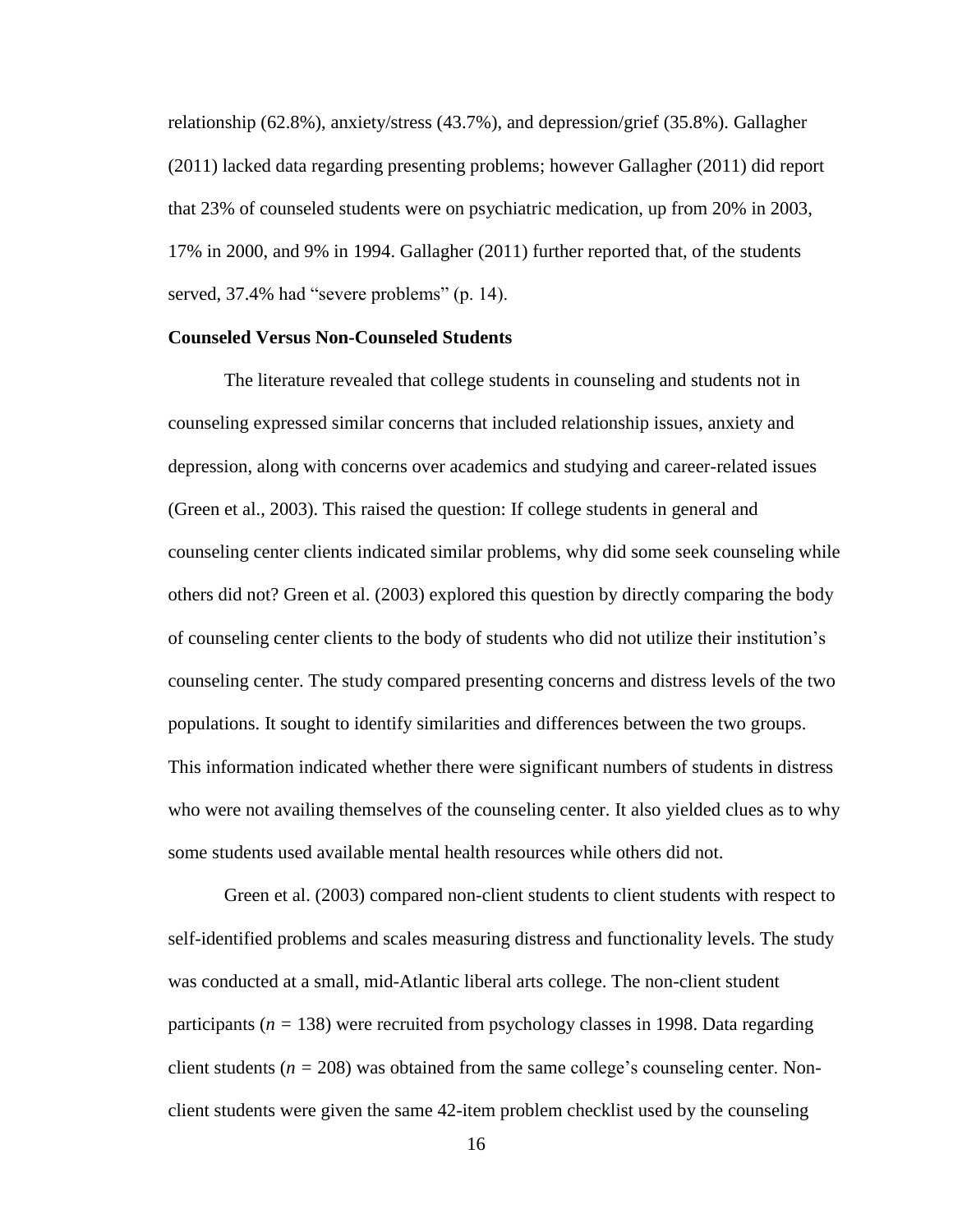center during intake. A series of self-report scales used during the counseling center intake process were likewise administered to non-client students. These assessed wellbeing, psychological symptoms, life functioning, and global mental health (Green et al., 2003).

With respect to presenting concerns, Green et al. (2003) found that client students more frequently endorsed depression and anxiety. In contrast, non-client students were more concerned with body image, uncertainty about life after college, finances, academic issues, decisions about career/major, and procrastination/motivation. That is, non-client students were primarily concerned with developmental issues, while client students were more concerned with mental health issues. Green et al. (2003) also found that, not surprisingly, client students were more distressed and dysfunctional than non-counseled students. Client severity levels were higher for global mental health, well-being, symptoms, and life-functioning.

The Green et al. (2003) study was limited because the sample size was relatively small, and the non-counseled student sample was a non-randomized convenience sample biased toward psychology students who volunteered and received extra class credit for participating. Nonetheless, this study supported the idea that non-clients and counseling center clients have different self-reported concerns, as well as different levels of distress and functionality. Green et al. (2003) concluded that, "severity of well-being, psychological symptoms, and life functioning may be influential in a college student's decision to enter treatment" (p. 35). Green et al. (2003) advanced the literature by directly comparing counseled and non-counseled students using the same criteria to determine problem type, distress levels and functionality. This study, however, did not survey (noncounseled) student awareness of, and attitudes toward, mental health services generally or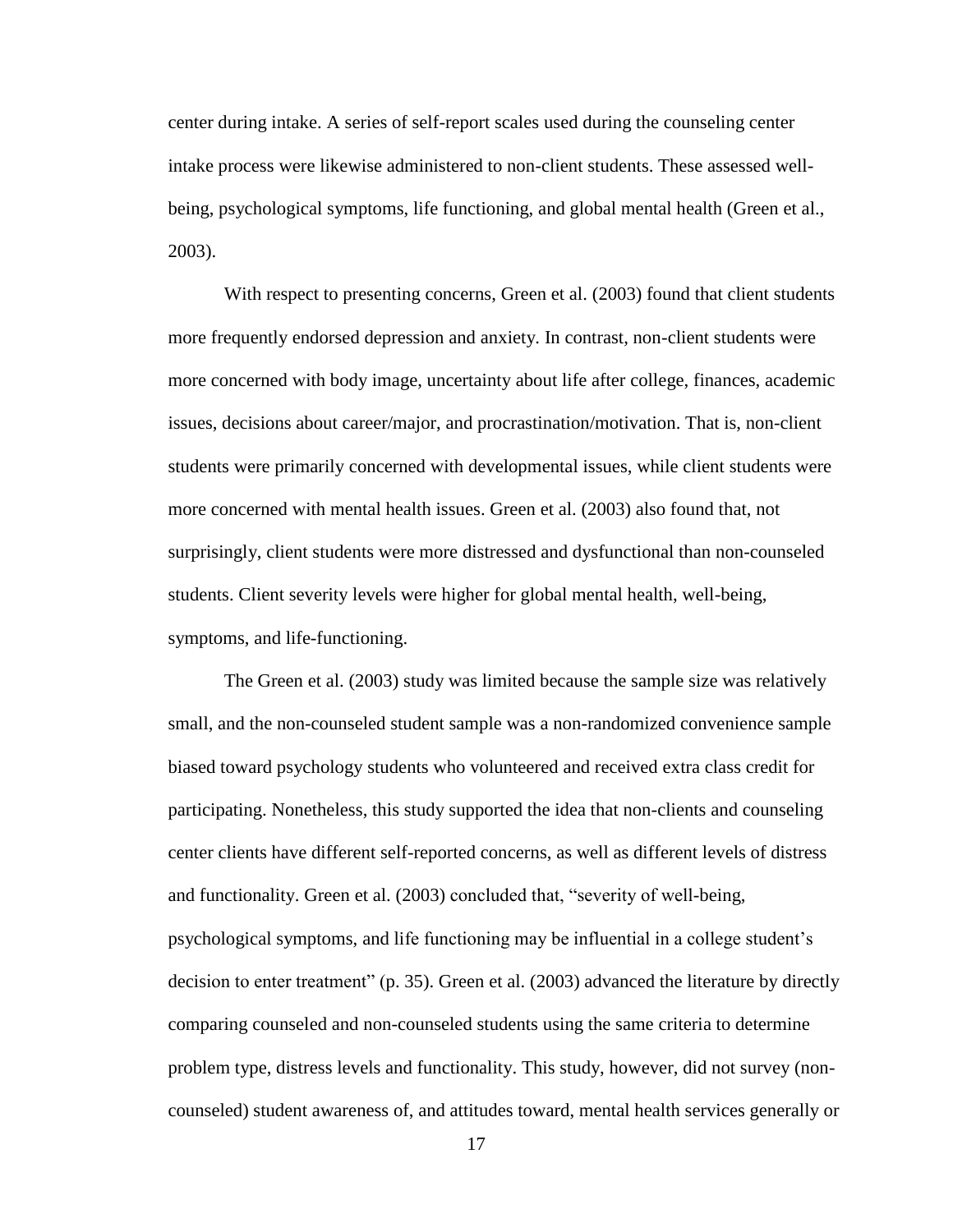college counseling center services in particular. Although the study results hinted at why some students used counseling services while others did not, it did not directly explore why some distressed students did not use counseling services.

# **Student Perceptions of Counseling Services**

There is a large body of research examining help-seeking traits among college and university students. Many researchers have sought to discover the factors involved in the decision to use or avoid mental health services (i.e., help-seeking behaviors). These factors can be interrelated and are not mutually exclusive; however, research tends to isolate the factors for study. Many of these studied help-seeking factors would be difficult to overcome vis-à-vis students' use of available counseling center services, however. These more entrenched factors include stigma associated with mental illness (Corrigan, 2004; Eisenberg, Downs, Golberstein, & Zivin, 2009; Vogel, Wade, & Ascheman, 2009; Vogel, Wade, & Haake, 2006; Vogel, Wade, & Hackler, 2007); avoidance factors such embarrassment, fear of treatment, desire to avoid painful feelings during therapy, and discomfort from self-disclosure (Kushner & Sher, 1989; Vogel & Wester, 2003; Vogel, Wester, Wei, & Boysen, 2005); gender (Johnson, 2001; Nam et al., 2010; Sheu & Sedlacek, 2004); race/ethnicity/culture (Liao, Rounds, & Klein, 2005; Leong, Kim, & Gupta, 2011; Loya Reddy, & Hinshaw, 2010; Masuda et al., 2009); tendency to selfconceal (Cramer, 1999, Kelly & Achter, 1995; Vogel & Armstrong, 2010); previous experience with counseling (Gulliver, Griffiths, & Christensen, 2010; Vogel et al., 2005); and existence of social supports (Cramer, 1999; Vogel et al., 2005).

Several studies identified more practicable reasons why students may not seek counseling. A basic factor in whether a student may not seek counseling is knowledge of the existence of the counseling center and its services (Eisenberg et al., 2007; Kahn,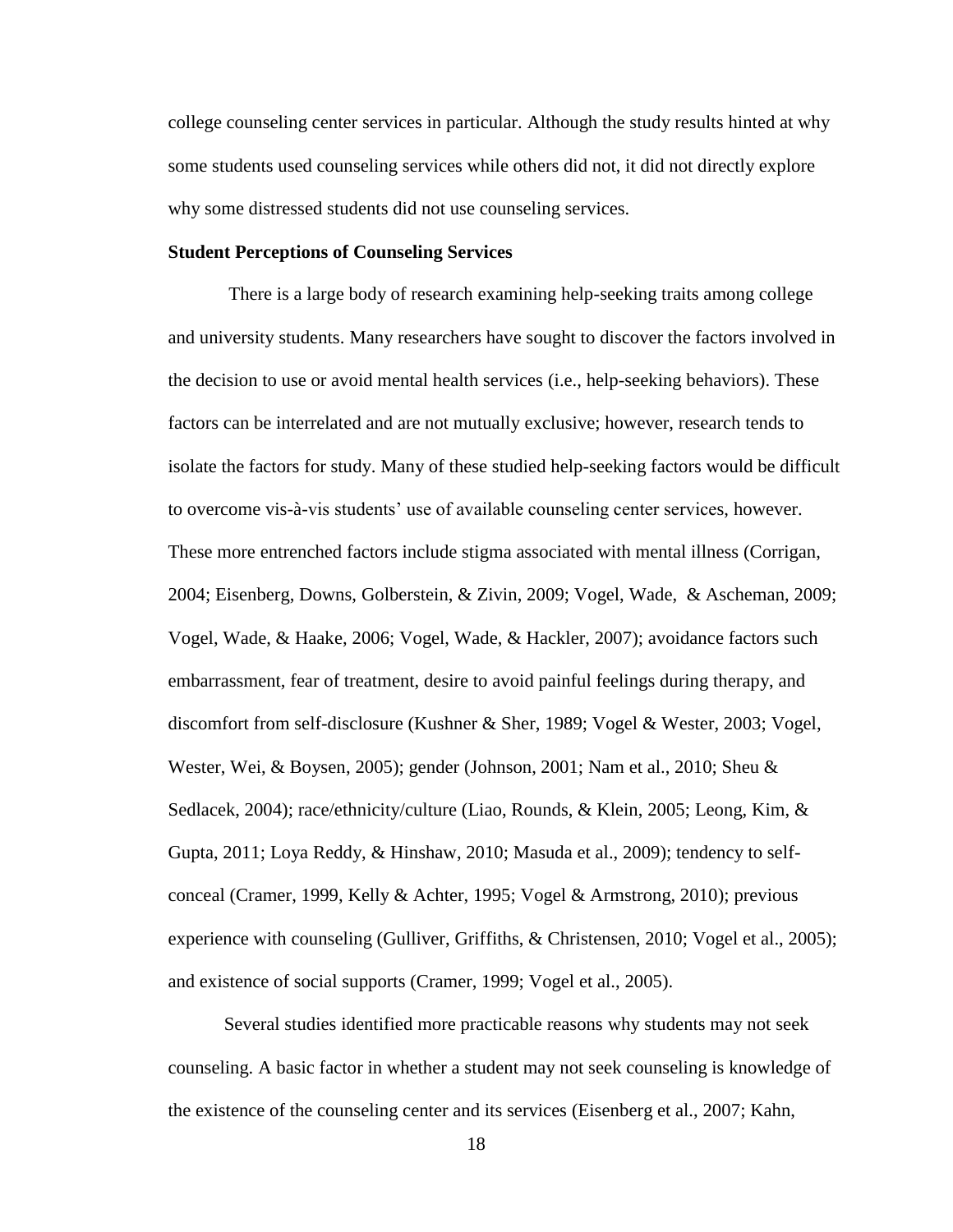Wood, & Wiesen, 1999). In the more recent study, Eisenberg et al. (2007) administered a web-based survey to a random sample of 2,785 undergraduate and graduate students at a large, Midwestern university with a demographic profile similar to the national student population. The study screened for various forms of depression and anxiety using professionally validated screening tools. Eisenberg et al. (2007) found that only 59% of the general student population knew that the university provided free counseling. Among students who screened positive for depression and/or anxiety and who did not receive mental health services within the past year, 53% knew that the university provided free counseling. Among students who screened positive for depression and/or anxiety and who did receive mental health services within the past year, 76% knew that the university provided free counseling. Of students with at least one psychotherapy/counseling visit within the past year, 38% received services at the student counseling center, 17% at other university clinics, and 61% at non-university providers (Eisenberg et al., 2007).

In another study, Kahn et al. (1999) researched student knowledge and perceptions of their campus-based counseling center. Kahn et al. (1999) surveyed 597 students at the University of Maine at Orono. The paper-based survey was not random; rather it used residence life staff to distribute surveys in residence halls, and it also distributed surveys in psychology classes and various outreach programs. The study found that while 72% of students were aware that a counseling center existed on campus, student awareness of counseling center services was relatively poor. Awareness of counseling center services ranged from awareness of support groups (61%), psychotherapy (47%), crisis intervention (47%), psychiatric services (25%), couples counseling (24%), and testing (19%). Even among students who were aware of the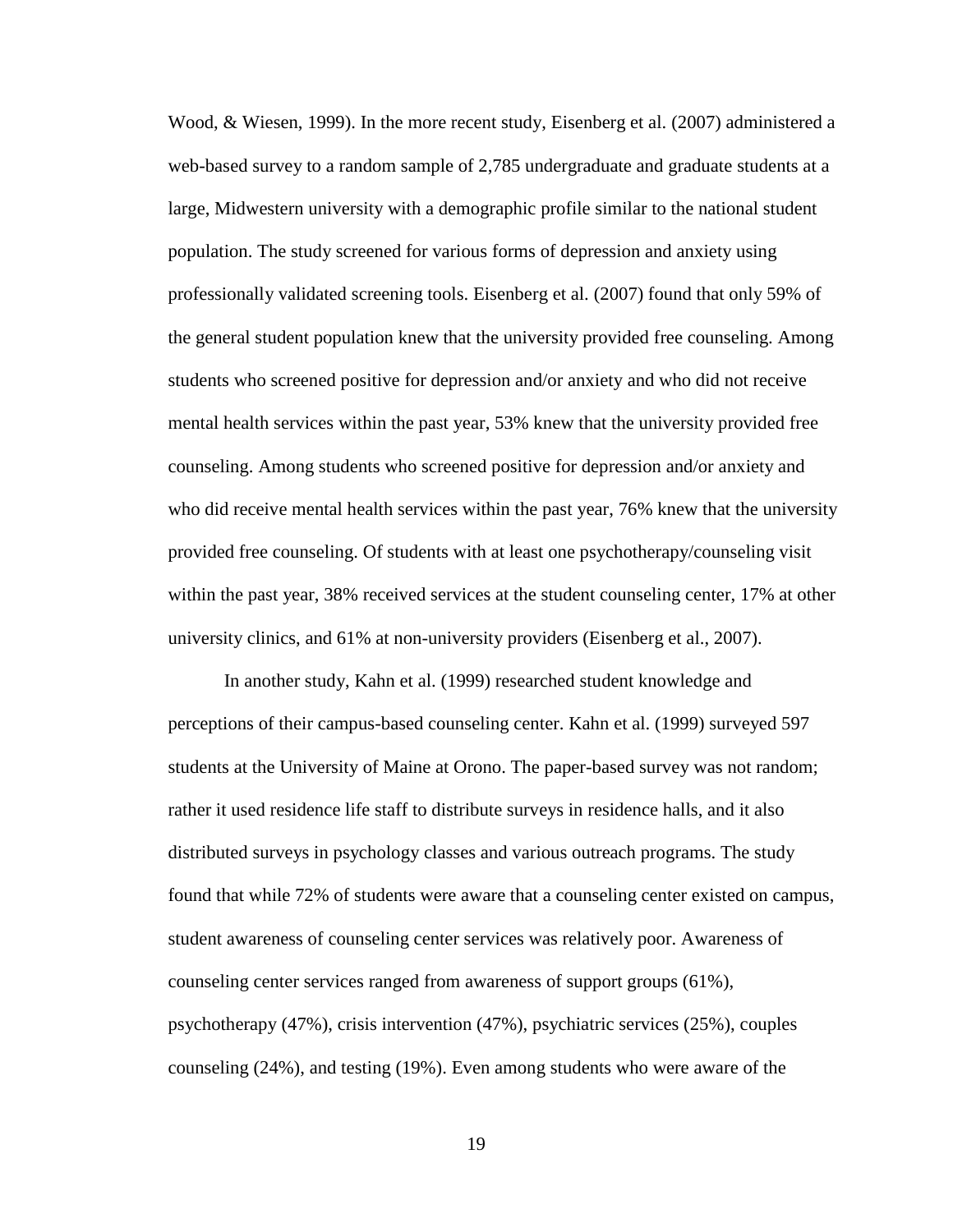counseling center, the majority were unaware of most of the services it provided, including those clinical services most used by students (Kahn et al., 1999).

Even if students were aware of available counseling center services, they may not have been willing to use those services. Eisenberg et al. (2007) found that, among students identified as having apparently unmet mental health needs (students with positive screens for depression and/or anxiety who did not receive therapy or medication in the prior 12 months), 51% responded that they did not seek treatment because stress was normal at college/graduate school; 45% responded that they did not have any need; 37% said that the problem would get better by itself; and 32% responded that they don't have time. Likewise, Kahn et al. (1999) reported that 37% of students responded that they would utilize counseling services for moderate concerns (e.g., relationship problems), and only 27% said they would use the counseling center for severe concerns (e.g., depression, suicidal thoughts). This body of research suggests that "education and awareness campaigns may be especially effective for reducing unmet needs for mental health services, because factors related to knowledge and beliefs were strongly associated with perceived need and service use…." (Eisenberg et al., p. 600). The research suggests that there are many reasons why postsecondary students may not use available counseling resources, and that, at a basic level, students' lack of use may be understood as either lack of knowledge regarding the existence or services provided by counseling centers or a lack of intent to use known counseling resources.

#### **Proposed Further Research**

A review of the literature revealed that there is a need for more research on the mental health status of college students and their utilization of on-campus counseling services. In particular, there is very little research assessing and comparing the mental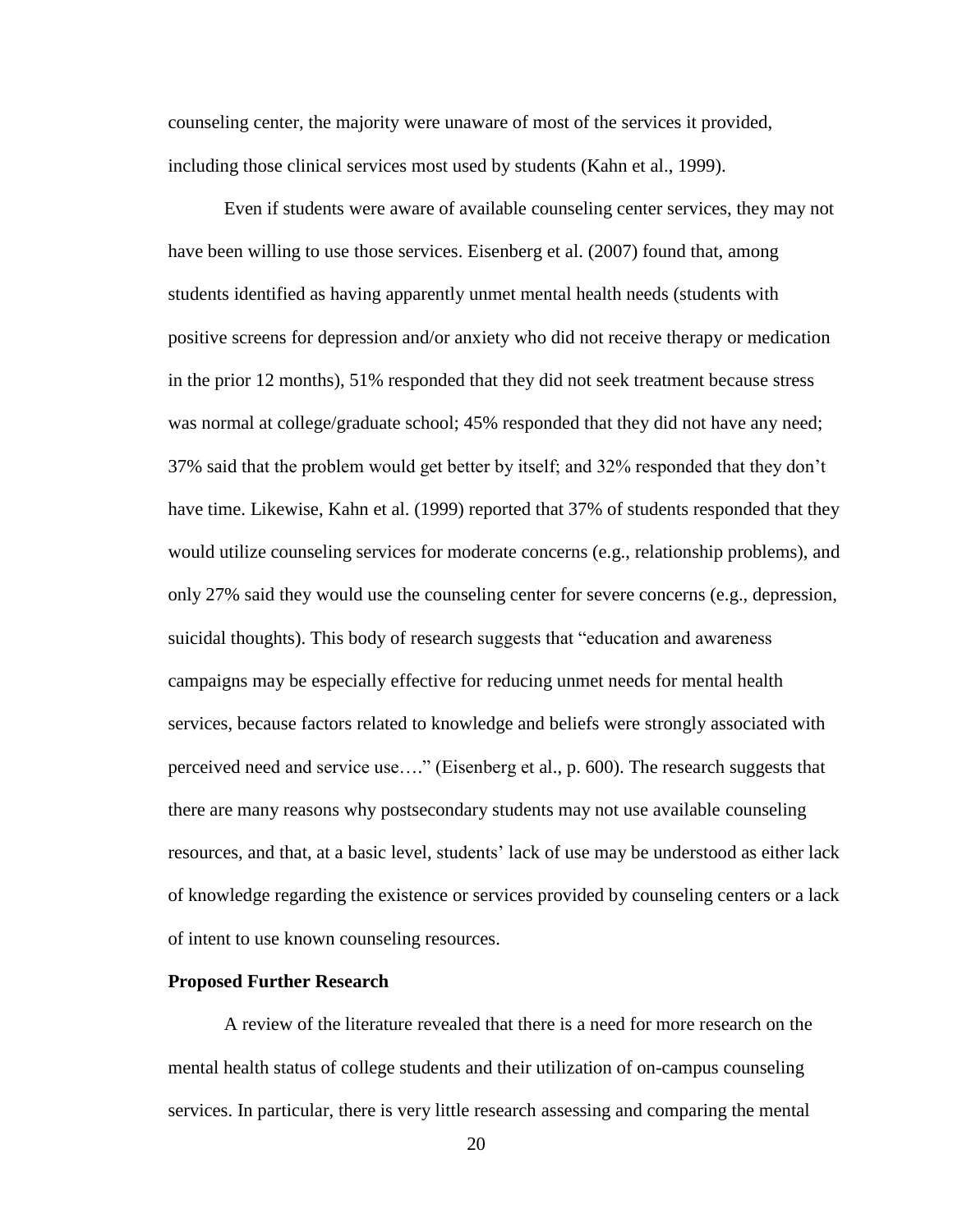health needs of both counseling center client students and non-client students. Likewise, there is very little research comparing counseling center client students and non-client students regarding their knowledge and willingness to utilize a counseling center. No study was found that does both of these things.

My proposed research study will take place at a small Midwestern liberal arts college. I will use a random survey to gather data from the non-client student population. The survey will ask students to assess themselves using the problem checklist items used by the counseling center as part of the intake process. Using intake data collected and compiled by the on campus counseling center, I will compare counseling center client students and non-client students in regards to the problem checklist items. The survey will also ask students questions about their knowledge and willingness to use the counseling center to address personal concerns. This proposed study will help determine whether there is a significant difference in concerns and distress levels of counseling center client students versus non-client students. It is further hoped that this study will identify potential remediable barriers to counseling center utilization by distressed students.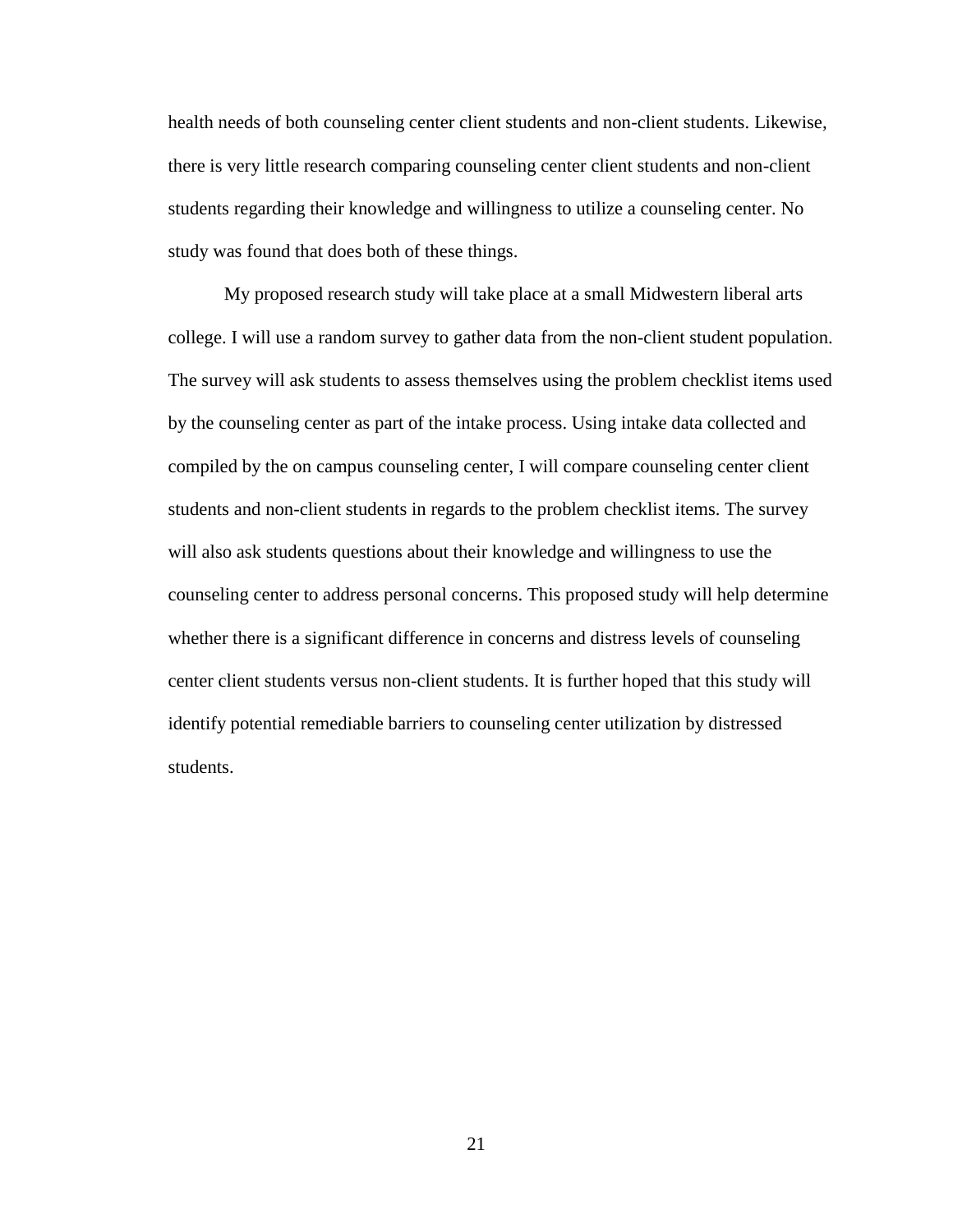#### **Conceptual Framework**

College students face many challenges that impact their mental health and wellbeing. It his helpful to understand these personal challenges and mental health issues—as well as the work of college counseling centers—through the lens of appropriate organizing theories used by social workers—in particular developmental theory and ecological theory.

# **Theoretical Lenses**

**Developmental theory.** Development theory in this context is best understood as articulated by Erik Erikson in his psychosocial model of human development, *Eight Stages of Man* (Erikson, 1963). Building on Freud's *Psychosexual Stages of Development*, Erikson articulated eight psychosocial stages sequenced in a predictable fashion across the lifespan. He saw human development as both a biological process and as the product of reciprocal relations between the developing person and the agents of socialization. Each developmental stage presents a specific life task, a particular dilemma or challenge typical of that stage. Mastery of the challenges of a stage leads to the ego strength or virtue specific to that stage, which in turn forms a strong foundation for further stage mastery and ego development. Failure to accomplish the stage-specific task leads to ego weakness and personality vulnerabilities. The emergence of all the ego strengths results in the formulation of a fully functioning and whole personality.

College students are in a transitional time of life; they are confronted with two of Erikson's stages. The stage of *identity versus identity diffusion* marks adolescent development during the teenage years (Erikson, 1963; Erikson, 1959/1980). During this stage, a person is developing his or her identity. It is a time to synthesize earlier identifications, try new ones, and ultimately answer the question, "Who am I?" This is a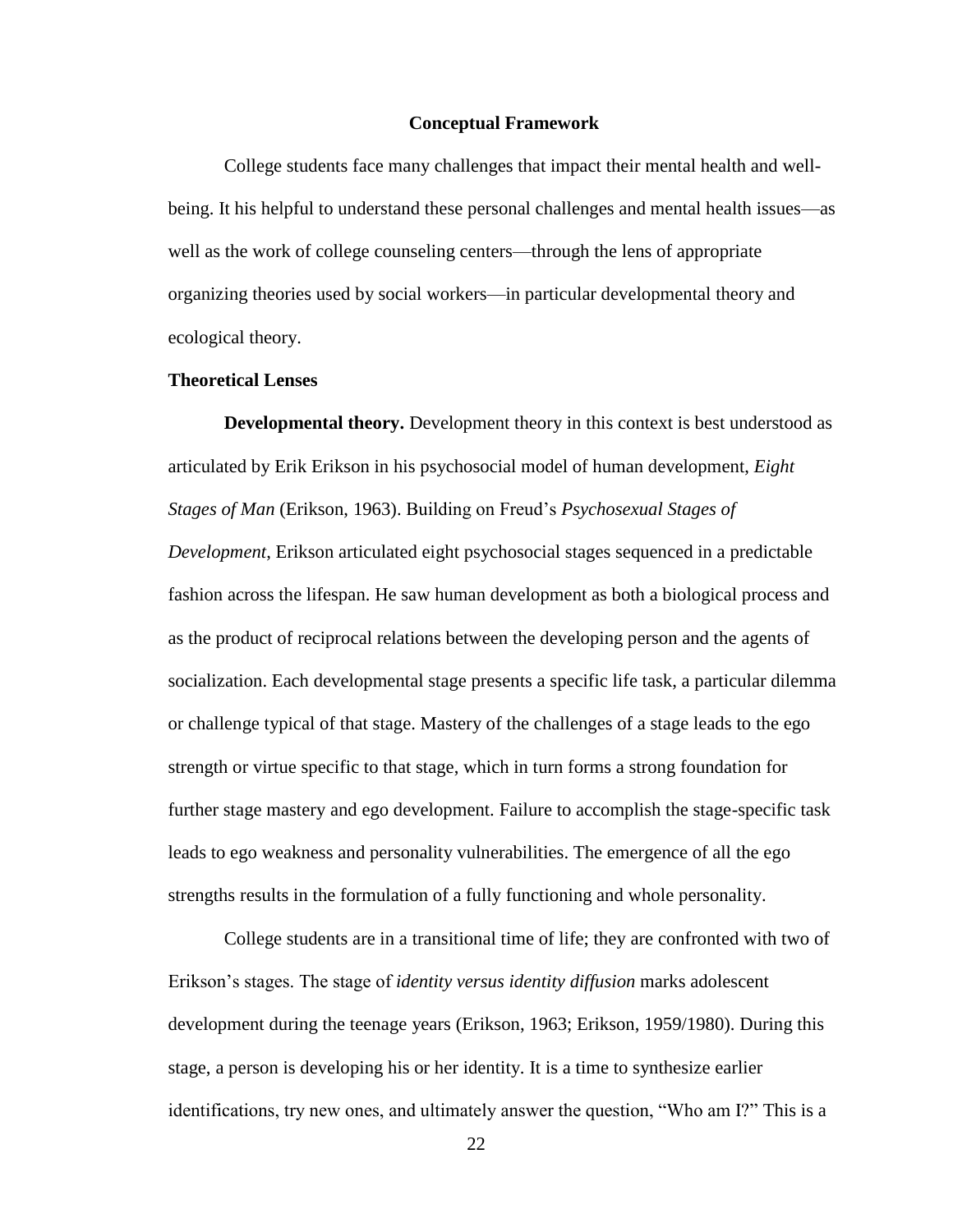time for gradually moving away from parents and towards peers. At this stage, ego strength results from acquiring the capacity for adhering to an identity and for fidelity to others that affirm this identity. According to this stage theory, failure to meet this challenge could result in identity confusion leading to indifference, or it could result in formation of negative identity and defiance.

The other psychosocial stage impacting college students is *intimacy versus isolation*, a stage typical of young adults during their early twenties (Erikson, 1963; Erikson, 1959/1980). During this stage the developing person is challenged to find intimacy with friends and sex partners, and learn to affiliate with members of cooperative and competitive groups. Mastery of this stage results in capacity for healthy love relationships, close friendships, and positive group affiliations. Failure to complete this developmental task can result in distancing from others, avoidance of sexual intimacy, and prejudice against those who seem foreign. Failure to meet this stage's challenges can also result in low self esteem, and feelings of despair and a sense of alienation.

Most college students are probably wrestling with both of these stages to some extent. Lunardi, Webb and Widseth (2006) observed that:

…late adolescents are in transition, moving out and away from what is typically a familiar family situation, and are filled with hope and expectation that 'out there' in a new context, a context external to them, they will find solutions to issues of identity and other psychological concerns. Hence, undergraduate students step away 'to live life.' (p. 16)

Lucas and Berkel (2005) further noted that the challenges of college students "range from leaving home physically as well as psychologically, establishing intimate relationships,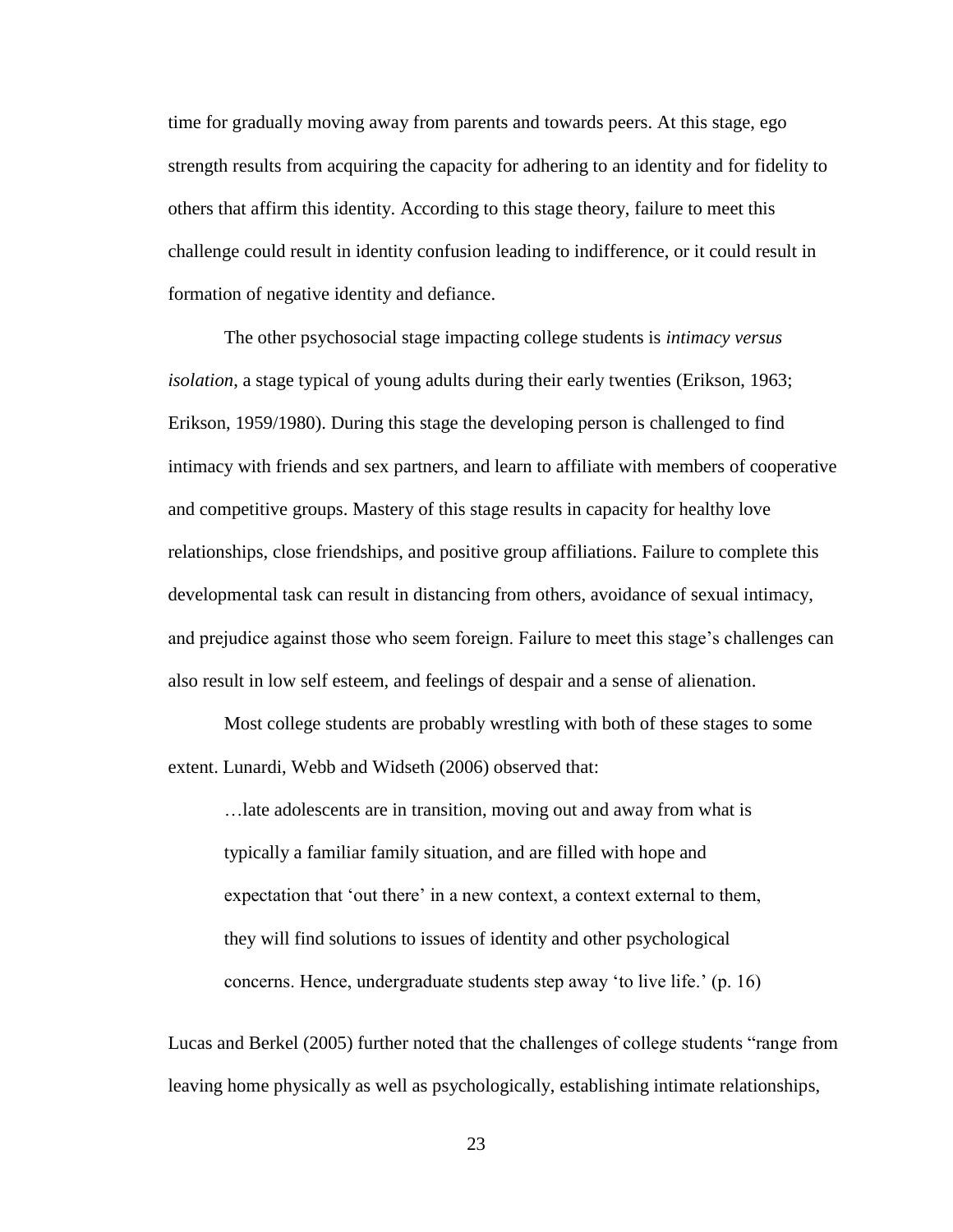and planning a career, to more concrete issues such as maintaining an adequate grade point average, managing time, learning study skills, and dealing with financial stressors" (p. 251). Whether or not these developmental challenges lead to diagnosable mental illness, college students face numerous developmental challenges that can cause significant distress and reduced functionality.

**Ecological theory.** The other conceptual framework relevant to clinical social work in the college setting is ecological theory. This theory incorporates the person-inenvironment approach that typifies social work practice. *Ecological theory* understands that individuals transact with a variety of environmental contexts throughout their lifetime, each one affecting them uniquely and in unpredictable and diverse ways (Forte, 2007). Unlike developmental theories that attempt to categorize various stages in life, ecological theory insists that demographic characteristics as well as life circumstances produce non-uniform human development (Forte, 2007).

Applied ecological theory helps social workers examine the nature and consequences of transactions between people and their physical and social environments (Forte, 2007). It looks at transactions in terms of person-environment fit and adaptation. Positive transactions indicate a favorable fit, allowing the individual (or client system) to develop continuously and function effectively while the environment is sustained and enhanced. Negative transactions indicate unfavorable fit between the individual and the environment, impairing the health, functionality and development of the individual while also damaging the environment (Forte, 2007).

Bronfenbrenner (1992) described a developmental approach building on the ecological model. His proposed ecological model of human development understood that human development is a function of the interrelationships of person, physical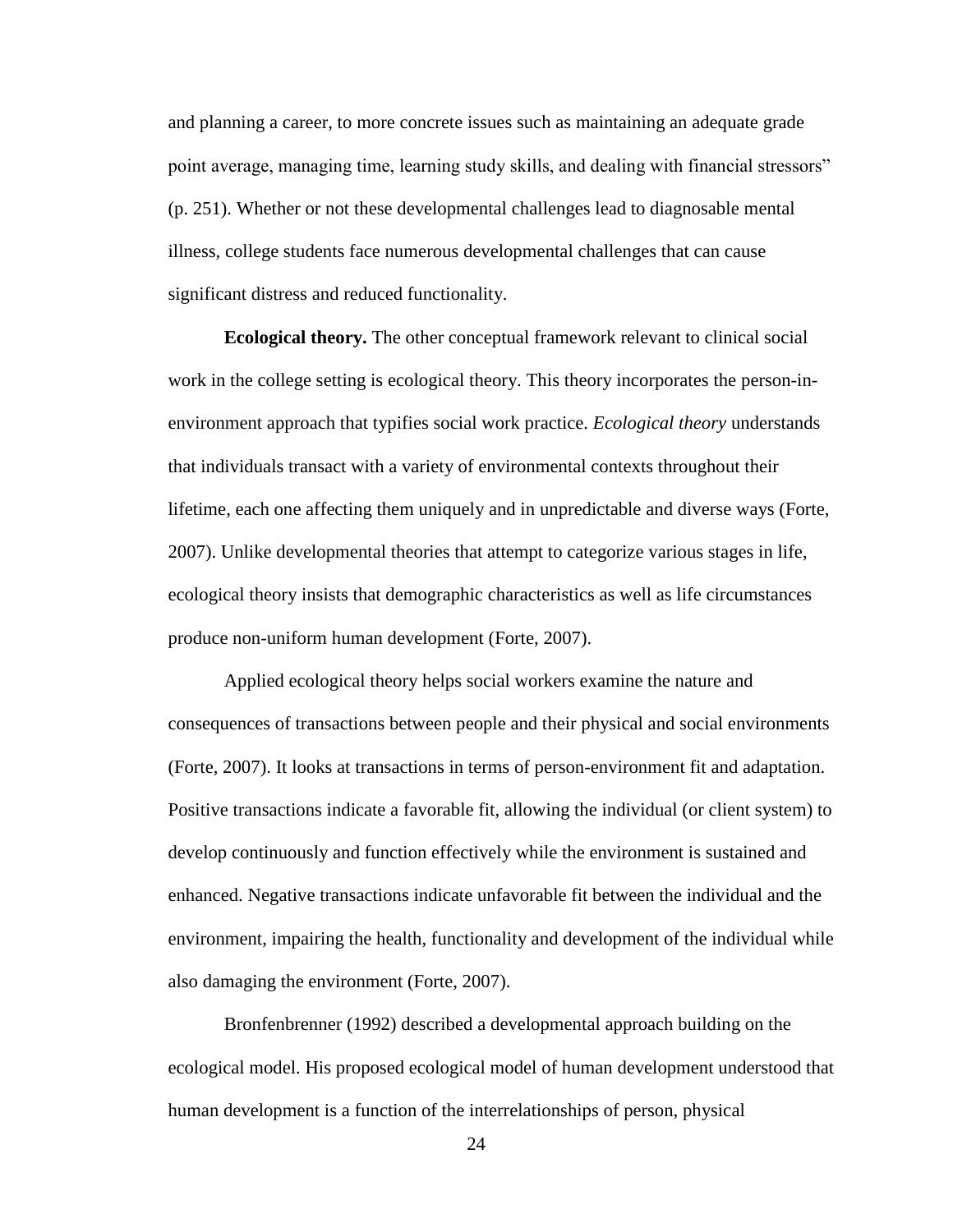environment, process, and time (Bronfenbrenner, 1992; Bronfenbrenner, 1979). As this model relates to college students, *development* is students' evolving ability to conceive of their environment, and adapt and relate to it. This includes their current college experience as well as their greater life experience outside of college. *Person* refers to attributes that influence subsequent development, including students' gender, temperament, body type, etc. *Physical environment* describes various level systems in which the individual participates, including *microsystem* (life spaces, such as dorm room, classroom, student center), *mesosystem* (relationships between settings, such as home, school, hangouts), and *macrosystem* (generalized patterns at the level of culture and ideology, such as college administration and policies, religion, regional and national culture). *Process*, or "proximal process," includes activities that others engage in with or near the developing person that stimulate development (learning in college by listening to and interacting with professors, coaches, students). Finally, *time* concerns life transitions that occur in particular times in the life course (moving from parents' home to college). Viewed through Bronfenbrenner's complex, multisystem ecological model of human development, colleges and universities could be seen as highly designed and relatively controlled environments where similarly situated people, at a unique life transition time, adapt and relate to highly designed and relatively controlled physical spaces and proximal processes to further their personal and cultural development.

Consistent with the ecological theory, Jones and Donovan (1986) explained that a primary role of the college counselor is assisting with goodness of fit by helping students adapt to the college environment, with interventions focusing on the transactions between the student and the college. This is especially true with the influx of "nontraditional" students to colleges and universities, including low-income, minority and foreign students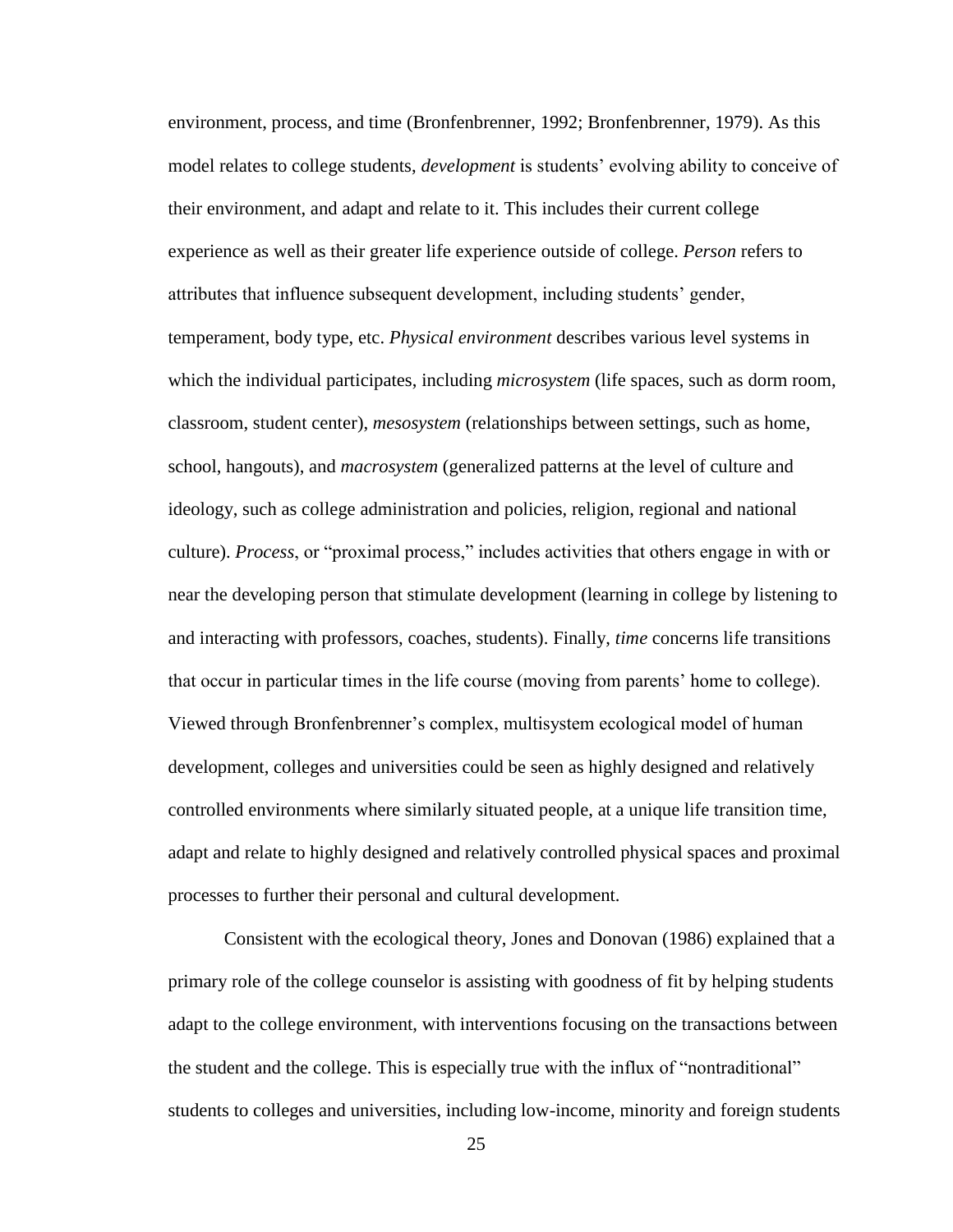who are often the first in their families to attend college and are thus less likely to be familiar with the norms, expectations and demands of college (Jones & Donovan, 1986). Vonk et al. (2000) further emphasized that social workers are especially qualified to "competently provide services to college students, particularly non-traditional students and those who are members of disenfranchised minority groups" (p. 370).

### **Professional Lens**

My clinical internship involves working with a college student population as a graduate intern at a college counseling center. In that capacity, I provide counseling and therapy to students. Their concerns typically involve issues related to relationships, identity, family, depression, victimization, anxiety/panic attacks, academics, grief and loss, socialization/isolation, food/body image or chemical use/abuse. About 15% of the student body takes advantage of counseling center services. I have wondered about the other 85%. Do they have the same concerns as our clients? Are their distress levels similar to or different from the distress levels of students I see? If non-client students indicate that they are distressed, have they failed to visit the counseling center because of a lack of awareness of the center and its services or for some other reason? In my view, there is no way to really answer these questions short of surveying non-counseled students and comparing them to counseled students.

My professional bias is reflected in the focus of my proposed survey. I am not inquiring about most of the many possible reasons—developed through a large body of research—why college students may choose not to seek counseling. While reasons such as race, culture, gender, tendency to self-conceal, fear, and discomfort are interesting and worthy of study, from my point of view these reasons for not seeking counseling are not as easily addressable as simple lack of awareness. Unlike the other factors, lack of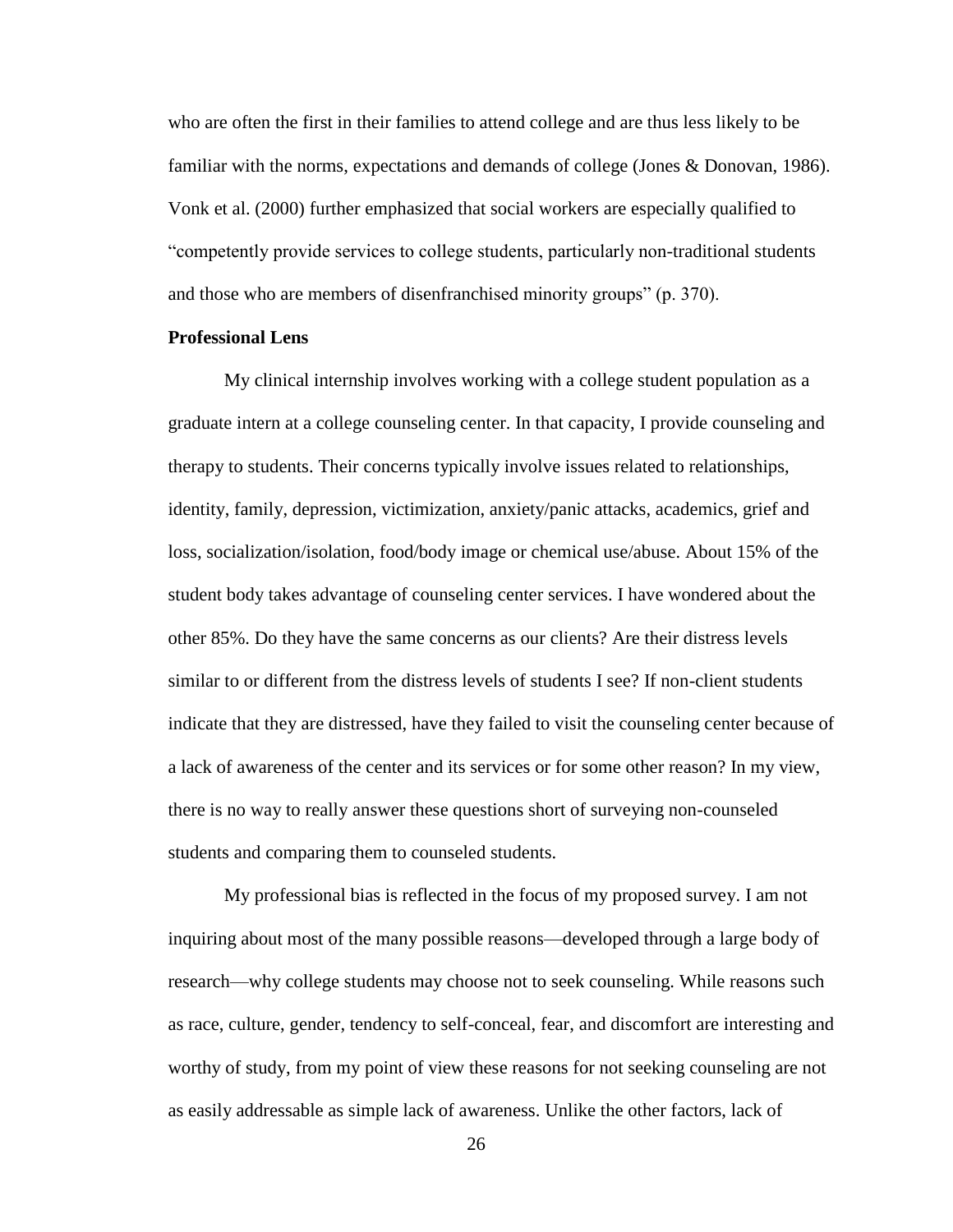awareness can be remedied by relatively practicable educational and promotional efforts. It is much more difficult to conceive of "correcting" long-standing racial, cultural, personal, and even biological reasons why someone might choose not to utilize a counseling center. Because my proposed study is in some sense an agency evaluation, it is my preference to produce results that can be used by the agency and the college in a practical way.

Finally, I have a preference for quantitative research, especially when assessing the mental health of a population. This approach is supported by the research literature: Virtually all of the published research in the area of assessing mental health and reasons for non-use of mental health services is qualitative research. I feel that a well-designed study using a sufficiently large sample will yield results that are not only interesting; they will be useful to my agency and the larger college community.

# **Personal Lens**

I was once a college student myself of course. Thinking back, I could have benefitted from counseling during some part of my college years. Counseling might have helped me to develop my academic and career direction sooner, as well as improve my relationships and better understand my identity. In other words, I probably would have experienced more growth and had an overall better college experience had I utilized the kind of services the counseling center provides. I did not seek counseling, however. In fact, I spent 4-1/2 years in college and never knew that a counseling center existed.

I once again am part of that same college community—this time as a counselor. While the counseling center understandably is focused primarily on serving students with serious mental health needs, it is my hope that we continue to have room for students who seek psychological growth and development as part of their college experience as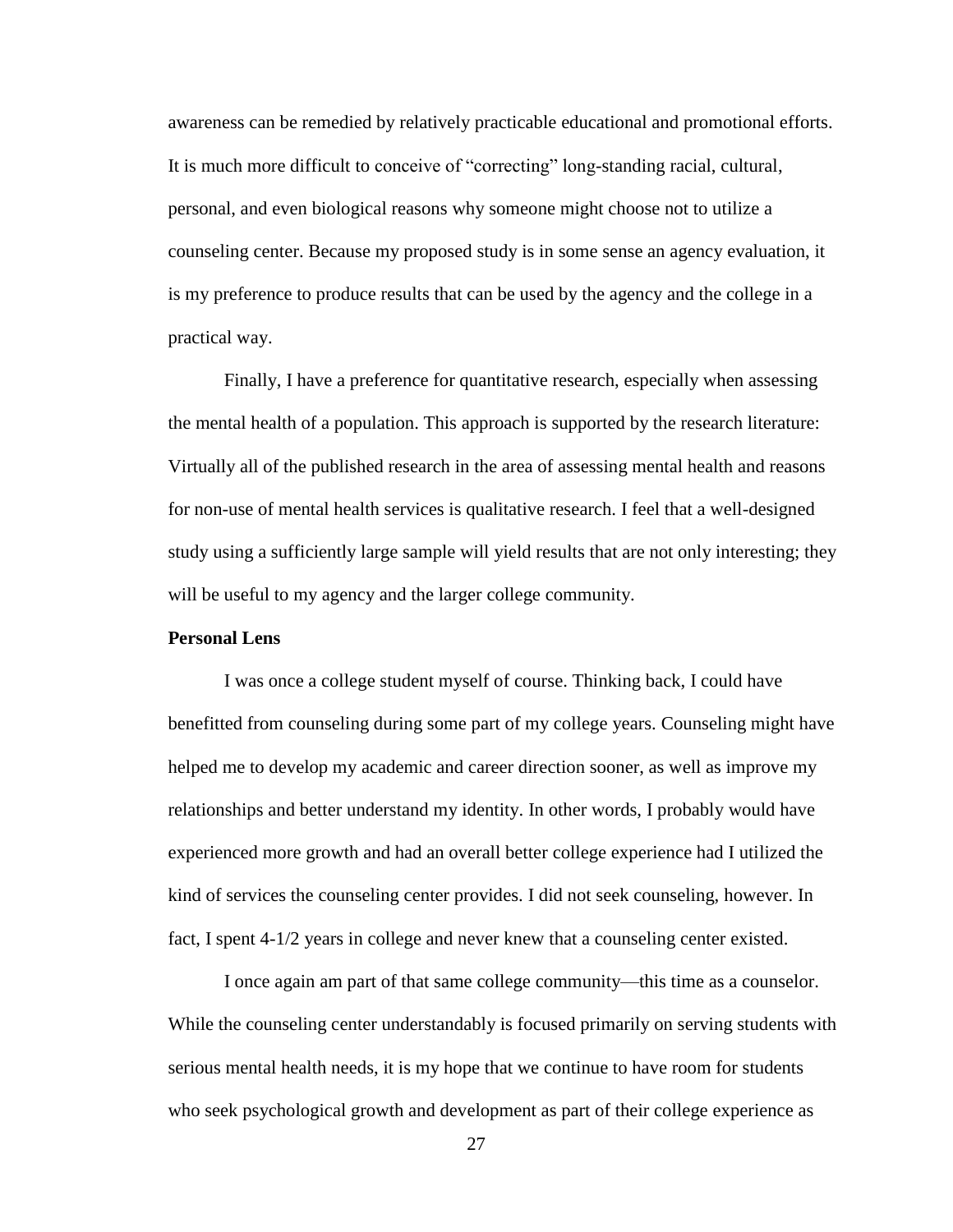they mature into adulthood and make decisions that increasingly affect the direction of their lives.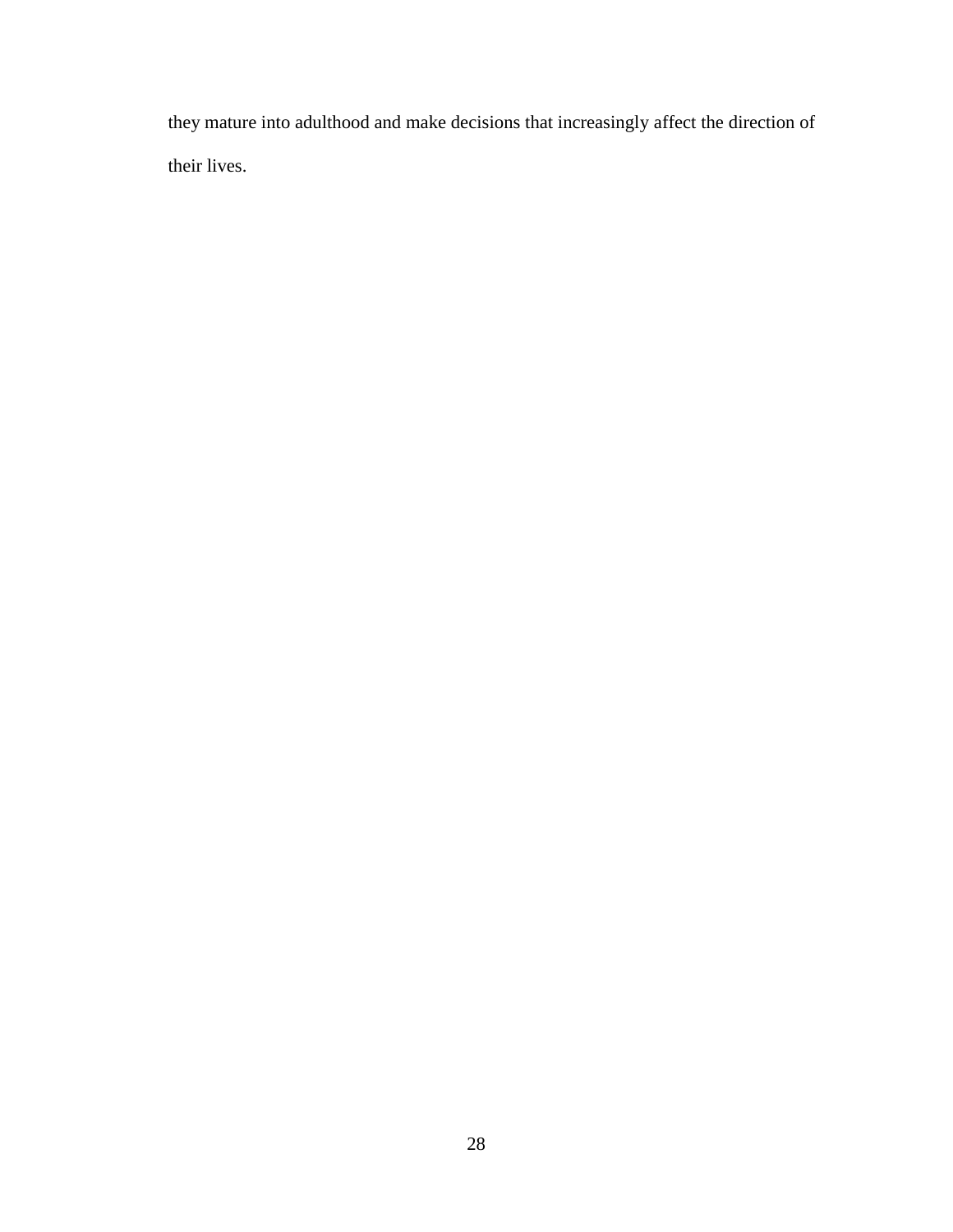#### **Methods**

### **Research Design**

The purpose of this study was to learn how students at a small Midwestern college were utilizing the school's free on-campus counseling center. To that end, this study sought to learn about the mental health concerns and distress levels of students who had not used the college's counseling center ("non-counseled students") and compare those findings to data collected from students who have used the college's counseling center ("counseled students"). The goal was to learn how mental health concerns and distress levels compared between non-counseled students and counseled students. Furthermore, this study sought to learn reasons why students with significant mental health concerns had not used the counseling center and whether those students had used off-campus resources. Finally, this study explored the likelihood that non-counseled students would use the counseling center in the future.

A quantitative survey was developed using themes identified in the literature review (see Appendix A). The survey collected data regarding demographics, problem areas and distress levels, awareness of and attitudes toward the counseling center, and use of off-campus counseling services. The "problem area" portion of the survey was designed to use the same list of problem areas used by the counseling center in its standard intake form. This included 17 potential areas of concern such as anxiety, depression, relationships, and chemical use/abuse.

Surveyed students were asked to rank the severity of their distress in each of the listed problem areas. Results from the problem areas portion of the survey was then compared to summary data collected by the counseling center covering all students who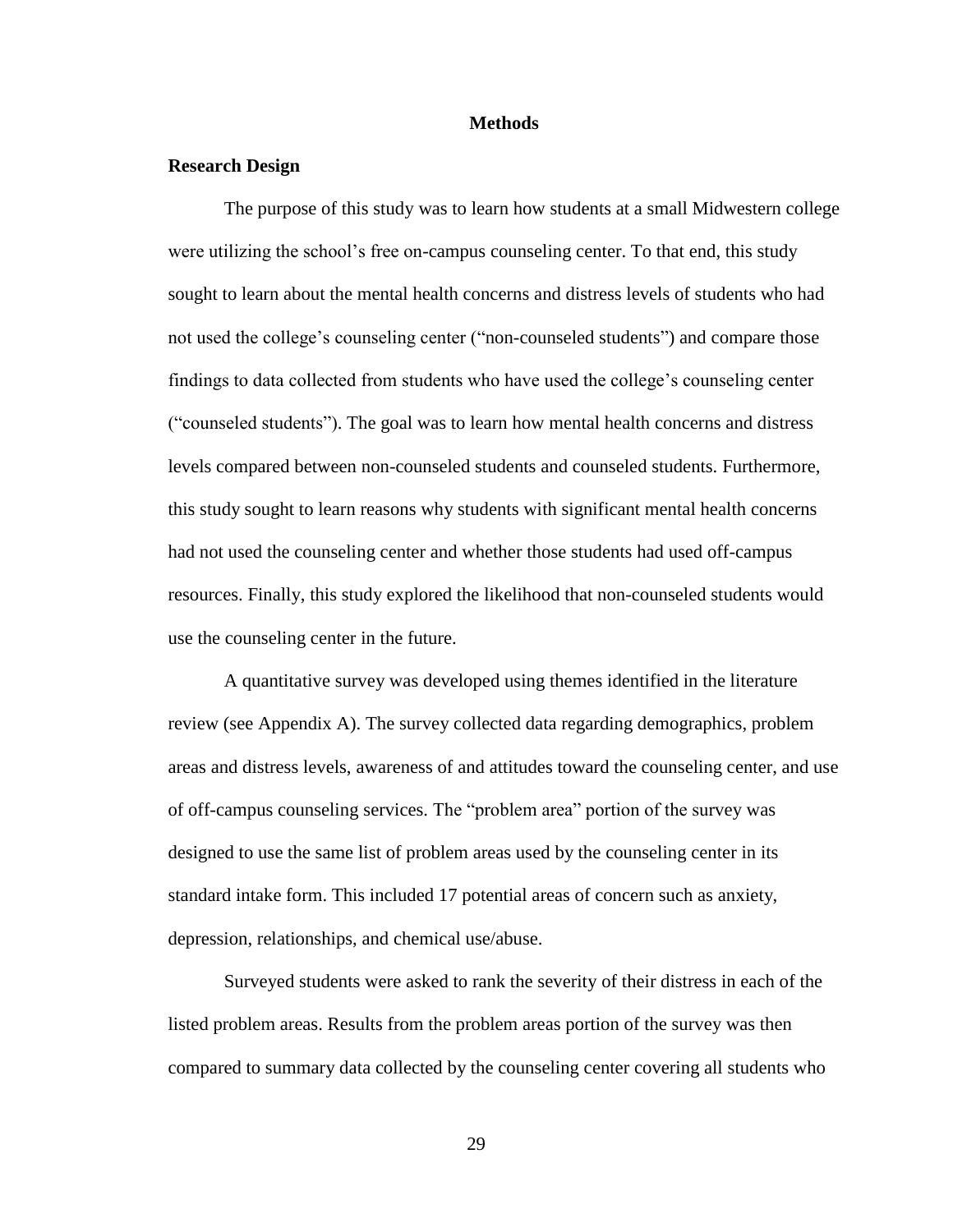had accessed services (i.e., received counseling) from June 1, 2011 through May 31, 2012 (the most recent academic year for which data was available).

The study further examined non-counseled students' awareness of and attitudes toward the counseling center. To that end, the survey asked students whether they were aware of the counseling center and its services, and whether they knew its services were free to all students. The survey also inquired whether students had used the counseling center or another off-campus provider for mental health needs, and the likelihood that they would use the counseling center in the future to deal with personal issues. Finally, the survey asked why students had not used the counseling center. Participants were given a list of potential reasons from which to select (such as "My problems are not serious enough" or "My problems will get better on their own" or "I have friends or family who can help me with my problems"); participants were also permitted to write their own reason for not using the counseling center.

The research methods and content validity of the survey were strengthened by having the research methods and content of the survey reviewed by the committee that oversaw this proposed research study. The committee for this research study consisted of a Licensed Independent Clinical Social Worker (LICSW) with experience working as a college counselor, a professor of social work employed by the college where the study was conducted, and a professor of social work with research expertise. The survey methods and content were also reviewed by the director of the counseling center. The survey was created using the electronic survey software, Qualtrics, made available through the University of St. Thomas. The survey results were anonymous, and the records for this study were kept confidential. Computer records were protected by a password.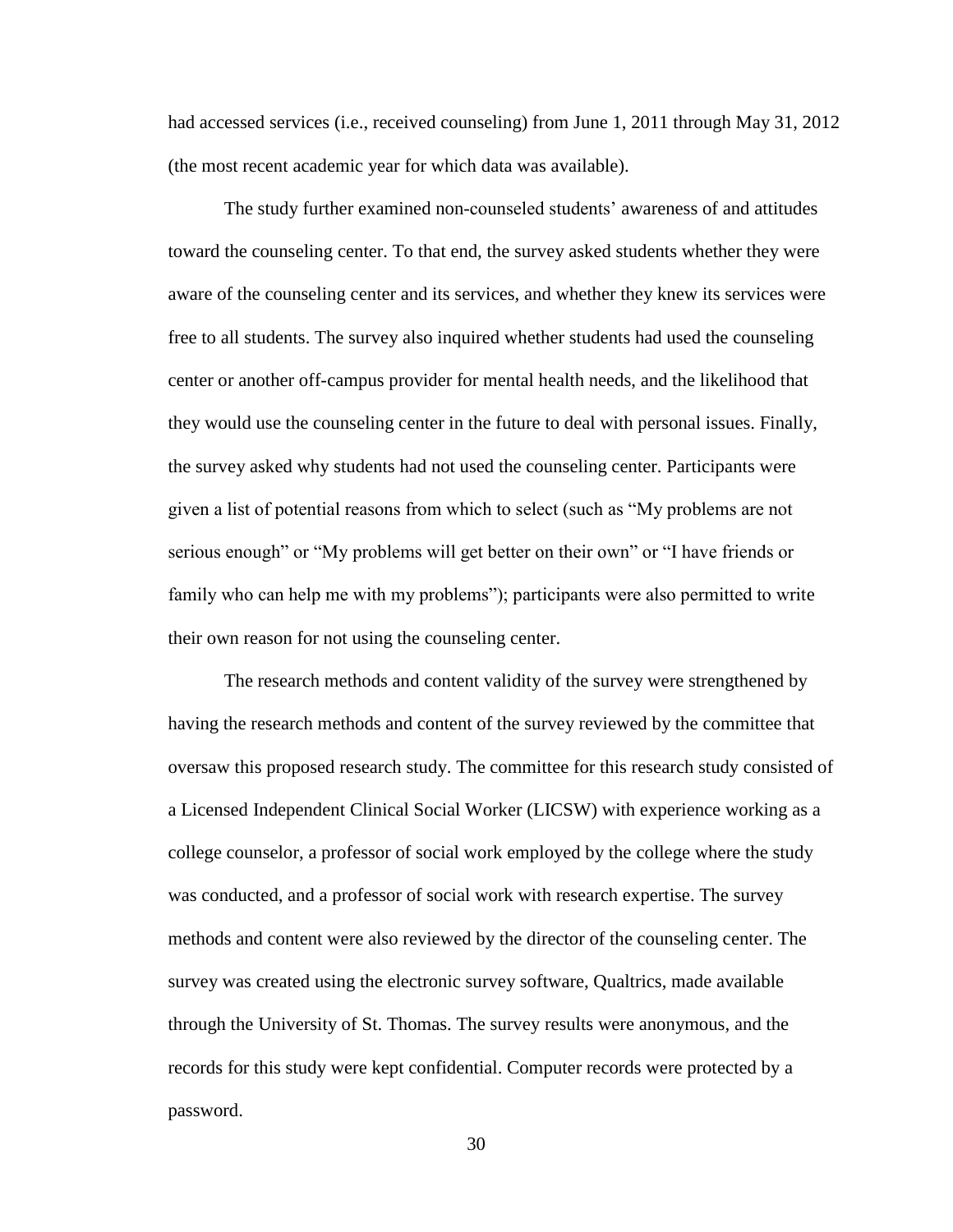The underlying purpose of the proposed study is to gain a better overall understanding of those students who do not use the on-campus counseling center. How closely do non-counseled students resemble counseled students? Is there a problem with student awareness of the counseling center and its services? Are distressed students choosing off-campus counseling instead of on-campus counseling, or are they choosing no counseling at all? What reasons do distressed students have for not utilizing counseling? It is hoped that this information will be useful to counseling center staff social workers and psychologists—as well as college administrators as they strive to meet students' mental health needs.

### **Sample**

The research used data sampled from the population of students enrolled at a residential liberal arts college located in the Midwest. Specifically, the study used data collected from two samples. Survey data was collected from students who had not used the counseling center (non-counseled students). The other set of data was drawn from the entire population of students who had used the counseling center during the 2011-2012 academic year (counseled students).

**Student survey.** The non-counseled student sample for this research study was drawn from a random sample of the entire population of enrolled students at the College. Permission to survey students was granted on November 13, 2012 by the Vice President for Student Life, who authorized the research on behalf of the Dean of Students Office (see Appendix B). According to the Director of Institutional Research at the College, (who is a member of the College Institutional Review Board (IRB)), it was not necessary to seek approval for this research from the College IRB so long as approval was granted by the College Dean of Students Office and the University of St. Thomas IRB (see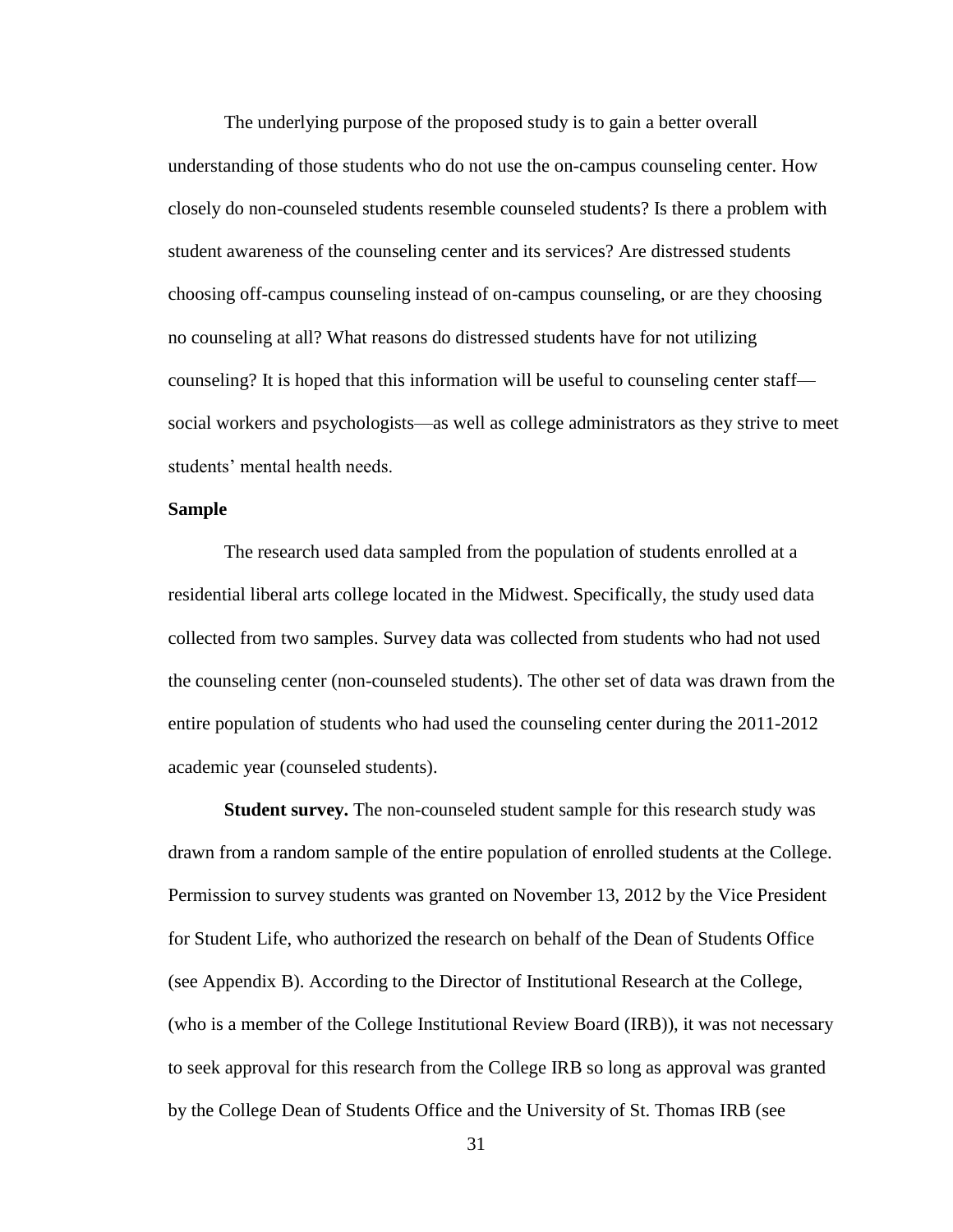Appendix C). The University of St. Thomas IRB granted permission for this research on December 27, 2012 (see Appendix D). The director of the College's counseling center also provided a permission letter permitting the researcher to use aggregated secondary data published within the counseling center's annual report (see Appendix E).

Simple random sampling was used to draw a probability sample of students to be surveyed. Simple random sampling is a method of sampling whereby each element in the population has an equal probability of inclusion in the sample (Monette, Sullivan, & DeJong, 2008). The college's Director of Institutional Research generated a randomized sample of 1,000 students to be surveyed. Approximately 3,125 students were enrolled at the College at the time of the survey, so the sample size comprised about 32% of the entire student population. The random sample was generated by inserting email addresses of all enrolled students into an Excel spreadsheet, sorting that spreadsheet several times in order to randomize the list, and finally deleting all but the first one-third of the entries from the spreadsheet. This email list was given an alias name, which was utilized by the researcher to contact the survey via an email solicitation.

Surveys were distributed to the sample by way of an email invitation distributed on March 8, 2013, requesting students to participate in this research by accessing a Qualtrics online survey tool (see Appendix F). The email included a link to an informed consent form (see Appendix G). Students were required to click on a link at the bottom of the consent form to participate in the survey. A follow-up email was distributed on March 14, 2013 once again requesting students to take the survey (see Appendix H). The survey was open from March 8, 2013 to March 21, 2013. Inclusion criteria required that participants (1) be 18 years old or older, (2) be enrolled college students, and (3) have not utilized the college's on-campus counseling center. The first set of questions in the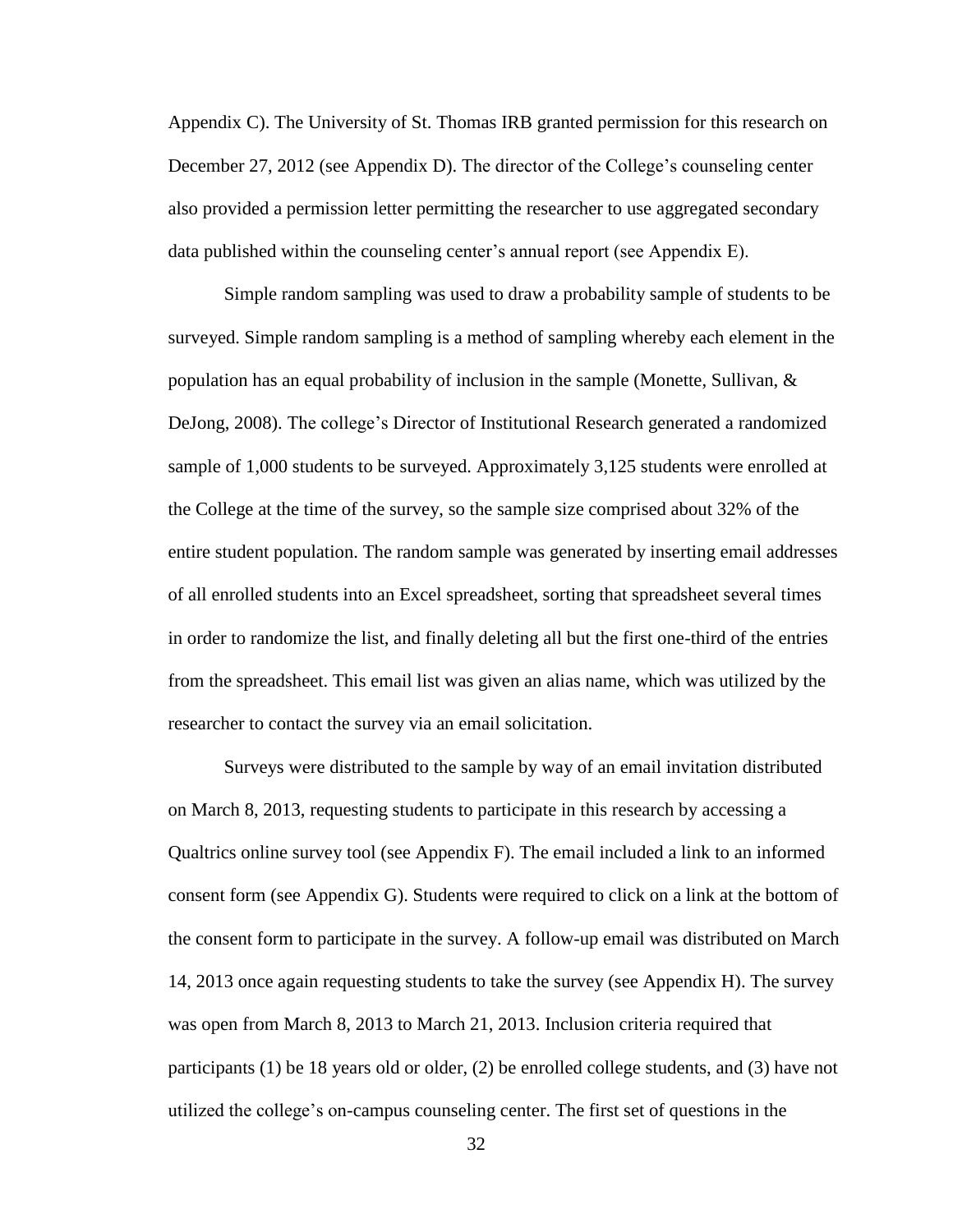survey instrument inquired about each of the inclusion criteria. If a respondent answered an eligibility question in a manner indicating that he or she should be excluded, the survey's skip function took that respondent to a screen informing the respondent that he or she is not eligible to take the survey.

A total of 199 students accessed the survey tool, and of that number, 129 students met the inclusion criteria and completed the survey  $(n = 129)$ . Nearly all of the excluded students answered that they had used on-campus counseling services. The response rate for completed surveys was 12.9%.

**Counseling Center.** Online survey sample results regarding reported problem types were compared to summary data published in the most recent annual report of the counseling center, produced by its director. Data within this report consists of anonymous summary data representing all student clients of the counseling center within the 2011- 2012 academic year covering June 1, 2011 through May 31, 2012 (*n =* 506). This data is collected annually by the counseling center as a component of its standard operating procedure. Much of the data summarized in the annual report is collected by the counseling center via intake forms completed by student clients as part of the standard intake process. The annual report is available to the entire College community upon request. The researcher obtained a letter of permission from the director of the counseling center to use information published in the annual report as part of this research study (see Appendix D).

#### **Protection of Human Subjects**

The proposal for this study was reviewed by a research committee, the Vice President for Student Life from Dean of Students office, and the Director of Institutional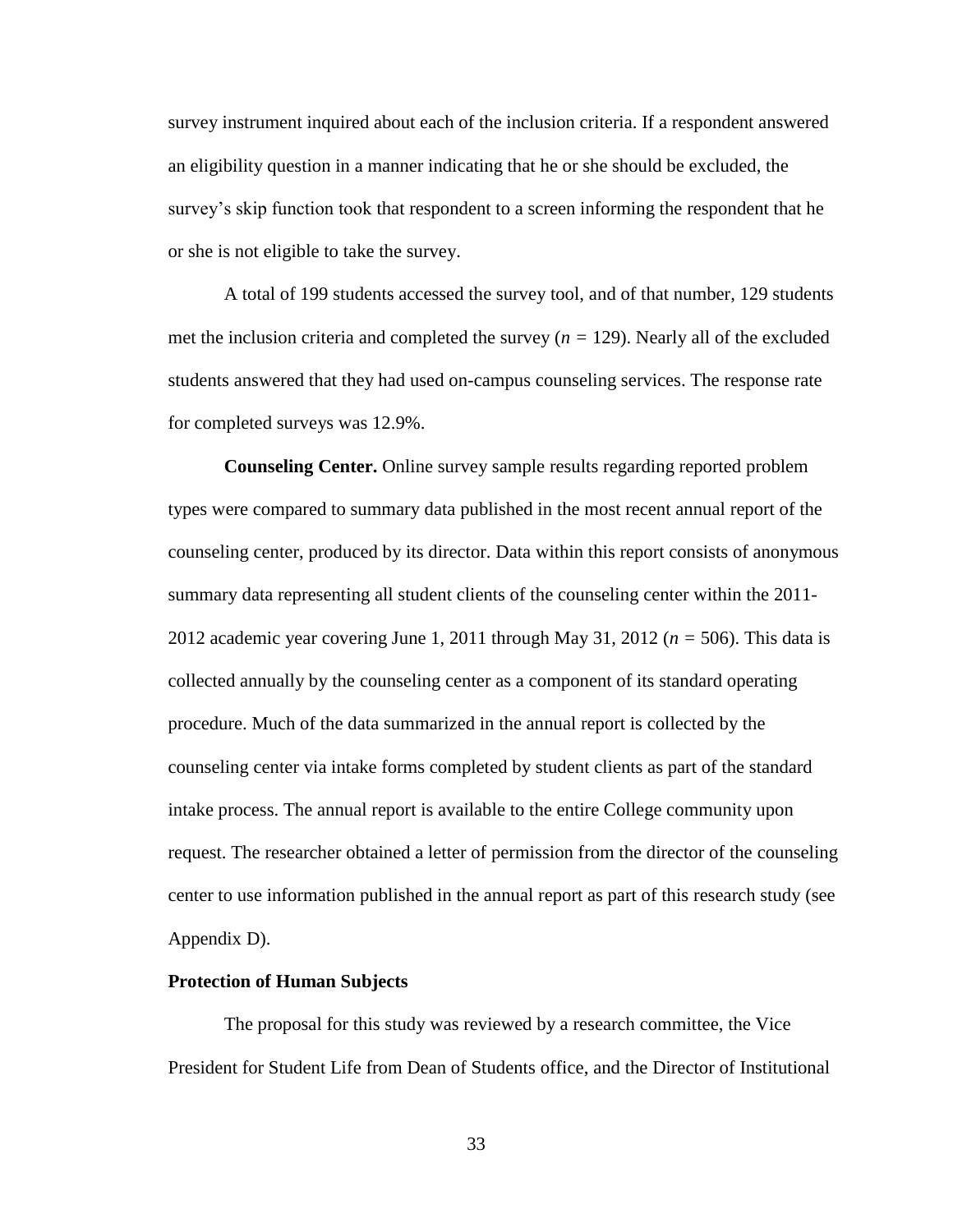Research. This research proposal was further reviewed by the Institutional Review Board (IRB) at the University of St. Thomas.

The consent form that accompanied the survey informed sampled students that it was their choice whether to participate, and that they were being offered nothing for their participation (see Appendix E). The informed consent also assured potential participants that the surveys and associated findings would be completely confidential, and that there would be no link between participating students and the data collected from surveys. Participants would not be asked any identifying information other than to confirm that they were at least 18 years of age, their class year, gender, race, and sexual orientation. Students were informed that by completing any portion of the survey they were giving informed consent to participate in the study. Students were further informed that they could skip survey questions if they wish; however they must answer questions concerning eligibility criteria. At the conclusion of the survey, participants were referred to the college counseling center and the Crisis Connection should the survey process have provoked a desire to speak with someone about their personal concerns. Finally, all collected data was stored in a password-protected Qualtrics account.

### **Data Collection**

**Instrument.** The survey to be used in this proposed study was formulated by the researcher using content derived in part from the review of the applicable literature (see Appendix A).

The first section of the survey concerned eligibility criteria to ensure that survey participants were 18 years of age or older, that they were enrolled students at the college, and that they were not current or former counseling center clients. Because this research study was premised in part on comparing a sample of students who have not used the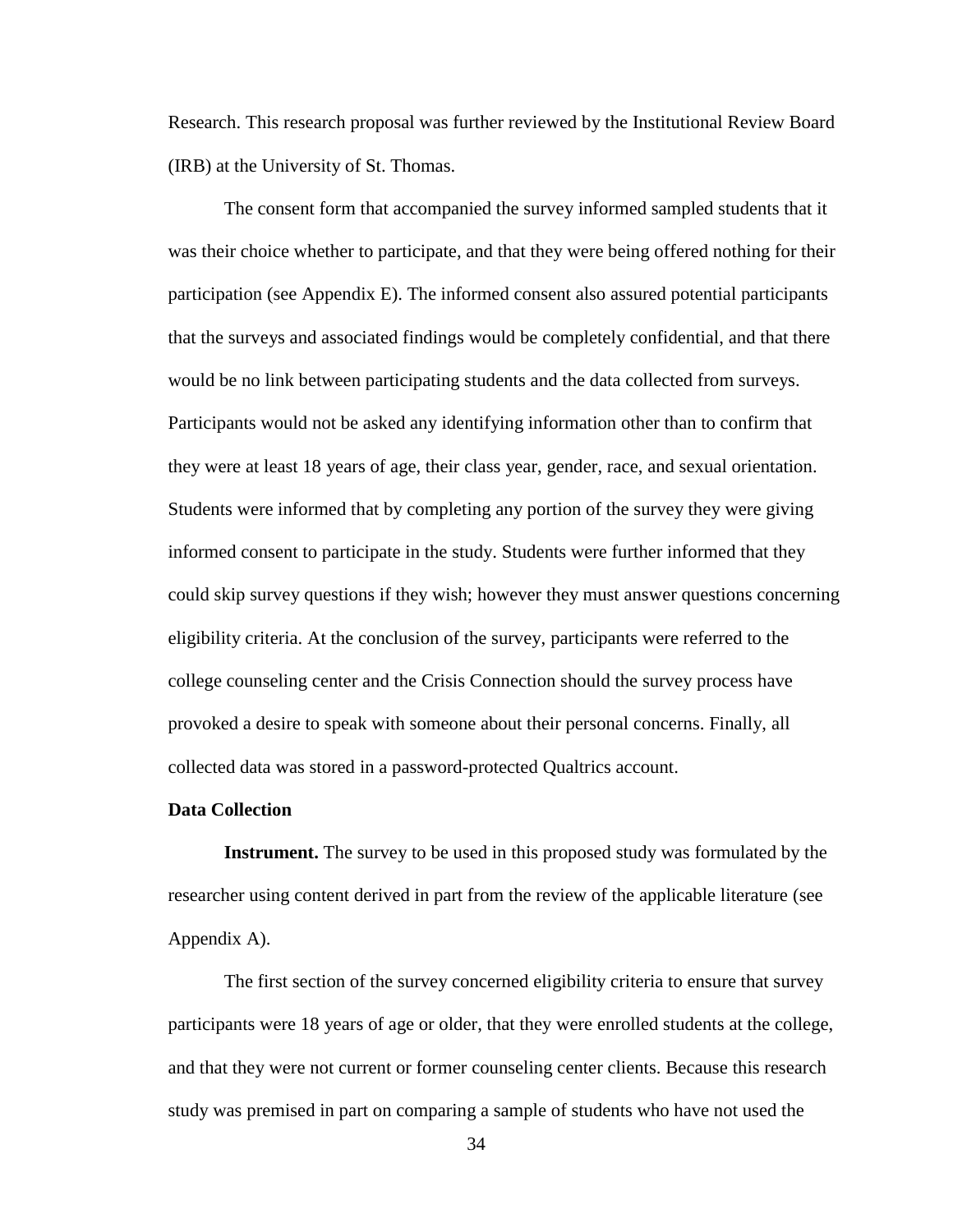counseling center to students who have used the counseling center, it was imperative that current and past counseling center clients be excluded from the survey.

The demographic portion of the survey inquired about participants' gender, ethnicity, class year, and sexual orientation. These variables (other than ethnicity and sexual orientation) correspond with data collected by the counseling center via the intake form completed by new clients. These variables provided data to help determine whether there were differences in problem type, distress levels, and counseling center utilization based on demographic factors.

The personal issues survey question asked participants to indicate which of 17 potential problem areas had been a concern within the last 60 days. The list of personal concerns corresponded to the list of concerns student clients select from on the counseling center's intake form. Concerns include depression, anxiety, relationships, and chemical use/abuse. Participants indicated their distress level for each problem area by selecting from a three-point Likert-type scale: little or no concern, moderate concern, or significant concern. These variables were used to measure areas of concern and levels of distress of non-counseled students. They were also used to compare non-counseled students to counseled students.

The last portion of the survey concerned student knowledge of, and attitudes toward, the counseling center. It asked whether, prior to the survey, the participant was aware of the counseling center and its services and whether they know those services were free to all students. Participants were asked how likely they would be to use the counseling center to deal with personal concerns in the future, whether they have used off-campus counseling services in lieu of the counseling center, and whether they would prefer an off-campus provider to deal with personal concerns. Finally, the survey asked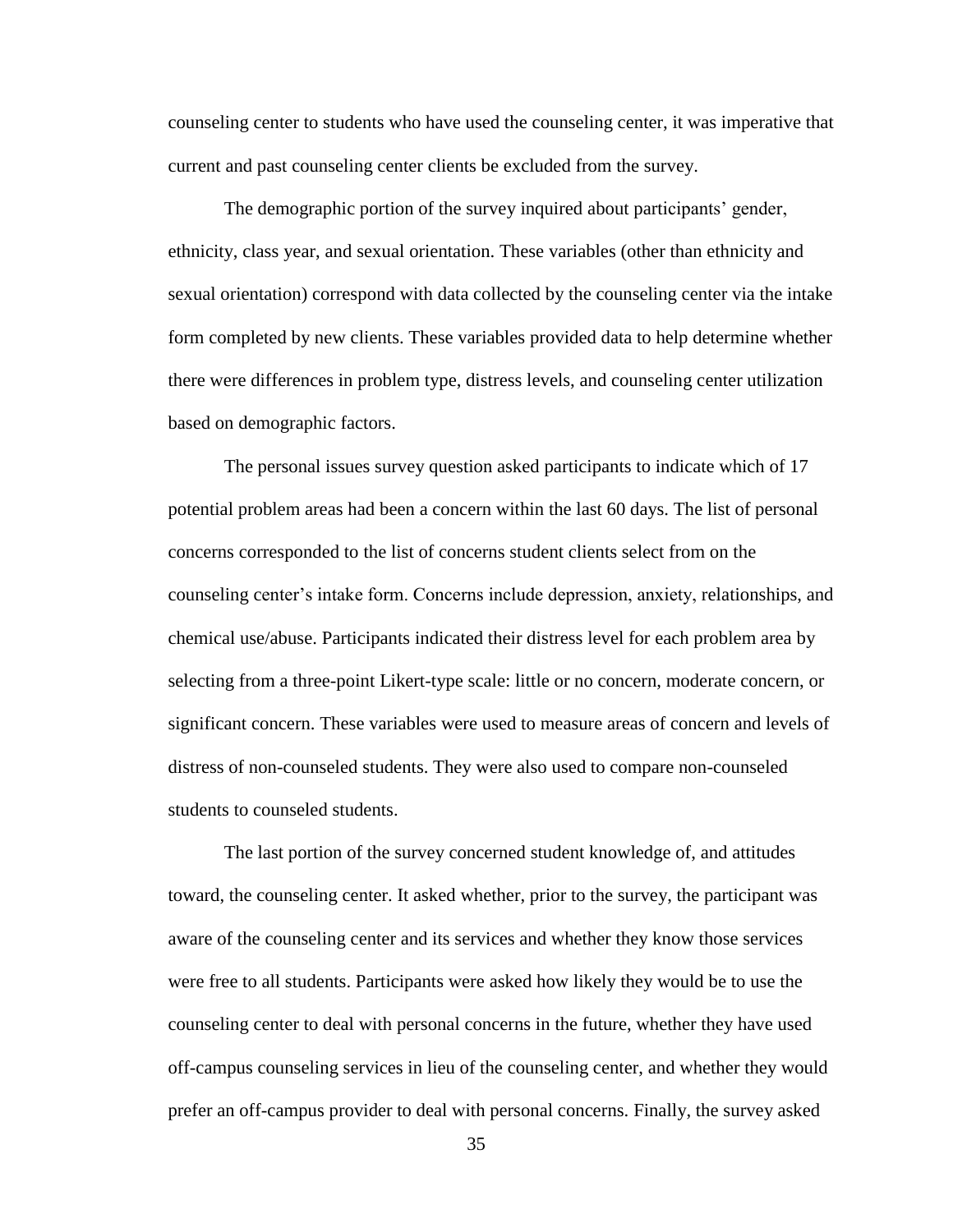why students had not used the counseling center. Participants were given a list of potential reasons from which to select (such as "My problems are not serious enough" or "My problems will get better on their own" or "I have friends or family who can help me with my problems"); participants were also permitted to write their own reason for not using the counseling center. The variables in this section of the survey will provide data that will allow for better understanding of why students do not seek counseling.

**Process.** Sampled students were invited to take the survey via an email that contained a letter explaining the survey and soliciting their participation (Appendix E). To take the survey, students clicked on a link that brought them to the Qualtrics site, where they first viewed a consent letter (Appendix F). Students were informed of the confidentiality of the survey. It was explained that there there would be no connection between survey data and participants' e-mail address due to the design of the survey in Qualtrics, which would anonymize all results. If students consented to participate in the study, they were directed to the survey (Appendix A).

Survey data was kept in a secured location. All data was stored in a password protected database in Qualtrics. All stored survey data will be destroyed after completion of Applied Research Seminar (GRSW 682).

### **Data Analysis**

The quantitative data from the survey was collected and tabulated in Qualtrics. All data collected from the survey was at either nominal or ordinal level of measurement. Nominal measures classify measures into mutually exclusive and exhaustive categories (e.g., variables such as gender or class year); ordinal measures also have mutually exclusive and exhaustive categories, but the categories also have a fixed order (e.g.,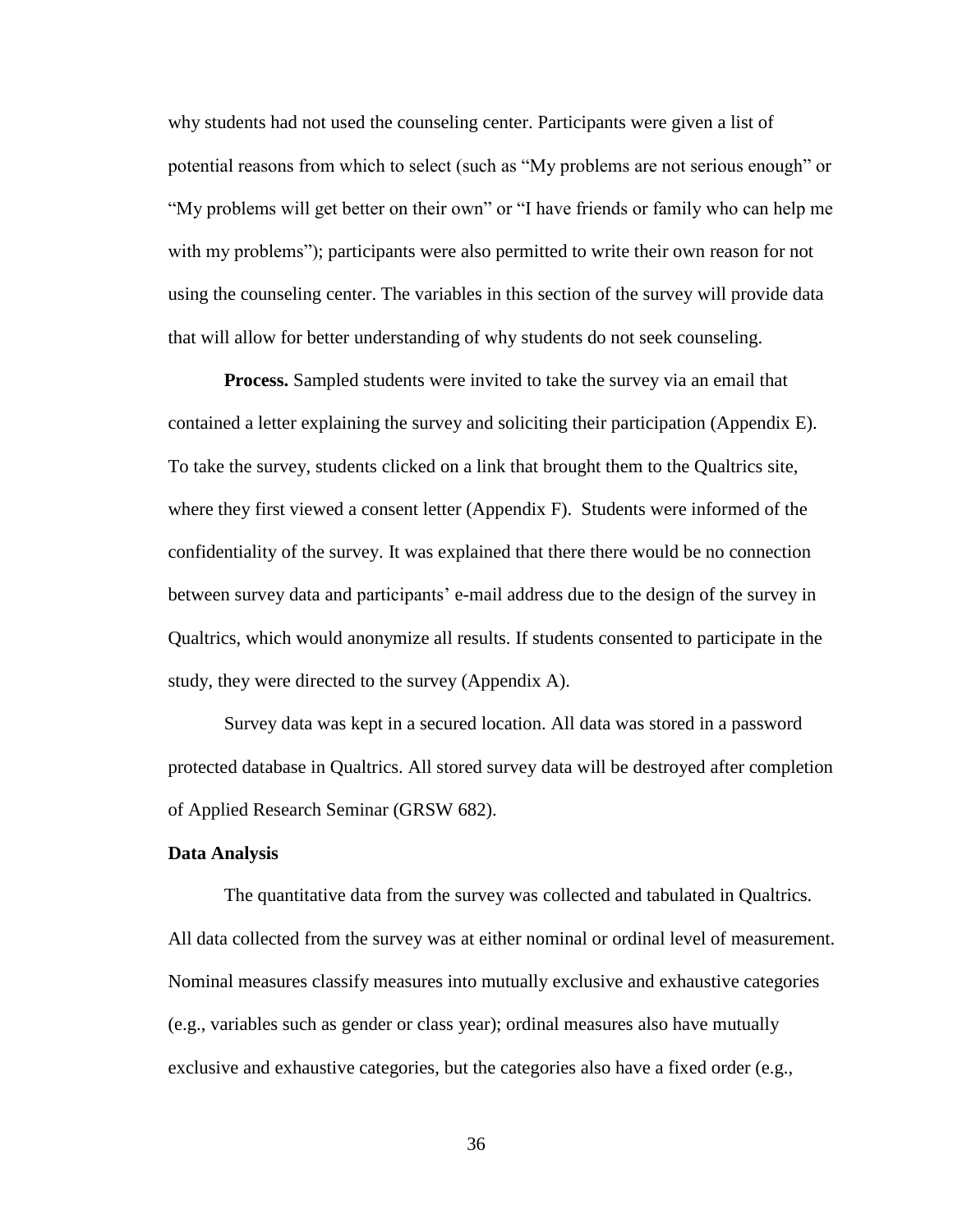scaled variables such as little or no concern/moderate concern/significant concern) (Monette et al., 2008).

Survey data was analyzed using descriptive statistics to show sample demographics, including total numbers and percentages broken down by class year, gender, racial/ethnic group, and sexual orientation (survey items four through seven). Analysis included total numbers and percentages of student participants regarding their knowledge of the counseling center (survey items eight and nine) and use of off-campus counseling (survey item 10). Analysis of survey data also included descriptive statistics including total numbers and percentages of student participants regarding their given reasons as to why that had not used the counseling center to address their problems (survey item 14). Associations were also made by specific problems of anxiety and depression, again limited to survey responses of "significant" level of concern. Finally, analysis of survey data included descriptive statistics including total numbers and percentages of student participants regarding their stated likelihood to use the counseling center in the future (survey item 12). Associations were further determined between likelihood to use level and each specific problem type, limited to survey responses of "significant" level of concern.

A key part of the analysis was comparing non-counseled students (from survey data) to counseled students (from aggregated data supplied by the counseling center) with respect to the list of problem areas taken from the standard problem check list used by the counseling center (survey item 11). For data analysis purposes, only survey responses of "significant concern" were counted as a positive indicator for having a personal concern; responses of "little or no concern" or "moderate concern" were counted as a negative indicator for having a concern. Data from survey participants was presented in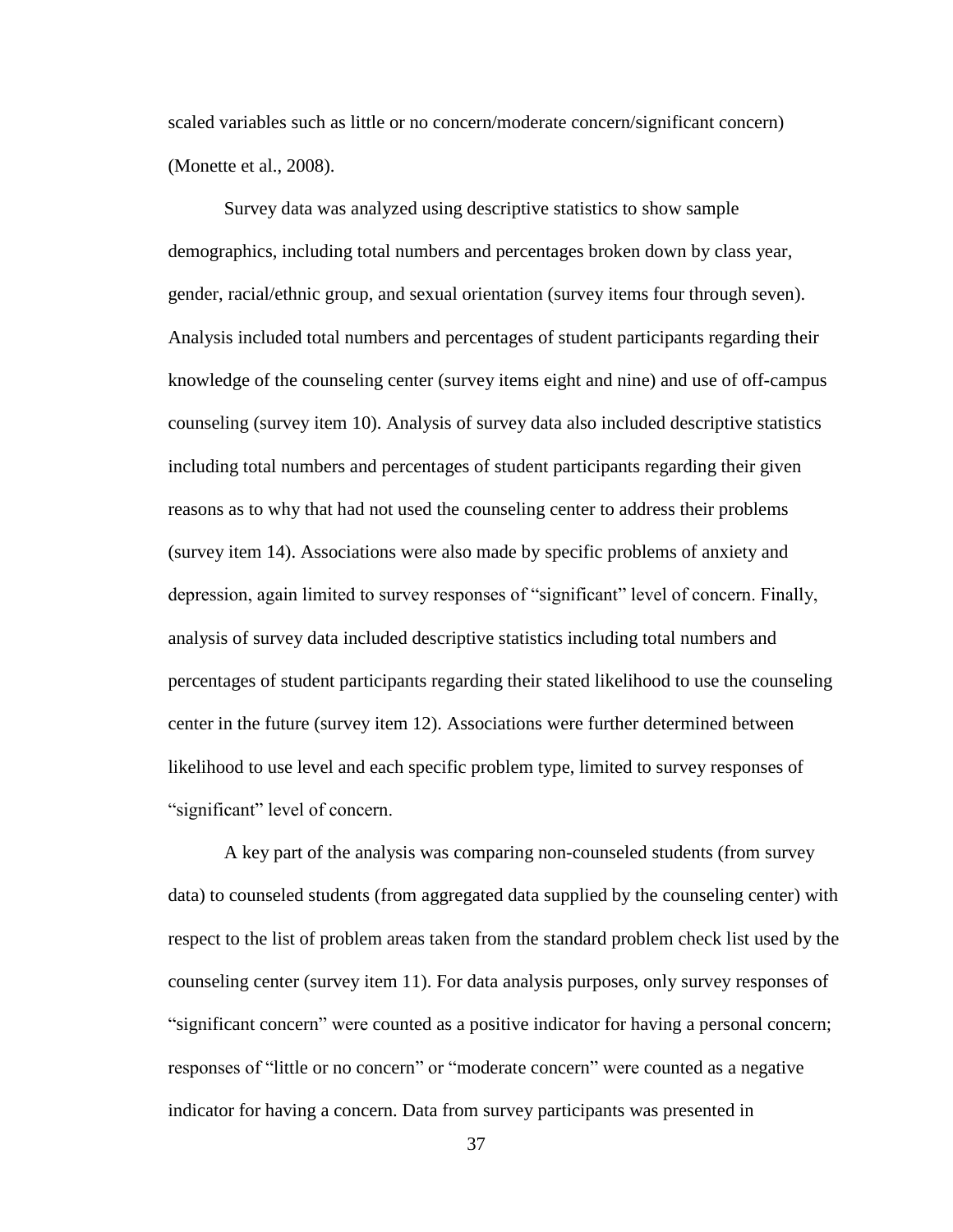comparison to the same descriptive statistics for counseled students (per counseling center aggregated data). Using survey data, associations were determined between listed problem areas and the variables of race/ethnicity and sexual orientation. Associations were further determined between listed problem areas and gender; these gender results were further compared to results from the same analysis performed by the counseling center with respect to counseled students.

Finally, chi square statistical analysis was performed to study the association between counseled and non-counseled students in relation to rates of reported problem types. This analysis was done be inputting survey data and counseling center aggregate data into the chi square calculator tool provided on the website Social Science Statistics (www.socscistatistics.com). These results were put into a table listing problem types, numbers and percentages of students endorsing each problem type for both noncounseled students (from survey data) and counseled students (from counseling center data), and the chi square statistic and P value for each problem type.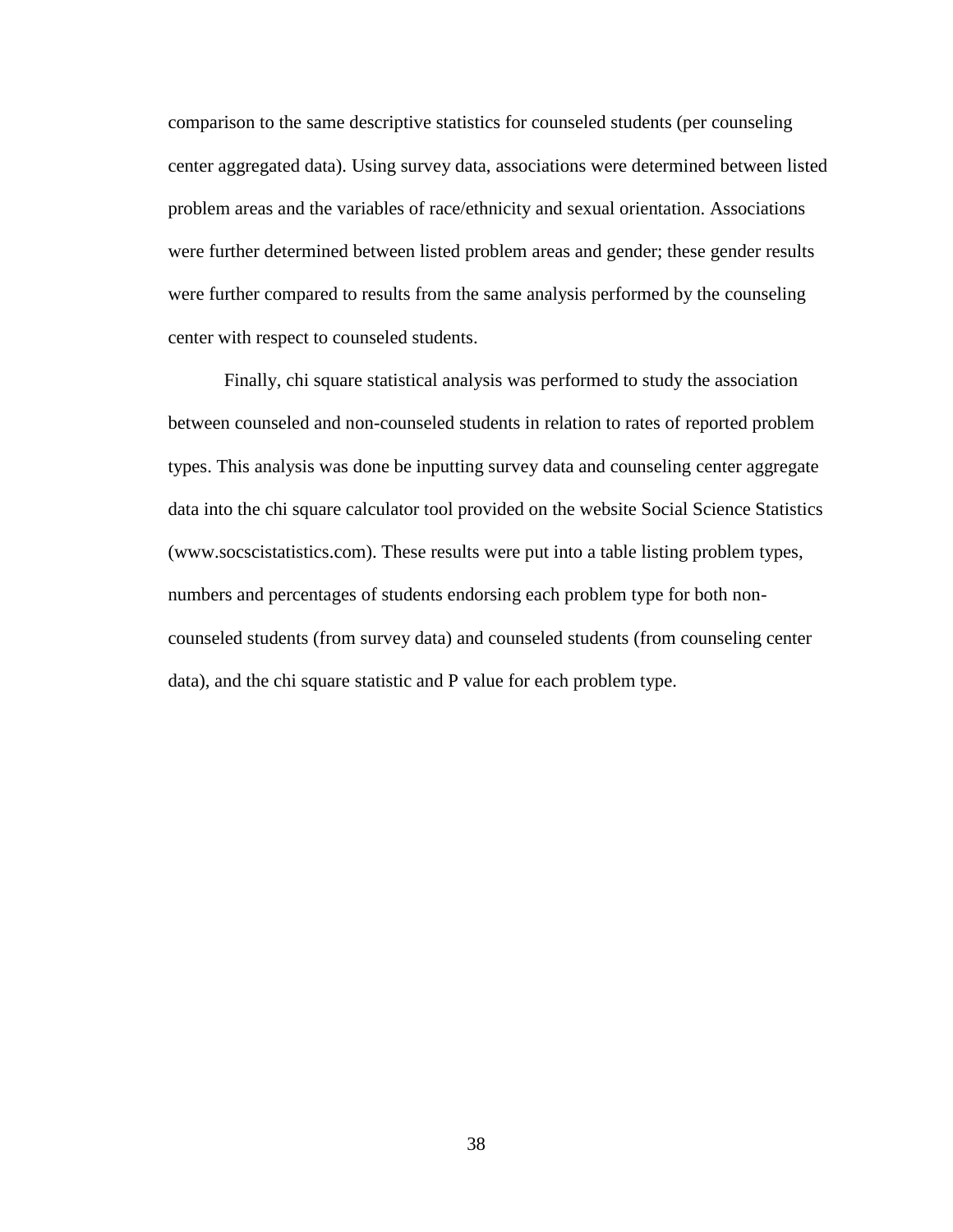#### **Findings**

One thousand randomly selected students were invited to take an online survey as part of this research. The survey inclusion criteria required that student participants have no prior experience receiving counseling services from the counseling center. While 199 students accessed the survey, 129 students met the inclusion criteria and completed the survey  $(n = 129)$ . The response rate for completed surveys was 12.9%.

The research findings first covered the demographics of the study participants. The findings next covered student knowledge of on-campus counseling services and use of off-campus counseling. The findings went on to include problem areas reported by surveyed students. Finally, the findings covered reasons why students had not used the counseling center and the reported likeliness that students would use the counseling center in the future.

#### **Description of Participants**

Demographics for study participants included variables of gender, race/ethnicity, sexual orientation, and class year (see Table 1). Nearly three-fourths of the respondents were female  $(n = 95; 74%)$ , and one-quarter of the respondents were male  $(n = 33; 26%)$ . The ethnic makeup of respondents was largely Caucasian  $(n = 115; 89\%)$ . The majority of respondents identified their sexual orientation as straight (*n =* 116; 90%); however, other sexual orientations were represented among respondents, including gay/lesbian (*n =*  5; 4%), bisexual ( $n = 5$ ; 4%), and any other sexual orientation ( $n = 7$ ; 5%). Finally, respondents were roughly evenly spread among class years: 23% (*n =* 30) first year students,  $25\%$  ( $n = 32$ ) second year students,  $26\%$  ( $n = 34$ ) third year students, and  $25\%$  $(n = 32)$  fourth year students.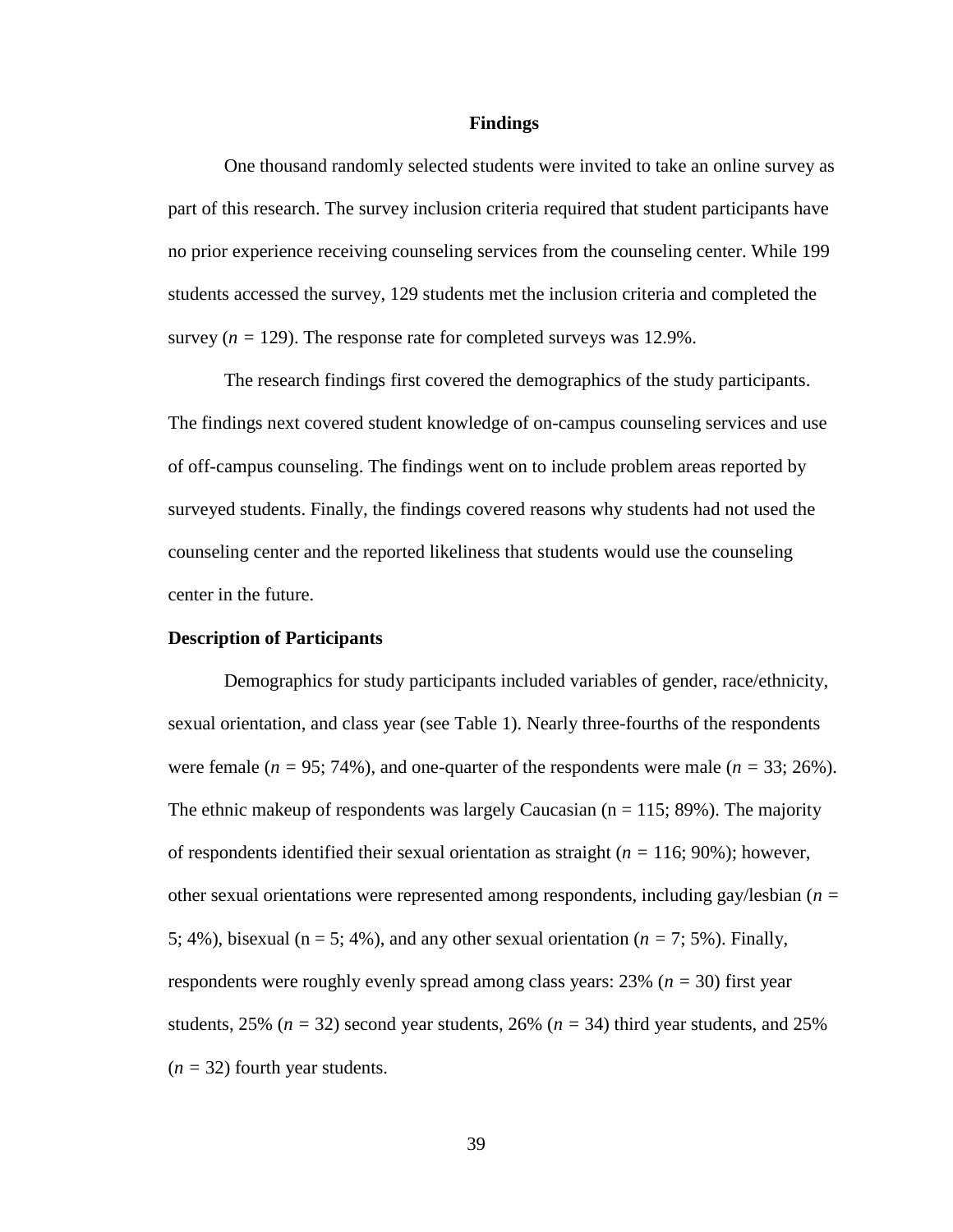# Table 1

|                           | $n = 129\,(%)$ |  |
|---------------------------|----------------|--|
| Gender                    |                |  |
| Female                    | 95 (73.6%)     |  |
| Male                      | 33 (25.6%)     |  |
| Other                     | $1(0.8\%)$     |  |
| Ethnicity                 |                |  |
| Caucasian                 | 115 (89.1%)    |  |
| Asian                     | $5(3.9\%)$     |  |
| Hispanic                  | $1(0.8\%)$     |  |
| African American          | $1(0.8\%)$     |  |
| Other                     | $7(5.4\%)$     |  |
| <b>Sexual Orientation</b> |                |  |
| Straight                  | 116 (89.9%)    |  |
| Gay/lesbian               | $5(3.9\%)$     |  |
| <b>Bisexual</b>           | $5(3.9\%)$     |  |
| Other                     | 3(2.3%)        |  |
| Class Year                |                |  |
| First                     | 30 (23.3%)     |  |
| Second                    | 32 (24.8%)     |  |
| Third                     | 34 (26.4%)     |  |
| Fourth                    | 32 (24.8%)     |  |
| Other                     | $1(0.8\%)$     |  |

## *Demographics of Survey Participants*

# **Knowledge of Counseling Services**

A large majority of survey respondents, all of whom had never utilized oncampus counseling services, nevertheless indicated they were aware that such a service existed and that it was available to them free of charge (see Table 2). The large majority of respondents ( $n = 124$ ; 96%) claimed that they were previously aware of their school's on-campus counseling center; only one respondent (1%) did not know about the counseling center. Nearly as many respondents were aware that on-campus counseling services were provided free of charge (*n =* 119; 93%); the remaining participants either did not know or were not sure. The lowest percentage of student awareness by class was the first year class, which had a 90% ( $n = 27$ ) rate of awareness that the counseling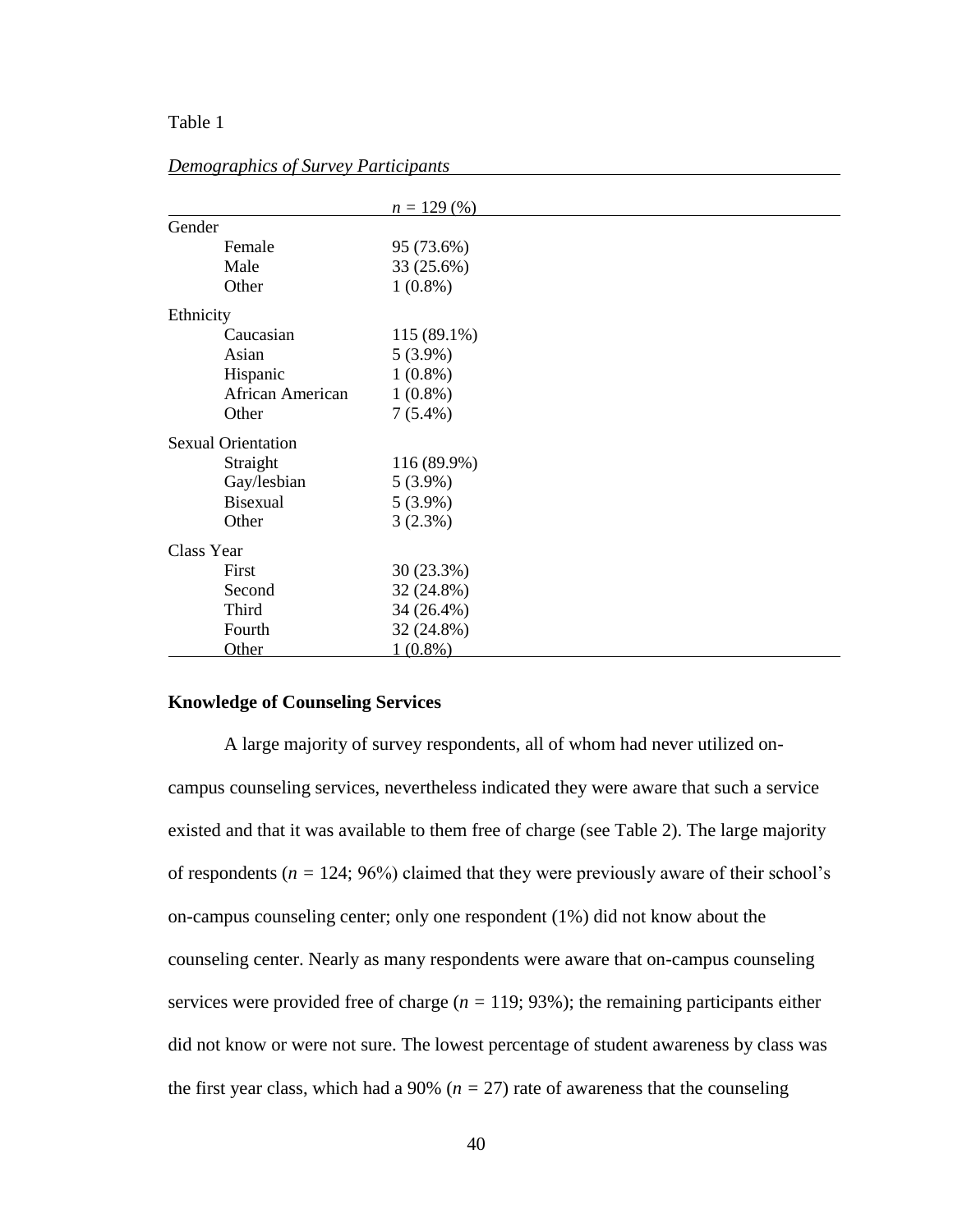service existed, and an 86.7% rate of awareness that counseling center services were free.

Other classes were in the mid-to-upper ninety percents for both questions.

Table 2

|                |              |              | Class year   |             |                |
|----------------|--------------|--------------|--------------|-------------|----------------|
| Aware of       | First        | Second       | Third        | Fourth      | All            |
| service        | $n = 30\,(%$ | $n = 32(%)$  | $n = 34$ (%) | $n = 32(%)$ | $n = 129\ (%)$ |
| <b>Yes</b>     | 27 (90.0%)   | $3(96.9\%)$  | 33 (97.1%)   | 32 (100%)   | 124 (96.1%)    |
| N <sub>0</sub> | $0(0\%)$     | $0(0.0\%)$   | $1(3.0\%)$   | $0(0.0\%)$  | $1(0.8\%)$     |
| Not sure       | $3(10.0\%)$  | $1(3.1\%)$   | $0(0.0\%)$   | $0(0.0\%)$  | $4(3.1\%)$     |
| Aware service  |              |              |              |             |                |
| is free        | $n = 30\,(%$ | $n = 31 (%)$ | $n = 34$ (%) | $n = 32(%)$ | $n = 128$ (%)  |
| <b>Yes</b>     | 26 (86.7%)   | 29 (93.5%)   | 32 (94.1%)   | 31 (96.9%)  | 119 (93.0%)    |
| N <sub>0</sub> | $1(3.3\%)$   | $2(6.4\%)$   | $2(5.9\%)$   | $1(3.1\%)$  | 6(4.7%)        |
| Not sure       | $3(10.0\%)$  | $0(0.0\%)$   | $0(0.0\%)$   | $0(0.0\%)$  | 3(2.3%)        |

| Non-Counseled Students' Knowledge of Counseling Center |  |  |  |
|--------------------------------------------------------|--|--|--|
|--------------------------------------------------------|--|--|--|

*Note.* This table reflects respondents' answers to the questions: Prior to this survey, were you aware that a counseling center exists on campus? Prior to this survey, were you aware that on-campus counseling services are available free of charge?

### **Use of Off-Campus Counseling Services**

A relatively small portion of survey respondents ( $n = 8$ ; 6.3%) indicated that they had used off-campus counseling while in college (see Table 3). There was little variation between class years. The percentages for having used off-campus counseling ranged from 2.9%  $(n = 1)$  for the group of third year students to 9.7%  $(n = 3)$  for the second year group. First and fourth year students groups were both used off-campus counseling at a rate of 6.7%  $(n = 2)$ .

Table 3

*Non-Counseled Students' Use of Off-Campus Counseling*

|                          | Class year   |             |              |             |               |  |
|--------------------------|--------------|-------------|--------------|-------------|---------------|--|
|                          | First        | Second      | Third        | Fourth      |               |  |
|                          | $n = 30\,(%$ | $n = 31(%)$ | $n = 34$ (%) | $n = 32(%)$ | $n = 127(96)$ |  |
| Have used                | $2(6.7\%)$   | $3(9.7\%)$  | $1(2.9\%)$   | $2(6.3\%)$  | $8(6.3\%)$    |  |
| Have not used $27(90\%)$ |              | 27 (87.1%)  | 33 (97.1%)   | 28 (87.5%)  | 116 (90.6%)   |  |
| Not sure                 | $(3.3\%)$    | $(3.2\%)$   | $0(0.0\%)$   | $2(6.3\%)$  | 4 (3.1%)      |  |

*Note.* This table reflects respondents' answers to the question: Have you used off-campus counseling services for mental health or personal concerns since you became a college student?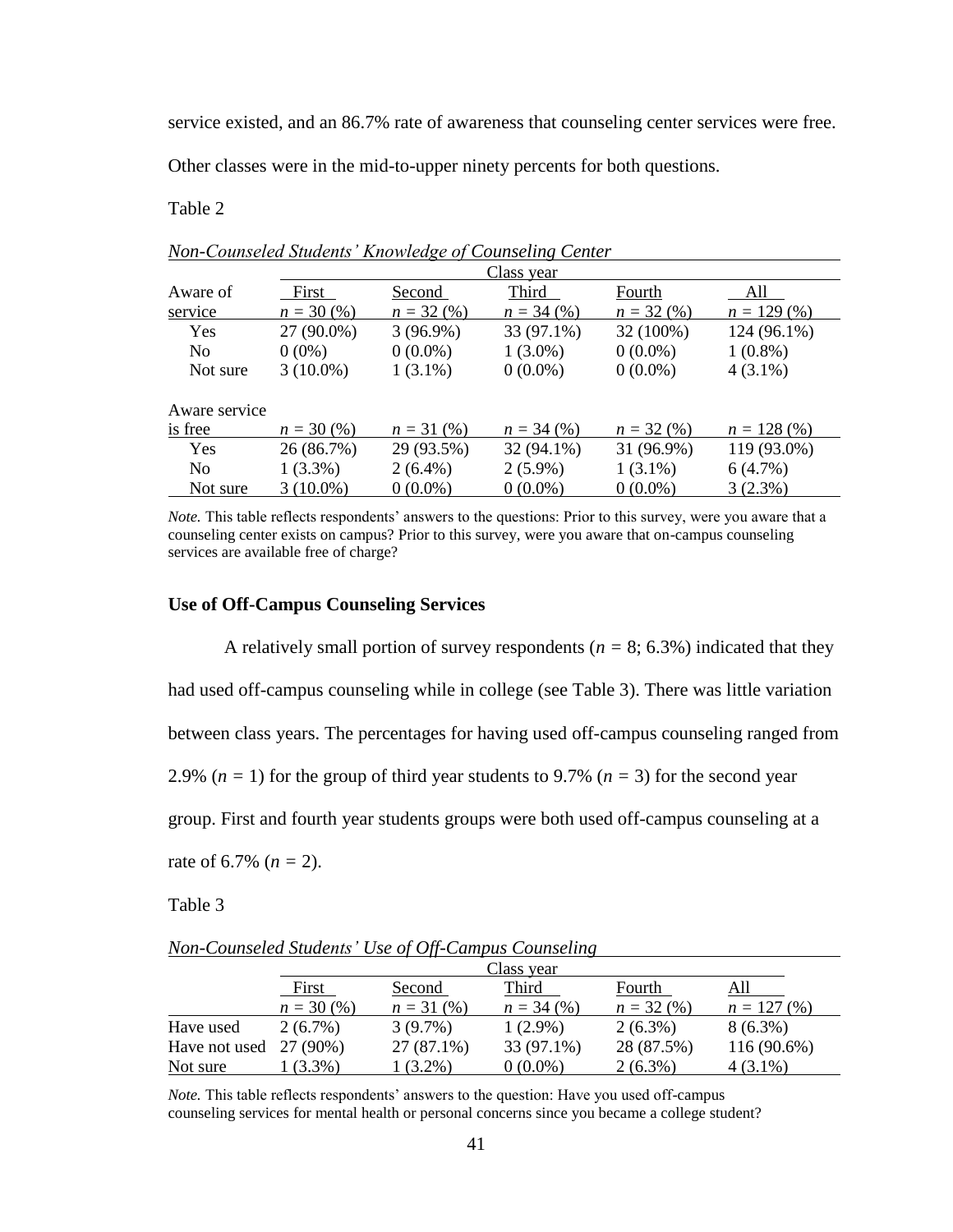### **Problem Areas**

The survey of non-counseling center users provided findings regarding student distress levels for 17 areas of potential problem areas (these will later be compared to problem areas reported by counseling center users). Survey participants indicated their level of concern for each problem type by indicating their level of concern over the prior 60 days, choosing from "little or none," "moderate" or "significant." Demographic data collected in the survey further provided data by which to examine reported problem areas according to demographic groups such as gender, race/ethnicity, and sexual orientation.

**Problems by level of concern.** As previously noted, the survey used three-point Likert Scale questions to assess the level of concern students had experienced during the previous 60 days for each type of concern. Table 4 sets out the numbers and percentages of respondents for each problem type according to level of concern. The findings indicated a wide range of distress levels among the problem types. The most prominent reported problem areas for non-counseled students were academics, relationships and anxiety. Three-fourths (75.6%) of respondents indicated moderate or significant levels of concern with academics. Two-thirds (66.9%) of respondents indicated moderate or significant level of concern with relationships, and over half (55.9%) indicated the same level of concern with anxiety. Students also reported relatively high levels of concern with socialization/isolation, depression, and eating/body image. Few surveyed students expressed significant concern with family, grief/loss, identity, self-injurious behavior, attention deficit disorder/attention deficit and hyperactivity disorder (ADD/ADHD), gay/lesbian/bisexual/transgender (GLBT), or chemical use/abuse; no students reported significant cultural, victimization, or perpetrator concerns.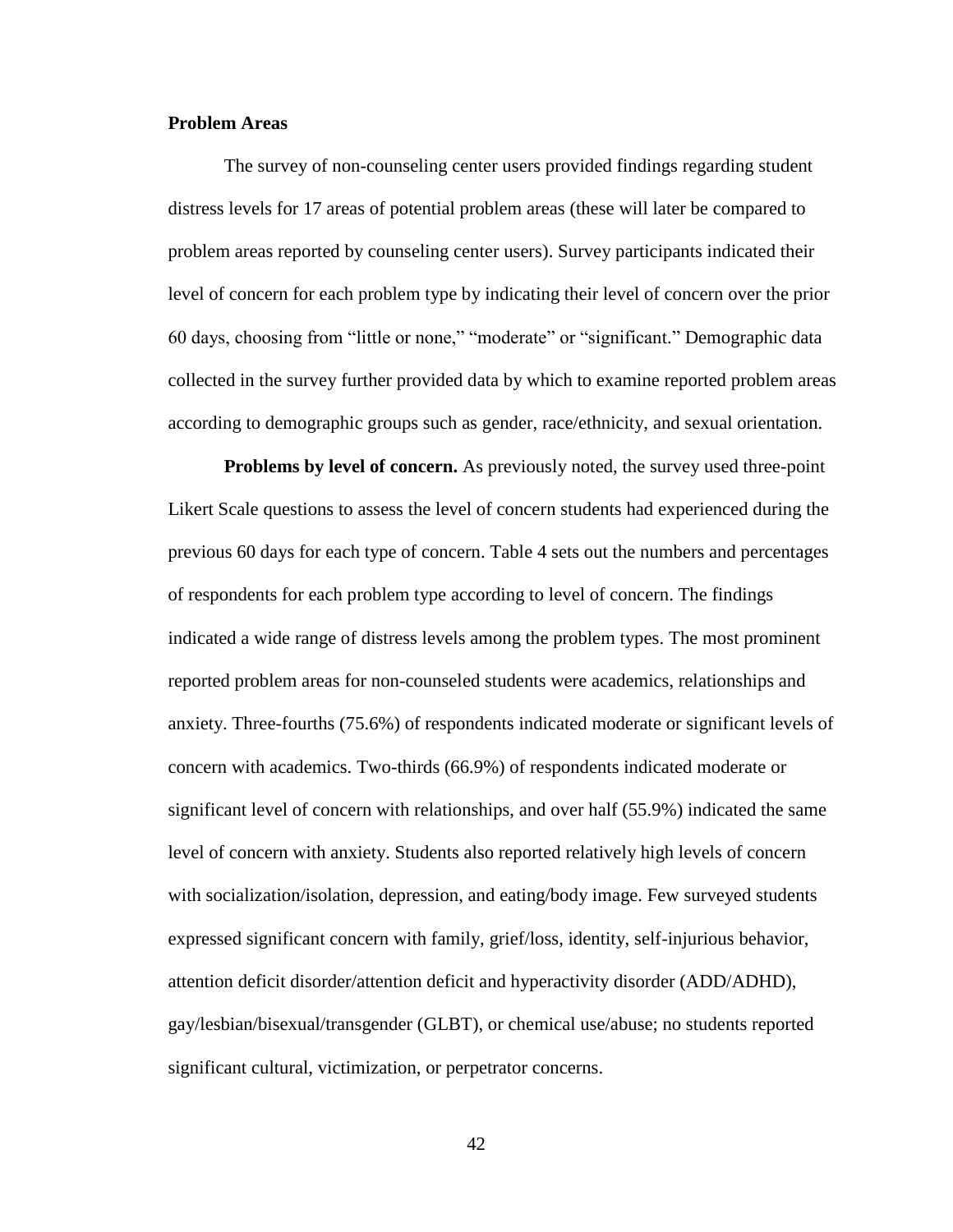### Table 4

|                         | Level of Concern   |               |                |  |
|-------------------------|--------------------|---------------|----------------|--|
|                         | <u>Significant</u> | Moderate      | Little or none |  |
| Problem/Concern         | $n = 127(96)$      | $n = 127(96)$ | $n = 127(96)$  |  |
| Relationships           | 27(21.3%)          | 58 (45.7%)    | 42 (33.1%)     |  |
| Academics               | 23 (18.1%)         | 73 (57.5%)    | 31 (24.4%)     |  |
| Anxiety <sup>a</sup>    | 20 (15.6%)         | 51 (40.2%)    | 57 (44.5%)     |  |
| Socialization/isolation | 15 (11.8%)         | 48 (37.8%)    | 64 (50.3%)     |  |
| Depression <sup>a</sup> | 14 (10.9%)         | 45 (35.2%)    | 69 (53.9%)     |  |
| Eating/body image       | 13 (10.2%)         | 45 (35.4%)    | 69 (54.3%)     |  |
| Family                  | $10(7.9\%)$        | 31 (24.4%)    | 86 (67.8%)     |  |
| Other personal issues   | $10(7.9\%)$        | 24 (18.9%)    | 93 (73.2%)     |  |
| Grief/loss              | $7(5.5\%)$         | 14 (10.9%)    | 106 (83.5%)    |  |
| Identity                | $5(3.9\%)$         | 23 (18.1%)    | 99 (78.0%)     |  |
| Self-injurious behavior | $5(3.9\%)$         | $3(2.4\%)$    | 119 (93.7%)    |  |
| ADD/ADHD <sup>b</sup>   | $4(3.1\%)$         | $7(5.5\%)$    | 116 (91.3%)    |  |
| GLBT <sup>c</sup>       | $4(3.1\%)$         | $4(3.1\%)$    | 119 (93.7%)    |  |
| Chemical use/abuse      | $3(2.4\%)$         | $7(5.5\%)$    | 117 (92.1%)    |  |
| Cultural                | $0(0\%)$           | $10(7.9\%)$   | 117 (92.1%)    |  |
| Victimization           | $0(0\%)$           | $4(3.1\%)$    | 123 (96.9%)    |  |
| Perpetrator             | $0(0\%)$           | $3(2.4\%)$    | 124 (97.6%)    |  |

*Non-Counseled Students* – *Problem Types by Level of Concern*

*Note.*  ${}^{\text{a}}n = 128$ . <sup>b</sup>Attention deficit disorder/attention deficit and hyperactivity disorder. <sup>b</sup>Gay / lesbian / bisexual / transgender. This table is ranked by problem type from highest to lowest percentages of significant concern.

**Problems by gender.** The survey findings allowed comparison of problem types of significant concern as reported by gender. Table 5 shows the numbers and percentages for male and female students who reported significant concern level for the listed problem area (responses of little or none or moderate levels of concern were excluded from this table). The findings showed that a greater proportion of male students had significant concerns in only three specific problem areas compared to female students. Those problem areas were relationships (29.0% male versus 18.9% female), grief/loss (15.5% male versus 5.3% female), and chemical use/abuse (3.2% male versus 2.1% female). Problem areas where female students reported higher rates of significant concern included eating/body image (13.7% female versus 0% male), depression (12.7% female versus 3.2% male), and family (8.4% female versus 8.2% male).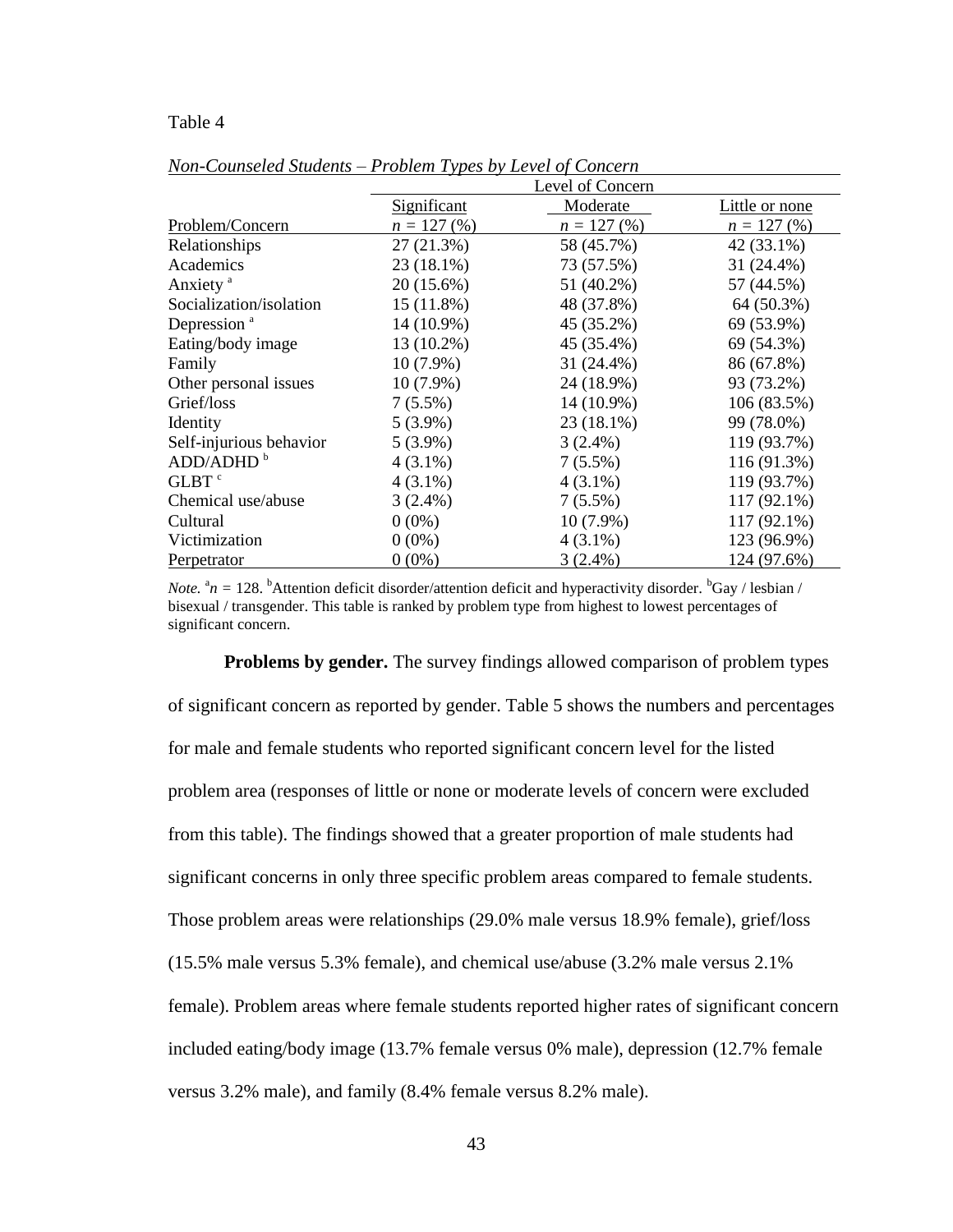### Table 5

|                         | Male         | Female       |
|-------------------------|--------------|--------------|
| Problem/Concern         | $n = 31$ (%) | $n = 95(%)$  |
| Relationships           | $9(29.0\%)$  | 18 (18.9%)   |
| Depression              | $1(3.2\%)$   | 12 (12.7%)   |
| Socialization/isolation | $3(9.7\%)$   | 12(12.7%)    |
| Family                  | $1(3.2\%)$   | $8(8.4\%)$   |
| Anxiety                 | $4(12.9\%)$  | $16(16.9\%)$ |
| Identity                | $1(3.2\%)$   | $3(3.2\%)$   |
| Academics               | $5(16.1\%)$  | 18 (18.9%)   |
| Victimization           | $0(0\%)$     | $0(0\%)$     |
| Grief/loss              | $2(15.5\%)$  | $5(5.3\%)$   |
| Eating/body image       | $0(0\%)$     | 13 (13.7%)   |
| Chemical use/abuse      | $1(3.2\%)$   | $2(2.1\%)$   |
| Perpetrator             | $0(0\%)$     | $0(0\%)$     |
| ADD/ADHD <sup>a</sup>   | $1(3.2\%)$   | $3(3.2\%)$   |
| Self-injurious behavior | $0(0\%)$     | $4(4.2\%)$   |
| $GLBT^b$                | $1(3.2\%)$   | $2(3.2\%)$   |
| Cultural                | $0(0\%)$     | $0(0\%)$     |
| Other                   | $2(15.5\%)$  | $7(7.4\%)$   |

*Non-Counseled Students* – *Problems of Significant Concern by Gender*

*Note.* This table lists only survey respondents who reported a significant level of concern for a problem type; respondents reporting little or none or moderate levels of concern were excluded. <sup>a</sup> Attention deficit disorder/attention deficit and hyperactivity disorder. <sup>b</sup> Gay/lesbian/bisexual/transgender.

**Problems by race/ethnicity.** The survey findings further showed how the levels of concern for problem areas compared according to race/ethnicity. Table 5 shows the numbers and percentages for Caucasian and "non-Caucasian" students who reported significant concern level for the listed problem area (for purposes of this table, non-Caucasian students includes respondents who identified as Asian, Hispanic, African-American, or "other"). A greater proportion of Caucasian students reported having significant levels of concern with relationships (22.8%) compared to non-Caucasian students (7.7%). A greater percentage of Caucasian students reported significant concern with socialization/isolation (12.3%), compared to non-Caucasian students (7.7%). Conversely, non-Caucasian students reported experiencing greater concern with grief/loss (23.1%) compared to Caucasian students (3.5%). Likewise, non-Caucasian students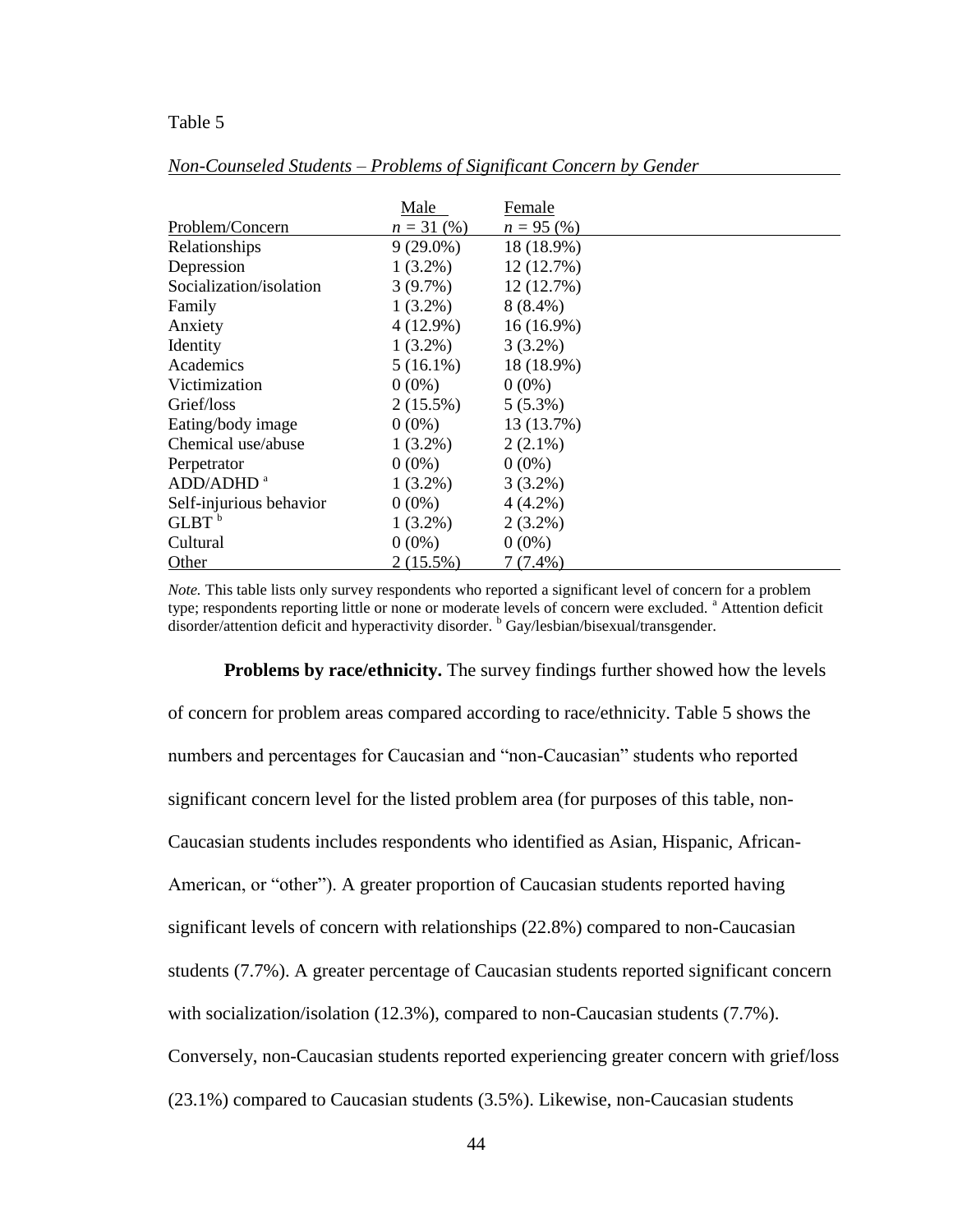expressed a higher proportion of significant concern with academics (23.1% compared to 17.5% for Caucasians), depression (15.4% compared to 10.5% for Caucasians), and eating/body image (15.4% compared to 9.6% for Caucasians). The two groups were roughly comparable for anxiety (15.8% for Caucasians; 15.4% for non-Caucasians) and family (7.9% for Caucasians; 7.7% for non-Caucasians). All other problem areas (excluding "other") were not ranked as significant by any non-Caucasian students, and were ranked as significant by less than 4.5% of Caucasian students.

# Table 6

|                         | Caucasian     | Non-Caucasian <sup>a</sup> |  |
|-------------------------|---------------|----------------------------|--|
| Problem/Concern         | $n = 114$ (%) | $n = 13(%)$                |  |
| Relationships           | 26 (22.8%)    | $1(7.7\%)$                 |  |
| Depression              | $12(10.5\%)$  | $2(15.4\%)$                |  |
| Socialization/isolation | 14 (12.3%)    | $1(7.7\%)$                 |  |
| Family                  | $9(7.9\%)$    | $1(7.7\%)$                 |  |
| Anxiety                 | $18(15.8\%)$  | $2(15.4\%)$                |  |
| Identity                | $5(4.4\%)$    | $0(0\%)$                   |  |
| Academics               | 20 (17.5%)    | $3(23.1\%)$                |  |
| Victimization           | $0(0\%)$      | $0(0\%)$                   |  |
| Grief/loss              | $4(3.5\%)$    | $3(23.1\%)$                |  |
| Eating/body image       | $11(9.6\%)$   | $2(15.4\%)$                |  |
| Chemical use/abuse      | $3(2.6\%)$    | $0(0\%)$                   |  |
| Perpetrator             | $0(0\%)$      | $0(0\%)$                   |  |
| ADD/ADHD <sup>b</sup>   | $4(3.5\%)$    | $0(0\%)$                   |  |
| Self-injurious behavior | $5(4.4\%)$    | $0(0\%)$                   |  |
| GLBT <sup>c</sup>       | $4(3.5\%)$    | $0(0\%)$                   |  |
| Cultural                | $0(0\%)$      | $0(0\%)$                   |  |
| Other                   | $10(8.8\%)$   | $0(0\%)$                   |  |

*Non-Counseled Students* – *Problems of Significant Concern by Race/Ethnicity*

*Note*. This table lists only survey respondents who reported a significant level of concern for a problem type; respondents reporting little or none or moderate levels of concern were excluded. <sup>a</sup> "Non-Caucasian" includes respondents who identified as Asian, Hispanic, African-American, or other. <sup>b</sup> Attention deficit disorder/attention deficit and hyperactivity disorder. <sup>b</sup> Gay/lesbian/bisexual/transgender.

**Problems by sexual orientation.** The survey findings further revealed how levels

of concern for problem areas compare according to sexual orientation. Table 6 shows the numbers and percentages for self-identified heterosexual and "non-heterosexual" students who reported significant concern level for the listed problem area (for purposes of this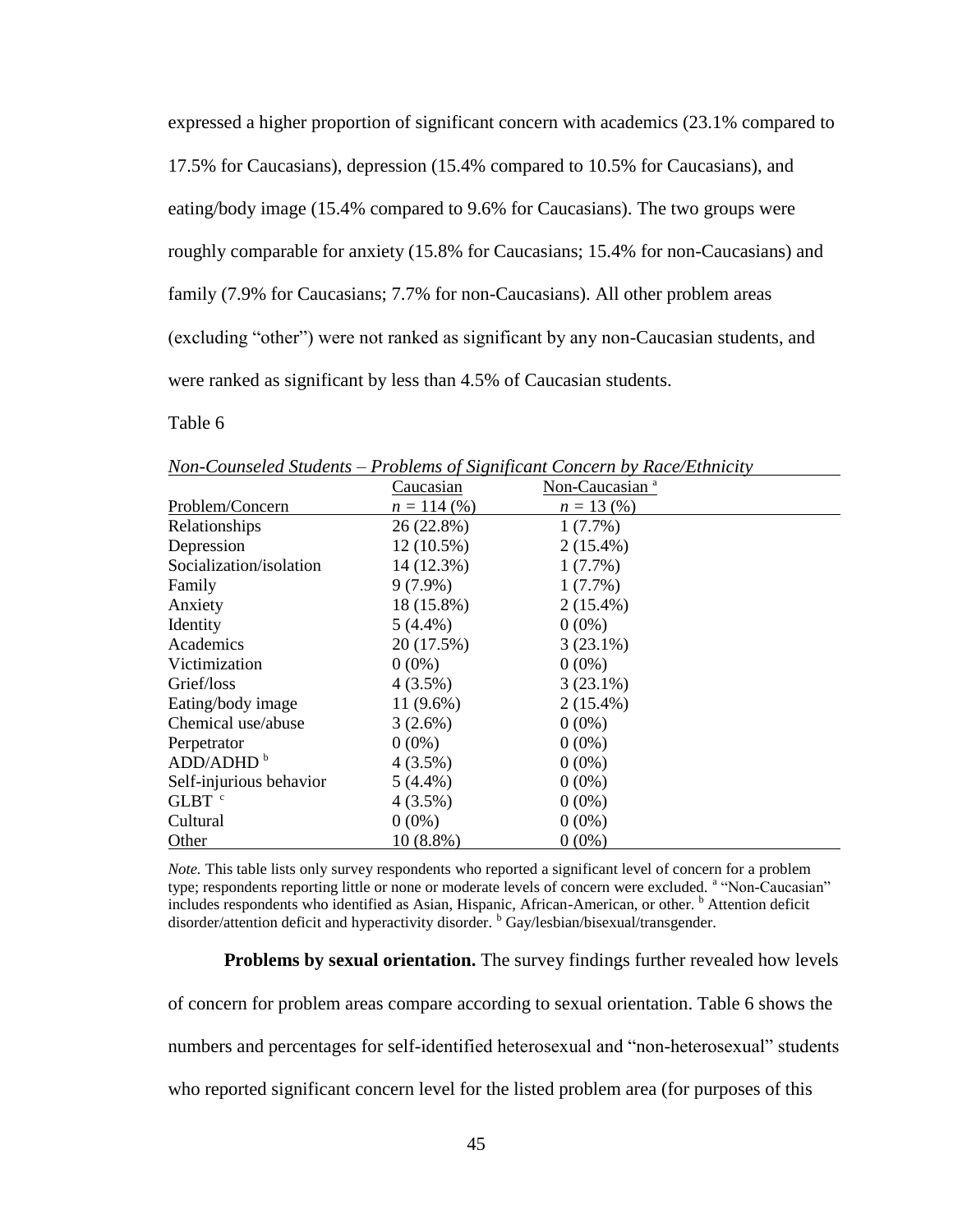table, "non-heterosexual" includes respondents who identified as gay, lesbian, bisexual, transgender, or other). There are several differences between the two groups. A higher percentage of non-heterosexual students reported experiencing significant level of concern with GLBT issues (30.8%) compared to heterosexual students (0.0%). Nonheterosexual students also reported higher rates of significant concern compared to heterosexuals for issues of identity (23.1% compared to 1.8%), relationships (38.5% compared to 19.3%), depression (23.1 % compared to 9.6%), anxiety (23.1% compared to 14.9%), socialization/isolation (23.1% compared to 10.5%), and self-injurious behavior (15.4% compared to 2.6%). The two groups reported relatively similar amounts of significant distress in all other problem areas.

Table 7

|                         | Heterosexual  | Non-heterosexual <sup>a</sup> |  |
|-------------------------|---------------|-------------------------------|--|
| Problem/Concern         | $n = 114$ (%) | $n = 13(%)$                   |  |
| Relationships           | 22 (19.3%)    | 5(38.5%)                      |  |
| Depression              | $11(9.6\%)$   | $3(23.1\%)$                   |  |
| Socialization/isolation | $12(10.5\%)$  | $3(23.1\%)$                   |  |
| Family                  | $9(7.9\%)$    | $1(7.7\%)$                    |  |
| Anxiety                 | 17 (14.9%)    | $3(23.1\%)$                   |  |
| Identity                | $2(1.8\%)$    | $3(23.1\%)$                   |  |
| Academics               | 21 (18.4%)    | $2(15.4\%)$                   |  |
| Victimization           | $0(0\%)$      | $0(0\%)$                      |  |
| Grief/loss              | $7(6.1\%)$    | $0(0\%)$                      |  |
| Eating/body image       | $11(9.6\%)$   | $2(15.4\%)$                   |  |
| Chemical use/abuse      | $2(1.8\%)$    | $1(7.7\%)$                    |  |
| Perpetrator             | $0(0\%)$      | $0(0\%)$                      |  |
| ADD/ADHD <sup>b</sup>   | $4(3.5\%)$    | $0(0\%)$                      |  |
| Self-injurious behavior | $3(2.6\%)$    | $2(15.4\%)$                   |  |
| GLBT <sup>c</sup>       | $0(0\%)$      | $4(30.8\%)$                   |  |
| Cultural                | $0(0\%)$      | $0(0\%)$                      |  |
| Other                   | $8(7.0\%)$    | $2(15.4\%)$                   |  |

*Non-Counseled Students* – *Problems of Significant Concern by Sexual Orientation*

*Note.* This table lists only survey respondents who reported a significant level of concern for a problem type; respondents reporting little or none or moderate levels of concern were excluded. <sup>a</sup> "Nonheterosexual" includes respondents who identified as gay, lesbian, bisexual, transgender, or other.  $<sup>b</sup>$ </sup> Attention deficit disorder/attention deficit and hyperactivity disorder. <sup>b</sup> Gay/lesbian/bisexual/transgender.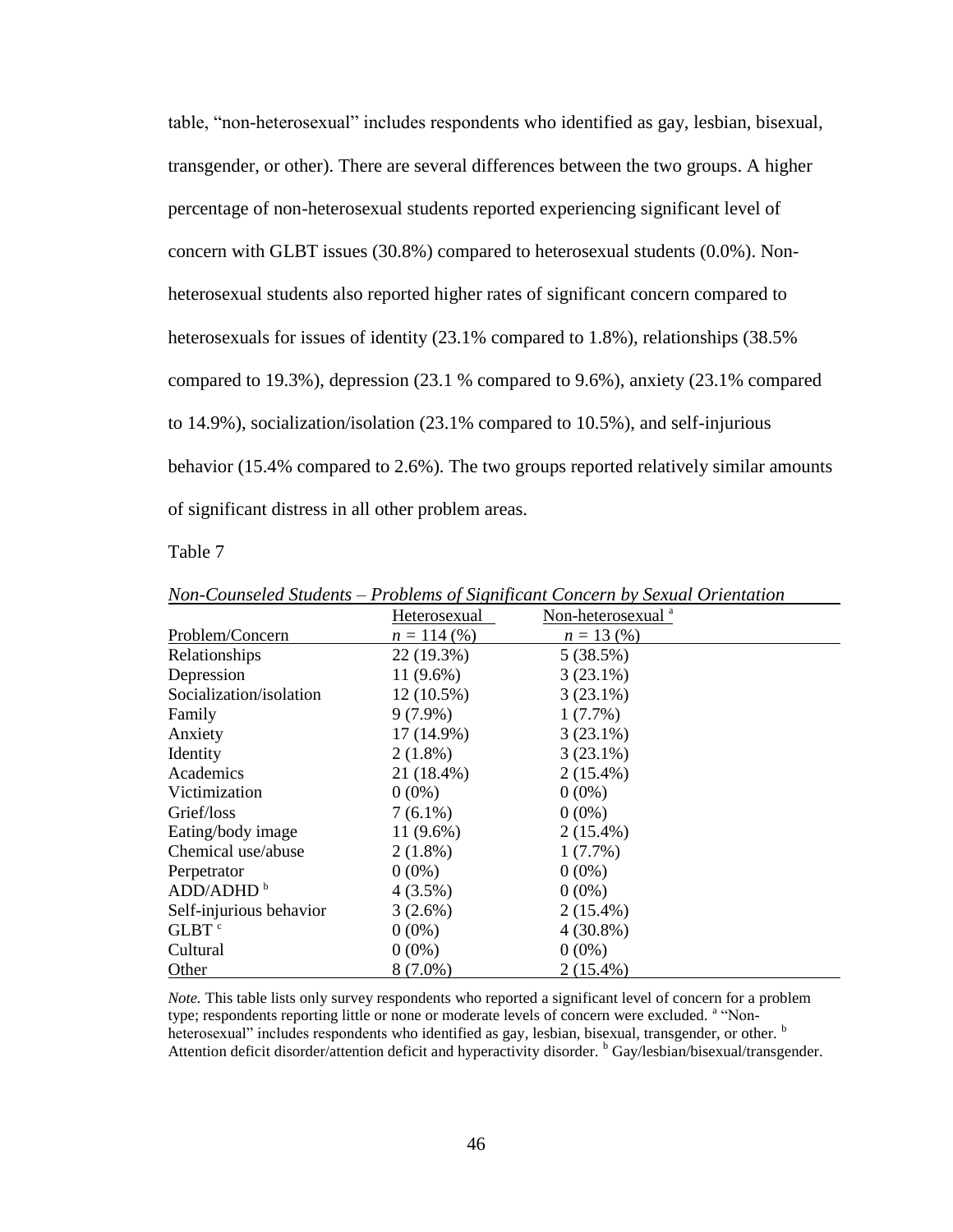### **Reasons Why Students Have Not Used Counseling Center**

The survey inquired about reasons why students had not used free on-campus counseling. Participants were given a list of potential reasons to choose from (they could choose any number of reasons); they were also permitted to write in their own reasons. Table 8 displays the listed reasons according to the number and percentage of students who identified each reason  $(n = 128)$ . Table 8 also includes separate entries for students who self-identified as having significant concerns with anxiety (*n =* 20) and/or depression  $(n = 14)$ . Students with these concerns are especially worthy of study because of the clinical implications of anxiety and depression.

The most cited reason for all study participants combined was that the student had friends or family who could help them deal with their concerns (*n =* 104; 81.3%). The other top reasons were "I can deal with my problems myself" (*n =* 99; 77.3%), "My problems are not serious enough" (*n =* 94; 73.4%), and "I believe my problems will get better in time without counseling"  $(n = 86; 67.2\%)$ . Several comments echoed these reasons. One student wrote, "I have experienced these things before, and I have gotten through them myself before." Another student said, "I already receive substantial support for any of my concerns through our Christian community." Very few students believed that counseling was not effective at helping with personal problems, however  $(n = 6)$ ; 4.7%). Several students commented that they used an off-campus therapist.

A concern of many college counseling centers is availability—the reality or perception that the wait is prohibitively long to see a counselor. About one-fifth of the respondents cited that reason for not seeking on-campus counseling (*n =* 27; 21.1%). Several written comments referred to perceived difficulty accessing counseling center services. One student commented, "The [counseling center] is SO backed up I don't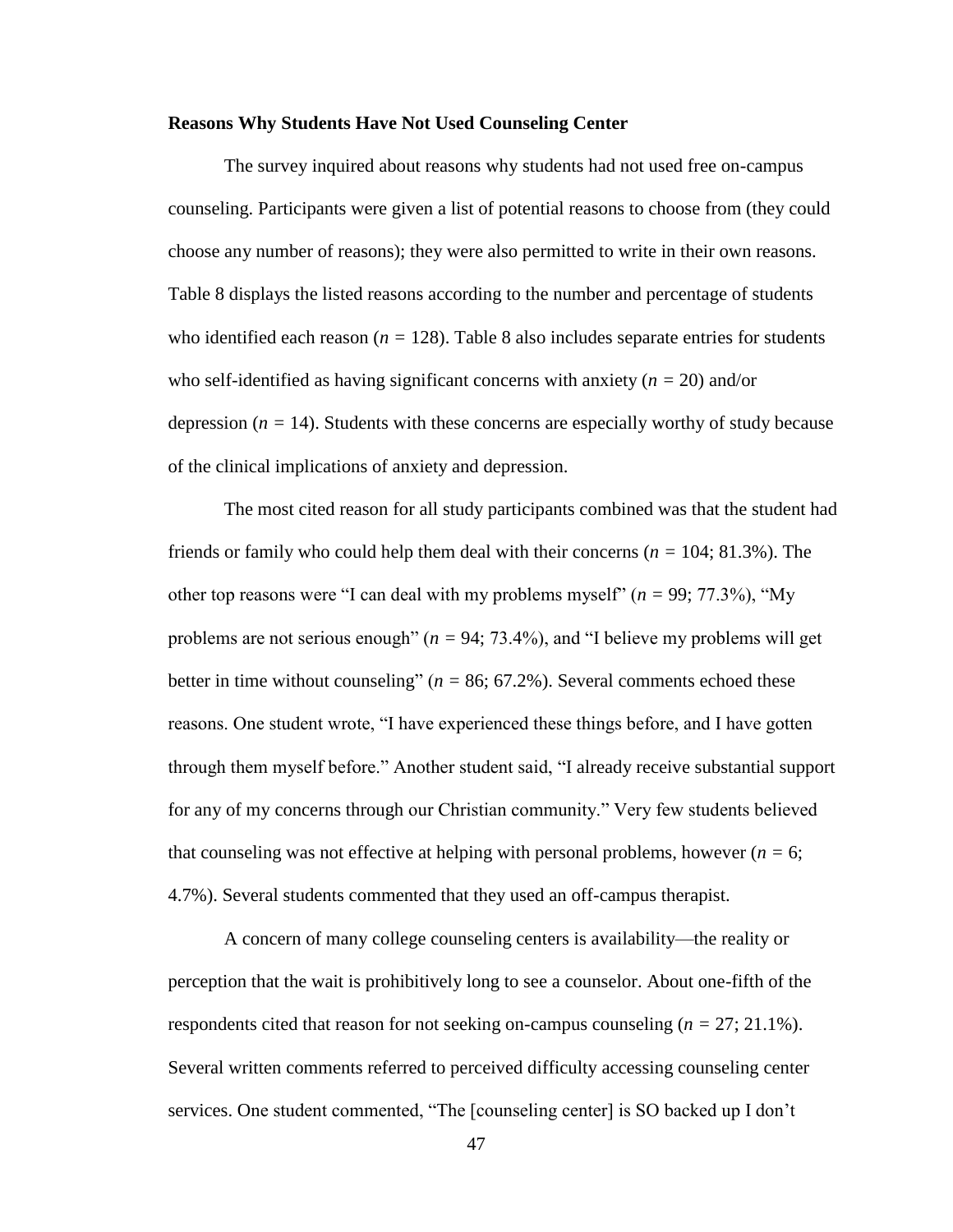know if I can even get in." Another student complained that "[The counseling center] takes WAY too long to get any help/appointment." Yet another student wrote:

The [counseling center] is so understaffed, while campus/student needs are so high that there is not enough time for the people working there to see everyone who really needs it. . . . If there was less of a shortage I would definitely use the [counseling center] and wish that I could.

A related accessibility comment concerned the counseling center's location. The student commented, "[The counseling center] is not located in the heart of campus. It is located [just off campus], a bit out of the way for most people who live and spend all day on campus."

Students with significant anxiety and depression concerns differed in several ways from the combined group with respect to reasons they had not used the counseling center. While 73.4% of the combined group indicated that their problems were not serious enough to warrant counseling, 35.0% of the anxiety group and 7.1% of the depression group cited that reason. Students reporting significant concerns with anxiety and/or depression groups more often cited discomfort with self-disclosure (37.5% for combined group compared to 60% for anxiety group and 71.4% for depression group), concern about the perception of others (29.7% for combined group compared to 60% for anxiety group and 42.9% for depression group), and concern they would have to wait too long to see a counselor (21.1% for combined group compared to 40% for anxiety group and 57.1% for depression group).

For students with significant anxiety concerns, the most cited reasons they had not sought counseling were because they felt they could deal with their problems by themselves (75%), because they had friends or family who could help them (70.0%), and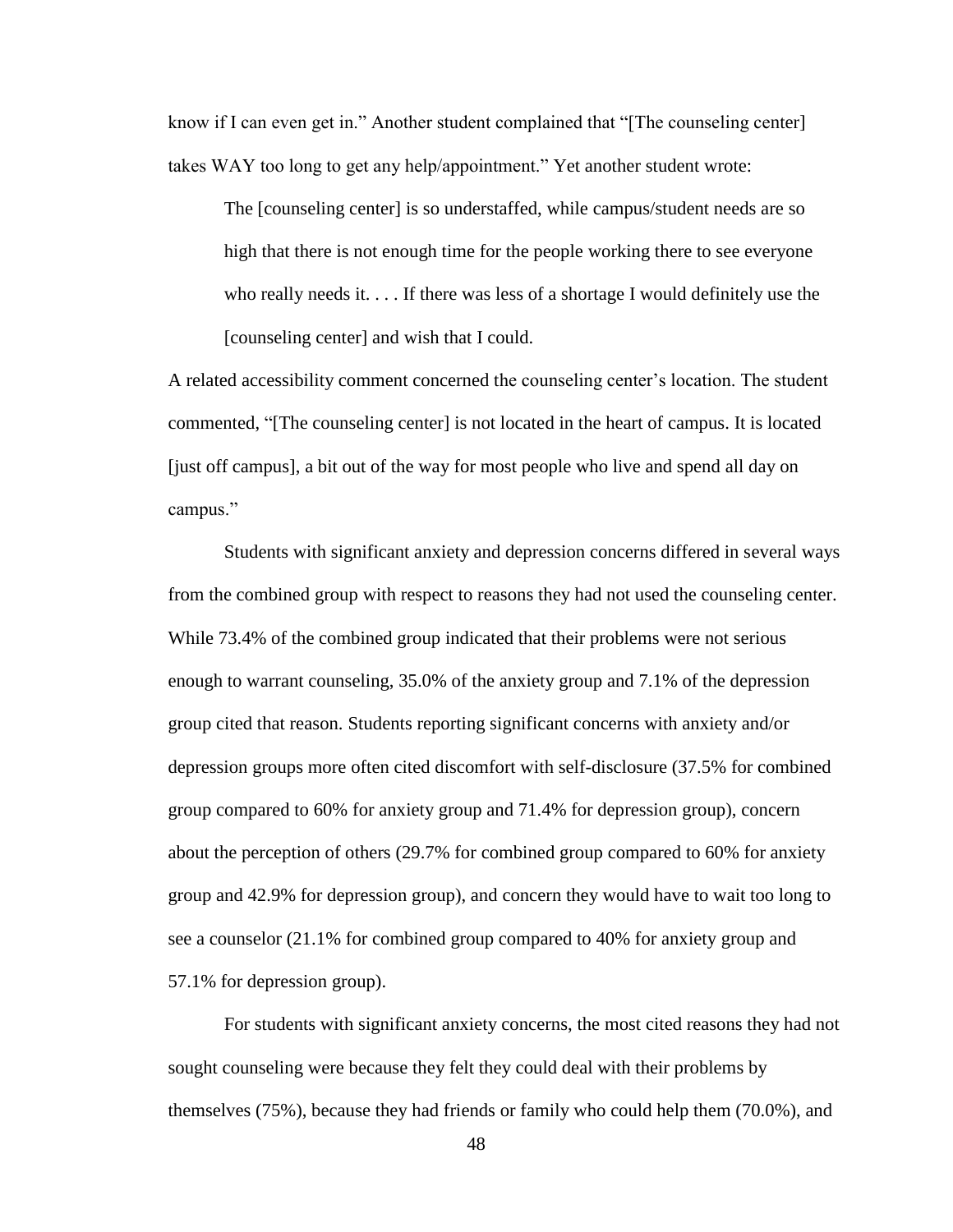because they did not have time for counseling (70.0%). For students with significant depression concerns, the most cited reason for not seeking counseling was that they were not comfortable with self-disclosure (71.4%). As noted above, a major difference between the anxiety group and the depression group was in the area of perceived seriousness of their problems (7.1% of students in the depression group indicated that their problems were not serious enough for counseling compared to 35% of the anxiety group). Students with serious depression concerns were also less likely than the other groups to believe that they could deal with their problems themselves (42.9% for the depression group compared to 75% for the anxiety group and 77.3% for the combined group). Finally, a higher percentage of students with serious anxiety concerns cited perception of others (60% for anxiety group compared to 29.7% for combined group and 42.9% for depression group) and self-perception (50% for anxiety group compared to 30.5% for combined group and 37.5% for depression group) as reasons to avoid counseling.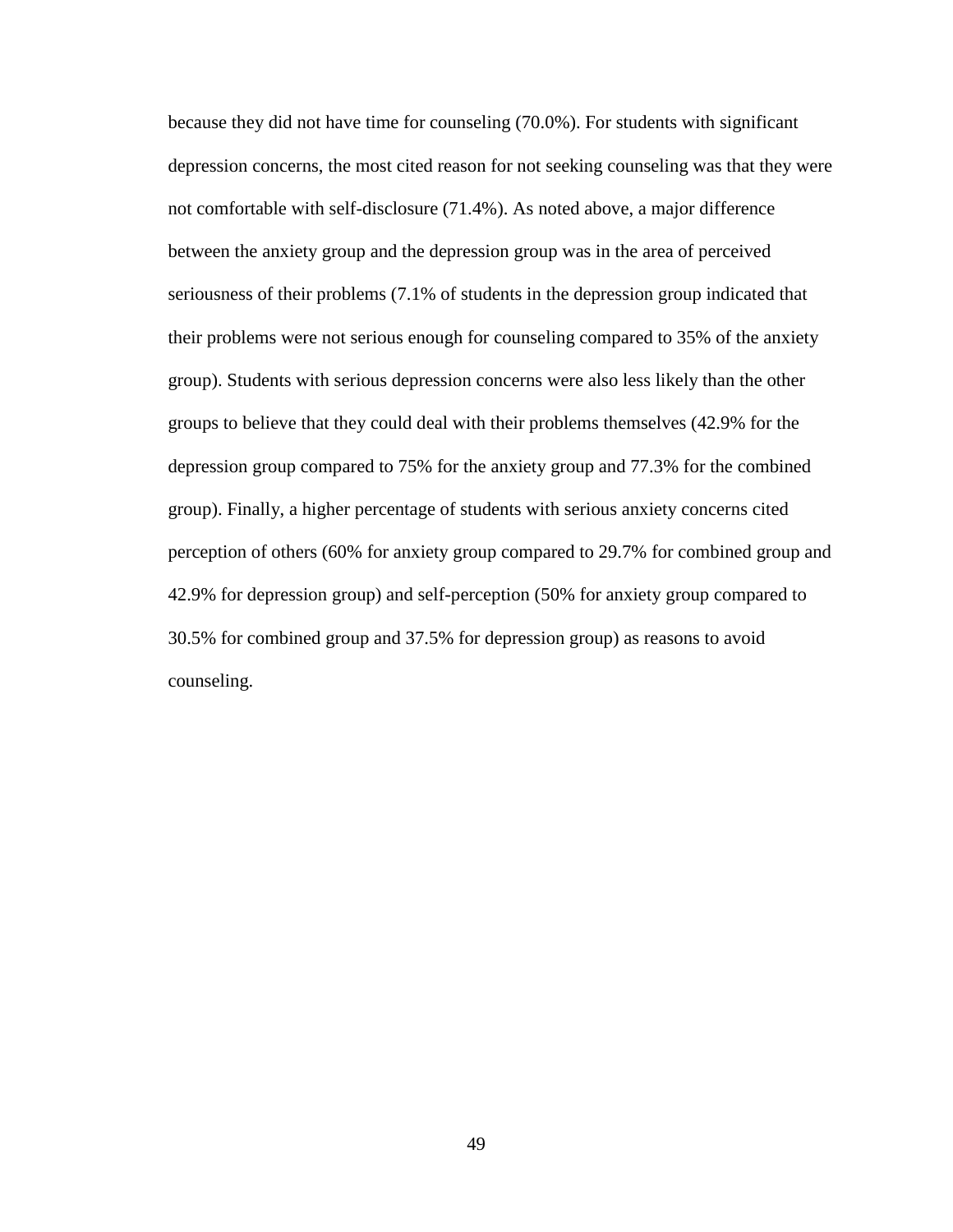### Table 8

|                                                                  | $All^a$      | Anxiety <sup>b</sup> | Depression $\degree$ |
|------------------------------------------------------------------|--------------|----------------------|----------------------|
| Reasons                                                          | $n = 128(%)$ | $n = 20\,(%$         | $n = 14(%)$          |
| Friends or family can help me                                    | 104 (81.3%)  | 14 (70.0%)           | $8(57.1\%)$          |
| I can deal with problems myself                                  | 99 (77.3%)   | 15 (75.0%)           | 6(42.9%)             |
| My problems are not serious enough                               | 94 (73.4%)   | $7(35.0\%)$          | $1(7.1\%)$           |
| My problems will get better in time<br>without counseling        | 86 (67.2%)   | 13 (65.0%)           | $7(50.0\%)$          |
| I don't have time for counseling                                 | 59 (46.1%)   | 14 (70.0%)           | $8(57.1\%)$          |
| I am uncomfortable with self-disclosure                          | 48 (37.5%)   | $12(60.0\%)$         | $10(71.4\%)$         |
| I don't want to perceive myself as                               | 39 (30.5%)   | $10(50.0\%)$         | 5(37.5%)             |
| having a mental health problem                                   |              |                      |                      |
| I don't want others to perceive me as                            | 38 (29.7%)   | $12(60.0\%)$         | 6(42.9%)             |
| having a mental health problem                                   |              |                      |                      |
| I am embarrassed about my problems.                              | 31 (24.2%)   | $7(35.0\%)$          | 6(42.9%)             |
| I am concerned I will have to wait too                           | $27(21.1\%)$ | $5(40.0\%)$          | $8(57.1\%)$          |
| long to see a counselor                                          |              |                      |                      |
| Other reasons                                                    | 15(11.7%)    | $4(25.0\%)$          | $3(21.4\%)$          |
| I tried counseling elsewhere and it was<br>not a good experience | $10(7.8\%)$  | $1(5.0\%)$           | 2(11.8%)             |
| I was not aware of on-campus<br>counseling services              | $8(6.3\%)$   | $0(0.0\%)$           | $1(7.1\%)$           |
| I believe that counseling is not effective                       | 6(4.7%)      | $1(5.0\%)$           | $2(11.8\%)$          |

*Reasons Why Non-Counseled Students Have Not Used the Counseling Center*

*Note.* <sup>a</sup> The "all" column includes all survey participants who answered the question why they had not used the college counseling center to deal with personal problems. <sup>b</sup> The "anxiety" column is limited to respondents who reported having significant concern for anxiety.  $\degree$  The "depression" column is limited to respondents who reported having significant concern for anxiety.

### **Future Counseling Center Utilization**

Another issue the survey explored was the likelihood that students who had not previously used the counseling center would do so in the future. Table nine describes the students' answer to the survey question: How likely would you be to use the college counseling center to deal with personal concerns? The survey allowed students to select from a five-point Likert Scale: very likely, likely, undecided, likely, and very likely. The "all combined" row described groups the responses of all participants. Few students responded that they were "very likely" to use the counseling center (*n =* 5; 3.9%). However, combining very likely and likely responses, nearly one five (*n =* 25; 19.5%)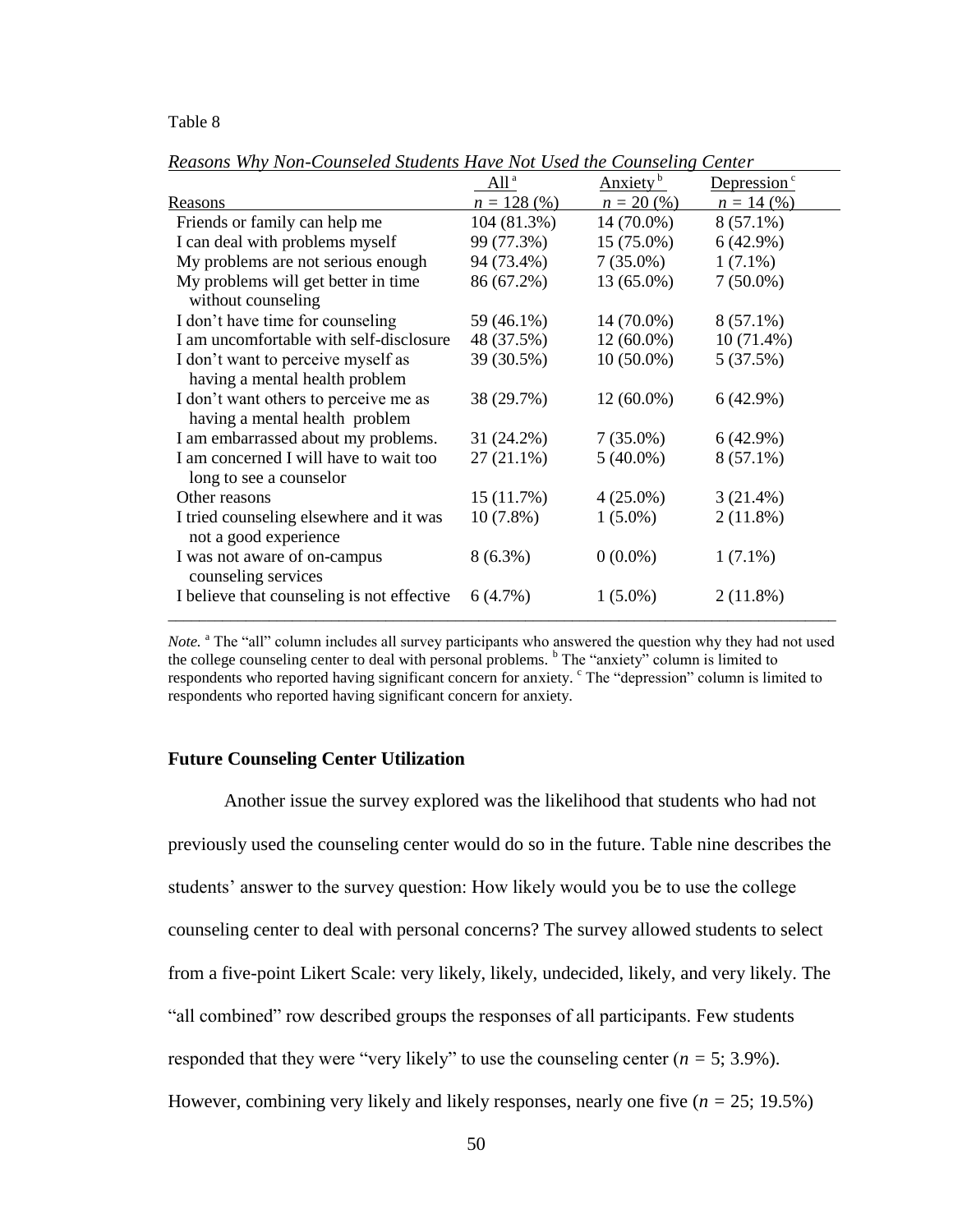non-users thought they likely would use the counseling center to deal with their personal concerns. Nonetheless, the majority ( $n = 66$ ; 51.6%) of students responded that they were either very unlikely ( $n = 22$ ; 17.2%) or unlikely ( $n = 44$ ; 34.4%) to use the counseling center in the future.

The survey data further allowed a detailed breakdown of findings according to problem type. Table 10 shows the likelihood of future counseling center utilization by students who identified having problems at a significant level of concern. To simplify the findings, Table 10 combined results for unlikely with very unlikely, and likely with very likely, and omitted undecided entries (all results are set out in Table 9). Among the problem types with at least thirteen respondents, only the problem type "relationship" (*n =* 27) had a greater percentage of students who were likely or very likely to use the counseling center (40.7% combined) versus unlikely or very unlikely (33.3% combined). Conversely, more students reporting significant concerns in areas of academics, anxiety, socialization/isolation, and eating/body image indicated that they were unlikely or very unlikely to use the counseling center in the future compared to those who were likely or very likely. The largest discrepancy was in the area of academics, where 8.7% of students with that concern reported they would be likely or very likely to use the counseling center compared to 56.5% who reported that they were unlikely or very unlikely to do so. Similarly, 13.3% of students reporting significant concern with socialization/isolation indicated they were likely or very likely to use the counseling center compared to 53.3% who were unlikely or very unlikely to do so.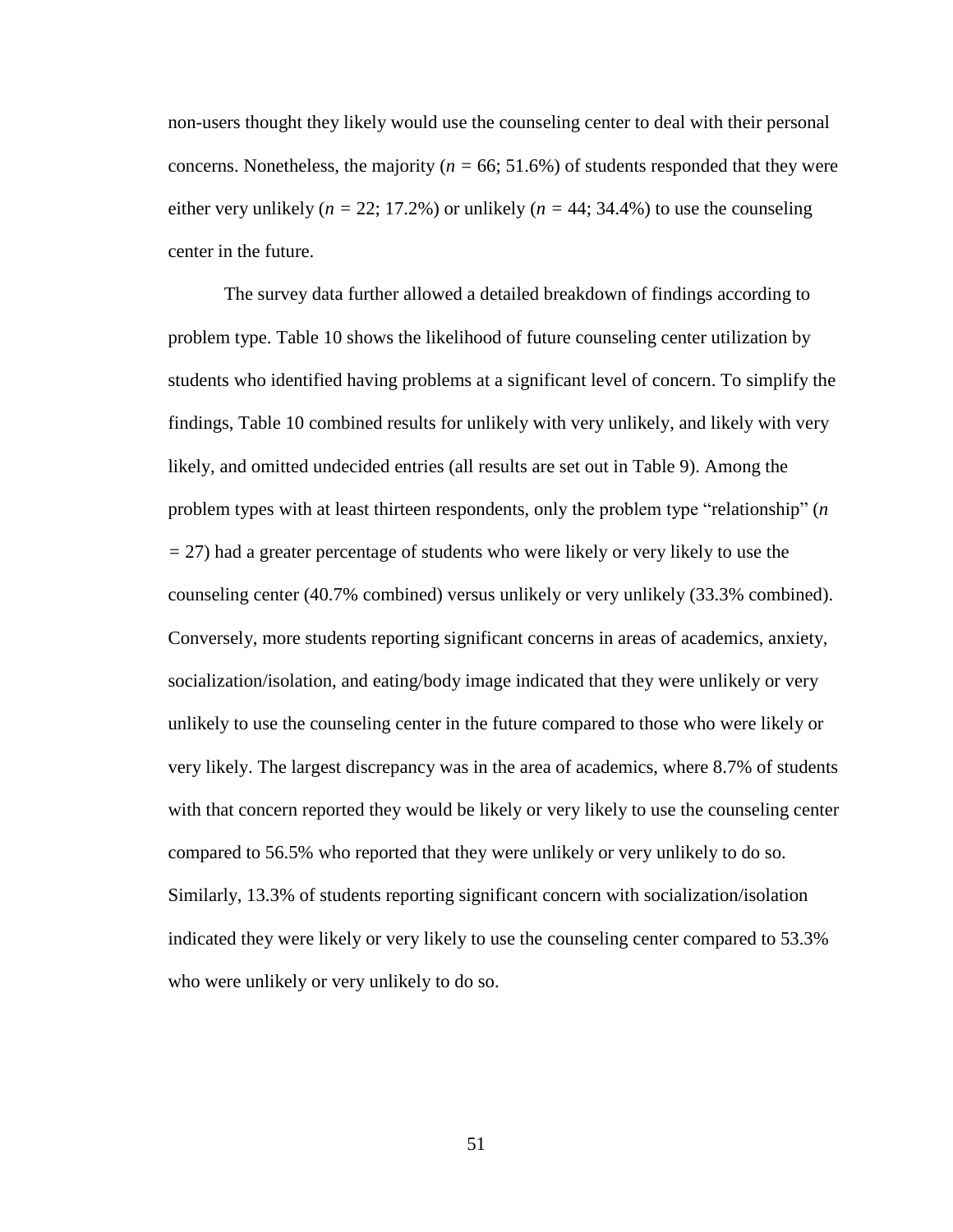# Table 9

|                                     | Likeliness of future counseling center utilization |              |             |             |             |
|-------------------------------------|----------------------------------------------------|--------------|-------------|-------------|-------------|
| Problem/Concern                     | Very unlikely                                      | Unlikely     | Undecided   | Likely      | Very likely |
| All combined ( $n = 128$ )          | 22 (17.2%)                                         | 44 (34.4%)   | 37 (28.9%)  | 20 (15.6%)  | 5(3.9)      |
| Relationships ( $n = 27$ )          | $0(0\%)$                                           | $9(33.3\%)$  | $7(25.9\%)$ | 8 (29.7%)   | $3(11.1\%)$ |
| Academics ( $n = 23$ )              | $3(13.0\%)$                                        | $10(43.5\%)$ | 8 (34.8%)   | 2(8.7%)     | $0(0\%)$    |
| Anxiety ( $n = 20$ )                | $4(20.0\%)$                                        | $6(30.0\%)$  | $7(35.0\%)$ | $3(15.0\%)$ | $0(0\%)$    |
| Socialization isolation ( $n=15$ )  | 2(13.3%)                                           | $6(40.0\%)$  | 5(33.3%)    | $1(6.7\%)$  | $1(6.7\%)$  |
| Depression ( $n = 14$ )             | 3(21.4%)                                           | 3(21.4%)     | 4(28.6%)    | 4(28.6%)    | $0(0\%)$    |
| Eating/body image ( $n = 13$ )      | $1(7.7\%)$                                         | 5(38.5%)     | $4(30.8\%)$ | $2(15.4\%)$ | $1(7.7\%)$  |
| Family $(n = 10)$                   | $1(10.0\%)$                                        | $5(50.0\%)$  | $3(30.0\%)$ | $1(10.0\%)$ | $0(0\%)$    |
| Other $(n = 10)$                    | $1(10.0\%)$                                        | $2(20.0\%)$  | $2(20.0\%)$ | $4(40.0\%)$ | $1(10.0\%)$ |
| Grief/loss ( $n = 7$ )              | $0(0\%)$                                           | 2(28.6%)     | 2(28.6%)    | $3(42.9\%)$ | $0(0\%)$    |
| Identity ( $n = 5$ )                | $2(40.0\%)$                                        | $2(40.0\%)$  | $0(0\%)$    | $0(0\%)$    | $1(20.0\%)$ |
| Self-injurious behavior ( $n = 5$ ) | $2(40.0\%)$                                        | $2(40.0\%)$  | $1(20.0\%)$ | $0(0\%)$    | $0(0\%)$    |
| Chemical use/abuse $(n = 3)$        | $1(33.3\%)$                                        | $0(0\%)$     | $0(0\%)$    | $2(66.6\%)$ | $0(0\%)$    |
| ADD/ADHD <sup>a</sup> $(n = 4)$     | $0(0\%)$                                           | $2(50.0\%)$  | $1(25.0\%)$ | $1(25.0\%)$ | $0(0\%)$    |
| $GLBT^b (n = 4)$                    | $2(50.0\%)$                                        | $0(0\%)$     | $1(25.0\%)$ | $0(0\%)$    | $1(25.0\%)$ |
| Victimization ( $n = 0$ )           | $0(0\%)$                                           | $0(0\%)$     | $0(0\%)$    | $0(0\%)$    | $0(0\%)$    |
| Perpetrator $(n = 0)$               | $0(0\%)$                                           | $0(0\%)$     | $0(0\%)$    | $0(0\%)$    | $0(0\%)$    |
| Cultural $(n = 0)$                  | $0(0\%)$                                           | $0(0\%)$     | $0(0\%)$    | $0(0\%)$    | $0(0\%)$    |

*Non-Counseled Students with Significant Concerns by Problem Type* – *Likeliness to Use Counseling Center in the Future*

*Note.* This table lists only survey respondents who reported a significant level of concern for a problem type; respondents reporting little or none or moderate levels of concern were excluded. <sup>a</sup> Attention deficit disorder/attention deficit and hyperactivity disorder. <sup>b</sup> Gay/lesbian/bisexual/transgender.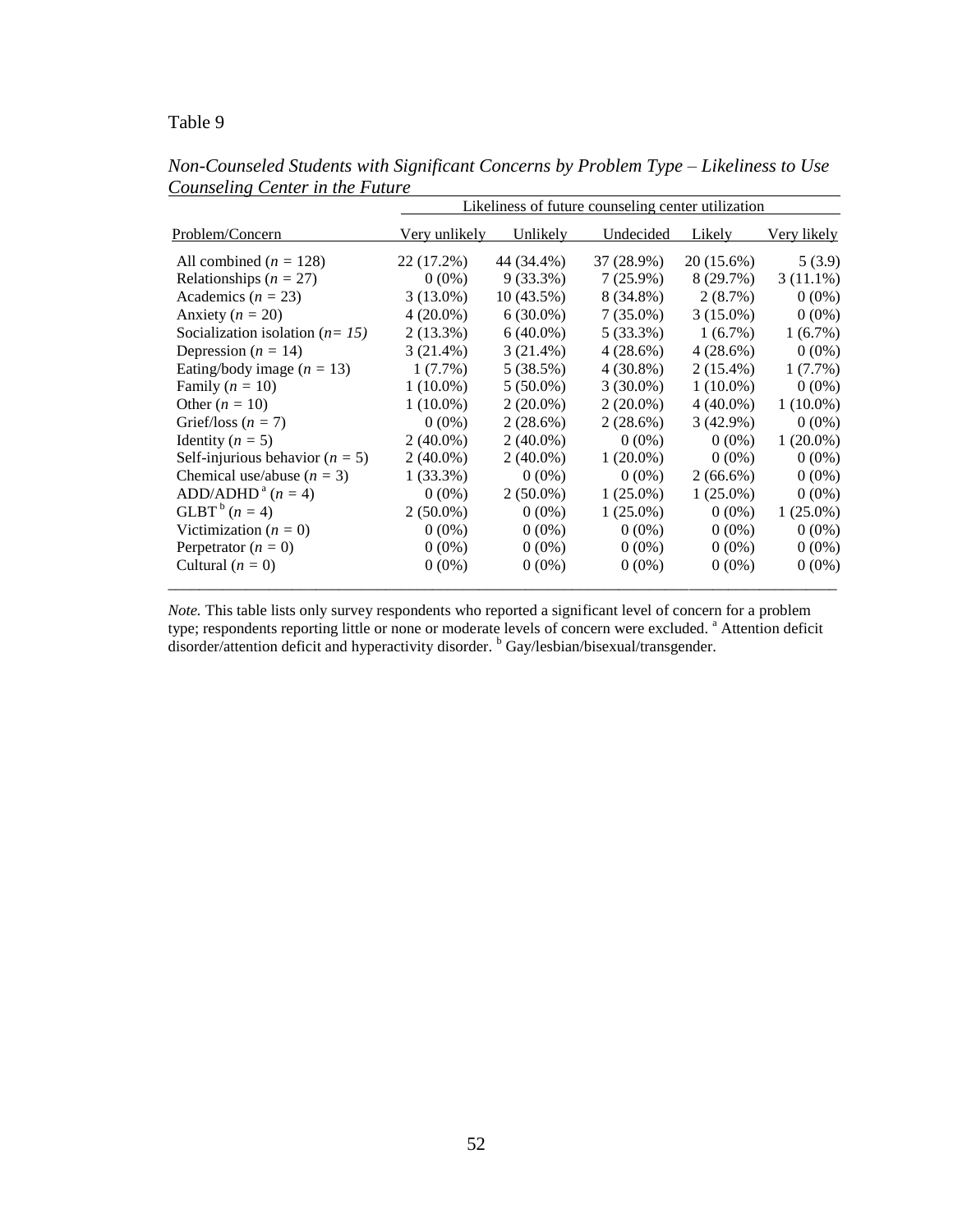# Table 10

|                                      | Unlikely or          | Likely or          |
|--------------------------------------|----------------------|--------------------|
|                                      | <u>very</u> unlikely | <u>very likely</u> |
| Problem/Concern                      | $n$ (%)              | $n$ (%)            |
| All $(n = 128)$                      | 66 (51.6%)           | $25(19.6\%)$       |
| Chemical use/abuse $(n = 3)$         | $1(33.3\%)$          | $2(66.7\%)$        |
| Other $(n = 10)$                     | $3(30.0\%)$          | $5(50.0\%)$        |
| Grief/loss $(n = 7)$                 | $2(28.6\%)$          | $3(42.9\%)$        |
| Relationships ( $n = 27$ )           | $9(33.3\%)$          | $11(40.7\%)$       |
| Anxiety ( $n = 20$ )                 | $10(50.0\%)$         | $3(30.0\%)$        |
| Depression ( $n = 14$ )              | 6(42.9%)             | $4(28.6\%)$        |
| Eating/body image $(n = 13)$         | $6(46.2\%)$          | $3(23.1\%)$        |
| ADD/ADHD <sup>a</sup> $(n = 4)$      | $2(50.0\%)$          | $1(25.0\%)$        |
| $GLBT^b$ $(n = 4)$                   | $2(50.0\%)$          | $1(25.0\%)$        |
| Identity ( $n = 5$ )                 | $4(80.0\%)$          | $1(20.0\%)$        |
| Socialization/isolation ( $n = 15$ ) | $8(53.3\%)$          | $2(13.3\%)$        |
| Family $(n = 10)$                    | $6(60.0\%)$          | $1(10.0\%)$        |
| Academics ( $n = 23$ )               | 13 (56.5%)           | 2(8.7%)            |
| Self-injurious behavior ( $n = 5$ )  | $4(80.0\%)$          | $0(0\%)$           |
| Victimization ( $n = 0$ )            | $0(0\%)$             | $0(0\%)$           |
| Perpetrator $(n = 0)$                | $0(0\%)$             | $0(0\%)$           |
| Cultural $(n = 0)$                   | $0(0\%)$             | $0(0\%)$           |

*Non-Counseled Students with Significant Concerns by Problem Type* – *Likeliness to Use Counseling Center in the Future – Combined Scaling*

*Note.* This table lists only survey respondents who reported a significant level of concern for a problem type; respondents reporting little or none or moderate levels of concern are excluded. This table combines "unlikely" and "very unlikely" responses along with "likely" and "very likely" responses. It omits "undecided" responses, which is why the n for each problem type often does not equal the addend of the n for the two listed columns, and why the total percentages for each problem type often does not equal 100%. <sup>a</sup> Attention deficit disorder/attention deficit and hyperactivity disorder. <sup>b</sup> Gay/lesbian/bisexual/transgender.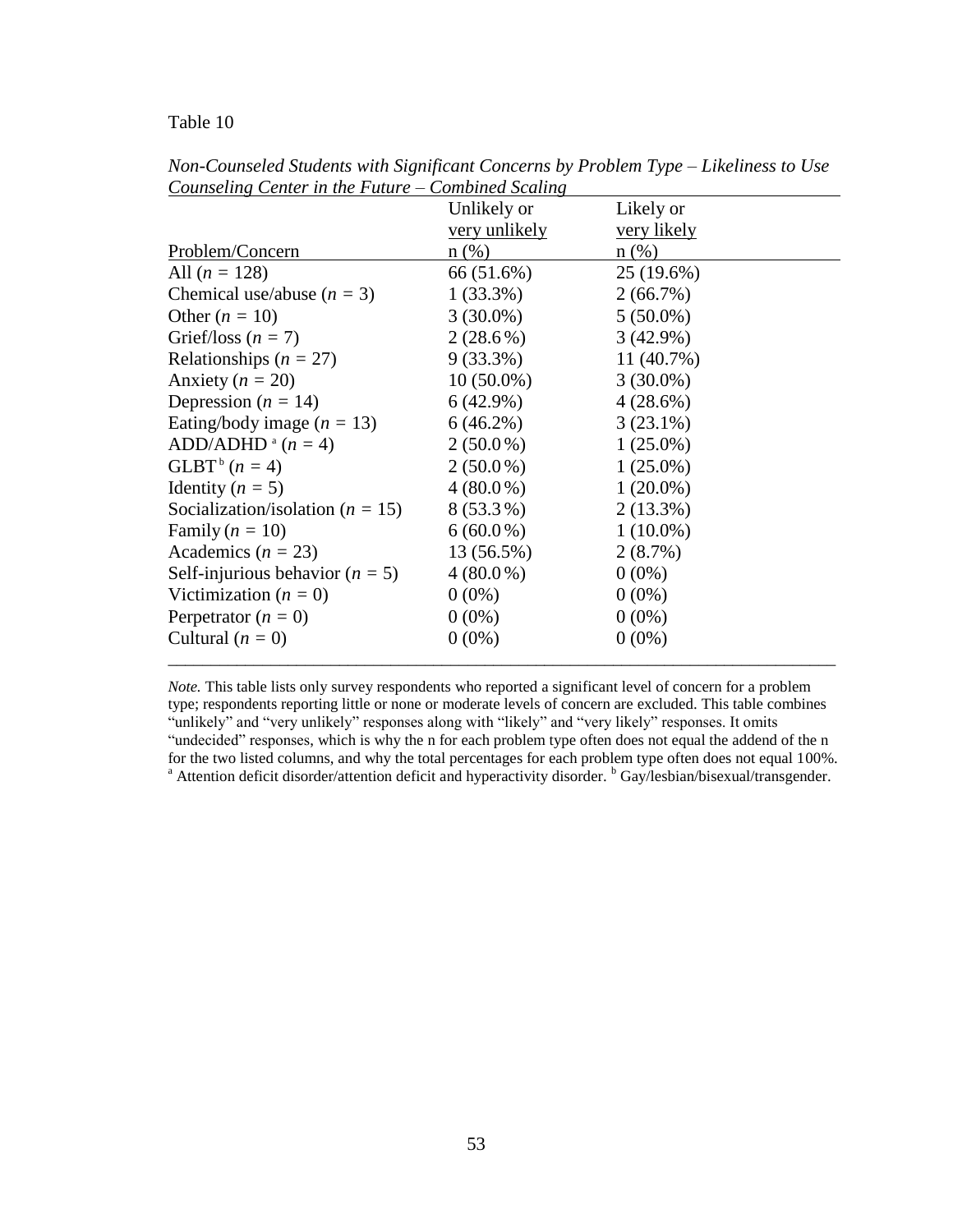### **Discussion**

The purpose of this research study was to learn how students at a small Midwestern college were utilizing the school's free on-campus counseling center. To that end, this study used a survey to learn about the mental health concerns and distress levels of students who have not used the college's counseling center (non-counseled students) and compare those findings to data collected from students who have used the college's counseling center (counseled students). The goal was to learn how mental health concerns and distress levels compared between non-counseled students counseled students. Furthermore, this study sought to learn why students with significant mental health concerns had not used the counseling center. Finally, this study explored the likelihood that non-counseled students with significant mental health concerns would use the counseling center in the future.

The literature review found that there was a limited body of research examining the mental health status of postsecondary students and their use of school counseling center resources. Only two research studies broadly examined both the mental health status of postsecondary students and their use of mental health services including campus-based counseling centers (Eisenberg et al., 2007; Green et al., 2003) and only two studies researched student knowledge and perceptions of their campus-based counseling center (Eisenberg et al., 2007; Kahn et al., 1999). The present study sought to extend the existing body of research by taking a multi-faceted approach to studying the mental health status of counseled and non-counseled students, and exploring noncounseled students' knowledge and attitudes about their school's counseling center.

In the following discussion, data analysis will be integrated with previous research to assess the findings of the student survey as well as data provided by the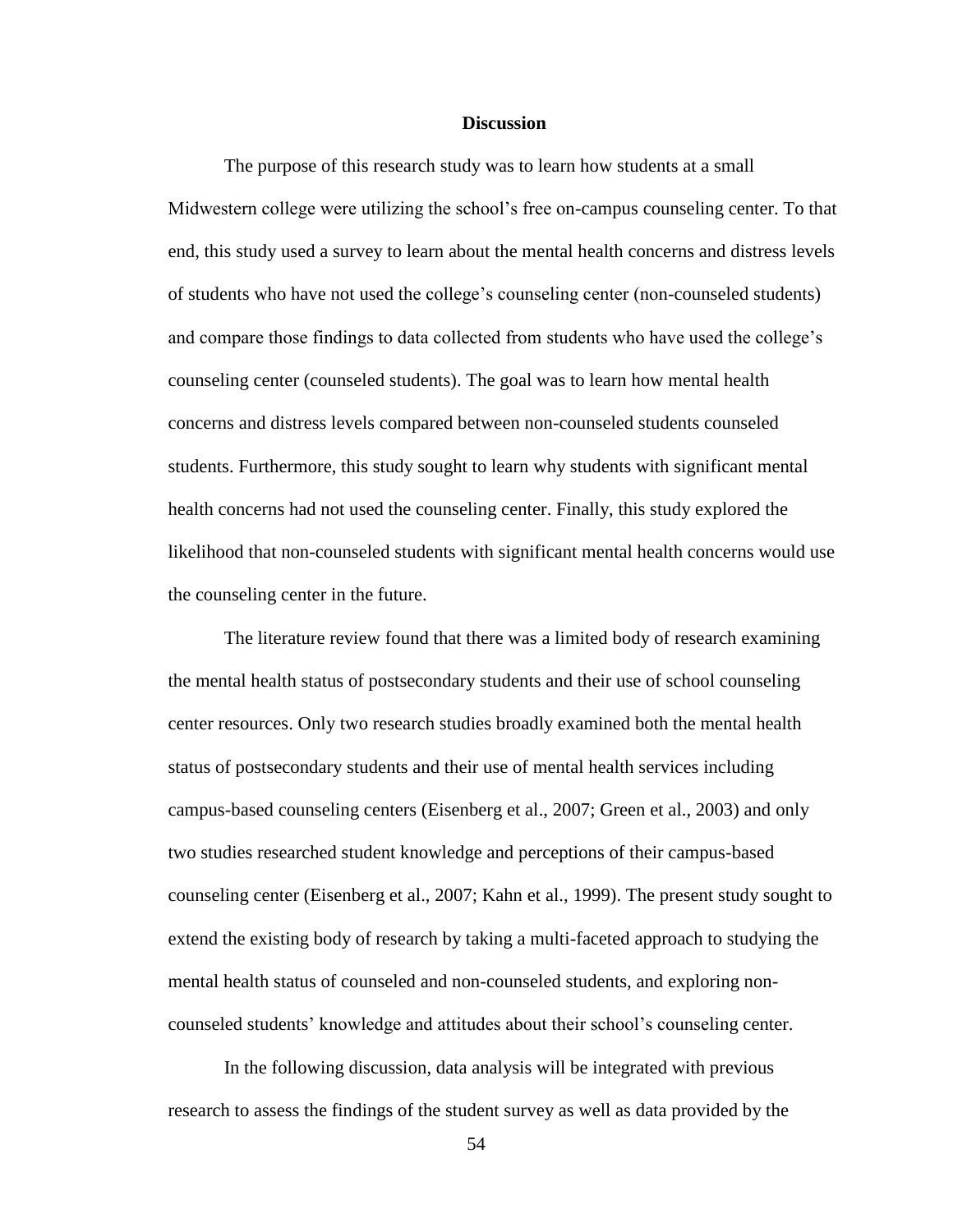college's counseling center. The discussion will cover demographics of the study participants, their knowledge of on-campus counseling services and use of off-campus counseling services, expressed problem areas and comparison with problem areas identified by counseling center users, reasons why students have not used the counseling center, and their likelihood to utilize the counseling center in the future. The discussion will also include implications for social work practice, policy, further research, and strengths and limitations of this study.

#### **Description of Participants**

The demographic profile of the participants in the college counseling center utilization survey was comparable to participants in previous research studies on college student mental health (see Table 11). Three-fourths of the survey participants were women (74%), and one-quarter were men (26%). Women likewise made up the majority of counseling center users (66.2% women, 33.8% men) and the greater proportion of the larger college population (55.9% women, 44.1% men). The racial/ethnic makeup of study participants was overwhelmingly Caucasian (89%). This was roughly consistent with the larger student body which was also overwhelmingly Caucasian (81%). Finally, survey participants were spread relatively evenly among class years (College Counseling Center Utilization Survey, 2013).

By way of comparison, the Spring 2012 national college health survey of undergraduates conducted by the American College Health Association (ACHA; *n =*  76,481) consisted of 65.5% females and 33.4% males. The racial/ethnic makeup of the ACHA sample was 74.5% White, 8.8% Hispanic, 11.2% Asian, 6.8% Black or African American (ACHA, 2012). Likewise, participants in the Green et al. (2003) study (*n =*  138) were mostly Caucasian (88%) females (63%). The Eisenberg (2007) study (*n =*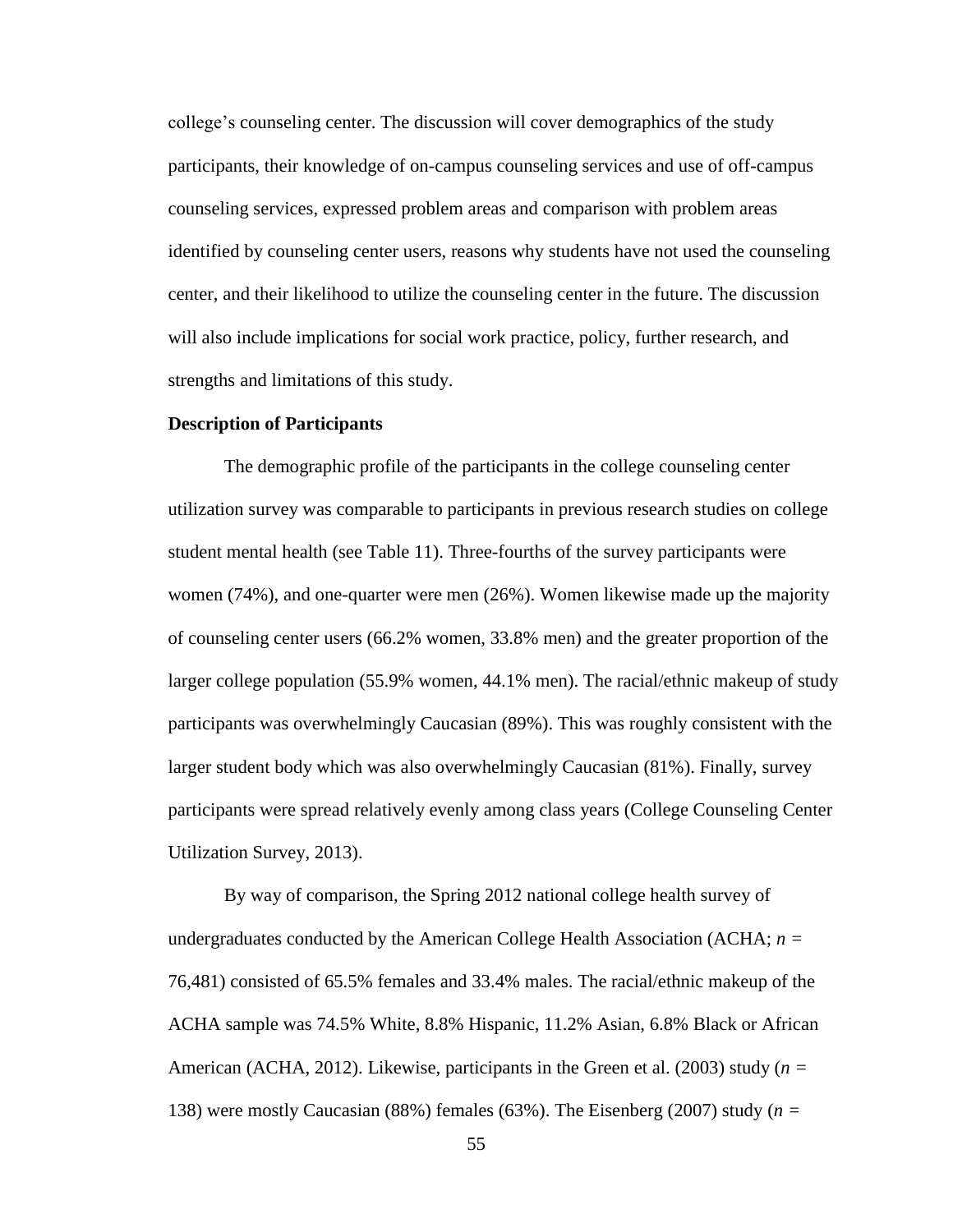2,785) had a more varied demographic representation with 48% female and 52% male participants, and a racial profile of 60.6% Caucasian, 19.9% Asian, 6.6% African American, 3.5% Hispanic, and 9.0% other races.

The demographic profile of College Counseling Center Utilization Survey participants was roughly congruent with the demographics of the college's counseling center users as well as the college's entire student body; however survey participants skewed more heavily female. The survey had 73.6% female participants (College Counseling Center Utilization Survey, 2013). This compares to 66.2% female counseling center users (Counseling Center, 2012) and 55.9% females in the entire student body (College Profile, 2012). The ethnicity of survey participants was skewed slightly more Caucasian than the entire student body (the counseling center did not college race/ethnicity data). Caucasian students comprised 89.1% of survey participants (College Counseling Center Utilization Survey, 2013) whereas Caucasian students comprised 81.9% of the entire student body (College Profile, 2012). Finally, survey participants were evenly spread among the four class years, whereas fewer counseling center users were first year students (20.9%) and more were second year students (29.7%) (Counseling Center, 2012).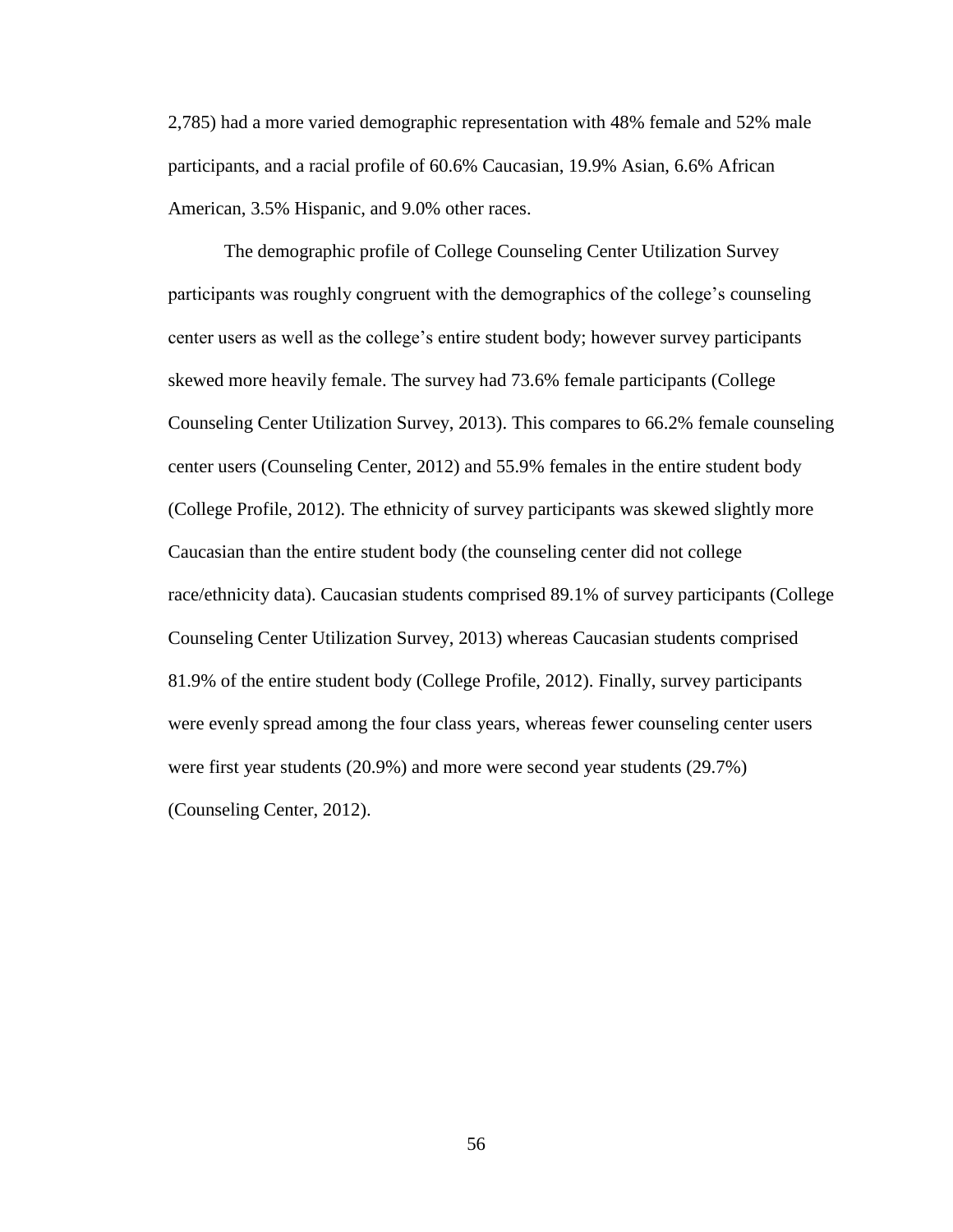# Table 11

|                           | Survey       | Counseling    |                 |
|---------------------------|--------------|---------------|-----------------|
|                           | Participants | Center        | College         |
|                           | $n = 129(%)$ | $n = 506\,(%$ | $n = 3,125(%)$  |
| Gender                    |              |               |                 |
| Female                    | 95 (73.6%)   | 335 (66.2%)   | 1,747 (55.9%)   |
| Male                      | 33 (25.6%)   | 171 (33.8%)   | $1,378(44.1\%)$ |
| Other                     | $1(0.8\%)$   |               |                 |
| Ethnicity                 |              |               |                 |
| Caucasian                 | 115 (89.1%)  |               | 2,558 (81.9%)   |
| Asian                     | $5(3.9\%)$   |               | 148 (4.7%)      |
| Hispanic                  | $1(0.8\%)$   |               | $126(4.0\%)$    |
| African American          | $1(0.8\%)$   |               | 57 (1.8%)       |
| Other                     | $7(5.4\%)$   |               | 236 (7.6%)      |
| <b>Sexual Orientation</b> |              |               |                 |
| Straight                  | 116 (89.9%)  |               |                 |
| Gay/lesbian               | $5(3.9\%)$   |               |                 |
| Bisexual                  | $5(3.9\%)$   |               |                 |
| Other                     | 3(2.3%)      |               |                 |
| Class Year                |              |               |                 |
| First                     | 30(23.3%)    | $106(20.9\%)$ |                 |
| Second                    | 32 (24.8%)   | 150 (29.7%)   |                 |
| Third                     | 34 (26.4%)   | 121 (23.9%)   |                 |
| Fourth                    | 32 (24.8%)   | 126 (24.9%)   |                 |
| Other                     | $1(0.8\%)$   | $3(0.6\%)$    |                 |
|                           |              |               |                 |

*Demographics* – *Comparison of Survey Participants to Counseling Center Users and College Population*

*Note.* Counseling center data taken from the counseling center's annual report for 2011-2012 academic year. Demographic data for the college taken from the college's website; it is dated fall, 2012. Items left empty when data was not available.

### **Knowledge of Counseling Service**

The College Counseling Center Utilization Survey revealed a high degree of

awareness of the counseling center among students who had not used its services. The

survey revealed that nearly all (96.1%) students were aware of the counseling center, and

nearly as many were aware that counseling services were provided free of charge (93.0%)

(College Counseling Center Utilization Survey, 2013; see Table 2).

This result differed substantially from the results of two prior studies that

researched student awareness of on-campus counseling services. Eisenberg et al. (2007)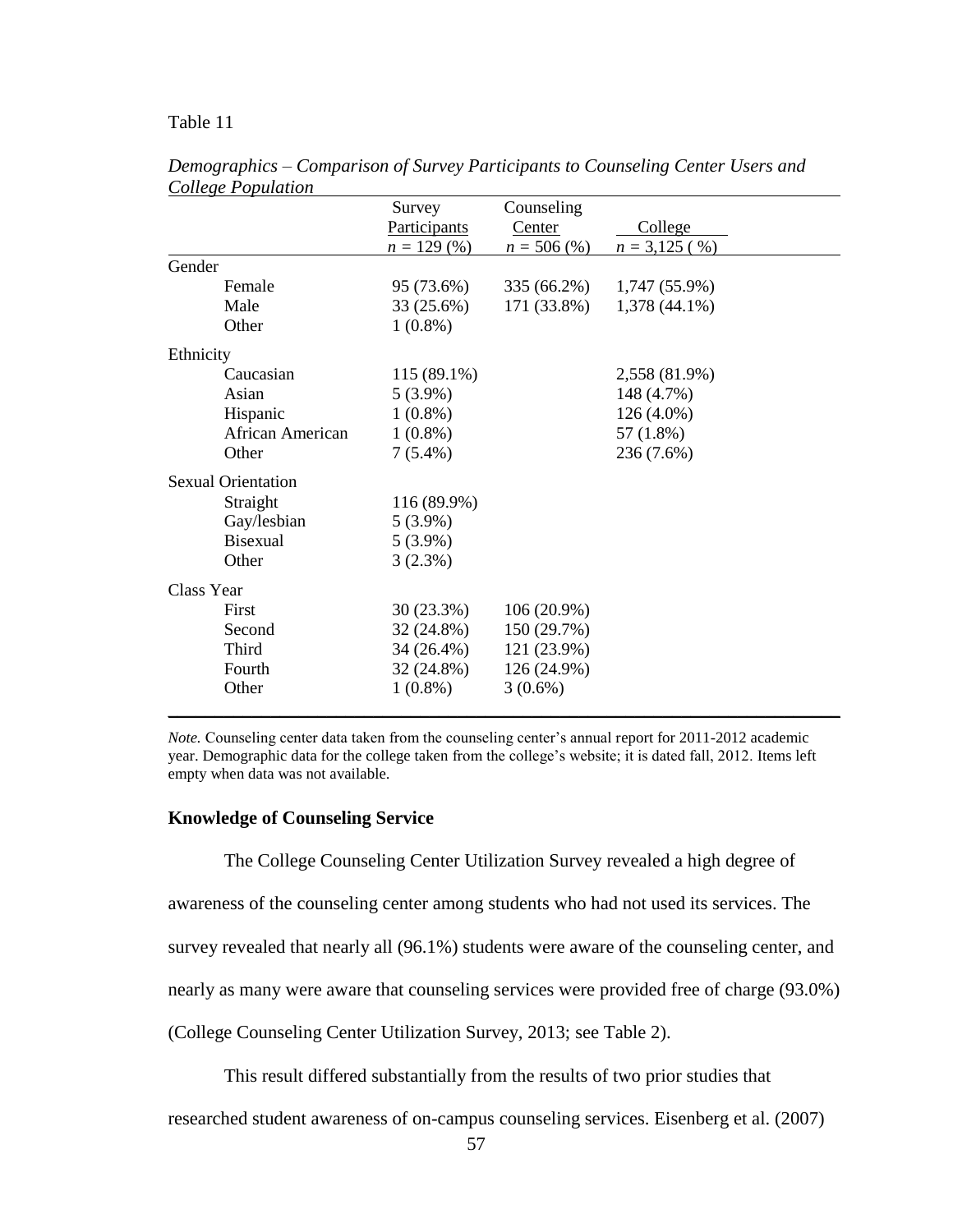found that only 59% of the general student population at a large Midwestern university was aware that the university provided free counseling. Likewise, Kahn et al. (1999) found that 72% of surveyed students at a mid-sized Northeastern university were aware that a counseling center existed on campus, and only 47% of students were aware that the counseling center provided psychotherapy. It appears that the college that was the site of the present study has done well overall in educating students about the counseling center and its services. It could also be that students may have better knowledge of school services in relatively small four-year colleges compared to large to mid-sized universities.

These survey results indicated that lack of awareness was not a reason that these students had not utilized the counseling service, even though a substantial number of them expressed significant personal concerns. The survey results further indicated that if any group if students could benefit from additional education about the counseling center and its services it would be first year students (keeping in mind that first year students are typically barraged with information about college resources).

#### **Use of Off-Campus Counseling**

If students with mental health problems are not utilizing the counseling center, it is worth knowing to what extent they may have been obtaining therapy and even psychiatric services from off-campus providers, either in the community or from hometown providers. Other published research studies in this area have not collected data on student use of off-campus counseling services; the data collected in this survey appeared to be unique (see Table 3). The survey results indicated that very few noncounseled students had received counseling from off-campus providers (*n =* 8; 6.3%). This result indicates that, while off-campus providers were an option used by some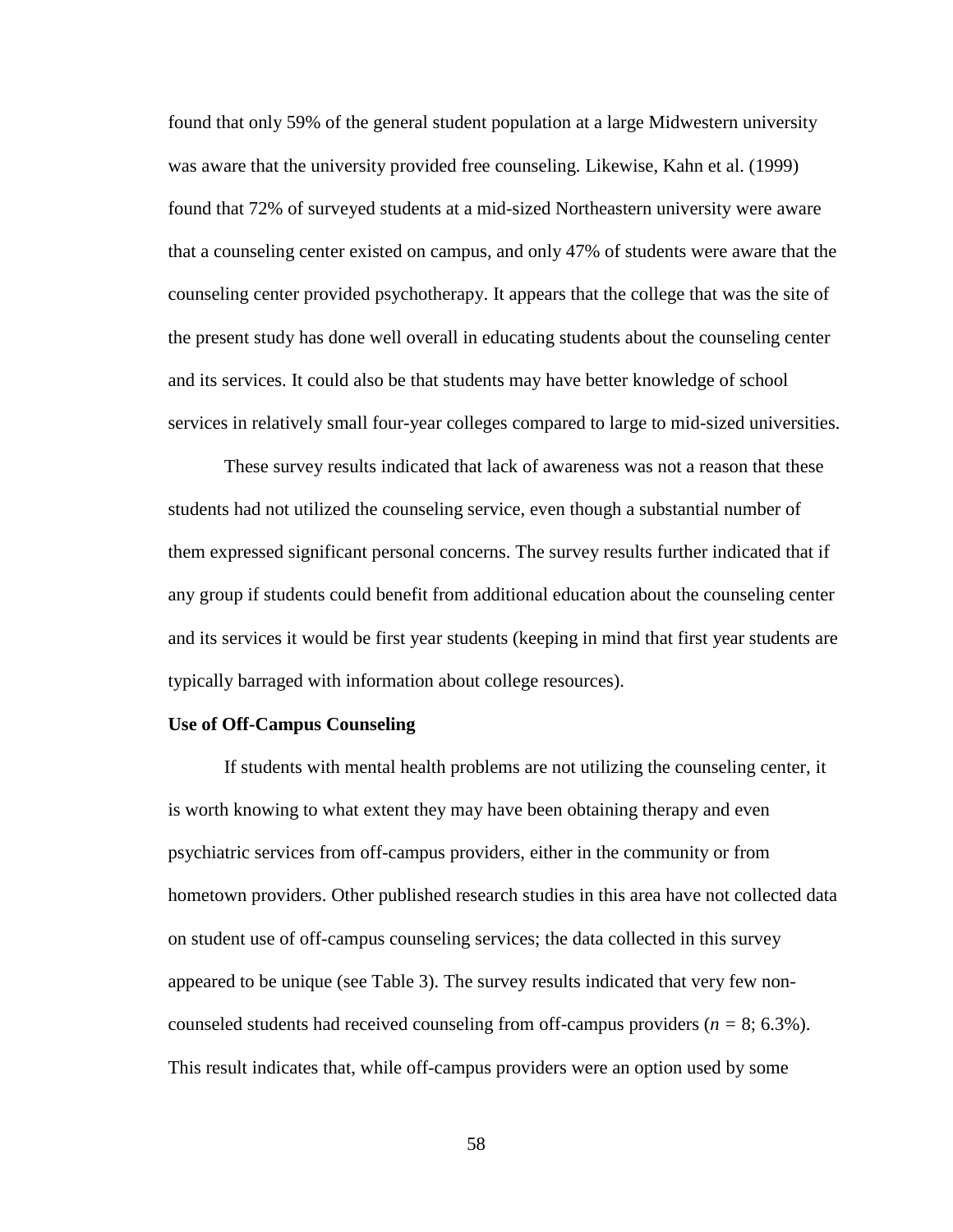students, it was not the case that a substantial proportion of students who did not use the counseling center were obtaining counseling services elsewhere.

It should also be noted that it is possible that more than 6.3% of all enrolled college students had used off-campus providers for mental health services. That is because the College Counseling Center Utilization Survey did not include students who had used the counseling center and had also used off-campus counseling services (sometimes by way of referral). Given the national issue of limited counseling center capacity, student use of off-campus mental health resources is a topic worthy of additional research.

### **Problem Areas**

College students experience many concerns and problems to varying degrees. Some students experience mental health symptoms and some do not. Some students who experience concerns seek help from mental health professionals and some do not. The present study surveyed students from one college who had not used their college counseling center (the College Student Utilization Survey, 2013). In this survey, students were asked to report on listed areas of concern by indicating whether each area was of little or no concern, moderate concern, or significant concern. Findings from the present survey were compared to a large national survey of student health which reports student mental health symptoms (the Spring 2012 National College Health Assessment). Findings from the present survey were also compared to data for counseling center users as provided by the annual report counseling center at the same college where the College Student Utilization Survey took place (the Counseling Center Annual Report, 2012). This comparison of data for non-counseled and counseled students at the same college was compared to similar findings reported in the literature—primarily by Green et al. (2003).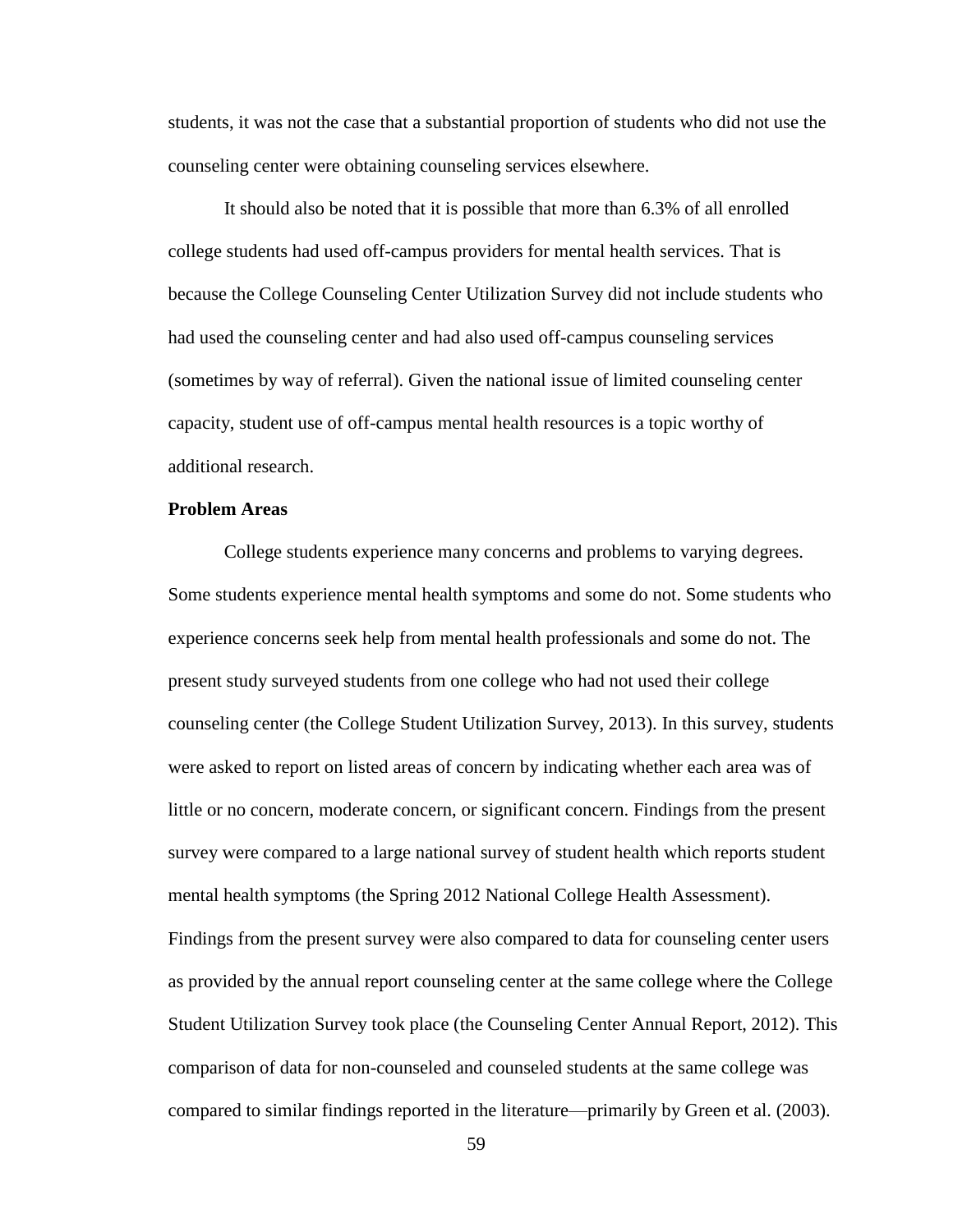Data collected in the College Student Utilization Survey allows additional comparative analysis in terms of gender, race/ethnicity, and sexual preference.

**Non-counseled students.** It is interesting to compare College Student Utilization Survey findings, which are limited to non-counseled students at one college, to Spring 2012 National College Health Assessment (NCHA) findings, which covers 76,481 undergraduate students at 141 institutions. The NCHA reported that 31.4% of surveyed students had felt "overwhelming anxiety" within the last 30 days, and 15.8% of surveyed students had felt "so depressed it was difficult to function" within the last 30 days (NCHA, 2012). The NCHA findings are not directly comparable to findings in the present study mainly because the NCHA surveyed all students, not just non-counseled students, and because the survey questions differed. However, it could be interpreted that greater levels of students in the national study had experienced serious anxiety and depression symptoms compared to students in the present study.

Students who completed the College Student Utilization Survey, all of whom had never sought on-campus counseling, nonetheless reported high levels of concern in a number of areas. The highest levels were in areas that seem to go with the territory of being a college student: A majority of students reported moderate or significant levels of concern within the last 60 days in the areas of academics (75.6%) and relationships (66.9%). A large percentage of students reported moderate to significant levels of concern within the last 60 days in areas of particular clinical concern. More than half non-counseled students reported moderate or significant anxiety (55.9%) and almost half reported moderate or significant depression (46.5%). Probably more important is the percentage of non-counseled students who indicated they had a *significant* level of concern with anxiety (15.6%) and depression (10.9%) within the last 60 days (College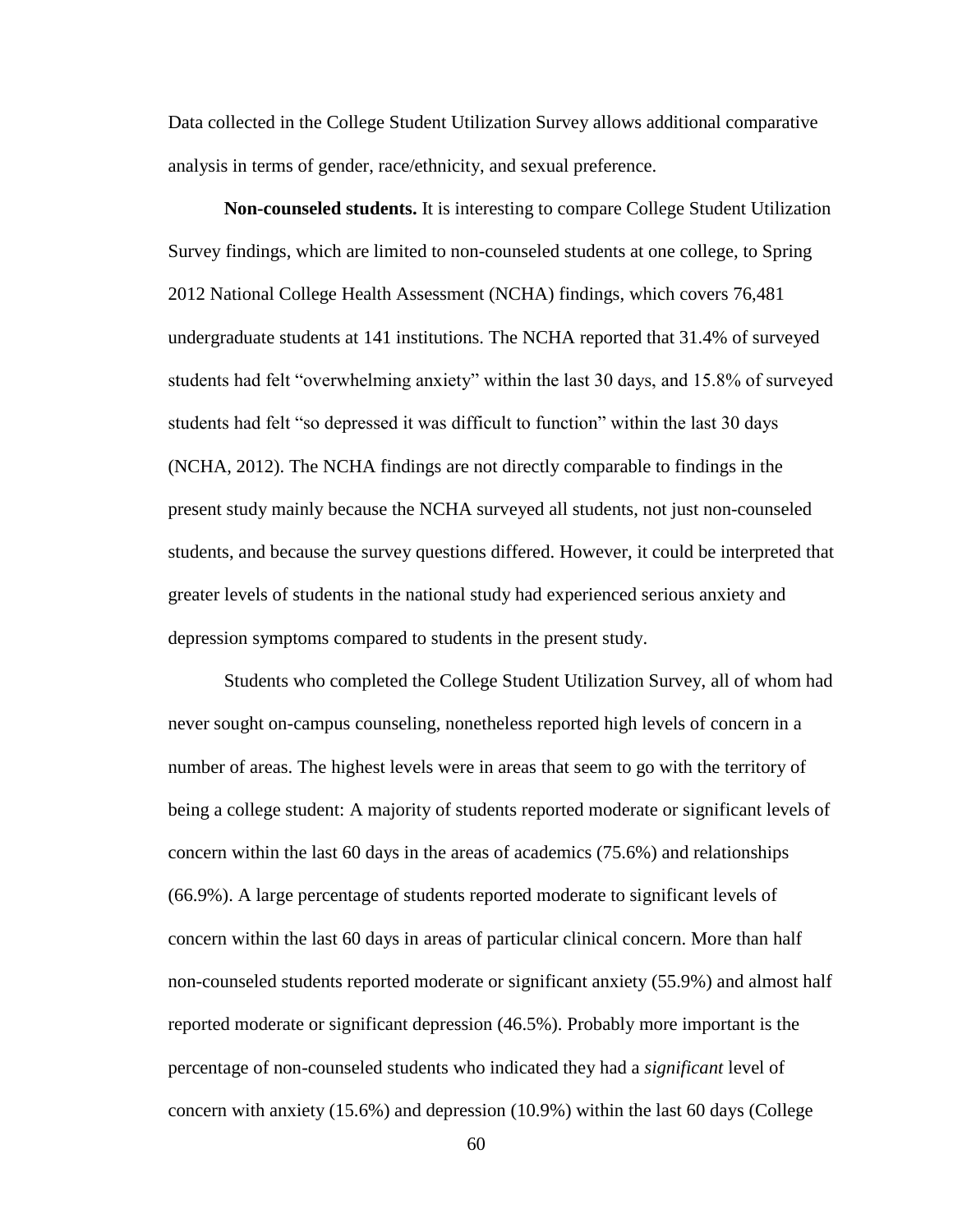Counseling Center Utilization Survey, 2013). This finding suggests that a moderate proportion of students had recently experienced significant levels of anxiety and depression yet had not utilized the counseling service.

**Comparing non-counseled and counseled students.** In order to better understand why some students utilize on-campus counseling services and some do not, it was helpful to compare problem types and distress levels reported by both groups of students. Only one reported study, Green et al. (2003), directly compared mental health symptoms and concerns of college students who have used their school counseling center with students who have not used their counseling center. Green et al. (2003) surveyed students recruited from undergraduate psychology classes and excluded students who had used the college counseling center. Each surveyed student completed a problem checklist and several mental health assessment scales. These results were compared against data from counseling center users, all of which had completed the same assessment tools. Green et al. (2003) reported that the mostly frequently reported problems endorsed by non-counseled students were "developmental" concerns such as academic performance/study skills (66%), body image (43%), uncertainty about life after college (38%), procrastination/motivation (36%), and decisions about career/major (36%). By contrast, the most frequently reported problems endorsed by counseled students were primarily "mental health" concerns such as depression (39%), anxiety (28%), and selfesteem (23%); 32% of counseled students also reported concern with academic/study skills (Green et al., 2003). Green et al. (2003) concluded that "counseling clients were found to be more distressed and dysfunctional than [non-client] students" and that nonclient students were more likely to endorse issues related to developmental concerns,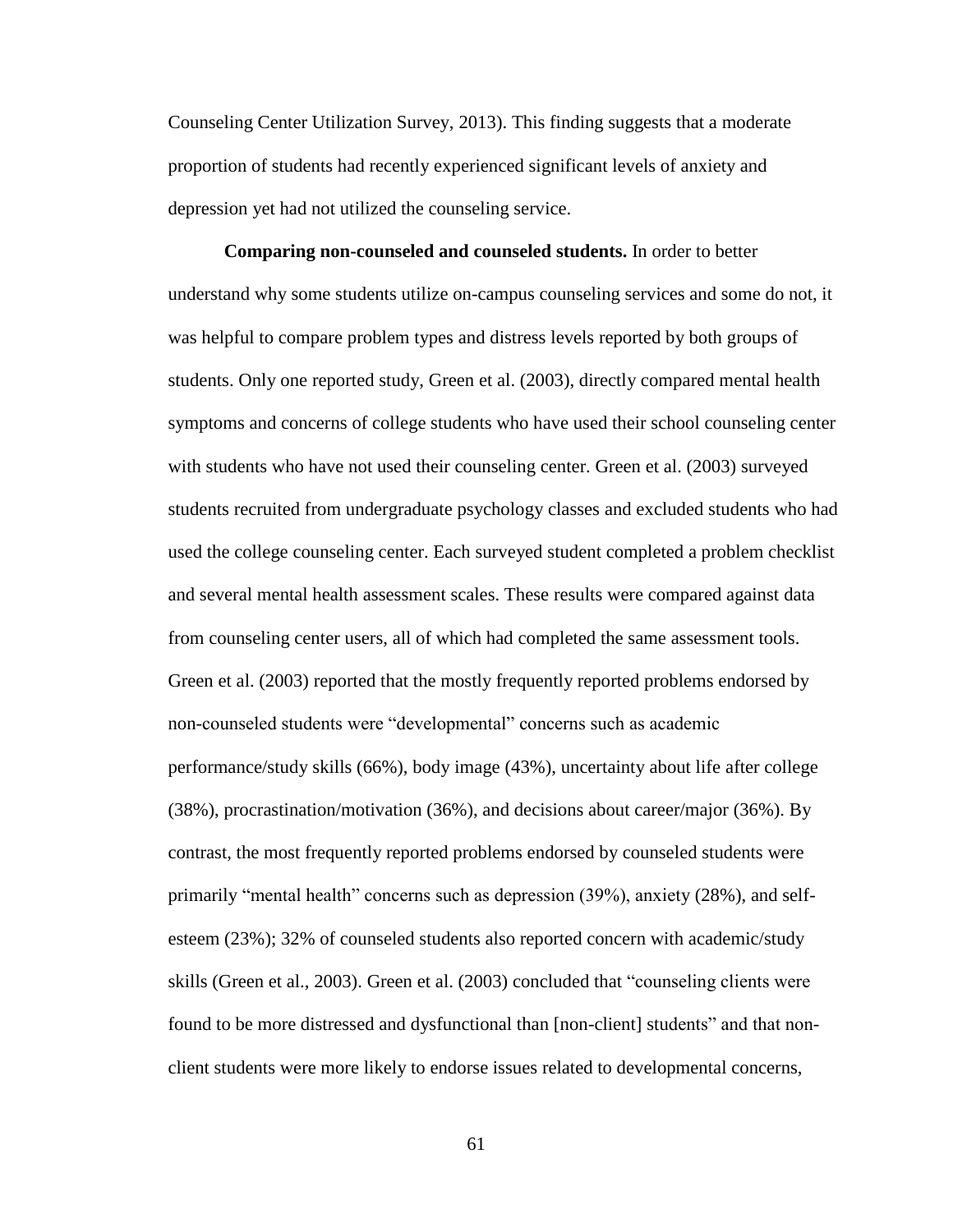while "clients were more likely to endorse problems that are characteristic of an adult outpatient population" (Green et al., 2003, pp. 34-35).

Similar to Green et al. (2003), the present research study compared data for noncounseled students to data for counseled students who were attending the same institution. The non-counseled student data was collected in an online survey of students who had not utilized the counseling center—the College Student Utilization Survey, 2013. The counseled student data was collected by the college counseling center via intake forms and summarized in its annual report—Counseling Center Annual Report, 2012. The survey and the counseling center used the same list of 17 problem types. The survey asked students to indicate the level of concern for each problem type: little or no concern, moderate concern, or significant concern. For comparison purposes, this research reported only findings limited to students who reported levels of significant concern for a problem type. This approach provided a more equal comparison between the two groups in terms of reported problem types.

In the present study, patterns of problem endorsement also differed between the non-counseled student group and the counseled student group (see Table 12). Noncounseled students more frequently reported significant concerns with relationships  $(21.3\%)$ , academics  $(18.1\%)$ , anxiety  $(15.6\%)$ , socialization/isolation  $(11.8\%)$ , and depression (10.9%) (College Student Utilization Survey, 2013). Counseled students identified distress primarily in the areas of anxiety (46.8%), relationships (36.4%), depression (36.2%), family (22.7%), and academics (17.0%) (Counseling Center Annual Report, 2012). These results were somewhat consistent with Green et al. (2003); however the distinction between developmental and mental health concerns was less clear in the present study. Similar to Green et al. (2003), counseled students in the present study were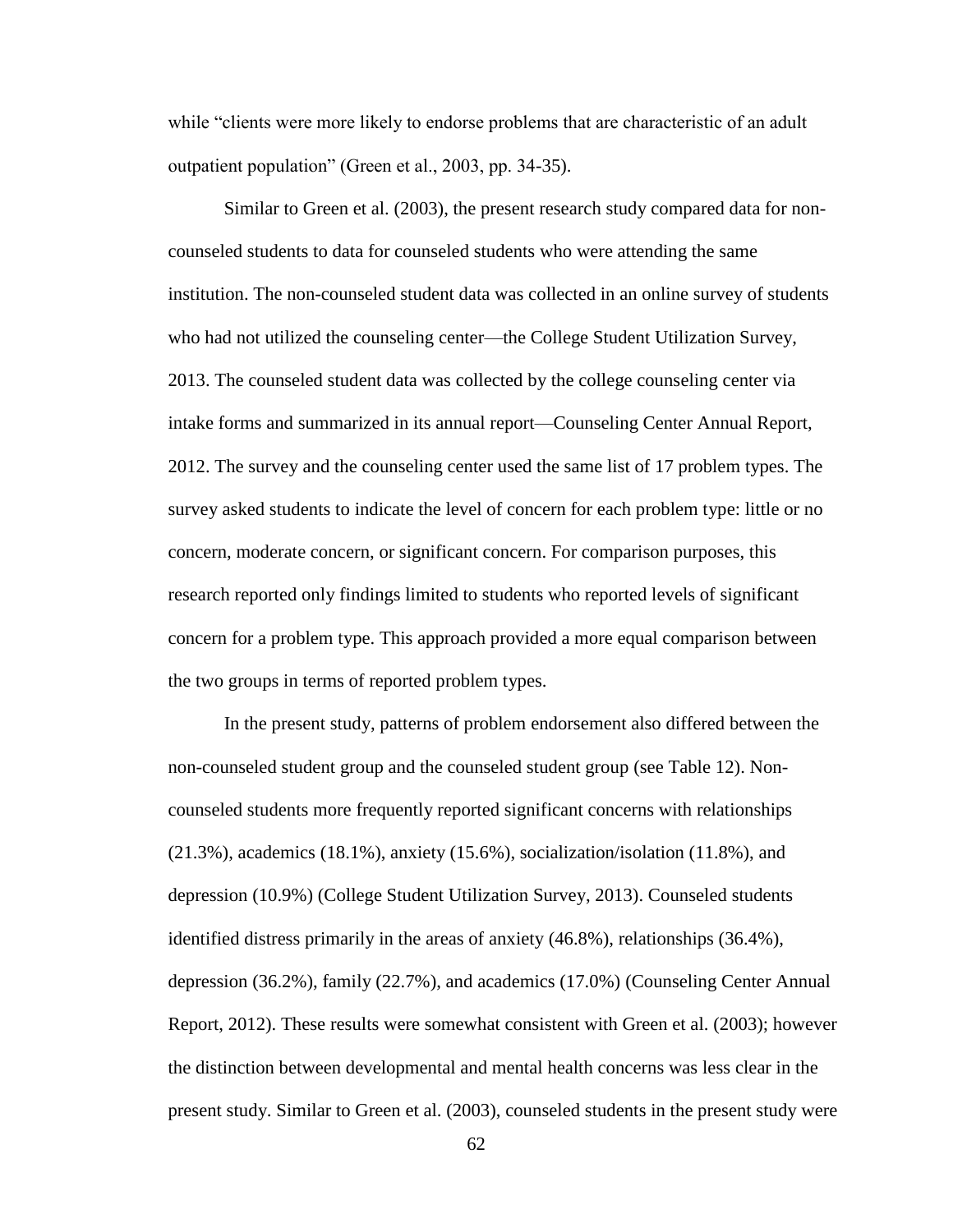primarily concerned with mental health issues of anxiety and depression, but they were also very concerned with relationships and family—developmental issues. Likewise, noncounseled students were most concerned with relationships and academics, but they also reported relatively high levels of concern with anxiety and depression—mental health issues.

In the present study, rates of problem endorsement differed significantly between the two groups in several important areas. As expected, a greater percentage of counseled students reported distress in nearly all problem areas. A much higher percentage of counseled students were concerned with anxiety and depression compared to noncounseled students. Anxiety was a significant issue for 46.8% of counseled students compared to 15.6% of non-counseled students. Depression was a significant issue for 36.2% of counseled students compared to 10.9% of non-counseled students (College Student Utilization Survey, 2013). This finding was comparable to that of Green et al. (2003), which found that counseled students reported about three times the rate of depression compared to non-counseled students, and two times the rate of anxiety. Green et al. (2003) however found that non-counseled students reported a much higher rate of "romantic partner concerns" than did counseled students (27% compared to 19%). The present study found that a larger proportion of both groups reported significant relationship distress, but that a higher percentage of counseled students indicated relationship distress compared to non-counseled students (36.4% compared to 21.3%) (College Student Utilization Survey, 2013).

*Inferential statistics*. The present study was designed to not only identify problem areas and levels of concern by non-counseled students (see Table 4), but also to allow direct comparison of the two groups according to problem type (see Table 12). For this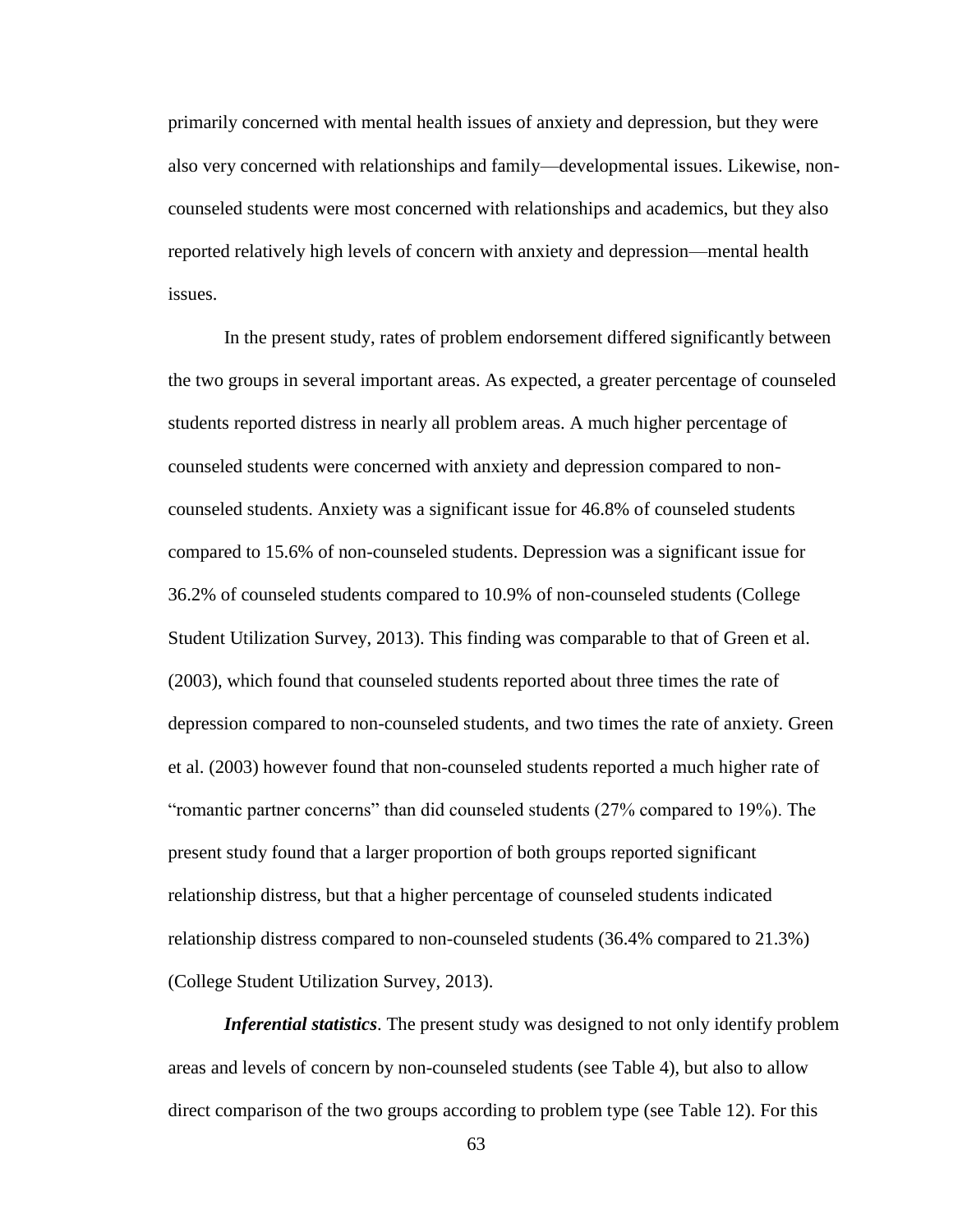comparison, the data for non-counseled students was limited to survey respondents reporting a significant level of concern for a problem type (i.e., respondents reporting little or none or moderate levels of concern were excluded from this calculation). The data for counseling center users reflected the total number of counseling center clients who reported that problem on a checklist contained in the counseling center's intake form. A premise of this research study was that non-counseled students ranking a problem area as a significant concern were roughly comparable to counseling center users who identified that same problem area on the counseling center's intake form.

Chi square statistical analysis was performed to study the association between counseled and non-counseled students in relation to rates of reported problem types. The chi square analysis found that the difference in rates of reported problem types between these two groups was statistically significant ( $p < 0.001$ ) for several problem types, but not statistically significant ( $p > 0.05$ ) for most problem types. The problem types for which the difference between these groups was statistically significant were anxiety, depression, relationships, family, and victimization. This result can be interpreted to mean that students feeling a great deal of distress in the areas of anxiety, depression, relationships, family, and victimization were significantly more likely to seek counseling center services. Conversely, students feeling distress in other areas were not significantly likely to seek counseling center services. This mixed result suggested that in several important areas with clinical mental health implications—such as anxiety and depression and victimization—students tend to seek counseling. This result also suggested that students who experienced distress in other areas were much less likely to seek counseling.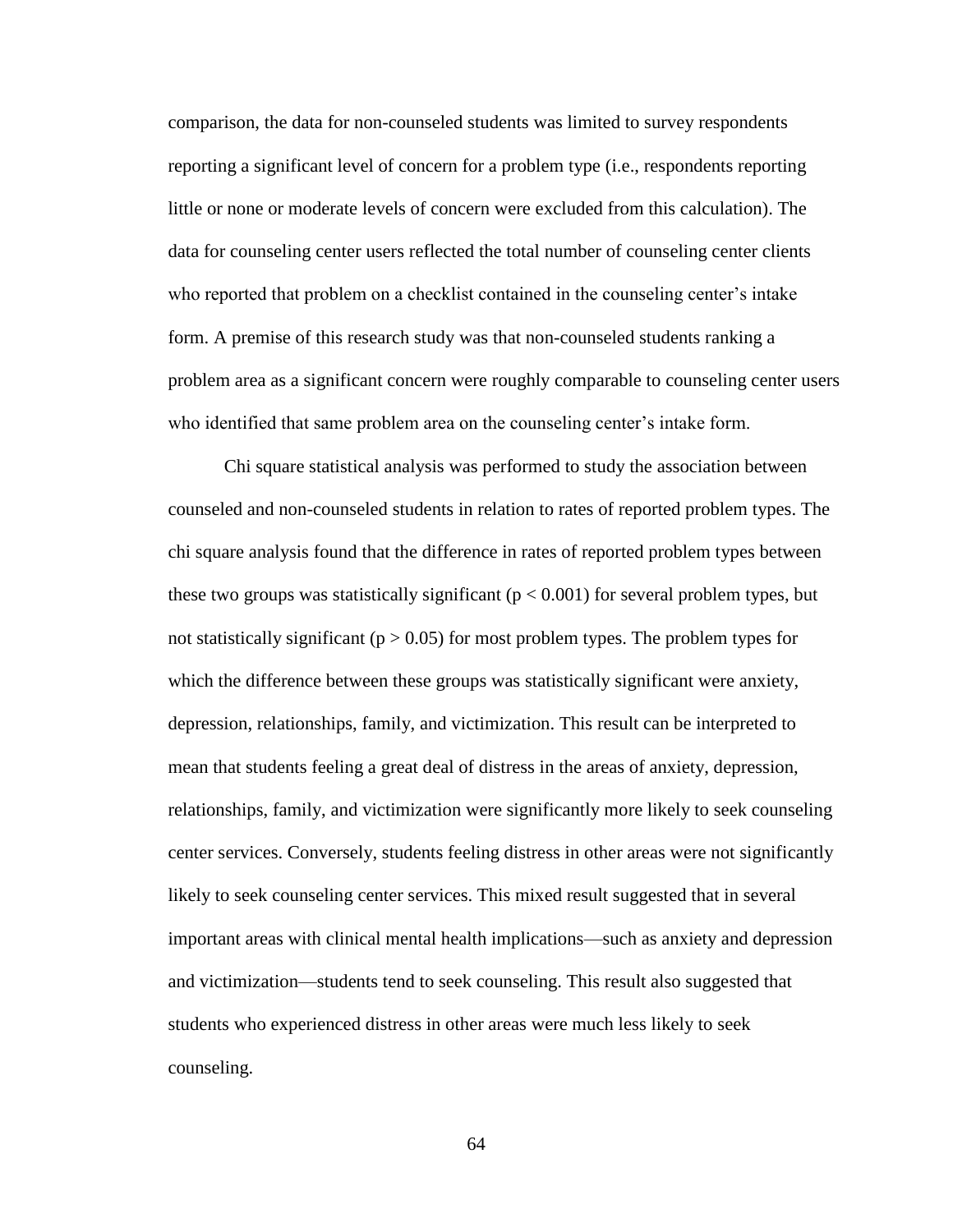These results differed slightly from Green et al. (2003), which performed a similar statistical analysis comparing reported problems endorsed by counseling center users and non-users. Green et al. (2003) likewise reported statistically significant differences between groups in with respect to depression and anxiety. Unlike the present study, Green et al. (2003) also found statistically significant differences in the areas of academics and body image. Another difference is that Green et al. (2003) did not find a statistically significant difference between groups regarding "romantic partner concerns" whereas the present study found a statistically significant difference between groups in the area of "relationships." Although Green et al. (2003) and the present study found some differences, a key result of both studies was a statistically significant percentage of students reporting depression and anxiety has utilized counseling center services for those problems.

*Estimating numbers.* Although a significant portion of students in distress had sought counseling center services, the findings revealed that large numbers of students had not done so. The findings indicate that in areas with important mental health implications most students with significant distress levels were not using the counseling center. To get a sense of the numbers, in the 2011-2012 year approximately 2,619 students did utilize the counseling center (that number represents the number of total enrolled students minus the number of students who had used the counseling center during that academic year. Multiplying 2,619 students by percentages of non-counseled students reporting significant concerns for anxiety (15.6%), depression (10.9%), and selfinjurious behavior (3.9%) yielded these estimated numbers of students who have had significant concerns but have not received counseling, compared to numbers of students who have presented at the counseling center with those same concerns: anxiety (409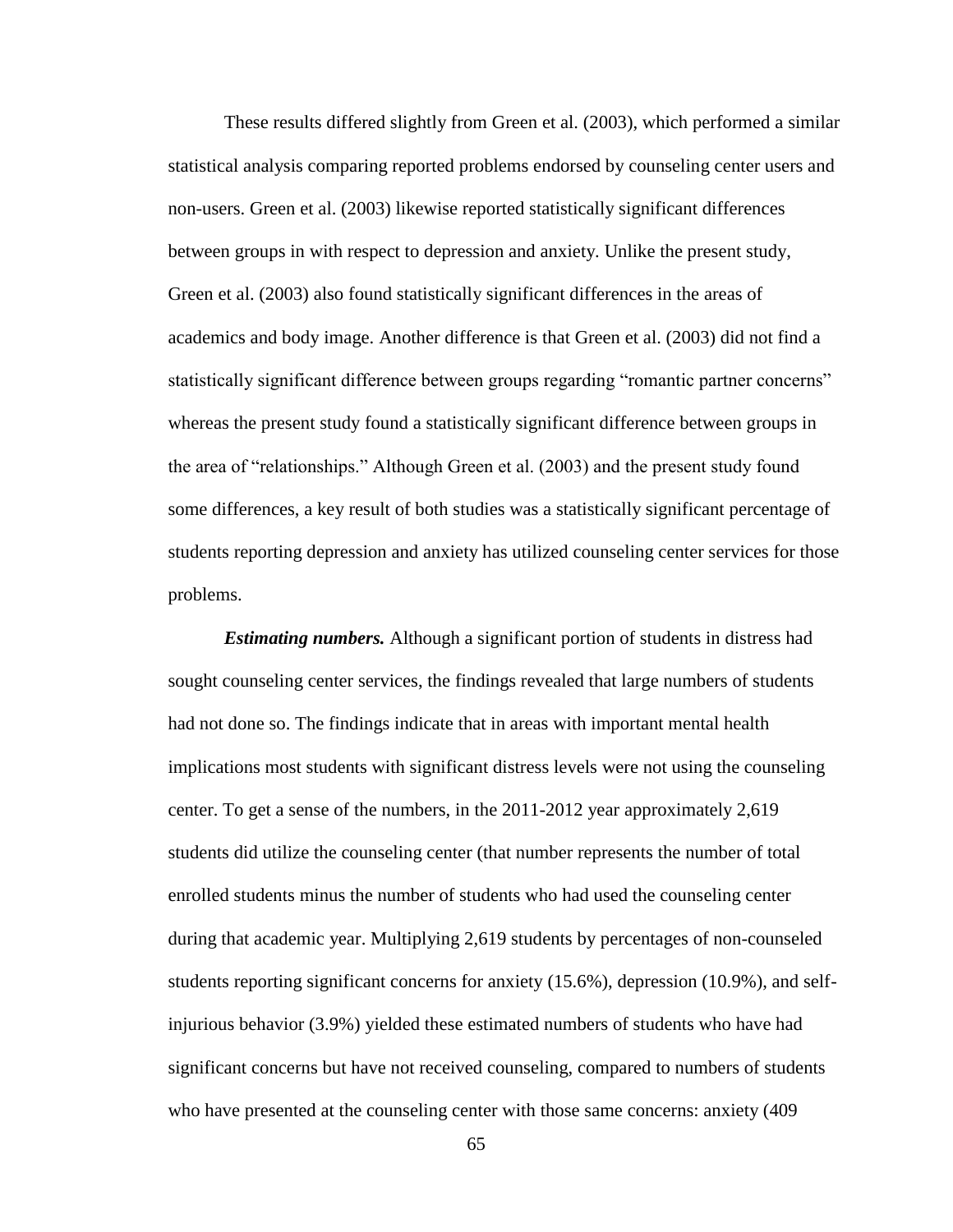estimated non-counseled versus 237 counseled), depression (285 non-counseled versus 183 counseled), and self-injurious behavior (102 non-counseled versus 15 counseled). These particular problem types are noteworthy because of their clinical mental health implications. Expanding to more situational and development concerns such as relationships (21.3%) and academics (18.1%) yielded even greater numbers of noncounseled students who have not used the counseling center: relationships (559 noncounseled versus 184 counseled), and academics (474 non-counseled versus 86 counseled). These numbers indicate that potentially large numbers of students with significant mental health concerns are not utilizing on-campus counseling services. Accounting for students who may have received counseling from off-campus providers (estimated at 6.3% of total non-counseled students; see Table 3) does not greatly alter these estimates.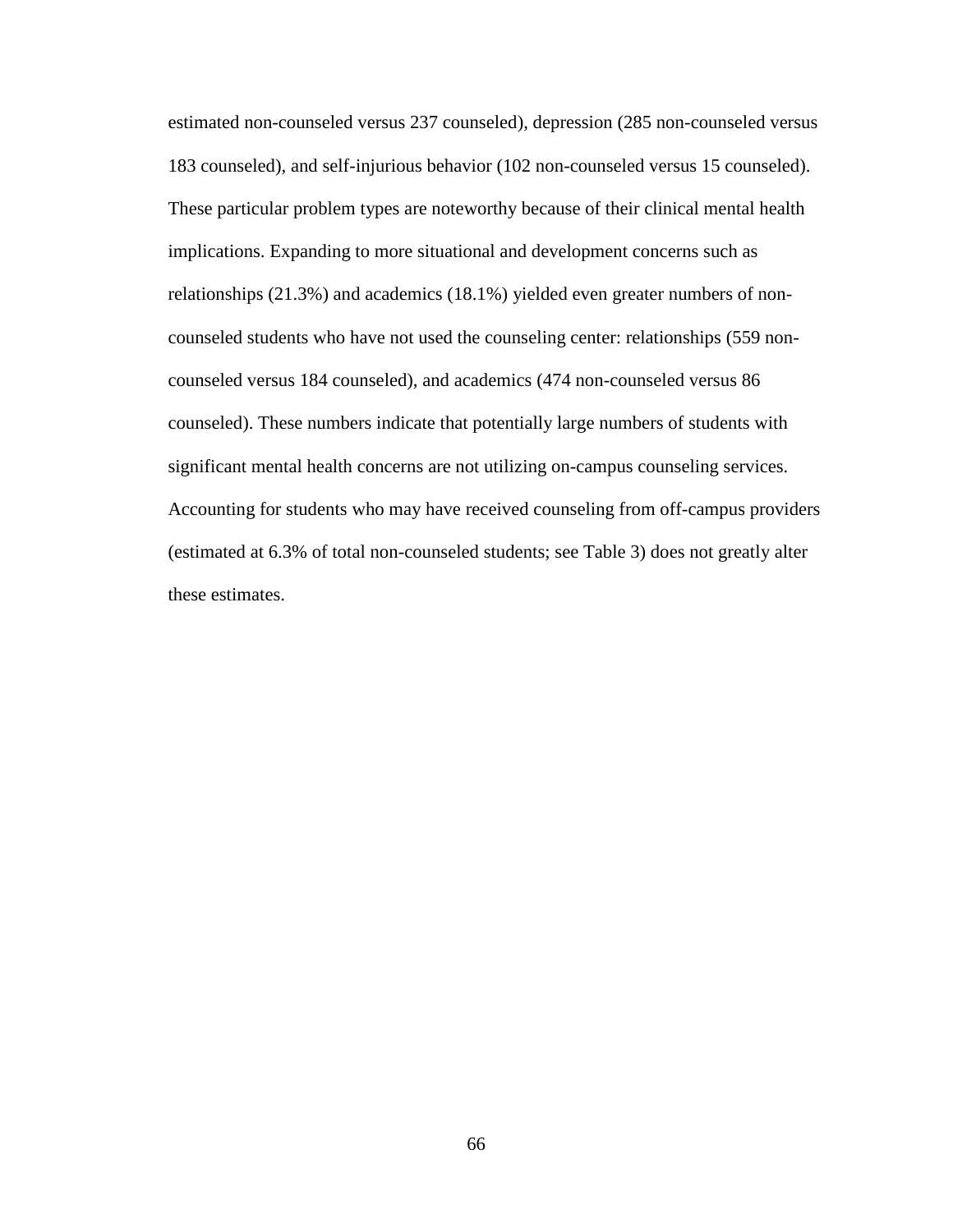#### Table 12

|                         | Non-counseled Counseled          |                                  |       |                   |
|-------------------------|----------------------------------|----------------------------------|-------|-------------------|
|                         | students                         | students                         |       |                   |
|                         | $(\text{per survey})^{\text{a}}$ | (per annual report) <sup>b</sup> |       |                   |
| Problem/concern         | $n = 127(%)$                     | $n = 506\,(%$                    | $X^2$ | P                 |
| Anxiety                 | 20 (15.6%)                       | 237 (46.8%)                      | 40.69 | 0.00 <sup>e</sup> |
| Depression              | 14 (10.9%)                       | 183 (36.2%)                      | 31.62 | 0.00 <sup>e</sup> |
| Relationships           | 27(21.3%)                        | 184 (36.4%)                      | 10.42 | 0.00 <sup>e</sup> |
| Family                  | $10(7.9\%)$                      | 115 (22.7%)                      | 14.13 | 0.00 <sup>e</sup> |
| Victimization           | $0(0\%)$                         | $30(5.9\%)$                      | 7.90  | 0.00 <sup>e</sup> |
| Eating/body image       | 13 (10.2%)                       | 75 (14.8%)                       | 1.78  | 0.18              |
| ADD/ADHD <sup>c</sup>   | $4(3.1\%)$                       | 37 (7.3%)                        | 1.87  | 0.17              |
| Identity                | $5(3.9\%)$                       | 40 (7.9%)                        | 2.42  | 0.12              |
| Chemical use/abuse      | $3(2.4\%)$                       | 29 (5.7%)                        | 2.40  | 0.12              |
| Grief/loss              | $7(5.5\%)$                       | 40 (7.9%)                        | 0.85  | 0.36              |
| Other personal issues   | $10(7.9\%)$                      | 48 (9.5%)                        | 0.32  | 0.57              |
| Cultural                | $0(0\%)$                         | $6(1.2\%)$                       | 1.52  | 0.22              |
| $GLBT$ <sup>d</sup>     | $4(3.1\%)$                       | $10(2.0\%)$                      | 0.65  | 0.42              |
| Self-injurious behavior | $5(3.9\%)$                       | $15(3.0\%)$                      | 0.31  | 0.58              |
| Perpetrator             | $0(0\%)$                         | $4(0.8\%)$                       | 1.01  | 0.31              |
| Socialization/isolation | $15(11.8\%)$                     | 62(12.3%)                        | 0.02  | 0.89              |
| <b>Academics</b>        | $23(18.1\%)$                     | 86 (17.0%)                       | 0.09  | 0.77              |

*Comparison of Non-Counseled Students and Counseled Students by Problem Type*

*Note.* <sup>a</sup> The data for non-counseling center users was derived using only the number of survey respondents reporting a significant level of concern for a problem type; respondents reporting little or none or moderate levels of concern were excluded from this calculation.  $\overline{b}$  The data for counseling center users reflects the number of counseling center clients who reported that problem on a checklist contained in the counseling center's intake form. <sup>c</sup> Attention deficit disorder/attention deficit and hyperactivity disorder. <sup>d</sup> Gay / lesbian / bisexual / transgender.  $^{\circ}$  The chi-square P value is statistically significant at  $p < 0.05$ .

#### **Comparing problems by gender.** Prior comparative studies examining college

student utilization of counseling center resources have not focused on gender differences. However, many studies using a college population have examined gender difference as a component of help-seeking behavior (Johnson, 2001; Nam et al., 2010; Sheu & Sedlacek, 2004). For example, researchers have found that females have more positive attitudes toward seeking help for mental health concerns compared to males (Nam et al., 2010).

The survey findings showed that a greater proportion of male non-counseled

students had significant concerns in only three specific problem areas compared to female non-counseled students. Those problem areas were relationships (29.0% male versus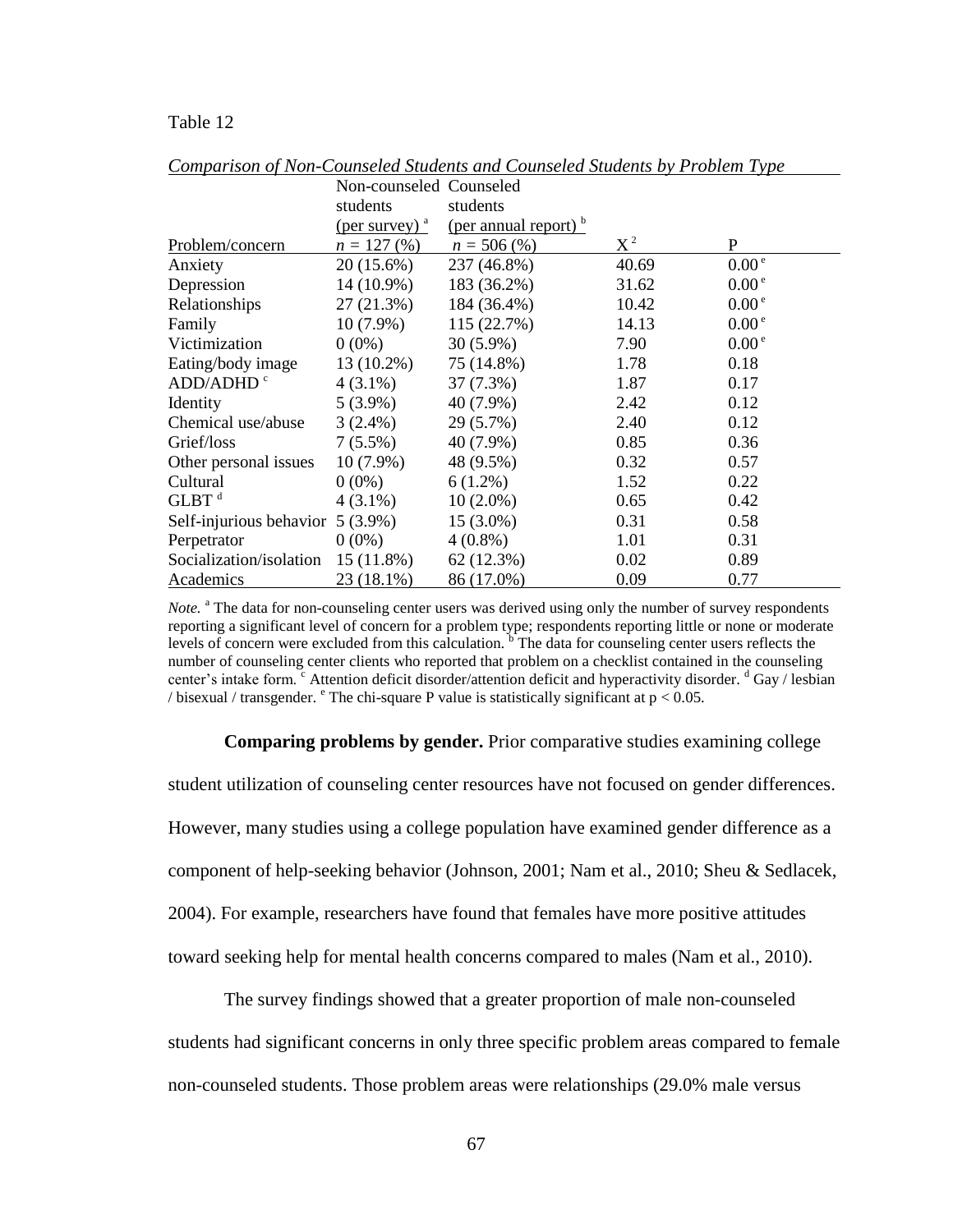18.9% female), grief/loss (15.5% male versus 5.3% female), and chemical use/abuse (3.2% male versus 2.1% female). Problem areas where females reported higher rates of significant concern included eating/body image (13.7% female versus 0% male), depression (12.7% female versus 3.2% male), and family (8.4% female versus 8.2% male). Counseling center data further permitted comparison of the non-counseled students to counseled students. It also allows comparisons within the same gender between user groups (see Table 13).

Gender differences were sometimes consistent between counseled and noncounseled groups and sometimes not. For example, in both groups the percentage of women was much higher who identified eating/body image (20.9% women versus 2.9% men in counseled group; 13.7% women versus 0% men in non-counseled group), and family (27.5% women versus 13.5% men in counseled group; 8.4% women versus 3.2% men in non-counseled group). Conversely, the percentage of men was much higher than women with respect to ADD/ADHD in the counseled group (12.9% for men versus 4.5% for women) but there was no gender difference in the non-counseled group (3.2% for both men and women). Likewise, in the area of alcohol use/abuse, the percentage of men was much higher than women in the counseled group (11.1% for men versus 3.0% for women) but there was little difference between men and women in the non-counseled group (3.2% for men versus 2.1% for women). This suggests that men that experience problems with ADD/ADHD and chemical use/abuse are more inclined to use the counseling center than women. A higher percentage of women in both groups seem to experience significant distress in almost all problem areas, suggesting need for further study to explore why female college students are more distressed compared to male students.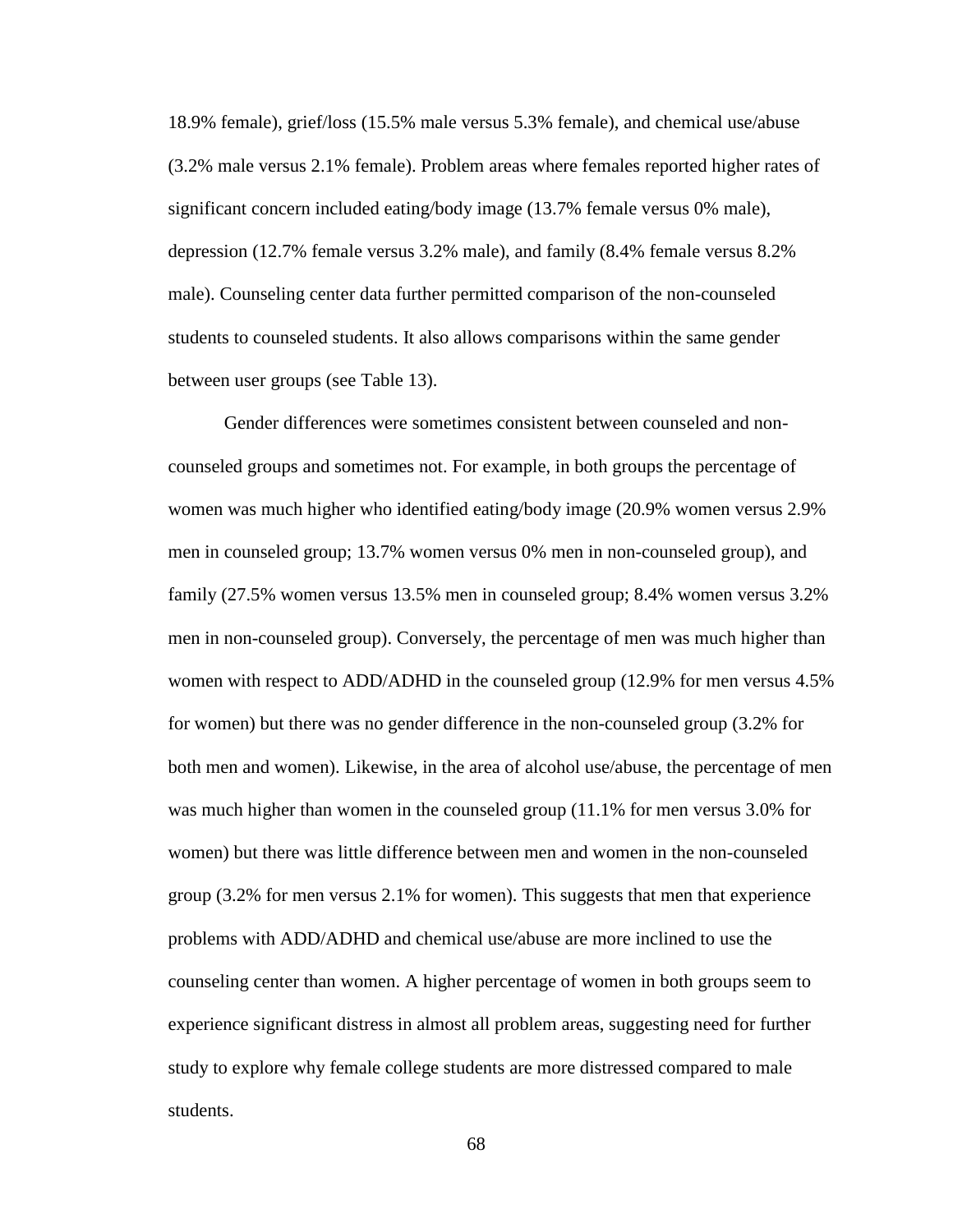One striking gender difference between the non-counseled and counseled groups was that in the non-counseled group a much higher percentage of men identified relationships as a significant concern compared to women (29.0% of men versus 18.9% of women). This compares to counseling center users, where a higher percentage of women identified relationship as a significant concern compared to men (39.4% of women versus 30.4% of men). One inference of these findings is that women with relationship distress appear to have sought counseling at a much higher rate than men with relationship problems. The finding that 39.4% of women who sought counseling identified relationships compared to 30.4% of men who sought counseling supports this inference. Further research could be conducted to understand why men are less comfortable seeking counseling for relationship problems.

Another difference between the groups was in the area of academics. Among noncounseled students, a greater percentage of women identified academics as a significant concern compared to men (18.9% of women versus 16.1% of men), whereas among counseling center users, a greater percentage of men identified academics compared to women (20.5% of men versus 15.2% of women). Perhaps unlike the area of relationships, men felt more comfortable than women seeking counseling for academic concerns.

Finally, the findings provided comparisons within the same gender between user groups. The most striking example is in the area of depression. Thirty-one percent of men in the counseling center user group identified depression as a presenting concern, whereas only one tenth of that number (3.2%) of men in the non-counseled group identified depression as a significant concern. This supports the idea that a relatively high proportion of men with depression symptoms sought counseling. Conversely, the percentage of women identifying socialization/isolation was less in the counseled student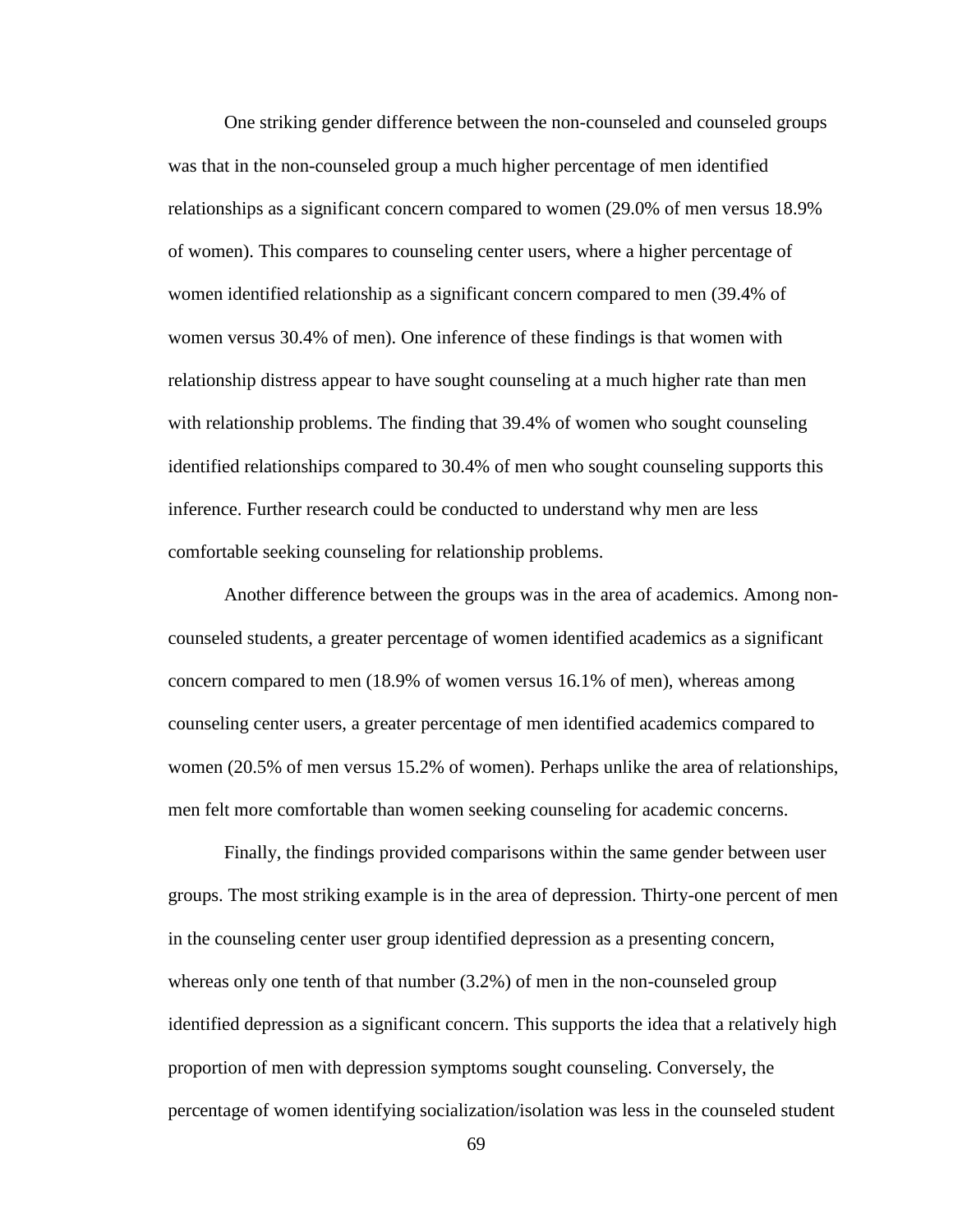group (11.0%) compared to the non-counseled group (12.7%). This seemed to indicate

that a large portion of women who felt isolated did not seek counseling.

### Table 13

*Comparison of Non-Counseled Students and Counseled Students by Gender*

|                         | Non-counseled <sup>a</sup> |              | Counseled <sup>a</sup> |              |
|-------------------------|----------------------------|--------------|------------------------|--------------|
|                         | Male                       | Female       | Male                   | Female       |
| Problem type            | $n = 31 (%)$               | $n = 95(%)$  | $n = 171(%)$           | $n = 335(%)$ |
| Relationships           | $9(29.0\%)$                | 18 (18.9%)   | 52 (30.4%)             | 132 (39.4%)  |
| Depression              | $1(3.2\%)$                 | 12(12.7%)    | 53 (31.0%)             | 130 (38.8%)  |
| Socialization/isolation | $3(9.7\%)$                 | 12(12.7%)    | 25 (14.6%)             | 37 (11.0%)   |
| Family                  | $1(3.2\%)$                 | $8(8.4\%)$   | 23 (13.5%)             | 92 (27.5%)   |
| Anxiety                 | $4(12.9\%)$                | $16(16.9\%)$ | 69 (40.4%)             | 168 (50.1%)  |
| Identity                | $1(3.2\%)$                 | $3(3.2\%)$   | $16(9.4\%)$            | 24 (7.2%)    |
| Academics               | $5(16.1\%)$                | 18 (18.9%)   | 35 (20.5%)             | 51 (15.2%)   |
| Victimization           | $0(0\%)$                   | $0(0\%)$     | $4(2.3\%)$             | 26 (7.8%)    |
| Grief/loss              | $2(15.5\%)$                | $5(5.3\%)$   | $5(2.9\%)$             | 35 (10.4%)   |
| Eating/body image       | $0(0\%)$                   | 13 (13.7%)   | $5(2.9\%)$             | 70 (20.9%)   |
| Chemical use/abuse      | $1(3.2\%)$                 | $2(2.1\%)$   | $19(11.1\%)$           | $10(3.0\%)$  |
| Perpetrator             | $0(0\%)$                   | $0(0\%)$     | $3(1.8\%)$             | $1(0.3\%)$   |
| ADD/ADHD <sup>c</sup>   | $1(3.2\%)$                 | $3(3.2\%)$   | 22 (12.9%)             | 15(4.5%)     |
| Self-injurious behavior | $0(0\%)$                   | $4(4.2\%)$   | $3(1.8\%)$             | $12(3.6\%)$  |
| $GLBT$ <sup>d</sup>     | $1(3.2\%)$                 | $2(3.2\%)$   | $9(5.3\%)$             | $1(0.3\%)$   |
| Cultural                | $0(0\%)$                   | $0(0\%)$     | $3(1.8\%)$             | $3(0.9\%)$   |
| Other                   | $2(15.5\%)$                | $7(7.4\%)$   | 21 (12.3%)             | $27(8.1\%)$  |

Note.<sup>a</sup> The data for non-counseling center users was derived using only the number of survey respondents reporting a significant level of concern for a problem type; respondents reporting little or none or moderate levels of concern were excluded from this calculation. <sup>b</sup> The data for counseling center users reflects the number of counseling center clients who reported that problem on a checklist contained in the counseling center's intake form. <sup>c</sup> Attention deficit disorder/attention deficit and hyperactivity disorder. <sup>d</sup> Gay/lesbian/bisexual/transgender.

**Problems by race/ethnicity.** Prior comparative studies examining college student

utilization of counseling center resources have not focused on racial/ethnic differences.

Many studies using a college population have examined race/ethnicity/culture as a

component of help-seeking behavior (Leong et al., 2011; Liao et al., 2005; Loya et al.,

2010; Masuda et al., 2009). For example, researchers have reported that Caucasian and

African American students are more likely to seek psychological services than Asian

students (Leong et al., 2011). The survey for this research collected demographic data to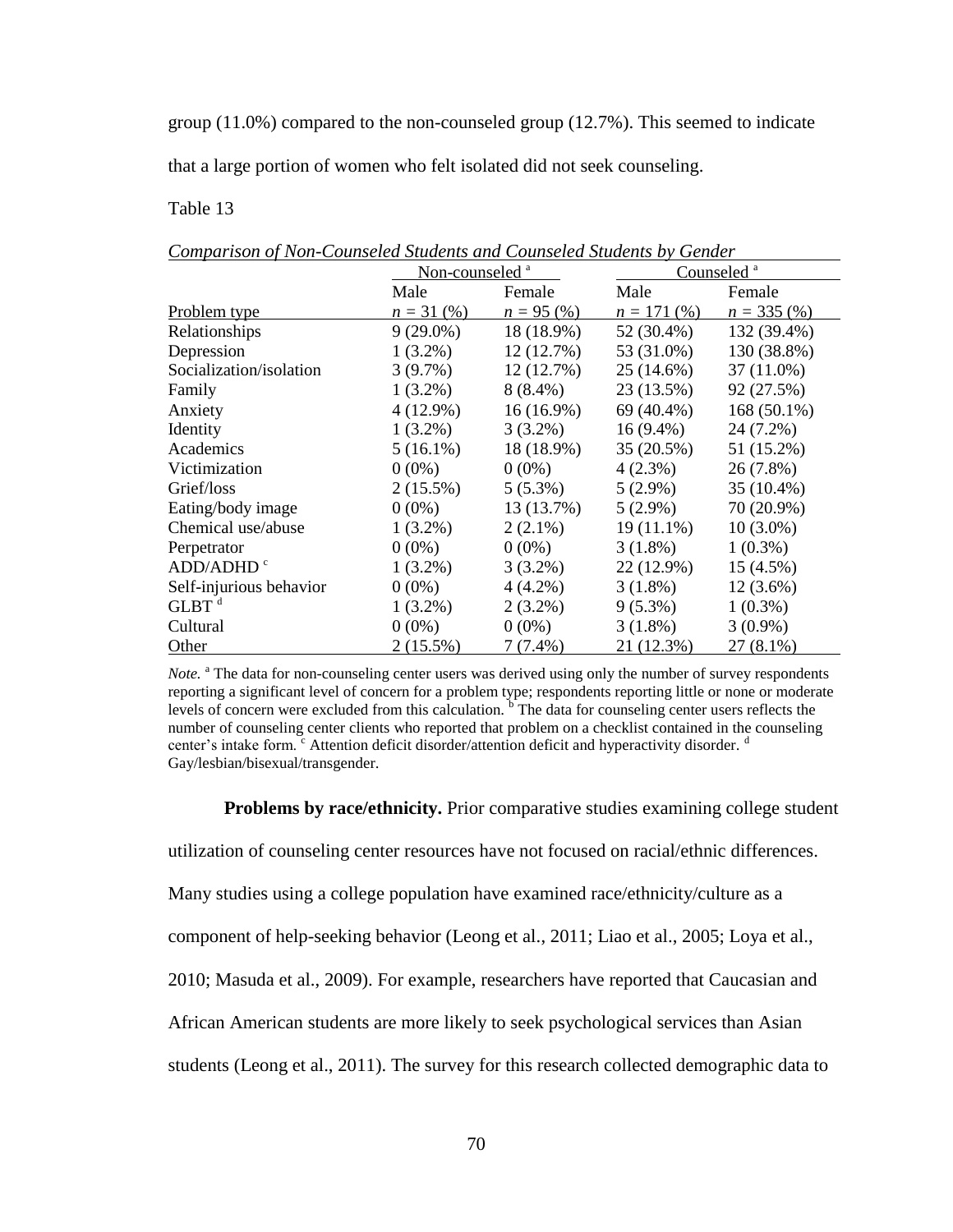allow comparison of Caucasian and non-Caucasian student groups with respect to reported problem types.

It is difficult to draw strong conclusions from this study with respect to "non-Caucasian" students because the number of survey participants who identified as belonging to a racial/ethnic group that is not Caucasian was so small  $(n = 13)$ . Nonetheless, there are indications that non-counseled racial minority students experience relatively higher rates of significant concern in the areas of grief/loss, academics, eating/body image, and depression. Caucasian students reported notably higher levels of significant concern in the areas of relationships and socialization/isolation. It appears that even though minority students experience more difficulties in many areas compared to their Caucasian counterparts, they feel less isolated and have few problems with relationships. This possible racial/ethnic difference in relationships and isolation (which may be related problems) may be worthy of additional research.

**Problems by sexual orientation.** Past research studies examining college student utilization of counseling center resources have not focused on differences in sexual orientation. This survey for this research collected demographic data to allow comparison of heterosexual and non-heterosexual student groups with respect to reported problem types. Not surprisingly, a higher percentage of non-heterosexual students reported experiencing significant level of concern with GLBT and identity issues compared to heterosexual students. Perhaps more notably, non-heterosexual students reported much higher rates of significant concern compared to heterosexuals for a host of additional problem areas, including of relationships, depression, anxiety, socialization/isolation, and self-injurious behavior. It is not known (for lack of data) at what rates non-heterosexual students have utilized the counseling center. From the data collected in this study it seems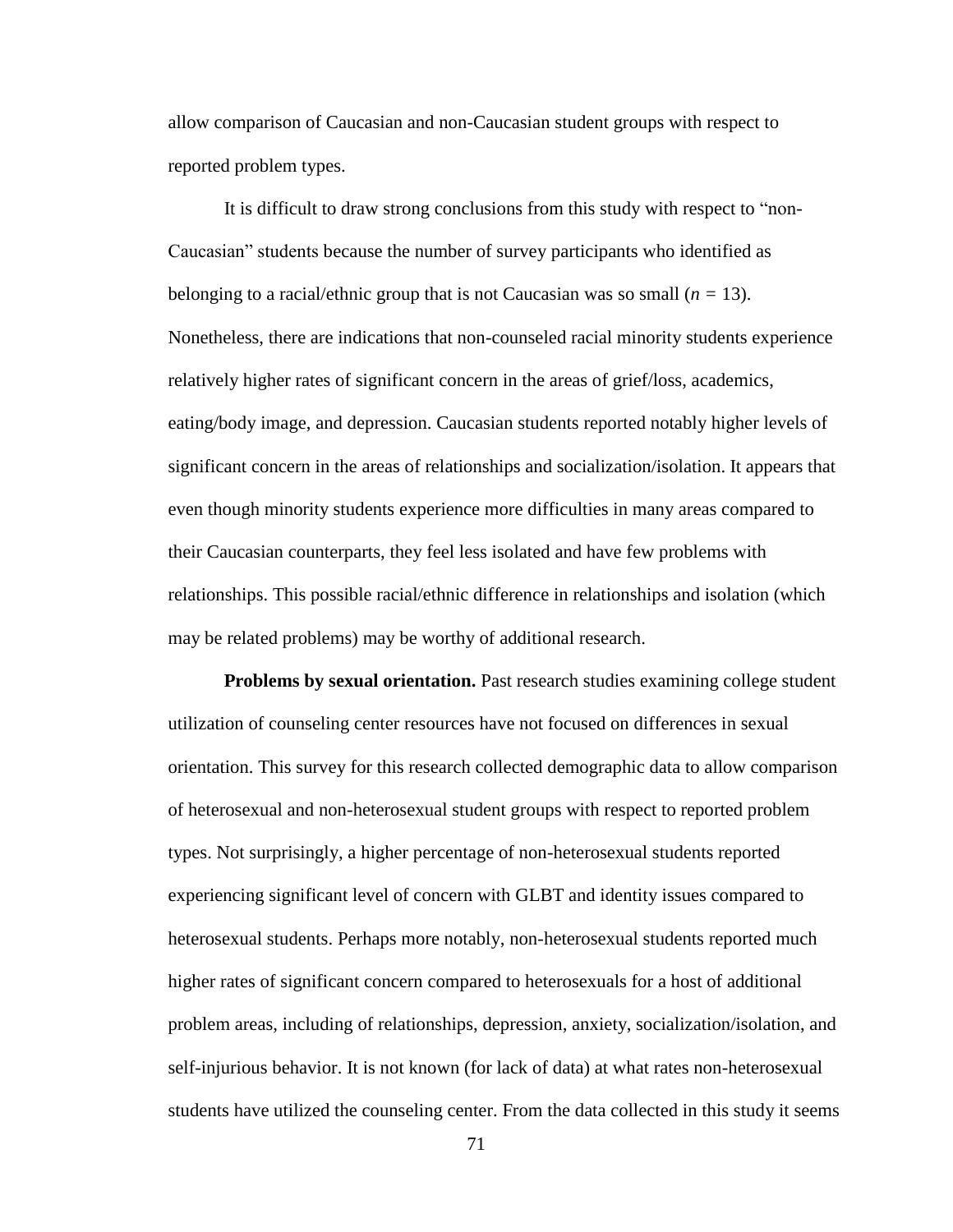evident that many of these students have experienced significant distress and have not sought counseling. Future research could explore why this may be so.

#### **Reasons Why Students Have Not Used Counseling Center**

If large numbers of students who have experienced significant personal concerns have not tried free on-campus counseling, why not? A large body of research has explored reasons why individuals in need do not seek mental health services; these studies have typically each focused on one aspect of help-seeking behaviors and have used college and university students as research participants. Unlike most of these narrowly focused studies, Eisenberg et al. (2007) used a survey to collect data to more broadly study college student help-seeking and access to mental health care. The survey included a list of 22 potential reasons why students "with apparent unmet needs" (based on assessment tools included in survey) had not received medication or therapy within the past 12 months. The College Counseling Center Utilization Survey drew from this large body of literature, including Eisenberg et al. (2007), to create a list of 13 potential reasons for survey respondents to select from (see Appendix A).

Students reported many reasons for not utilizing the college counseling center (see Table 8). The most cited reasons were: "I have friends or family that can help me" followed by "I can deal with problems myself" followed by "My problems are not serious enough" followed by "My problems will get better in time without counseling." The large majority of students cited all of these reasons. These findings are congruent with Eisenberg at al. (2007) which reported reasons why students with "apparent unmet needs" had not received medication or therapy within the past twelve months. The top three cited reasons were: "Stress is normal in college/graduate school" followed by "Have not had any need" followed by "The problem will get better by itself" (Eisenberg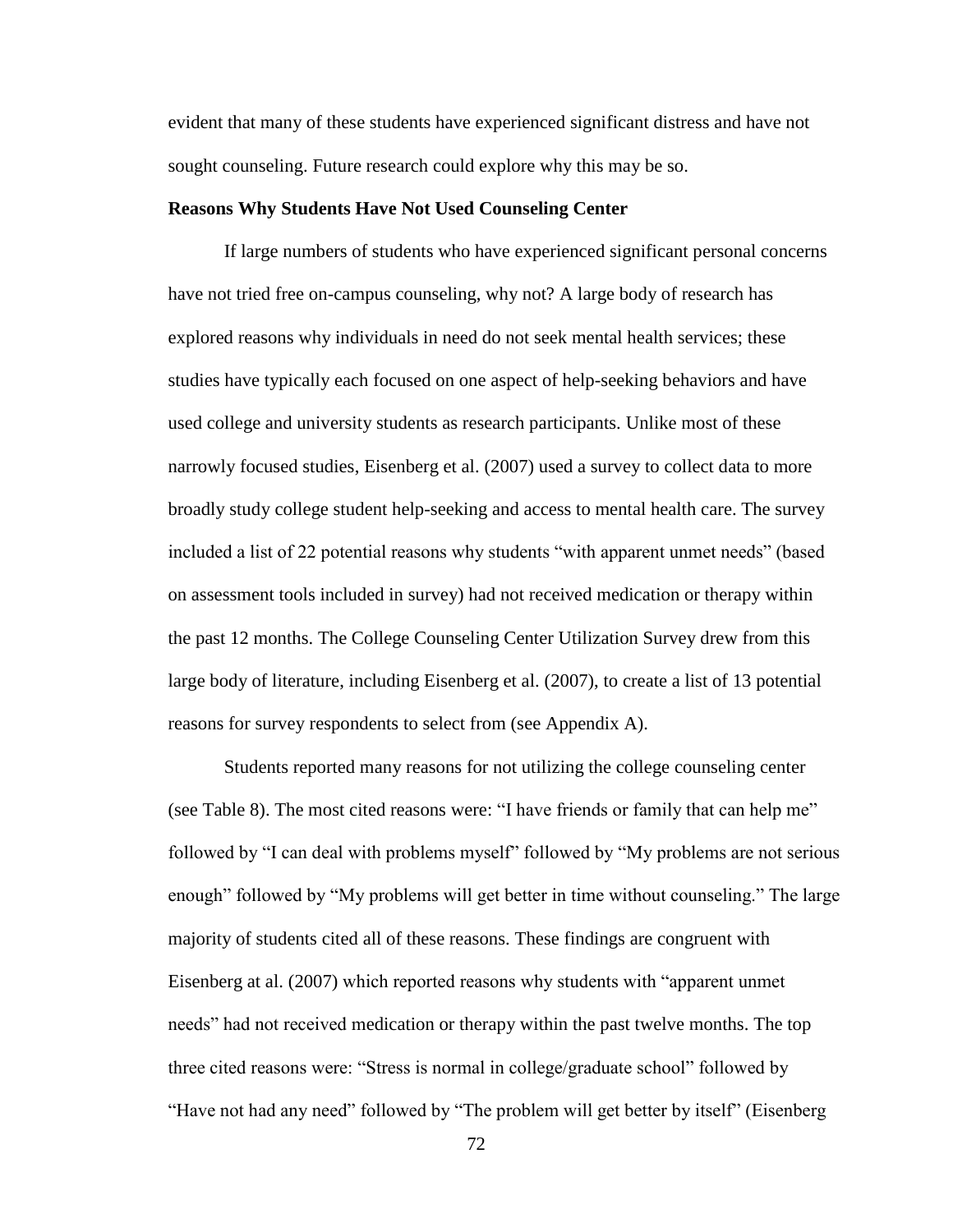et al., 2007). A positive interpretation is that none of these most common reasons indicates a strong barrier preventing a student from seeking counseling. Rather, many of these reasons are indicative of resiliency. For example, resilient students would tend to use family and friends to help them with their personal problems. Resilient students would tend to believe—perhaps based on experience— that they can handle distress on their own or that their problems tend to get better in time without counseling. These reasons indicate that students can cope by accessing internal and external resources other than professional counselors.

Other reasons for not using the counseling center are potentially more problematic and are less indicative of resiliency. For example, nearly half of non-counseled students reported that they did not have time for counseling; over half of students with significant depression concerns felt they did not have time for counseling; a large majority of students with significant anxiety concerns felt they did not have time. This result is also consistent with Eisenberg at al. (2007) which found the fourth ranked reason for not seeking mental health services to be "I don't have time" (Eisenberg at al., 2007). Perceived lack of time is not in itself indicative of resiliency. It could indicate that busy students do their own cost-benefit analysis and many decide that the time they would potentially spend in counseling would not be of sufficient benefit to them.

Other reasons for not seeking counseling are based on discomfort and stigma. A large portion of students agreed that they have not used counseling because they were not comfortable with self-disclosure, did not want to perceive themselves has having a mental health problem, did not want others to perceive them as having a mental health problem, or were embarrassed about their problem. Eisenberg at al. (2007) likewise reported that 20.0% of students in need had not sought mental health services because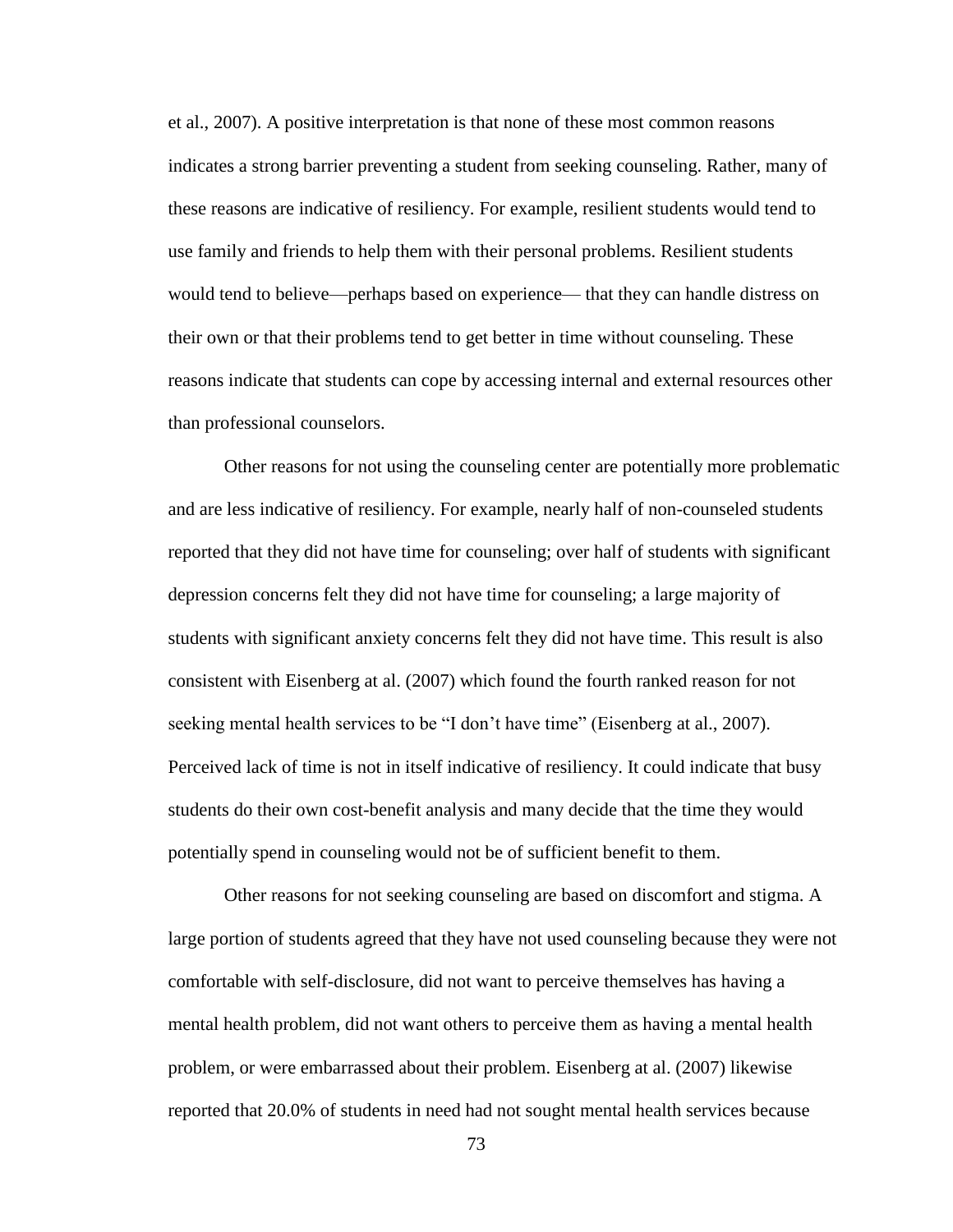they were worried what others would think of them. (Eisenberg did not report on students' self-perceptions or on discomfort with disclosure.) An important finding was that a much larger proportion of students with significant anxiety or depression concerns cited discomfort and stigma reasons for not seeking counseling. A very high percentage of the depression group (71.4%) did not seek counseling in part because they were not comfortable with self-disclosure (37.5% of all respondents cited that reason). A disproportionately high percentage of the anxiety group (60.0%) did not seek counseling in part because they did not want others to perceive that they had a mental health problem (29.7% of all respondents cited that reason). These findings indicate that students with specific mental health concerns tend to have specific barriers attached to their specific concerns. In any case, these attitudinal barriers to seeking counseling are less indicative of resiliency. It is more likely that students expressing these reasons could benefit from counseling but would first have to overcome their real or imagined discomfort and real or perceived stigma. These students could perhaps be helped by informational messages designed to overcome their discomfort and stigma barriers.

Student access to the counseling center is another potential barrier. How many students in distress are not using the counseling center because of the reality or perception that they cannot get a counseling appointment within a reasonable time? About one-fifth of students indicated that they were concerned they would have to wait too long to see a counselor. A much larger proportion of anxiety (40.0%) and depression (57.1%) students cited that reason. This suggests that students who potentially have mental disorders tend, more than other students, to exaggerate perceived accessibility barriers. Students with significant depression concerns especially seem to perceive the wait time to see a counselor as a barrier. It is not clear whether depression students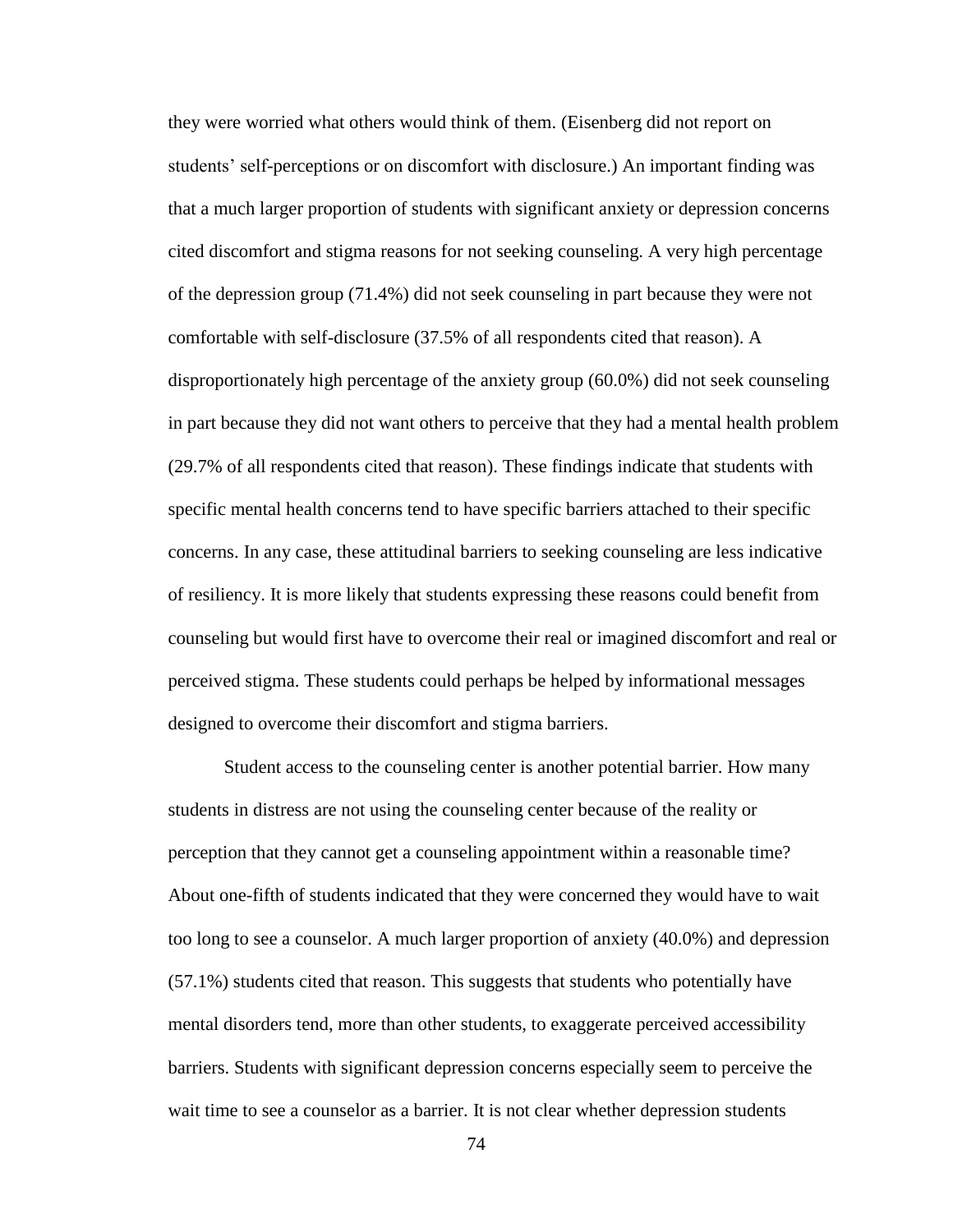believe that the wait is longer than other students, or whether they feel that any amount of waiting is too long. These findings suggest that, while accessibility is not a large barrier to most students, it is a much larger barrier for depression and anxiety students.

#### **Future Counseling Center Utilization**

What is the likelihood that students who had not previously used their college counseling center would do so in the future according to the students themselves? The survey for this research found that nearly one-fifth (19.6%) of participating students indicated that they were likely or very likely to use the counseling center to deal with personal concerns (see Tables 9 and 10). This result is nearly twice that found by Eisenberg (2007) which reported that only 10% of students "with apparent unmet needs" (i.e., students who had screened positive for anxiety or depression disorders) had not accessed mental health services within the past twelve months for the reason that they "haven't had the chance but plan to go" (p. 600). It is also a surprisingly high percentage given that 15.9% of enrolled students actually used the counseling center in the academic year 2011-2012.

More non-counseled students reporting having significant concerns with relationships (40.7%), anxiety (30.0%) and depression (28.6%) indicated that they were likely or very likely to use the counseling center in the future. These figures suggest that many students who had recently experienced relatively high levels of distress in areas of relationships, anxiety and depression and who have not yet sought counseling nonetheless believed they will do so in the future. This is a positive indication that students in need who have not yet sought counseling were at least open to the idea of doing so in the future. Students indicating they were very unlikely or unlikely to access the counseling center in spite of reporting significant personal concerns may either have sufficient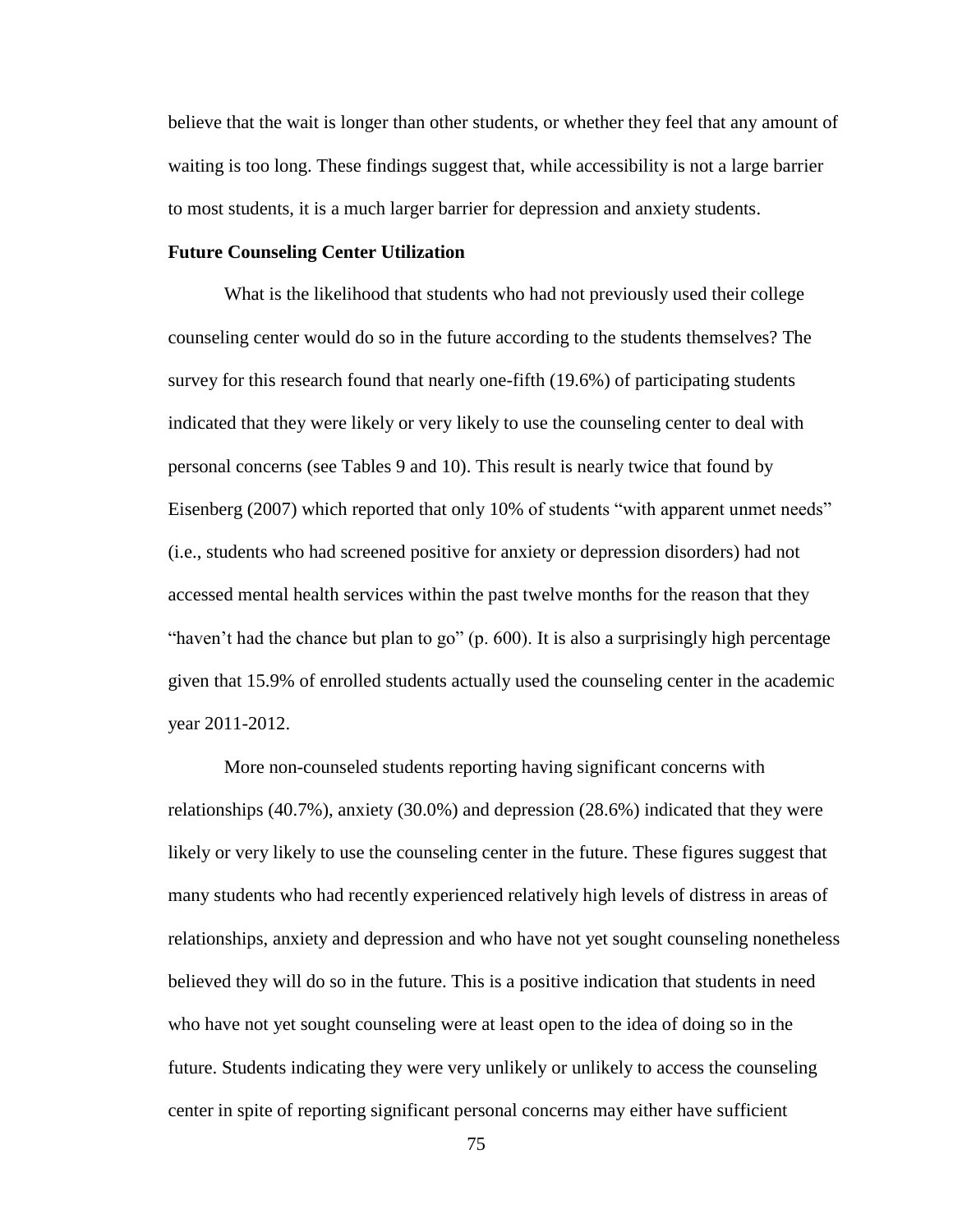personal resources indicative if resiliency or experience personal barriers relating to discomfort and stigma around counseling.

One problem type stands out as particularly resistant to future counseling center utilization. Nearly half of students who reported significant concern with eating/body image  $(n = 13)$  indicated that they were unlikely or very unlikely to use the counseling center ( $n = 6$ ; 46.2%). Conversely, 23.1% ( $n = 3$ ) students reporting a severe level of that problem type indicated that they were likely or very likely to use the counseling center in the future. This perhaps is indicative of a problem type that is more resistant to helpseeking. This result perhaps also indicates a need for better outreach to students who may have eating disorders and/or body images concerns.

#### **Implications for Practice**

This study found that the vast majority of non-counseled students were aware of the counseling center and its services and yet many of these students had significant mental health concerns. Practitioners naturally spend most if not all of their time seeing students who come to the counseling center (or seek off-campus counseling services). This study suggests that college counselors should look for opportunities to engage students in contexts outside of the counseling center. This engagement could include speaking to classes and other groups of students on topics that the research shows is a concern of many non-counseled students—such as relationships, anxiety, and academics. This kind of engagement could promote mental health by itself, and could also provide a welcoming bridge to students who may not otherwise feel comfortable reaching out to the counseling center.

Another practice implication relates to reasons given for not seeking counseling. Even students who do seek counseling may nonetheless be struggling with the same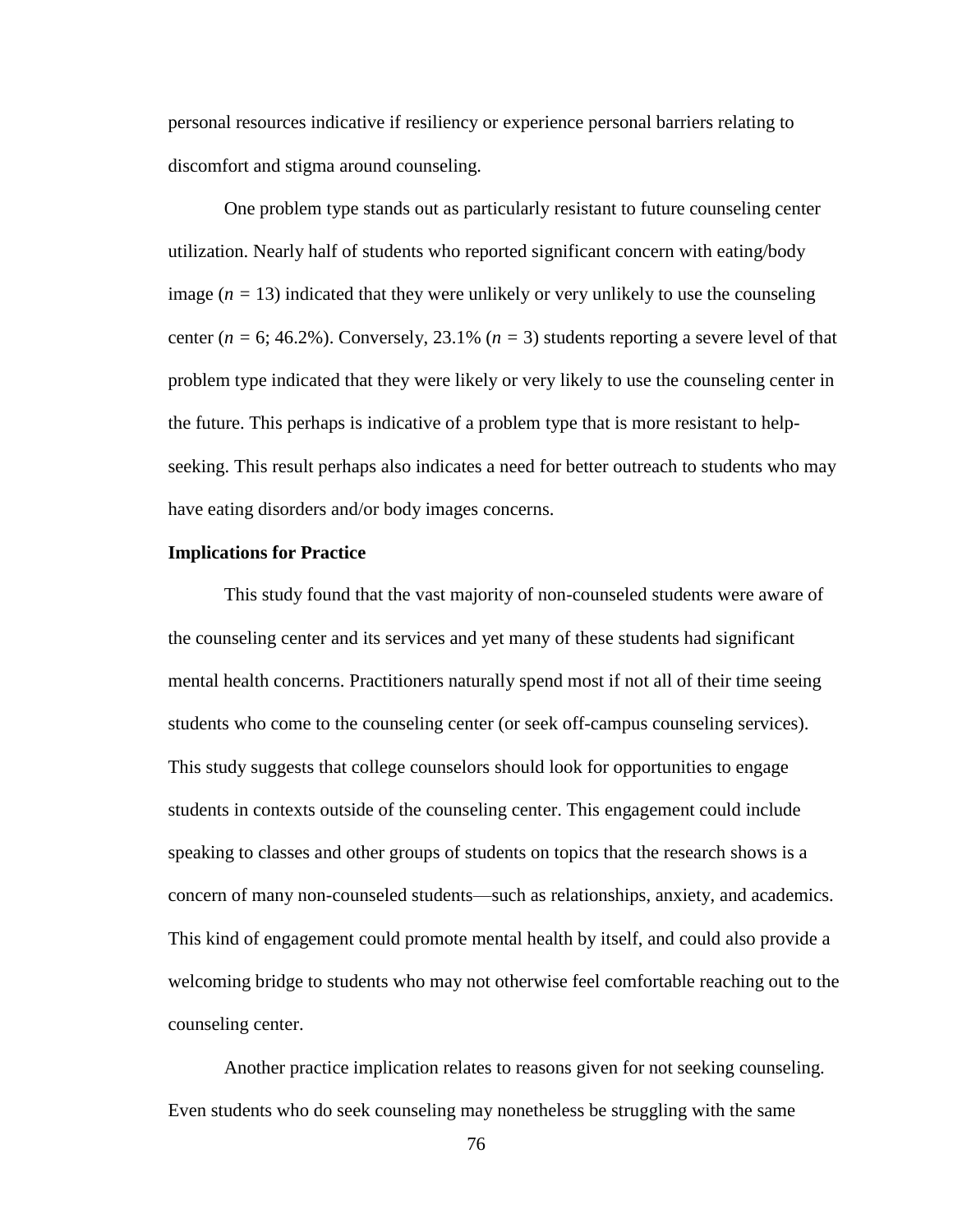reasons—this could eventually contribute to early termination of counseling. Counselors should be cognizant that students in counseling may be ambivalent about the experience. It may be helpful to be sensitive to any of these issues coming up with a student, particularly at the outset of counseling. Counselors may want to inquire with new clients about reasons why they may be ambivalent and address those reasons directly.

Finally, clinicians should be particularly aware of the heightened mental health concerns within particular groups, particularly for GLBT students and non-Caucasian students.

#### **Implications for Policy**

Survey results revealed that the overwhelming majority of students who had not utilized the campus counseling center were aware of the counseling center and that it provided free counseling services. However, the group that knew relatively less about the counseling center was first year students. It would be helpful for the college to better educate first year students about the counseling center and its services, perhaps during first year orientation.

This study also found that many non-counseled students had recently experienced significant levels of concern with various problem areas, particularly in the areas of relationships, academics, anxiety, socialization/isolation, depression, and eating/body image. Although inferential statistics revealed that a statistically significant proportion of students with these concerns did seek counseling, a substantial number of students did not. Many students provided reasons for not seeking counseling that indicated resiliency, such as discussing problems with friends and family and the belief that their problems are not serious enough or will get better with time. Other reasons were indicative of discomfort and stigma around counseling. The college could consider "public service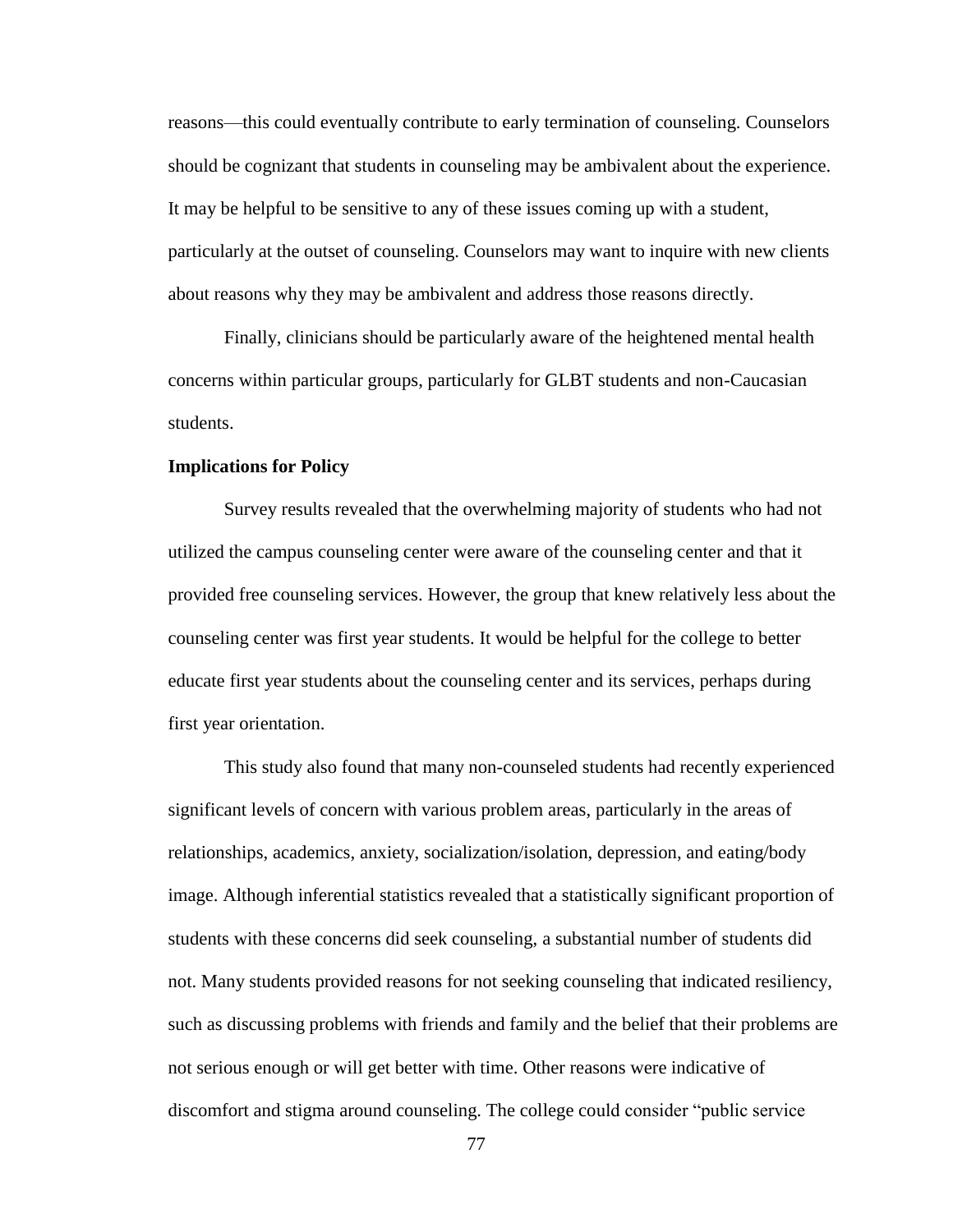advertising" aimed at destigmatizing use of the counseling center. Such a campaign should creatively challenge negative perceptions about using counseling services.

The location of the counseling center in this study—on the edge of campus could also be a factor contributing to students not utilizing the counseling center. Would it make a difference if counseling services were located within the administration building in the center of campus? For example, a large portion of students reported that one reason they had not used counseling was because they felt that they did not have time. A centrally located counseling resource would be more convenient for time-pressed students. Further, many students reported that they did not use the counseling center because of concern that others would perceive that they had a mental health problem. A centrally-located facility that mixed student clients with students utilizing other resources—such as medical services—could potentially help destigmatize use of counseling services. Moreover, there may be less concern by stigma-prone students that other students might see them accessing mental health services. Finally, a more centrally located counseling center would simply have a greater presence on campus. It would literally be "in the mainstream" rather than appearing shunted to the margins.

Another reason many students gave for not using the counseling center was their concern that they would have to wait too long to see a counselor. This barrier—or perception of a barrier—was held by a large portion of students with significant depression and anxiety concerns. The college could respond to this barrier by determining whether the wait to see a counselor really is "too long." If the wait is an actual barrier, the college should consider increasing staffing. If the wait problem is really a perception issue, the college should consider how to communicate that to students so as to dispel this widespread belief.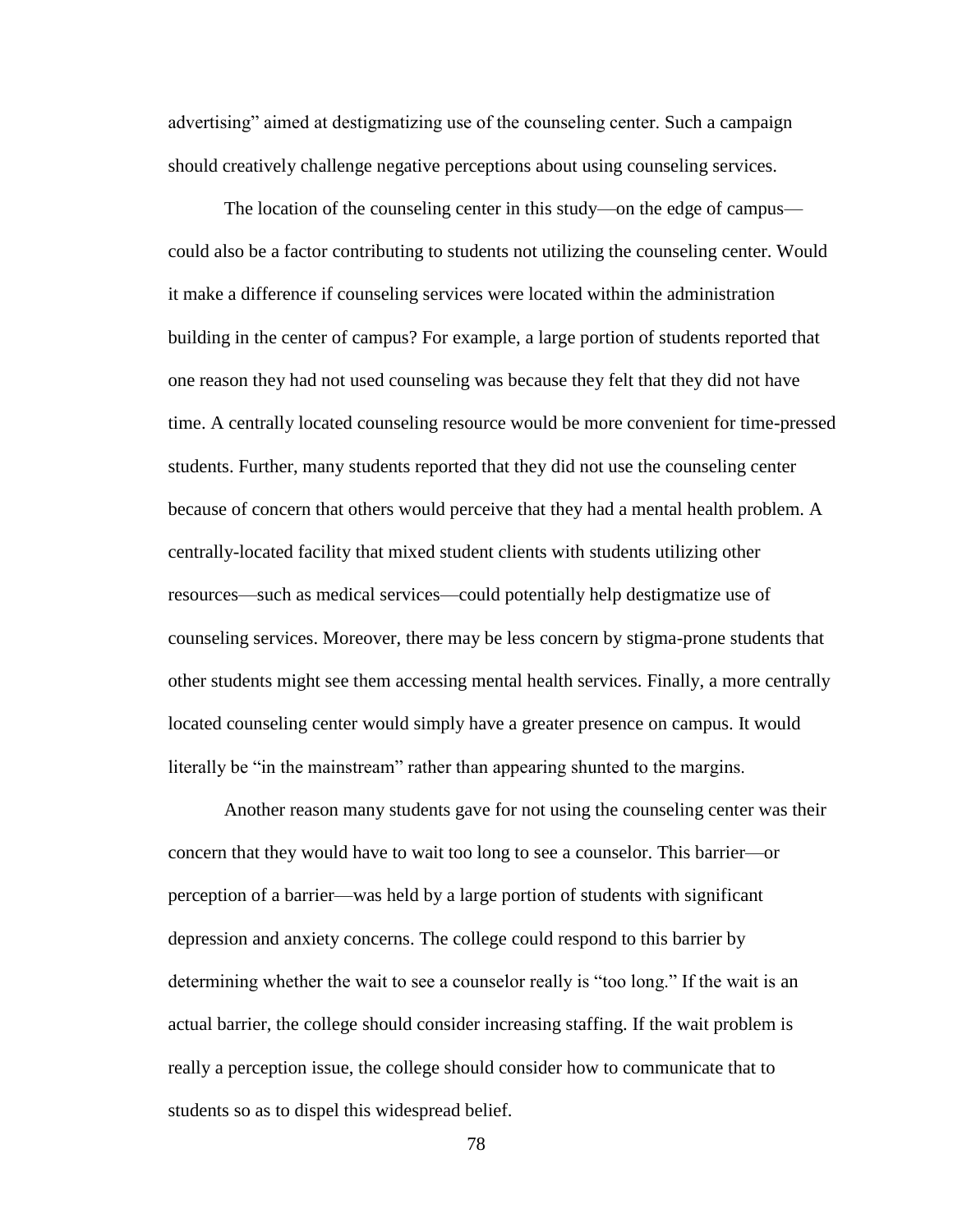This study also found particularly high levels of distress among certain demographic groups related to certain areas of concern—this raises the possibility of campaigns to target these populations. For example, among non-counseled students a much higher percentage of men than women reported having significant relationship concerns, while a much higher percentage of women reported eating/body image concerns. The survey further found that students who identified as GLBT reported much higher levels of significant concern in the areas of relationship, depression, socialization/isolation, anxiety, identity, and self-injurious behavior. Perhaps the college or the counseling center could partner with the GLBT student community to promote mental health and to overtly offer counseling services to members of that community.

Finally, given the high levels of reported anxiety, depression, eating/body image concern, and other problem areas, it would greatly benefit the college community for the college to look for better ways to promote mental health, help students to identify mental health problems in themselves and their friends, and encourage the use of all available mental health services, including the counseling center.

#### **Implications for Research**

Much research has been done on specific aspects of help-seeking using college and university students; however little research has been published broadly focusing on college counseling center utilization. Only one other study was found that specifically compared counseling center users to non-users according to areas of concern. This study was limited to a single moderately sized college in the Midwest with a largely Caucasian population. Similar studies should be done using other types and sizes of post-secondary institutions, other geographic locations, and with more diverse populations.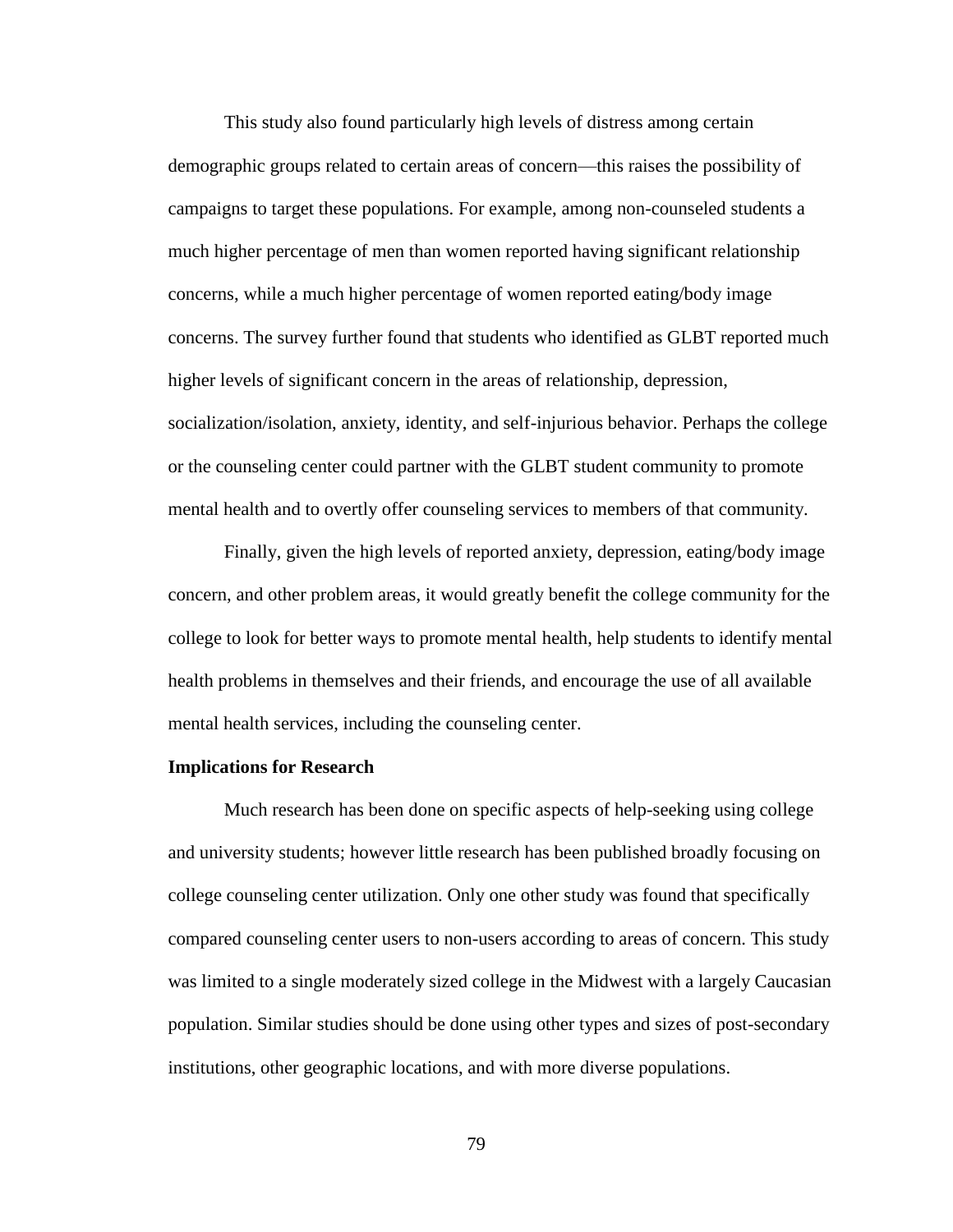The present study included a small component of qualitative data collection regarding reasons college students had not utilized their counseling center. Nearly all published studies on this topic are qualitative in nature. Future research could include a greater qualitative component in order to better understand students' potentially complex individual reasons for not seeking counseling when they are in distress.

Future research could be conducted around the efficacy of college efforts to promote or improve its counseling center, as well as efforts to promote and encourage mental health generally.

Finally, there is little in the literature concerning the role of clinical social workers in post-secondary settings. It is not clear at present how many clinical social workers are working in this field, what their roles are, and how they may differ from other mental health professionals serving college and university students.

#### **Strengths and Limitations**

There were multiple strengths to this study. Data was collected using an anonymous online survey (Appendix A). The survey method allowed data to be collected from over one hundred participants in an inexpensive and efficient manner (Monette et al., 2008). A relative large sample size (about one-third of the entire student body) was sampled using random sampling. This method and sample size produced a representative sample and statistically significant results  $(n = 129)$ . The online survey format also allowed questions of a personal nature to be answered privately and anonymously, which tends to illicit more honest responses (Monette et al., 2008). Surveys also eliminated interviewer bias, which can be an issue in interviewing (Monette et al., 2008). Finally, all data in this study came directly from students, rather than from third parties such as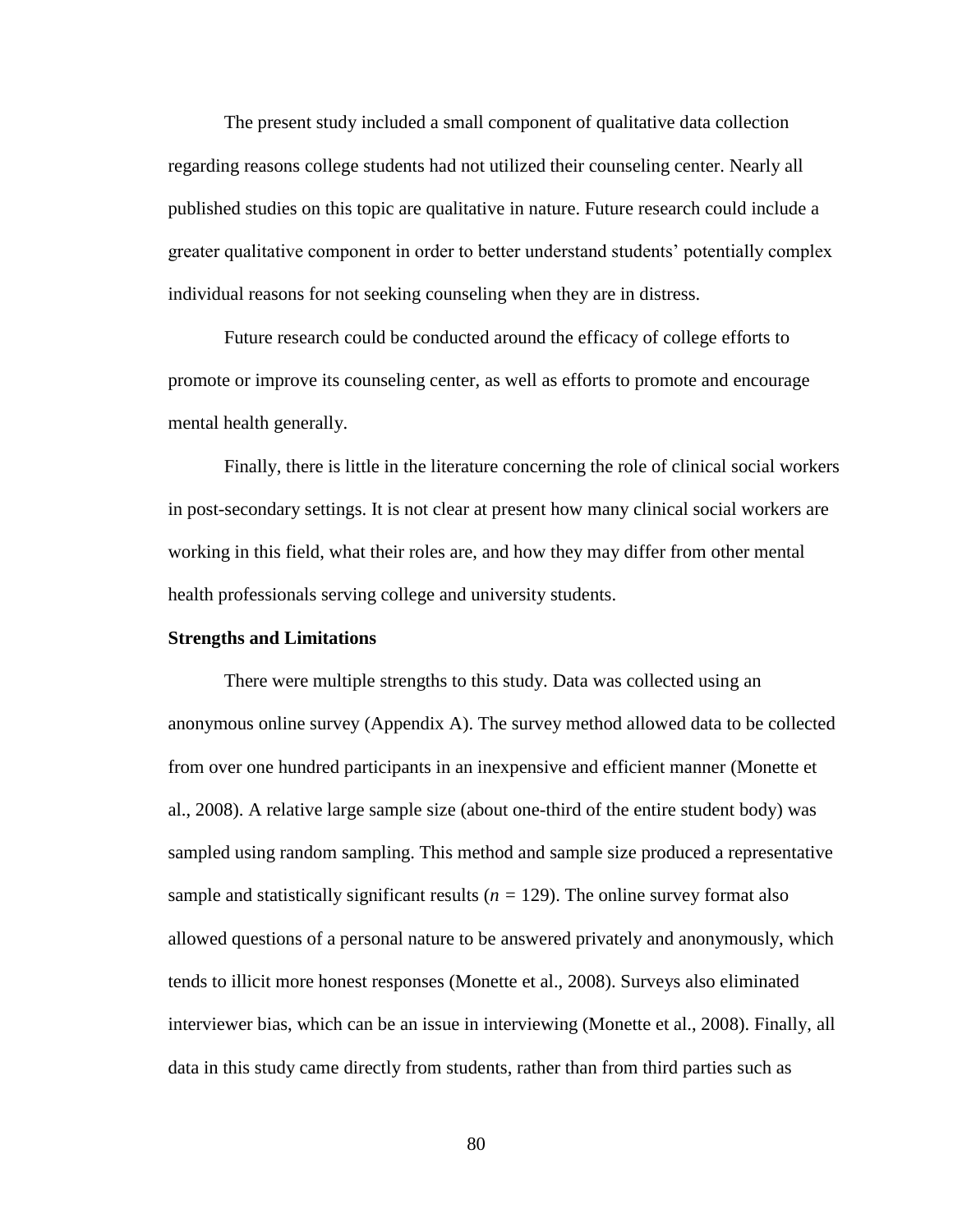administrators or counselors. Thus, the findings were based on reported first-hand experience rather than based on interpretations or assumptions.

Potential limitations of this study included not getting a representative sample based on response rate for various groups (for example, women were over-represented in the survey results). Another limitation was the inability for respondents to ask for clarification on any of the survey questions. To address this concern and to achieve valid results, the survey questions were designed to be very easy to understand; they were also reviewed by research committee members prior to administering the survey. One potential limitation of the survey was that respondents could be biased in favor of those indicating more distress (i.e., with positive responses to listed personal concerns) or, conversely, respondents could be biased in favor of those not indicating distress with respect to listed personal concerns. The study did not include any method to determine the existence of any such bias. Finally, the proposed study was limited to students at a single Midwestern undergraduate liberal arts college. The results are not necessarily generalizable to other student populations or to broader populations.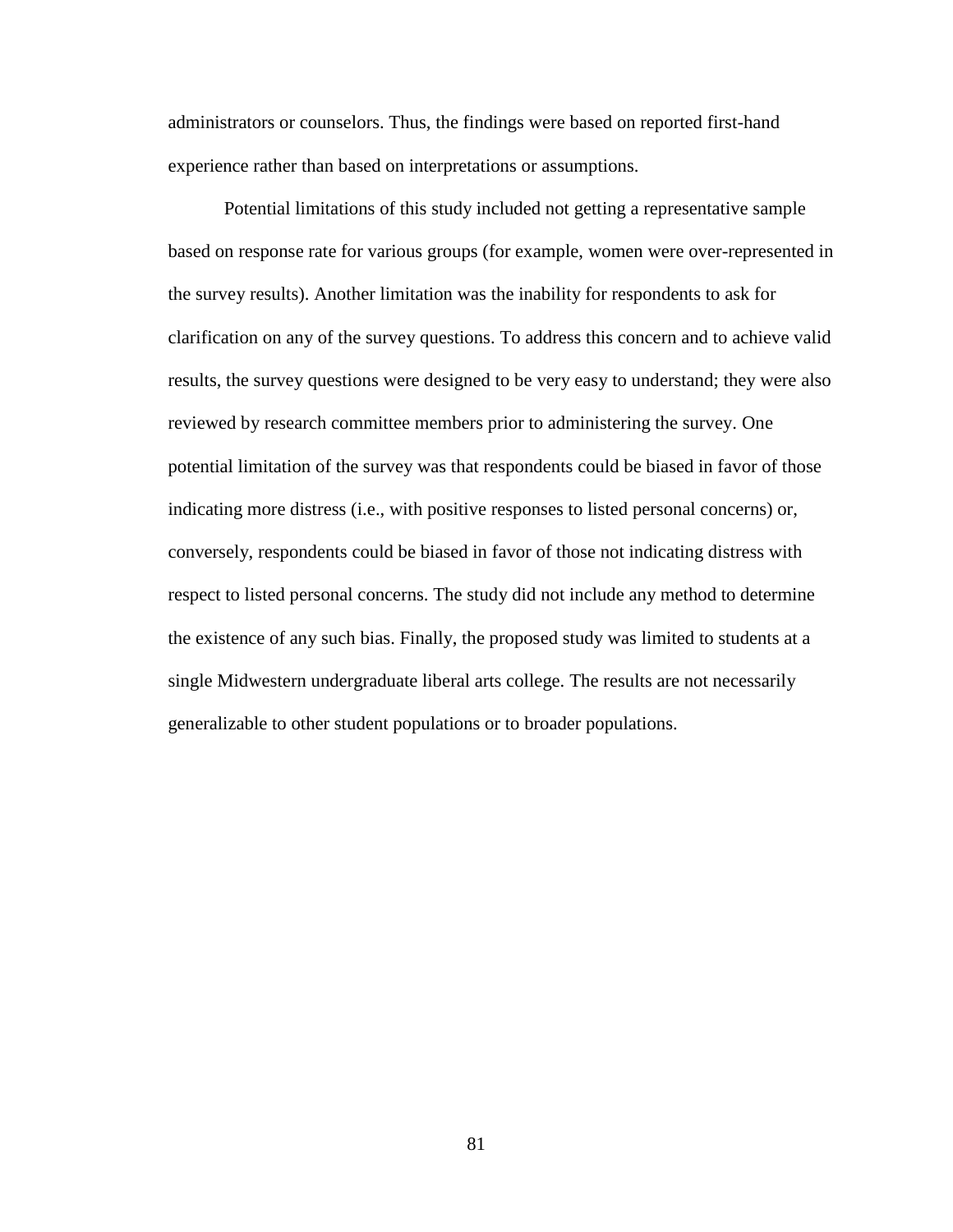#### **References**

American College Health Association. (2012, Spring). *National college health assessment: Undergraduate reference group executive summary*. Retrieved from [http://www.acha-ncha.org/docs/ACHA-NCHA-](http://www.acha-ncha.org/docs/ACHA-NCHA-II_UNDERGRAD_ReferenceGroup_ExecutiveSummary_Spring2012.pdf)

[II\\_UNDERGRAD\\_ReferenceGroup\\_ExecutiveSummary\\_Spring2012.pdf](http://www.acha-ncha.org/docs/ACHA-NCHA-II_UNDERGRAD_ReferenceGroup_ExecutiveSummary_Spring2012.pdf)

Barr, V., Krylowicz, B., Reetz, D., Mistler, B. J., & Rando, R. (2011). *The Association of University Counseling Center Directors Annual Survey*. Retrieved from [http://www.aucccd.org/support/aucccd\\_directors\\_survey\\_monograph\\_2011.pdf](http://www.aucccd.org/support/aucccd_directors_survey_monograph_2011.pdf)

- Beamish, P. M. (2005). Introduction to the special section—Severe and persistent mental illness on college campuses: Considerations for service provision*. Journal of College Counseling, 8*, 138-139. doi:10.1002/j.2161-1882.2005.tb00080.x
- Benton, S. A., Robertson, J. M., Tseng W. C., Newton, F. B., & Benton, S. L. (2004). Changes in client problems: Contributions and limitations from a 13-year study. *Professional Psychology: Research and Practice, 35*, 317-319. doi[:10.1037/0735-](http://psycnet.apa.org/doi/10.1037/0735-7028.35.3.317) [7028.35.3.317](http://psycnet.apa.org/doi/10.1037/0735-7028.35.3.317)
- Bishop, J. B. & Walker, S. K. (1990). What role does counseling play in decisions relating to retention? *Journal of College Student Development, 31*, 88-89. Retrieved from http://search.proquest.com/docview/617746259?accountid=26879
- Bishop, J. B., Bauer, K. W., & Becker, E. T. (1998). A survey of counseling needs of male and female college students. *Journal of College Student Development, 39*, 205- 210. Retrieved from

http://search.proquest.com/docview/619291567?accountid=26879

Bronfenbrenner, U. (1979). *The ecology of human development: Experiments by nature and design*. Cambridge, MA: Harvard University Press.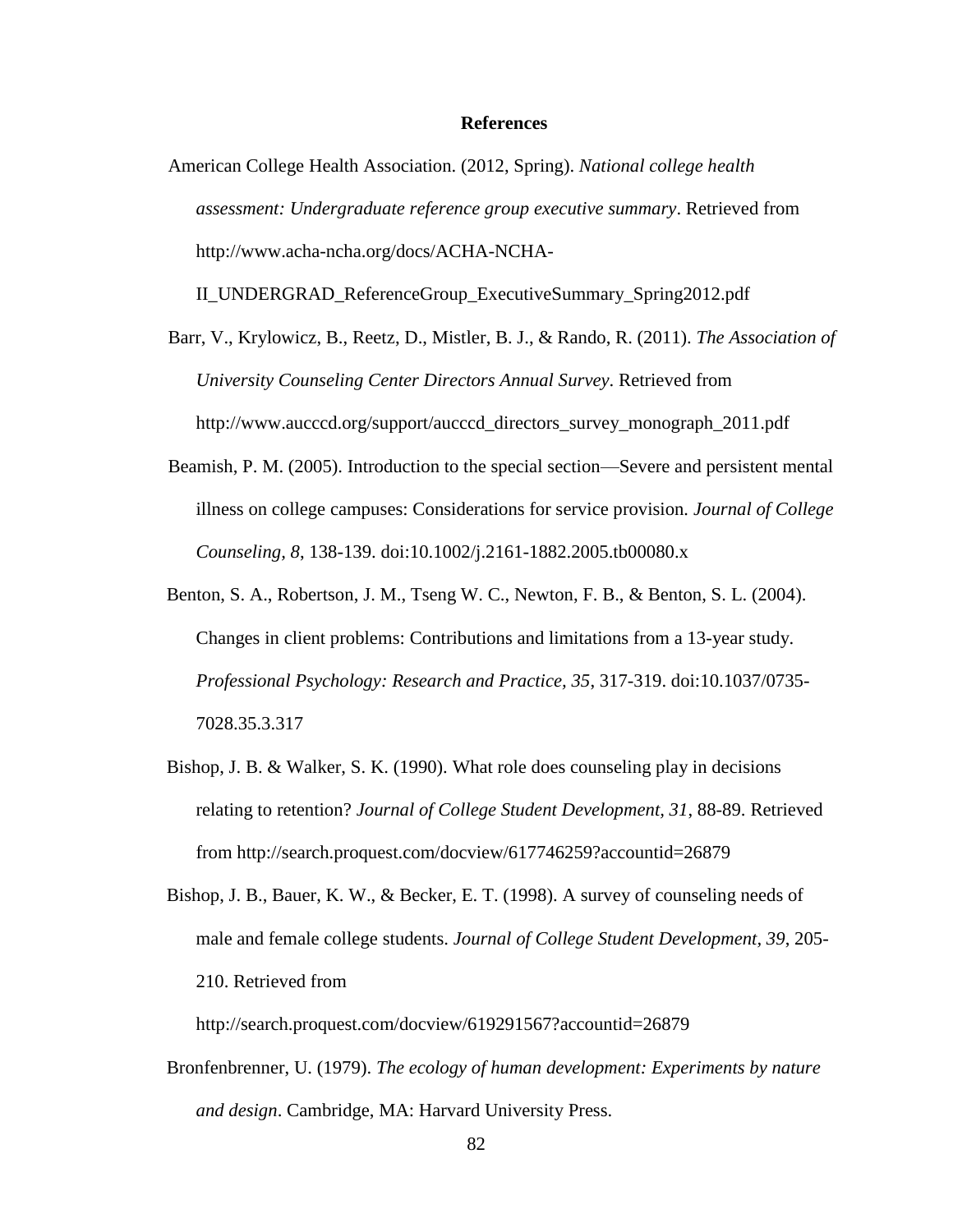- Bronfenbrenner, U. (1992). Ecological systems theory. In R. Vasta (Ed.), *Annals of child development: Six theories of child development: Revised formulations and current issues*. (pp.187-250). London: Jessica Kingsley.
- Cairns, S. L., Massfeller, H. F., & Deeth, S. C. (2010). Why do postsecondary students seek counseling? *Canadian Journal of Counseling, 44*, 34-50. Retrieved from http://search.proquest.com/docview/815572222?accountid=26879

College Counseling Center Annual Report, June 1, 2011 – May 31, 2012 (2012).

- Cornish, J. A., Kominars,K. D., Riva, M. T., McIntosh, S. & Henderson, M. C. (2000). Perceived distress in university counseling center clients across a six-year period. *Journal of College Student Development, 41*, 104-109. Retrieved from http://search.proquest.com/docview/619518443?accountid=26879
- Corrigan, P., (2004). How stigma interferes with mental health care. *American Psychologist, 59*, 614-625. doi:10.1037/0003-066X.59.7.614
- Cramer, K. M. (1999). Psychological antecedents to help-seeking behavior: A reanalysis using path modeling structures. *Journal of Counseling Psychology, 46*, 381-387. doi:http://dx.doi.org/10.1037/0022-0167.46.3.381
- DeStefano, T. J., Mellott, R. N., & Peterson, J. D. (2001). A preliminary assessment of the impact of counseling on student adjustment to college. *Journal of College Counseling*, 4, 113-121. doi: 10.1002/j.2161-1882.2001.tb00191.x
- Eisenberg, D., Downs, M. F., Golberstein, E., & Zivin, K. (2009). Stigma and help seeking for mental health among college students. *Medical Care Research and Review, 66*(5), 522-541. doi:10.1177/1077558709335173
- Eisenberg, D., Golberstein, E., & Gollust, S. E. (2007). Help-seeking and access to mental health care in a university student population. *Medical Care, 45*, 594-601.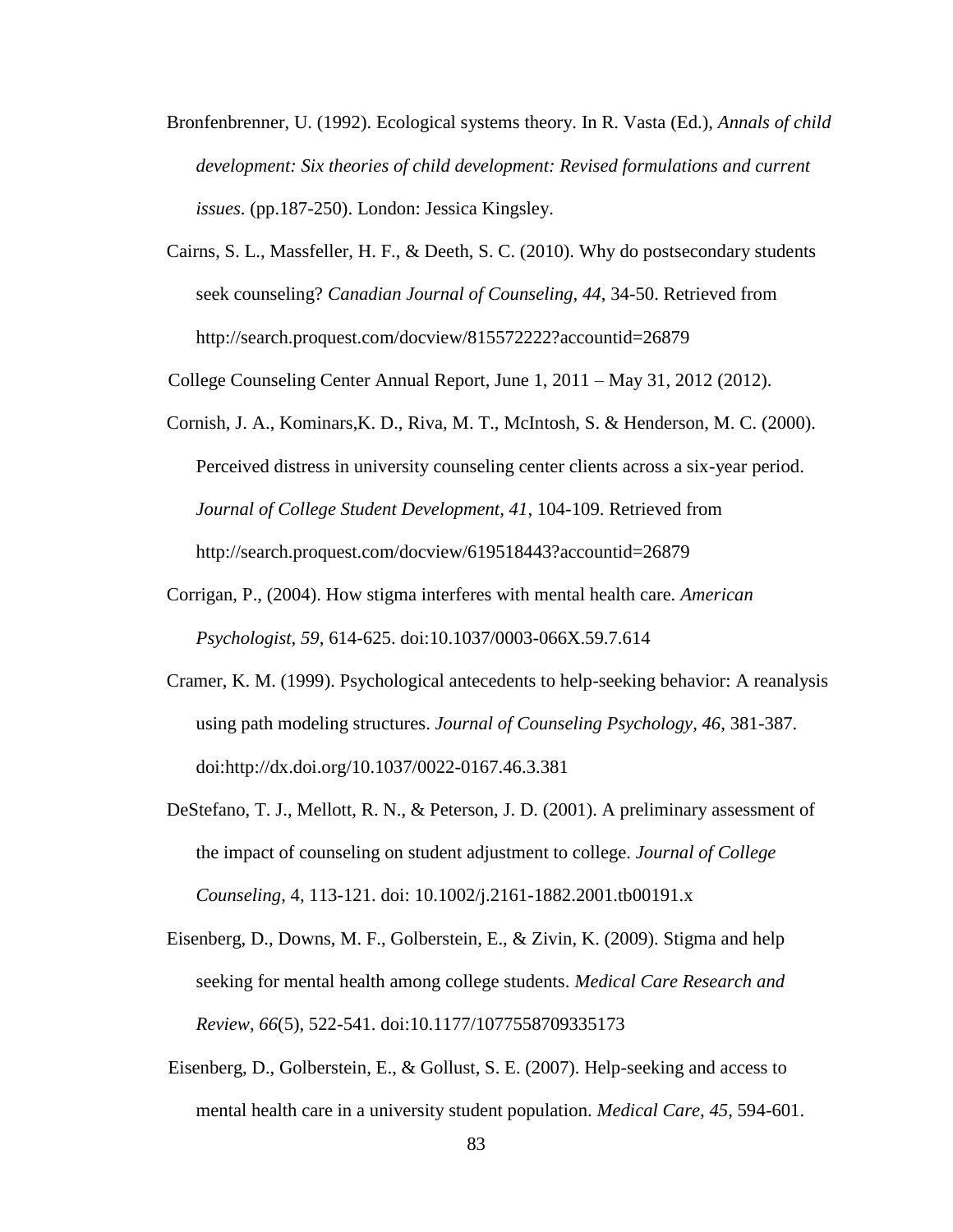Retrieved from: [http://www-personal.umich.edu/~daneis/papers/hmpapers/help](http://www-personal.umich.edu/~daneis/papers/hmpapers/help-seeking%20--%20MC%202007.pdf)[seeking%20--%20MC%202007.pdf](http://www-personal.umich.edu/~daneis/papers/hmpapers/help-seeking%20--%20MC%202007.pdf)

Erikson, E. H. (1963). *Childhood and society* (2nd ed.). New York: Norton.

- Erikson, E. H. (1980). *Identity and the life cycle*. New York: Norton. (Original work published 1959).
- Forte, J.A. (2007). *Human behavior and the social environment: Models, metaphors, and maps for applying theoretical perspectives to practice*. Belmont, CA: Brooks/Cole.
- Gallagher, R. P. (2011). *National survey of counseling center directors* (Monograph Series No. 8T). Alexandria, VA: The International Association of Counseling Services, Inc. Retrieved from:<http://www.iacsinc.org/2011%20NSCCD.pdf>
- Gallagher, R. P. (1992). Student needs surveys have multiple benefits. *Journal of College Student Development, 33*, 281-282. Retrieved from

http://search.proquest.com/docview/618174620?accountid=26879

- Gilbert, S. P. (1989). The juggling act of the college counseling center: A point of view. *Counseling Psychologist, 17*, 477-489. Retrieved from http://search.proquest.com/docview/617704964?accountid=26879
- Gitlin, D., & McGuff, R. (1996). Eight-year trends in reported severity of student emotional distress. *Journal of College Student Psychotherapy, 10*, 3-9. Retrieved from http://search.proquest.com/docview/618833441?accountid=26879
- Gulliver, A., Griffiths, K. M., & Christensen, H. (2010). Perceived barriers and facilitators to mental health help-seeking in young people: A systematic review. *BMC Psychiatry, 10*, 113-121. doi:10.1186/1471-244X-10-113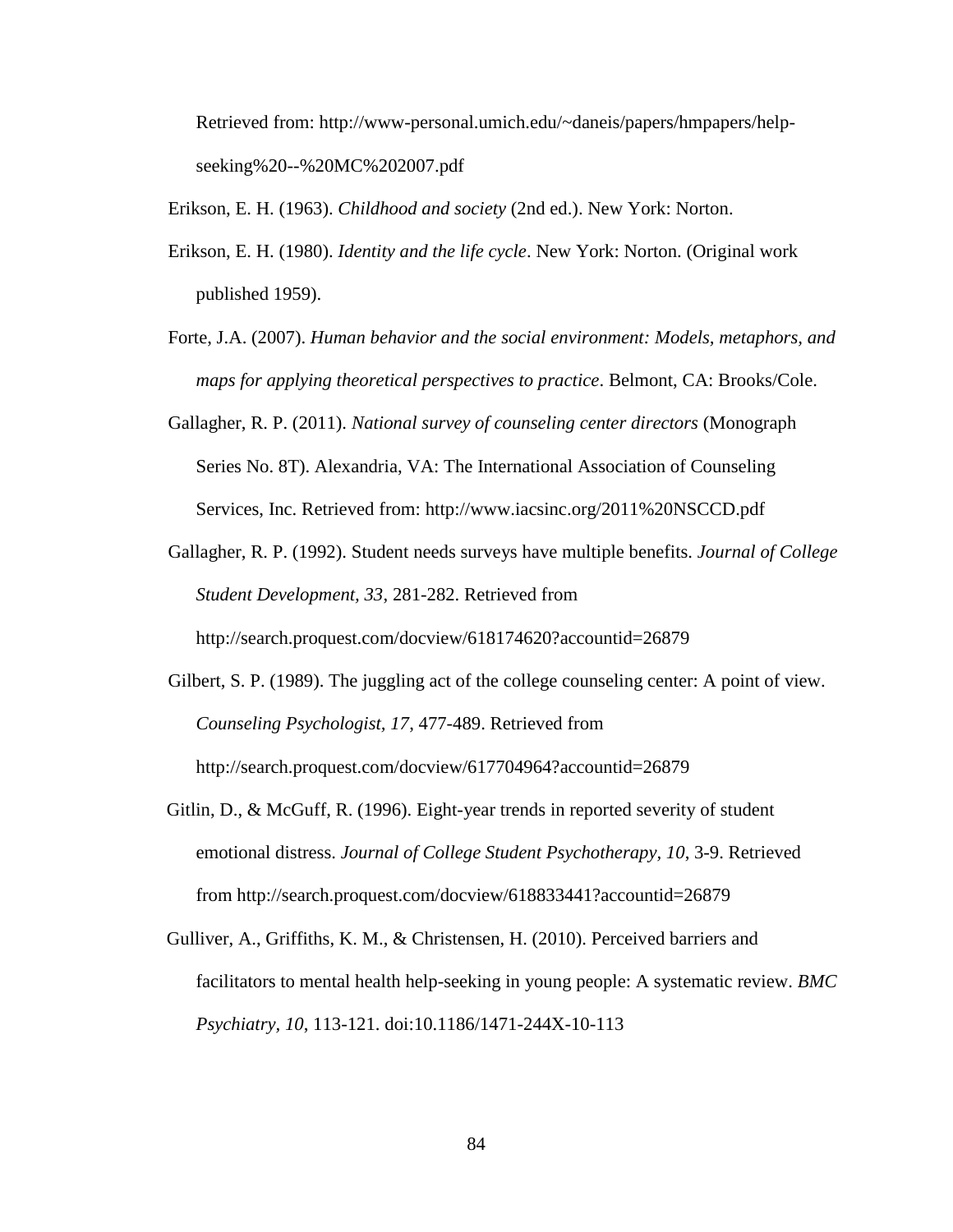- Green, J. L, Lowry, J. L., & Kopta, S. M. (2003). College students versus college counseling center clients: What are the differences? *Journal of College Student Psychotherapy, 17*, 25-37. doi: 10.1300/J035v17n04\_05
- Hinson, J. A., & Swanson, J. L. (1993). Willingness to seek help as a function of selfdisclosure and problem severity. *Journal of Counseling and Development, 71*, 465- 470. Retrieved from

http://search.proquest.com/docview/618302881?accountid=26879

- Hoeppner, B. B., Hoeppner, S. S., & Campbell, J. F. (2009). Examining trends in intake rates, client symptoms, hopelessness, and suicidality in a university counseling center over 12 years. *Journal of College Student Development, 50*, 539-550. doi:10.1353/csd.0.0090
- Howard, K. I., Cornile, T. A., Lyons, J. S., Vessey, J. T., Lueger, R. J., & Saunders, S. M. (1996). Patterns of mental health service utilization. *Archives of General Psychiatry, 53*, 696-703. Retrieved from

http://search.proquest.com/docview/618794971?accountid=26879

- Johnson, M. E. (2001). Influences of gender and sex role orientation on help-seeking attitudes. *The Journal of Psychology, 122*, 237-241. Retrieved from http://search.proquest.com/docview/617550917?accountid=26879
- Jones, J. A., & Donovan, R. (1986). Counseling college students: A new arena for social work practice. *Social Service Review, 60*, 251-271. Retrieved from <http://www.jstor.org.ezproxy.stthomas.edu/stable/30012341>
- Kahn, J. S., Wood, A., & Wiesen, F. E. (1999). Student perceptions of college counseling center services: Programming and marketing for a seamless learning environment,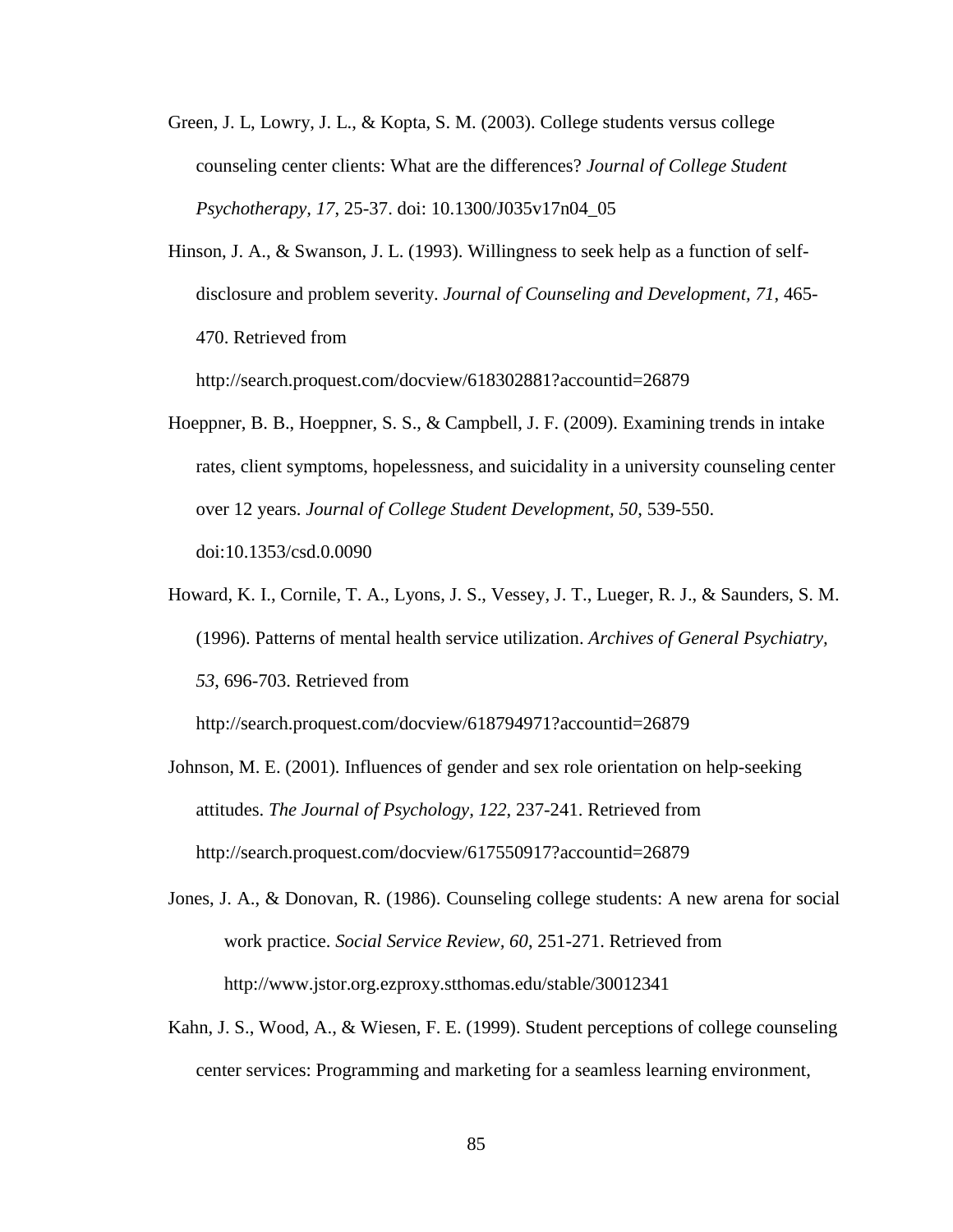*Journal of College Student Psychotherapy, 14*, 69-80. Retrieved from http://search.proquest.com/docview/619422388?accountid=26879

- Kearney, L. K., Draper, M., & Barón, A. (2005). Counseling utilization by ethnic minority college students. *Cultural Diversity and Ethnic Minority Psychology, 11*, 272-272-285. doi:10.1037/1099-9809.11.3.272
- Kelly, J. E., & Achter, J. A. (1995). Self-concealment and attitudes toward counseling in university students. *Journal of Counseling Psychology, 42*, 40-46. doi:10.1037/0022- 0167.42.1.40
- Kessler, R. C., Berglund, P., Demier, O., Jin, R., Merikangas, K. R., & Walters, E. E. (2005). Lifetime prevalence of age-of-onset distributions of DSM-IV disorders in the National Comorbidity Survey Replication. *Archives of General Psychiatry, 62*, 593- 602. doi:10.1001/archpsyc.62.6.593
- Kettman, J.D.J., Schoen, E. G., Moel, J. E., Cochran, S. V., Greenberg, S. T., & Corkery, J. M. (2007). Increasing psychopathology at counseling centers: A new look. *Professional Psychology: Research and Practice, 38*, 523-529. doi: [10.1037/0735-](http://psycnet.apa.org/doi/10.1037/0735-7028.38.5.523) [7028.38.5.523](http://psycnet.apa.org/doi/10.1037/0735-7028.38.5.523)
- Kitzrow, M. A. (2003). The mental health needs of today's college students: Challenges and recommendations. *NASPA Journal, 41,* 165-179.

Kuh, G. D. (1982). Purpose and principles for needs assessment in student affairs. *The Journal of College Student Personnel, 23*, 202-209. Retrieved from http://search.proquest.com/docview/616679336?accountid=26879

Kushner, M. G., & Sher, K. J. (1989). Fear of psychological treatment and its relation to mental health service avoidance. *Professional Psychology: Research and Practice, 20*(4), 251-251-257. doi:10.1037/0735-7028.20.4.251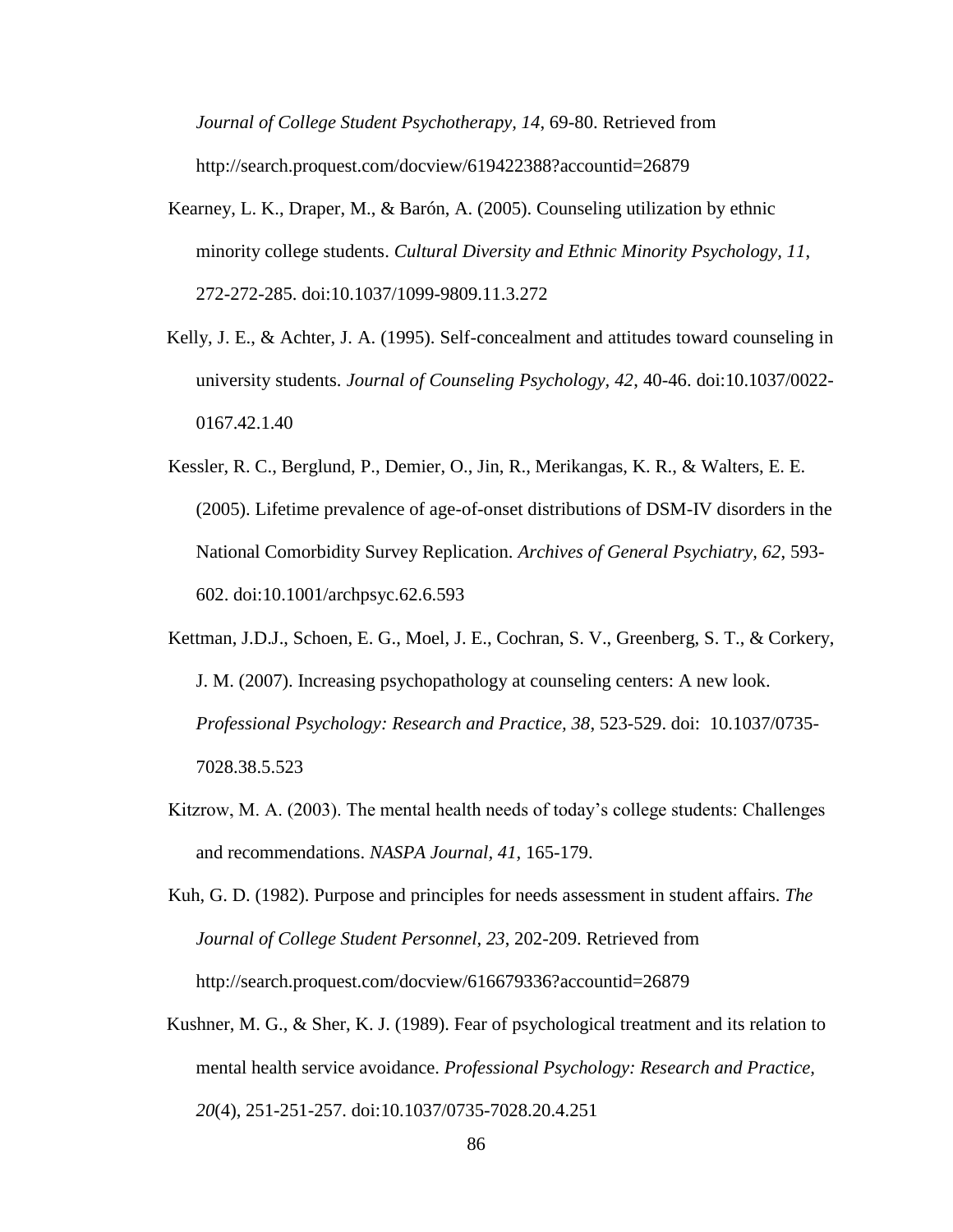- Lee, D., Olson, E. A., Locke, B., Michelson, S. T., & Odes, E. (2009). The effects of college counseling services on academic performance and retention. *Journal of College Student Development, 50*, 305-319. doi: 10.1353/csd.0.0071
- Leong, F.T.L., Kim, H. H. W., & Gupta, A. (2011). Attitudes toward professional counseling among Asian-American college students: Acculturation, conceptions of mental illness, and loss of face. *Asian American Journal of Psychology, 2*(2), 140- 140-153. doi:10.1037/a0024172
- Liao, H-Y, Rounds, J., & Klein, A. G. (2005). A test of Cramer's (1999) help-seeking model and acculturation effects with Asian and Asian-American college students. *Journal of Counseling Psychology*, *52*, 400-411. doi:10.1037/0022-0167.52.3.400
- Loya, F., Reddy, R., & Hinshaw, S. P. (2010). Mental illness stigma as a mediator in Caucasian and Southeast Asian college students' attitudes toward psychological counseling. *Journal of Counseling Psychology, 57*, 484-490. doi:10.1037/a0021113
- Lucas, M. S. & Berkel, L. A. (2005). Counseling needs of students who seek help at a university counseling center: A closer look at gender and multicultural issues. *Journal of College Student Development, 46*, 251-253. doi:10.1353/csd.2005.0029
- Lunardi, P. M., Webb, R. E., & Widseth J. C. (2006). If we open the door, how long will they stay?—the use of personal counseling in a small college. *Journal of College Student Psychotherapy, 21*, 15-24. doi: 10.1300/J035v21n02\_04
- Mannino, B. (2010, November 4). Mental health coverage expended under PPCA. *Fox Business*. Retrieved from http://www.foxbusiness.com/personalfinance/2010/11/04/mental-health-coverage-expanded-ppaca/
- Masuda, A., Anderson, P. L., Twohig, M. P., Feinstein, A. B., Chou, Y-Y, Wendell, J. W., & Stormo, A. R. (2009). Help-seeking experiences and attitudes among African-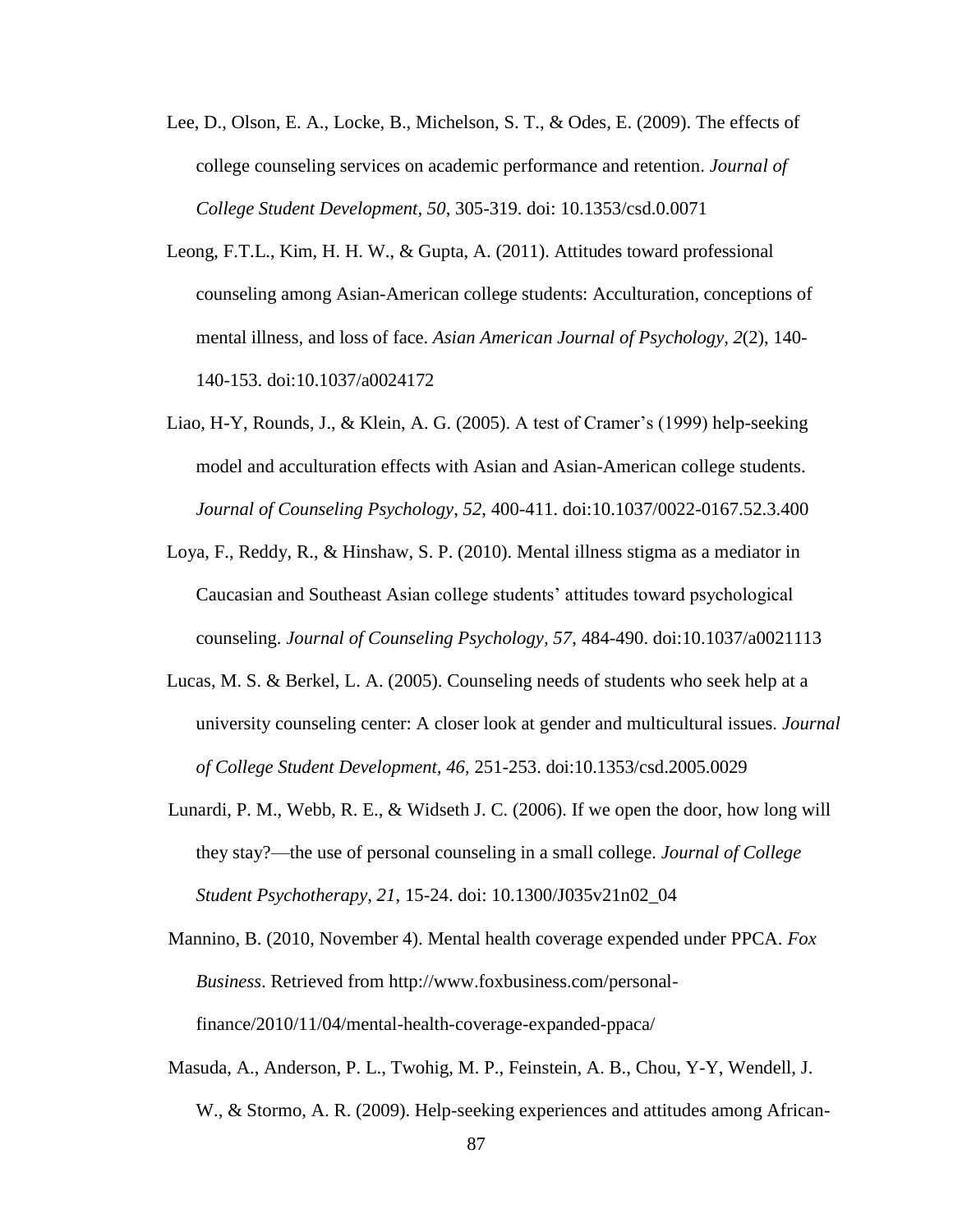American, Asian-American, and European-American college students. *International Journal for the Advancement of Counseling, 31*, 168-180. doi:http://dx.doi.org/10.1007/s10447-009-9076-2

- Monette, D. R., Sullivan, T. J., & DeJong, C. R. (2008). *Applied social research: A tool for the human services*. Belmont, CA: Brooks/Cole.
- Much, K., & Swanson, A. L. (2010). The debate about increasing college student psychopathology: Are college students really getting "sicker"? *Journal of College Student Psychopathology, 24*, 86-97. doi:10.1080/ 87568220903558570
- Nam, S. K., Chu, H. J., Lee, M. K., Lee, J. H., Kim, N., & Lee, S. M. (2010). A metaanalysis of gender differences in attitudes toward seeking professional psychological help. *Journal of American College Health, 59*, 110-116. doi:

10.1080/07448481.2010.483714

- National Center for Education Statistics. (n.d.). Fast facts. Retrieved from http://nces.ed.gov/fastfacts/display.asp?id= 98
- National Institute of Mental Health. (n.d.). *Statistics: any disorder among adults*. Retrieved from http://www.nimh.nih.gov/statistics/1ANYDIS\_ADULT.shtml
- Pledge, D. S., Lapan, R. T., Heppner, P. P., Kivlighan, D., & Roehlke, H. J. (1998). Stability and severity of presenting problems at a university counseling center: A 6 year analysis. *Professional Psychology: Research and Practice, 35*, 316-317. doi:http://dx.doi.org/10.1037/0735-7028.29.4.386
- Rudd, M. D. (2003). University counseling centers: Looking more and more like community clinics. *Professional Psychology: Research and Practice, 35*, 316-317. doi: [10.1037/0735-7028.35.3.316](http://psycnet.apa.org/doi/10.1037/0735-7028.35.3.316)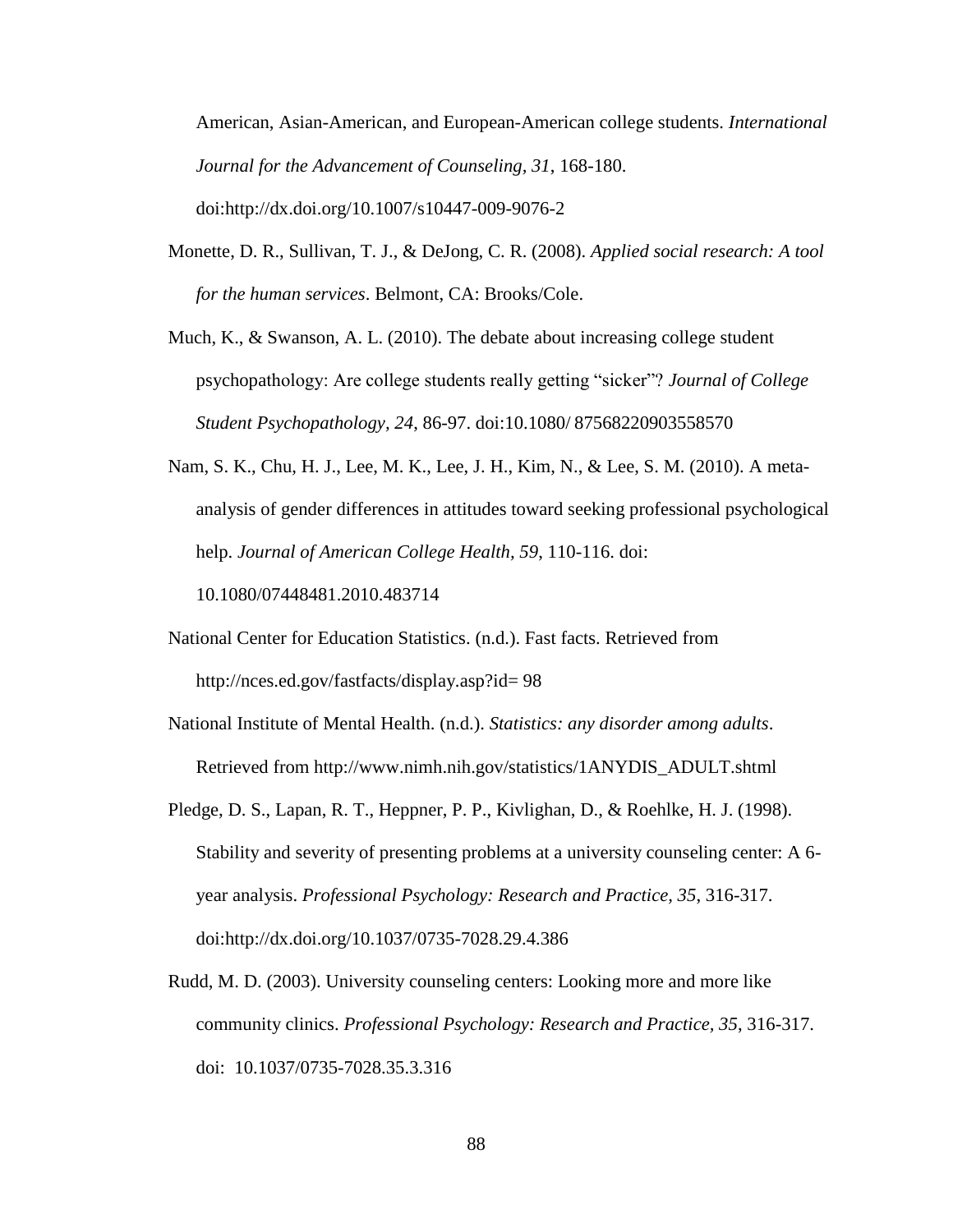- Schwartz, A. J. (2006). Are college students more disturbed today? Stability in the acuity and qualitative character of psychopathology of counseling center clients: 1992-1993 through 2001-2002. *Journal of American College Health, 54*, 327-338. doi:http://dx.doi.org/10.3200/JACH.54.6.327-337
- Sharkin, B. S. (2004). College counseling and student retention: Research findings and implications for counseling centers. *Journal of College Counseling, 7*, 99-109. doi:http://dx.doi.org/10.1002/j.2161-1882.2004.tb00241.x
- Sharkin, B. S. (2003). Assessing changes in categories, but not severity of counseling center clients' problems across 13 years: Comment on Benton, Robertson, Tseng, Newton, & Benton (2003). *Professional Psychology: Research and Practice, 35*, 313- 315. doi: [10.1037/0735-7028.35.3.313](http://psycnet.apa.org/doi/10.1037/0735-7028.35.3.313)
- Sharkin, B. S., Plageman, P. M., & Coulter, L. P. (2005). Help-seeking and non-helpseeking students' perceptions of own and peers' mental health functioning. *Journal of College Counseling, 8*, 65-73. doi: 10.1002/j.2161-1882.2005.tb00073.x
- Sheu, H-B, & Sedlacek, W. E. (2004). An exploratory study of help-seeking attitudes and coping strategies among college students by race and gender. *Measurement and Evaluation in Counseling and Development, 37*, 130-143. Retrieved from http://search.proquest.com/docview/620553605?accountid=26879
- Skibbe, A. (1986). Assessing campus needs with nominal groups. *Journal of Counseling and Development, 64*, 532-533. Retrieved from http://search.proquest.com/docview/617172091?accountid=26879
- Smith, T. B., Dean, B., Floyd, S., Silva, C., Yamashita, M., Durtschi, J., & Heaps, R. A. (2007). Pressing issues in college counseling: A survey of American College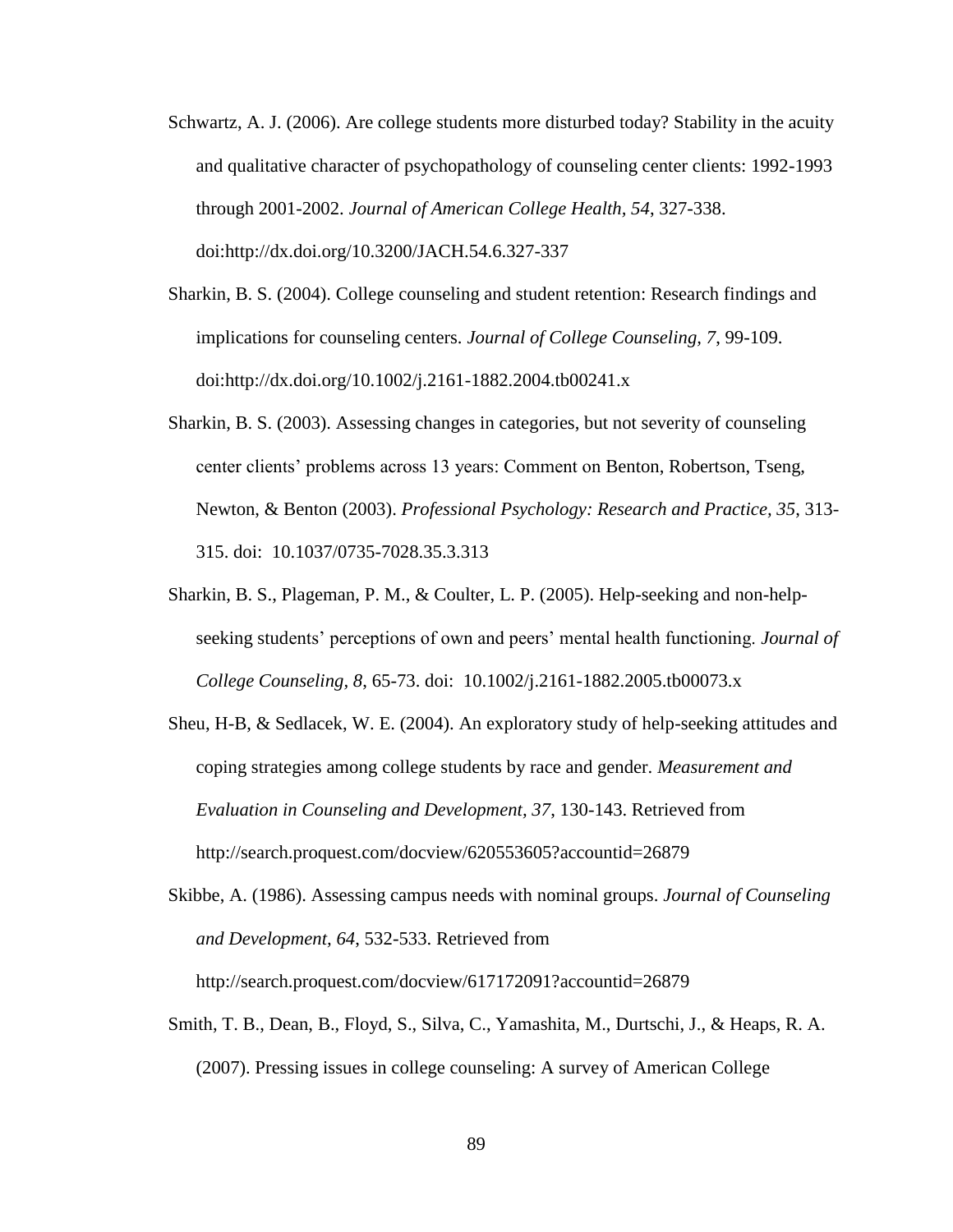Counseling Association members. *Journal of College Counseling, 10*, 64-78. doi 10.1002/j.2161-1882.2007.tb00007.x

- Steiner, J. R., & Moore, P. E. (1979). Universities: Underdeveloped opportunities for social work services. *School Social Work Quarterly, 1*, 295-307.
- Stone, G. L., Vespia, K. M., & Kanz, J. E. (2000). How good is mental health care on college campuses? *Journal of Counseling Psychology, 47*, 498-510. doi: [10.1037/0022-0167.47.4.498](http://psycnet.apa.org/doi/10.1037/0022-0167.47.4.498)
- Stukenberg, K. W., Dacey, C. M., & Nagy, M. S. (2006). Psychotherapy services provided by a college counseling center: Continuity through change over 37 years. *Journal of College Student Psychotherapy*, 20, 53-70. doi: 10.1300/J035v20n04\_06
- Turner, A. L. & Berry, T. R. (2000). Counseling center contributions to student retention and graduation: A longitudinal assessment. *Journal of College Student Development, 41*, 627-636. Retrieved from

http://search.proquest.com/docview/619501792?accountid=26879

United States Department of Health and Human Services (2001). *Mental health: culture, race and ethnicity*. Retrieved from

http://www.ct.gov/dmhas/lib/dmhas/publications/mhethnicity.pdf

- Unites States Census Bureau. (2012, July). *Age and sex composition of the United States: 2010 census brief*. Retrieved from http://www.census.gov/population/age/
- Vespia, K. M. (2007). A national survey of small college counseling centers: Successes, issues, and challenges. *Journal of College Student Psychotherapy, 22*, 17-40. doi:10.1300/J035v22n01\_03
- Upcraft, M. L. & Schuh, J. H. (1996). *Assessment in student affairs: A guide for practitioners*. San Francisco: Jossey-Bass.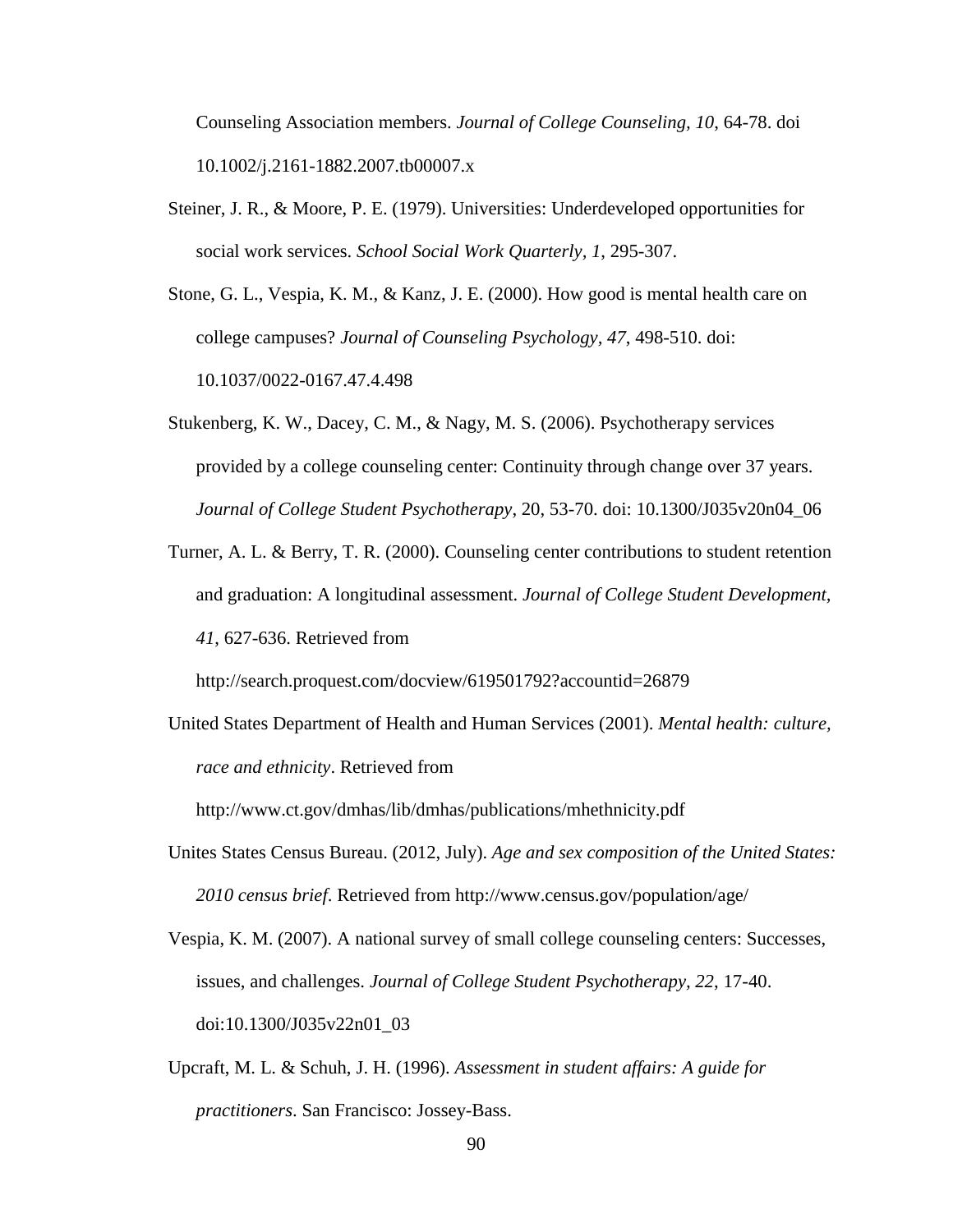- Vogel, D. L., & Armstrong, P. I. (2010). Self-concealment and willingness to seek counseling for psychological, academic, and career issues. *Journal of Counseling and Development, 88*, 387-396. doi: 10.1002/j.1556-6678.2010.tb00038.x
- Vogel, D. L., Wade, N. G., & Ascheman, P. L. (2009). Measuring perceptions of stigmatization by others for seeking psychological help: Reliability and validity of a new stigma scale with college students. *Journal of Counseling Psychology, 56*(2), 301-301-308. doi:10.1037/a0014903
- Vogel, D. L., Wade, N. G., & Haake, S. (2006). Measuring the self-stigma associated with seeking psychological help. *Journal of Counseling Psychology, 53*(3), 325-325- 337. doi:10.1037/0022-0167.53.3.325
- Vogel, D. L., Wade, N. G., & Hackler, A. H. (2007). Perceived public stigma and the willingness to seek counseling: The mediating roles of self-stigma and attitudes toward counseling. *Journal of Counseling Psychology, 54*(1), 40-40-50. doi:10.1037/0022-0167.54.1.40
- Vogel, D. L., & Wester, S. R. (2003). To seek help or not to seek help: The risks of selfdisclosure. *Journal of Counseling Psychology, 50*(3), 351-361. doi:10.1037/0022- 0167.50.3.351
- Vogel, D. L., Wester, S. R., Wei, M., & Boysen, G. A. (2005). The role of outcome expectations and attitudes on decisions to seek professional help. *Journal of Counseling Psychology, 52*(4), 459-459-470. doi:10.1037/0022-0167.52.4.459
- Vonk, M. E., Markward, M. M., & Arnold, E. (2000). Social work practice in higher education: Two case studies. *Journal of Social Work Education, 36*, 359-371. Retrieved from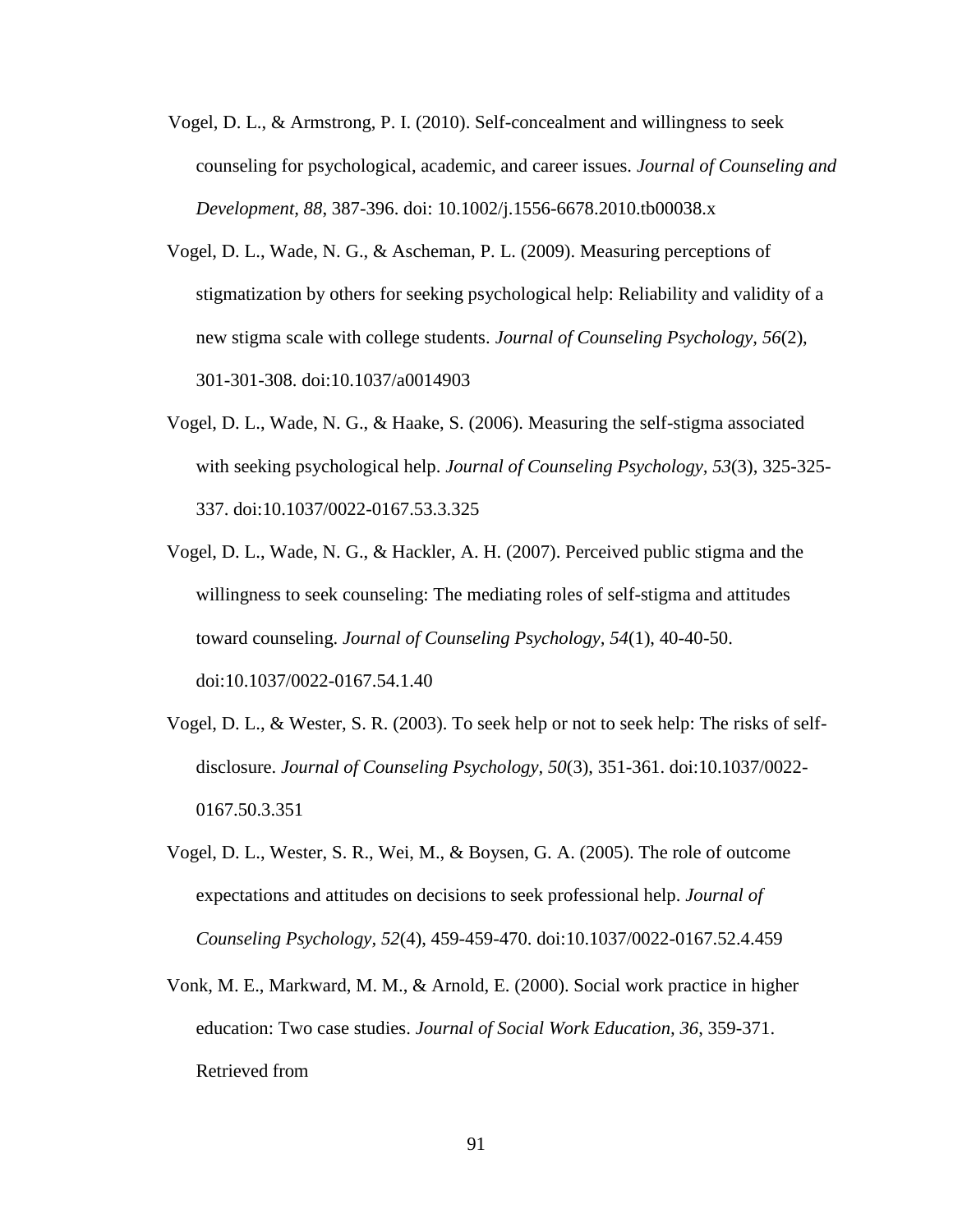http://ezproxy.stthomas.edu/login?url[=http://search.ebscohost.com.ezproxy.stthomas.e](http://search.ebscohost.com.ezproxy.stthomas.edu/login.as) [du/login.as](http://search.ebscohost.com.ezproxy.stthomas.edu/login.as) px?direct=true&db=swh&AN=68507&site=ehost-live

Wilson, S. B., Mason, T. W., & Ewing, M. J. M. (1997). Evaluating the impact of receiving university-based counseling services on student retention. *Journal of Counseling Psychology, 44*(3), 316-320. doi:10.1037/0022-0167.44.3.316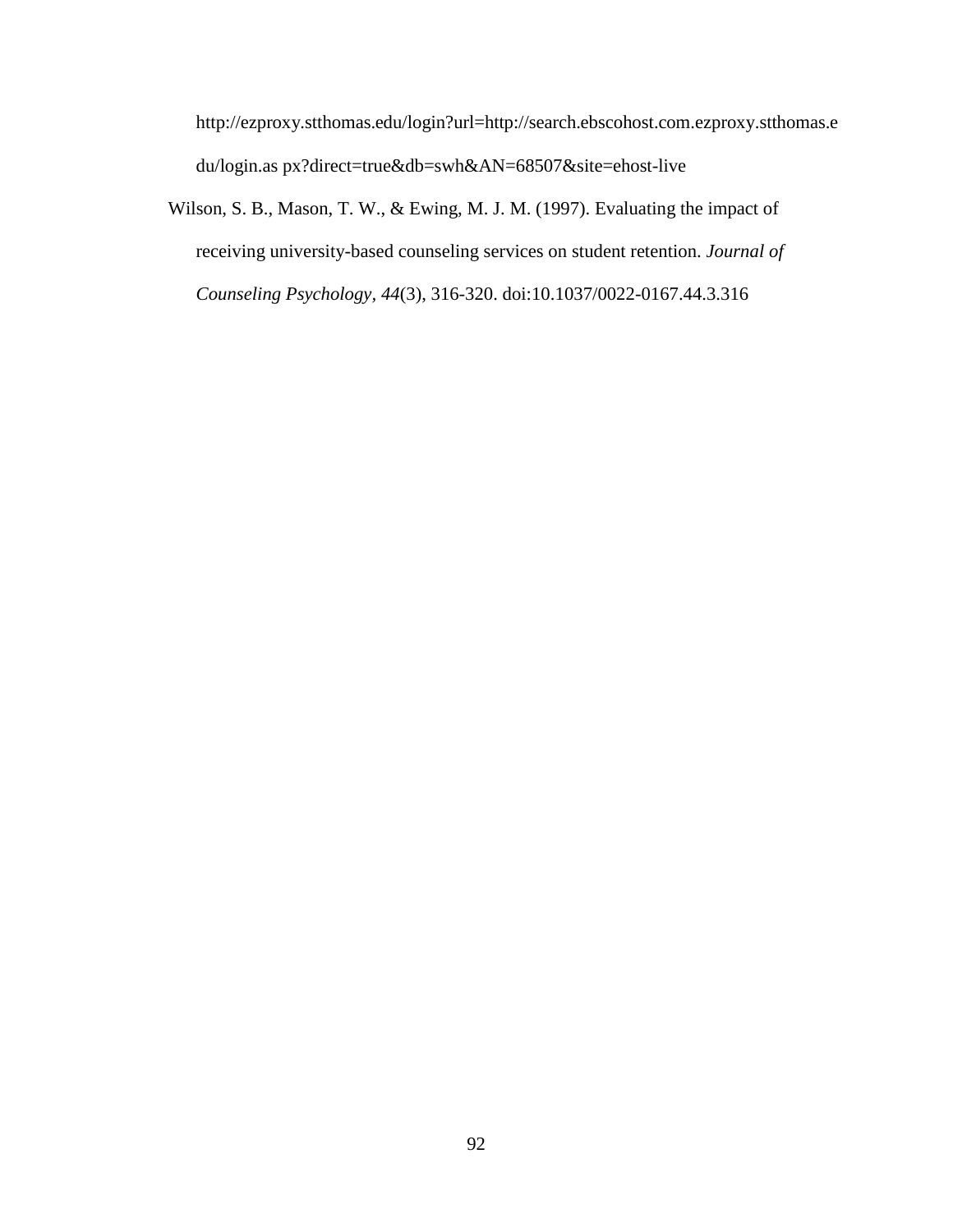### **Appendix A:**

#### **Survey**

1) Are you 18 years old or older? [ ] Yes [ ] No *[If no, then skip function took respondent to exclusion message, below.]*

2) Are you an enrolled student at College?

[ ] Yes [ ] No *[If no, then skip function took respondent to exclusion message, below.]*

3) Have you ever used counseling services provided by the College Counseling Center? [ ] Yes *[If yes, then skip function took respondent to exclusion message, below.]* [ ] No

4) What is your current class year?

[ ] First year

[ ] Second year

[ ] Third year

[ ] Fourth year

 $\lceil \cdot \rceil$  Other *\_\_\_\_\_(specify)\_\_\_\_\_\_* 

5) Which gender do you primarily identify with?

[ ] Male

[ ] Female

[ ] Transgender

 $[ ]$  Other  $\_\_\_\$ (specific)

6) Which racial/ethnic group do you primarily identify with?

[] White (not Hispanic)

[ ] Asian

[] Hispanic

[ ] African American

[ ] Other *\_\_\_\_\_(specify)\_\_\_\_\_\_*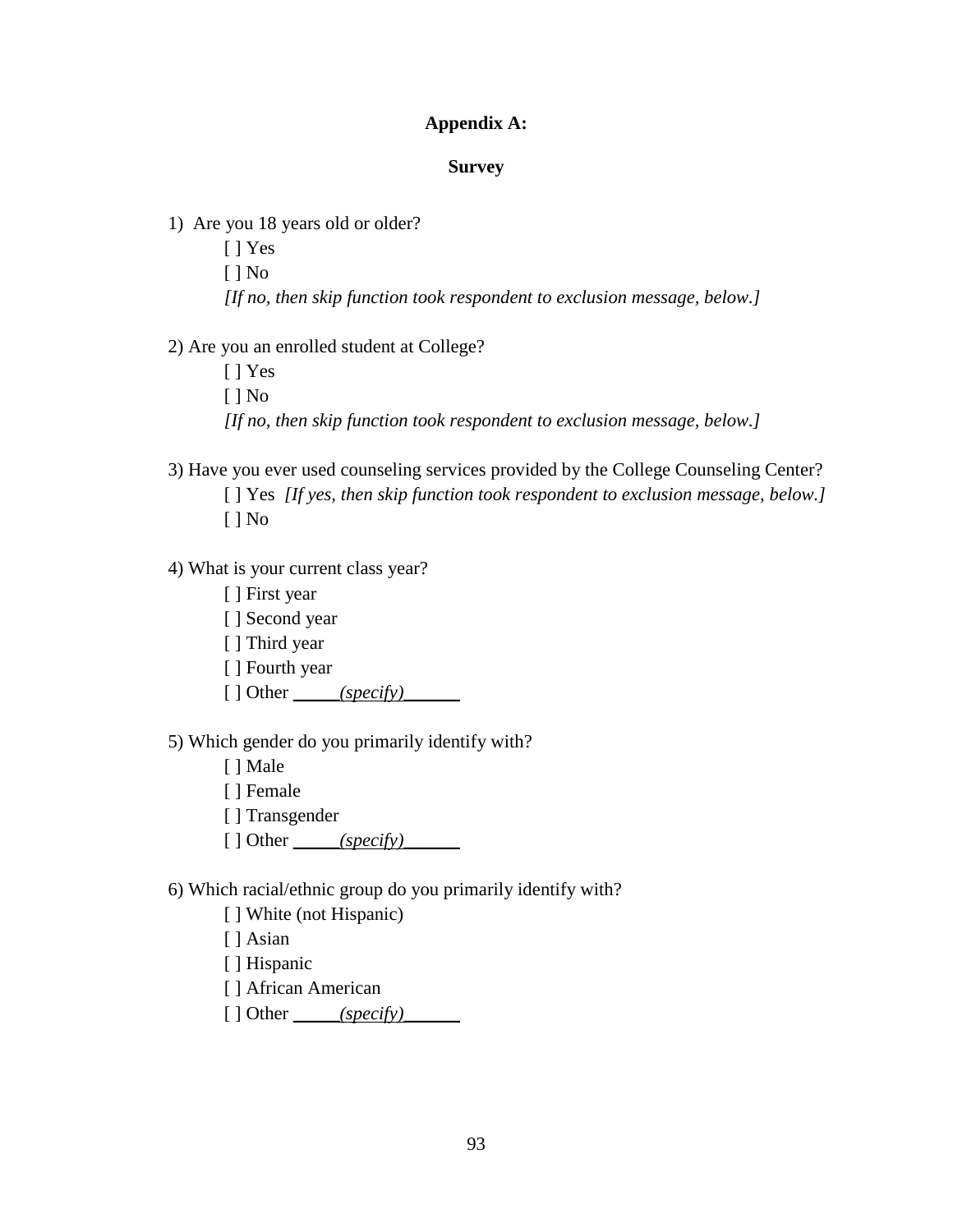7) Which sexual orientation do you primarily identify with?

- [ ] Straight
- [ ] Gay / lesbian
- [ ] Bisexual
- [ ] Other *\_\_\_\_\_(specify)\_\_\_\_\_\_*

8) Prior to this survey, were you aware that a counseling center exists on campus?

[ ] Yes [ ] No [ ] Not sure

9) Prior to this survey, were you aware that counseling services are available free of charge to all students?

[ ] Yes [ ] No [ ] Not sure

10) Have you used off-campus counseling services for mental health or personal issues since you became a student at College?

[ ] Yes [ ] No [ ] Not sure

11) Indicate which types of personal concerns, if any, have been a concern for you within the last 60 days by indicating the level of concern.

|                         | Little or no concern | Moderate concern  | Significant concern |
|-------------------------|----------------------|-------------------|---------------------|
| Relationships           |                      |                   |                     |
| Depression              |                      |                   |                     |
| Socialization/isolation |                      | $\lceil$ $\rceil$ | $\Box$              |
| Family                  |                      |                   |                     |
| Anxiety                 |                      |                   |                     |
| Identity                |                      |                   |                     |
| Academics               |                      | $[ \ ]$           |                     |
| Victimization           |                      |                   |                     |
| Grief / loss            |                      |                   |                     |
| Eating/body image       |                      | $\lceil$          |                     |
| Chemical use/abuse      |                      |                   |                     |
| Perpetrator             |                      |                   |                     |
| <b>ADD ADHD</b>         |                      | $\lceil$ $\rceil$ |                     |
| Self-injurious behavior |                      |                   |                     |
| <b>GLBT</b>             |                      |                   |                     |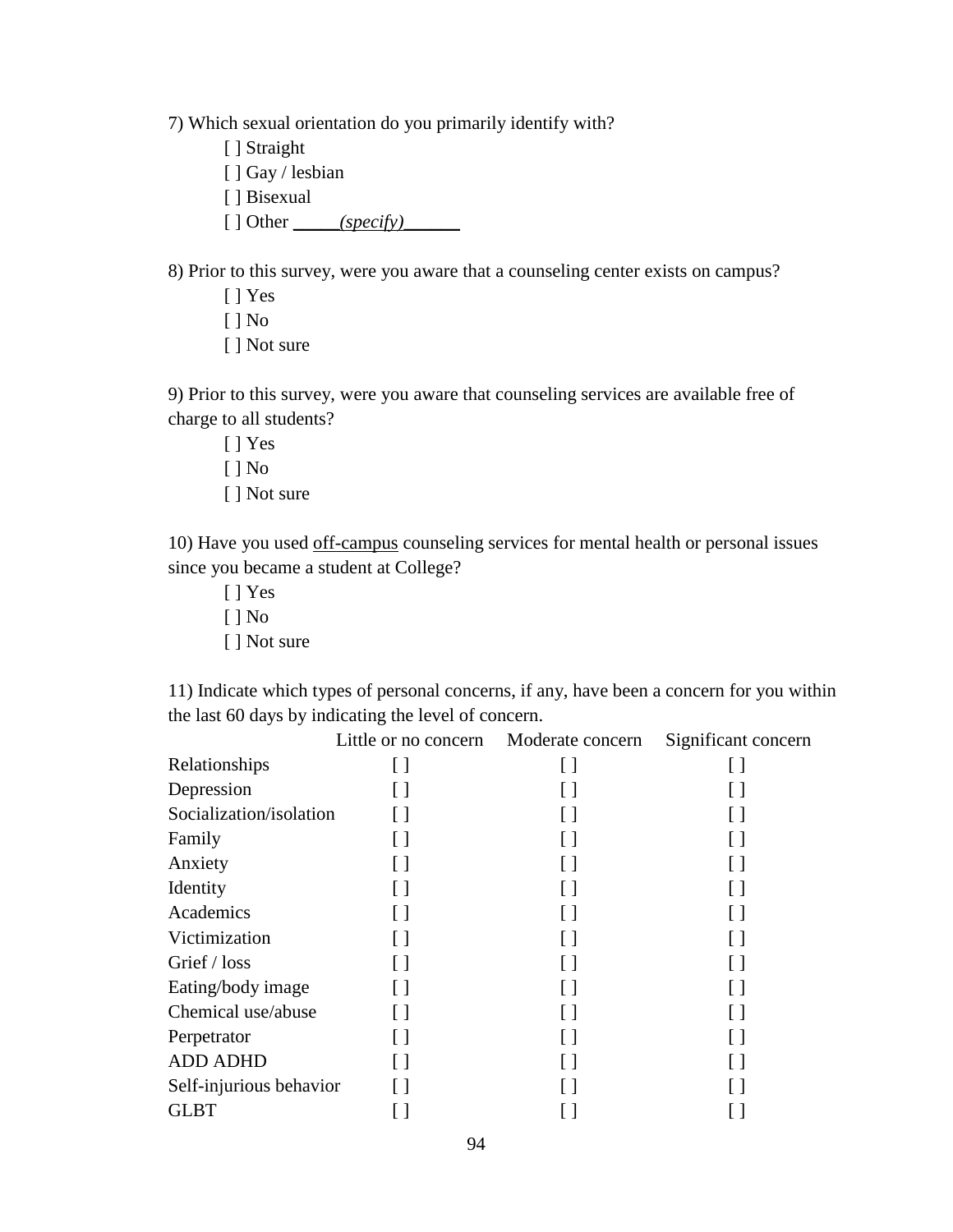| Cultural              |  |  |
|-----------------------|--|--|
| Other personal issues |  |  |

12) How likely would you use the College Counseling Center to deal with personal concerns such as those listed above?

| Very Unlikely | Unlikely Undecided | Likely | Very Likely |
|---------------|--------------------|--------|-------------|
|               |                    |        |             |

13) If you were to seek professional services to deal with personal concerns such as those listed above, would you prefer to use an off-campus provider rather than the College Counseling Center?

[ ] Yes [ ] No [ ] Not sure

14) If you have had personal concerns such as those listed above while a student at College, why have you not used counseling services provided by the Counseling Center? Indicate all that apply.

| I was not aware of on-campus counseling services.                               |  |
|---------------------------------------------------------------------------------|--|
| My problems are not serious enough.                                             |  |
| I can deal with my problems by myself.                                          |  |
| I have friends and/or family who can help me deal with my problems.             |  |
| I don't have time for counseling.                                               |  |
| I believe my problems will get better in time without counseling.               |  |
| I don't want to perceive myself as having a mental health problem.              |  |
| I am concerned about others perceiving me as having a mental health problem.    |  |
| I am uncomfortable with self-disclosure.                                        |  |
| I am embarrassed about my problems.                                             |  |
| I have tried counseling before and it was not a good experience.                |  |
| I don't believe that counseling is effective at helping with personal problems. |  |
| I am concerned that I will have to wait too long to see a counselor.            |  |
| Other reason(s): $\_\_\_\_ (specific)$                                          |  |

Please click "submit" to save and submit your responses. Thank you for taking the time to participate in this research!

### End of survey message:

**Thank you for taking this survey!** If you would like to talk with someone about personal concerns, you can call the College Counseling Center at [phone number] to make an appointment to see a counselor; the Counseling Center is open from 8 a.m. to 5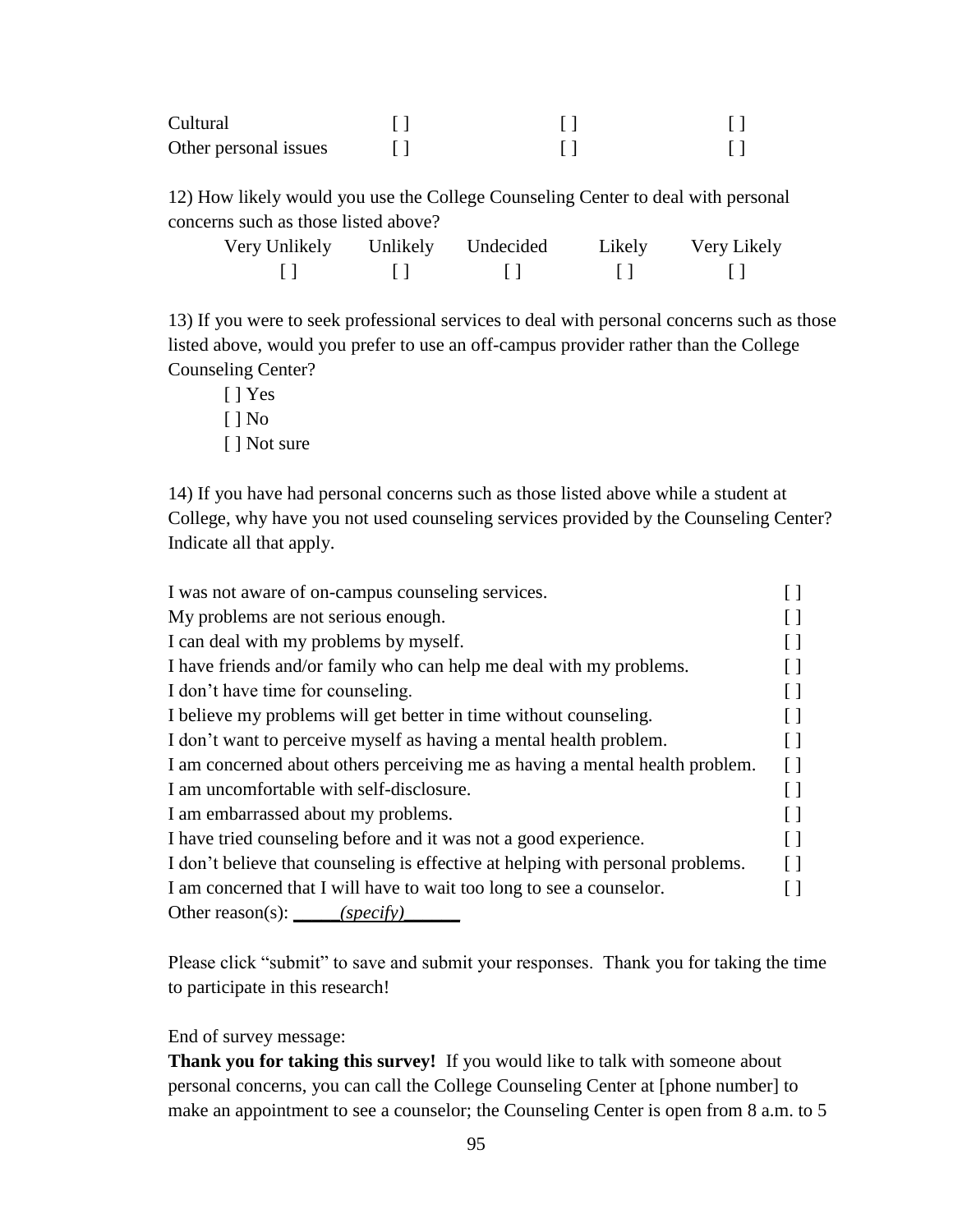p.m. on weekdays while school is in session. You can also call the CrisisConnection at 612-379-6363 to speak with a counselor on the phone; CrisisConnection answers calls 24 hours a day, 365 days a year.

### Exclusion Message:

Due to your answer to the previous question you are not eligible to complete this survey. This survey is intended only for College students who are at least 18 years old and who have never used counseling services provided by the College Counseling Center. Thank you for being willing to participate in this research.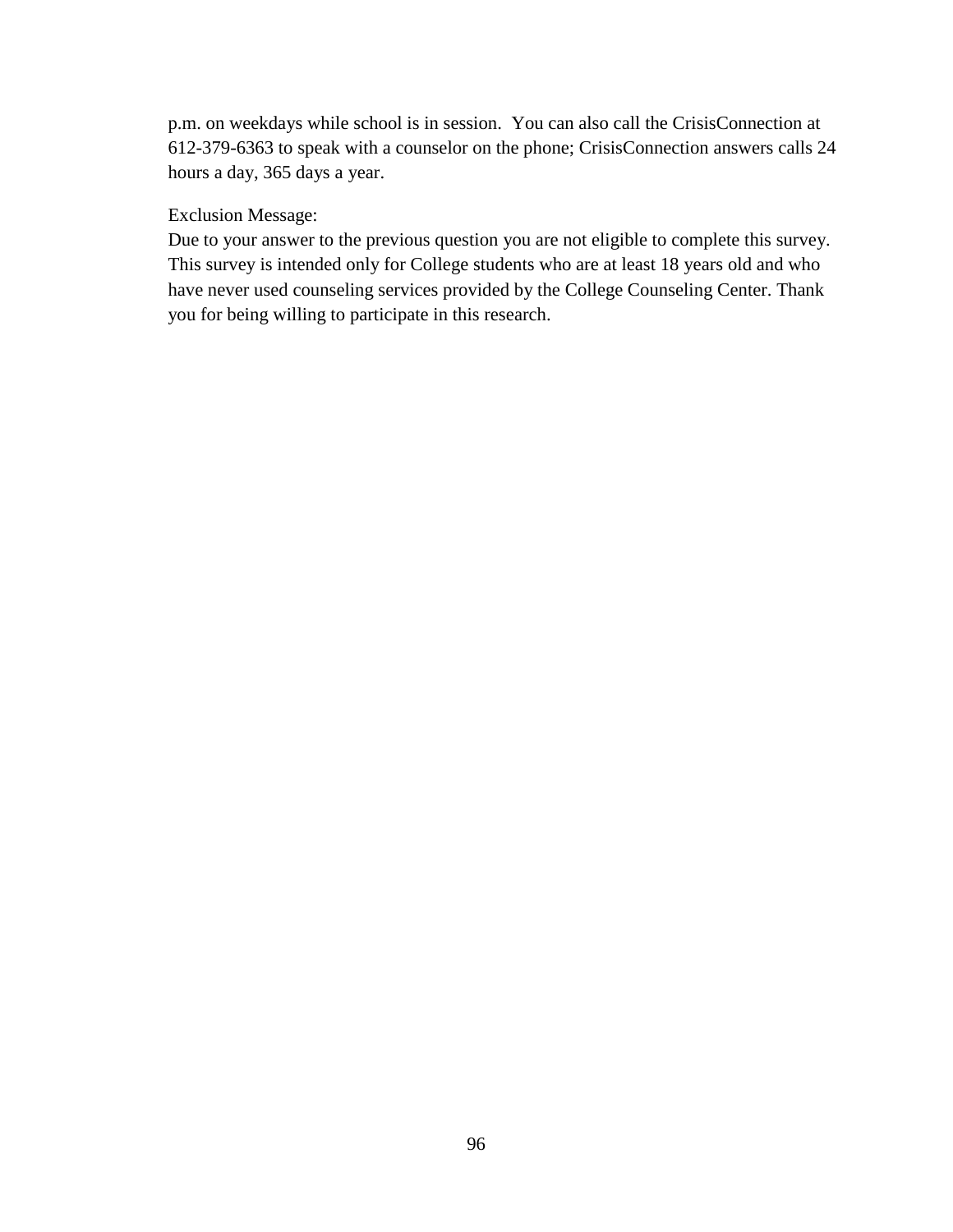### **Appendix B:**

### **Authorization to Contact Prospective Participants For a Project With Human Subjects**

*In order to use mailing lists, email aliases, membership lists, or other means of contacting prospective participants for a project with human subjects, investigators must obtain written authorization from an appropriate person as indicated on the list at the end of this form. If the project will be reviewed by the Institutional Review Board (IRB) or other reviewer for purposes of human subjects protection, this completed and signed form must be attached to the application for review.*

### **Investigator's name and email address:**  Daniel J. Hinderaker

*For student projects:* **Instructor or faculty/staff adviser: Course, student organization, or other context for project:**

For faculty or staff projects: **Department or office:** College Counseling Center

Note: I am a graduate intern at the Counseling Center. This proposed research project is a component of my Master of Social Work Program at the University of St. Thomas. I have a committee overseeing my research project. It consists of Mary Carlsen, professor in the Social Work and Family Studies department at St. Olaf College; Donna Blazis, a local therapist who has worked for Carleton College's counseling center; and Kari Fletcher, professor at the University of St. Thomas, the chair of my committee.

**Project title:** College student mental health and use of on-campus counseling services

### **Project abstract; please indicate the role of the human subjects data you will collect in accomplishing your project goals:**

In my study, I want to compare the mental health needs of students who have not used the Counseling Center to students who have used the Counseling Center. To accomplish this, I will use two sources of data.

One source will be summary data produced by the Counseling Center via its annual report. This data contains no identifying information; rather, it summarizes Counseling Center utilization by a number of factors, such as total number of student clients, problem type, gender, class year, and so on.

I also want to use a survey to collect data from a random selection of students who have not used the Counseling Center. The online survey would include the same list of concerns used by the Counseling Center on its intake form (anxiety, depression, academics, and so on). The survey will collect non-identifying demographic information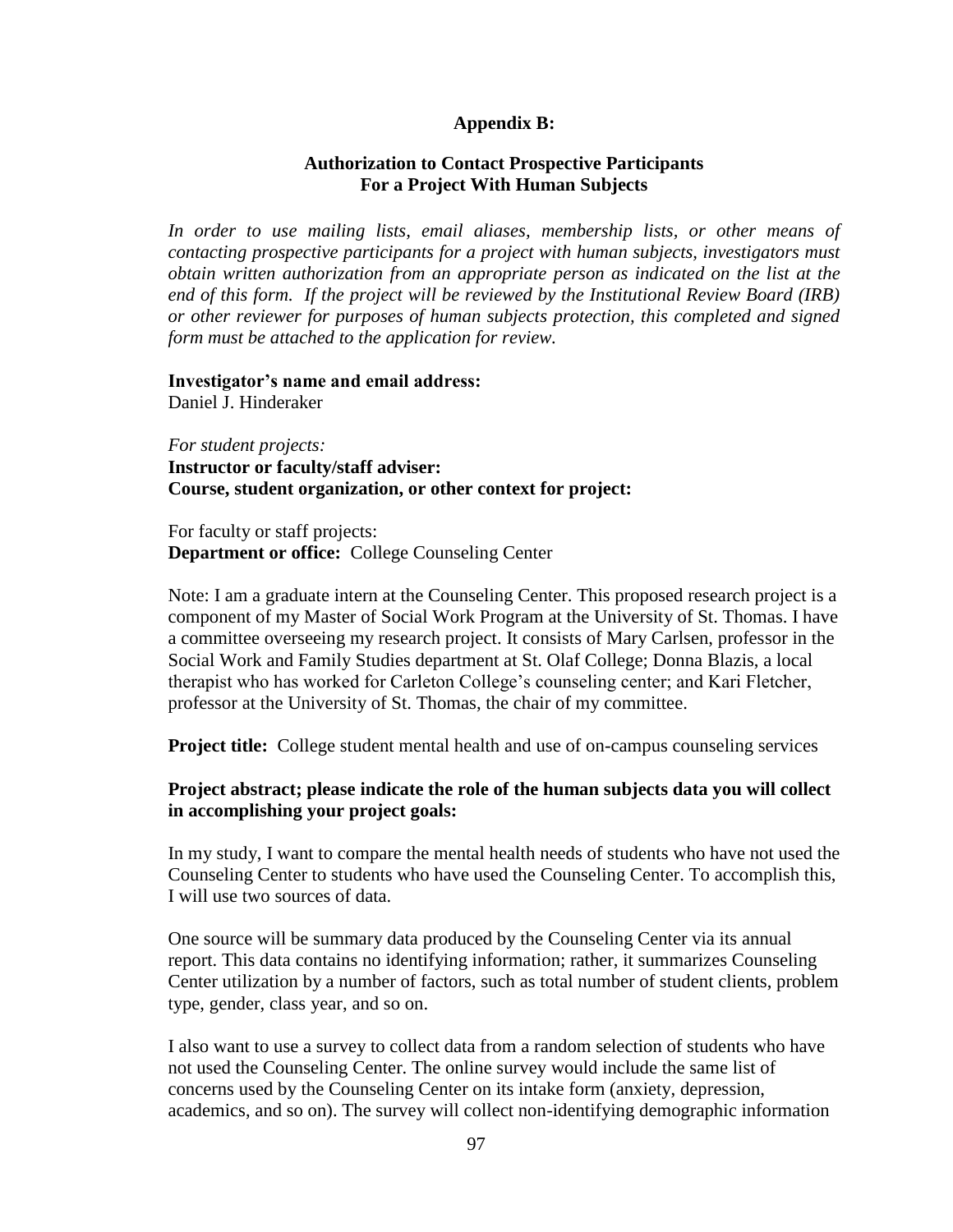such as gender, ethnicity and class year. The survey will also inquire about student knowledge of, and attitudes toward, the Counseling Center. With this research I hope to gain an understanding of the scope of students with self-identified mental health distress who are not accessing Counseling Center services. I also hope to gain some understanding of why students experiencing distress are not accessing counseling services.

## **Please describe the list or other information you are requesting to contact prospective participants in your project:**

My plan is to contact a random sample of several hundred students. They would be sent an email containing a letter explaining the research project, asking for their participation, and asking for their informed consent. If they agree to taking the survey, they would click on a link which would take them to the online survey tool on Qualtrics. All survey responses would be anonymized; there would be no possible link between survey responses and the participant.

My hope is that I could use resources at the College to select my sample and send a mass email.

## **When do you plan to submit this project for review by the IRB or other reviewers?**

I plan on submitting my research proposal to the University of St. Thomas IRB in late November or early December. I have been in contact with [the Director of Institutional Research and the Chair of the College IRB]. In an email to me on November 12, 2012, Susan informed me that I did not have to seek College IRB approval for my project so long as I received approval from the St. Thomas IRB and from the appropriate College department via this form.

## **When do you hope to begin contacting prospective participants?**

I plan to contact prospective students in January or February of 2013.

## **How will you contact them? Check all that apply:**

- Email
- Campus mail
- US mail
- □ Telephone
- $\Box$  Other:

## *For student projects:*

*I have reviewed this student's project plans, and I support this request for authorization to contact prospective subjects.*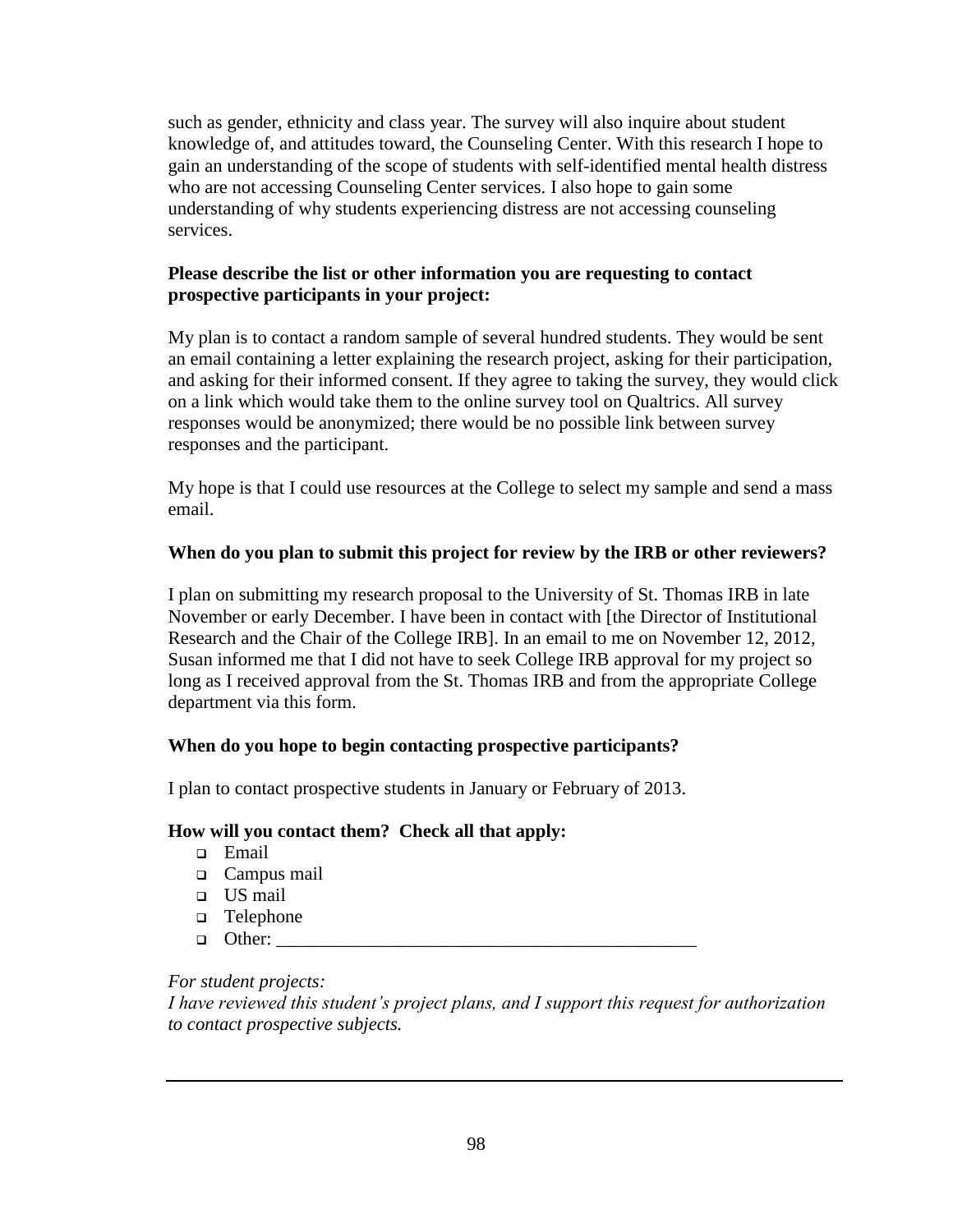# *Signature of course instructor or faculty/staff supervisor Date*

### **Authorization**

The investigator is authorized to use the list(s) or other information requested on this form for the purposes described above. Any additional conditions for this use are indicated below or on the attached sheet.

| Signature | Printed name and title | Date |
|-----------|------------------------|------|
|           |                        |      |
| Signature | Printed name and title | Date |

## **Individuals who can provide authorization**

| To contact current students:             |                                          |
|------------------------------------------|------------------------------------------|
| Random sample of all students            | Dean of Students or designated staff     |
| Lists or aliases for a specific class    | Dean of Students or designated staff     |
| year                                     |                                          |
| Residents of a residence hall            | Dean of Students or designated staff     |
| Lists or aliases for majors or           | Department chair or program director     |
| concentrators                            |                                          |
| Course aliases for specific course       | Faculty member teaching the course (or   |
| rosters                                  | taught)                                  |
| Membership lists or aliases for          | Faculty or staff adviser                 |
| student organizations                    |                                          |
| To contact faculty:                      |                                          |
| Lists or aliases for the faculty as a    | <b>Assistant Provost</b>                 |
| whole                                    |                                          |
| Lists or aliases for a specific Faculty  | <b>Associate Dean for that Faculty</b>   |
| Lists or aliases for a specific          | Department chair or program director     |
| department or program                    |                                          |
| To contact staff:                        |                                          |
| Lists or aliases for staff in a specific | Director of Human Resources              |
| division                                 |                                          |
| Lists or aliases for staff in a specific | Director of the Office                   |
| office                                   |                                          |
| To contact alumni:                       |                                          |
| Lists or aliases for any alumni          | Director of Alumni and Parent Relations, |
| groups                                   | Assoc. VP for Advancement & College      |
|                                          | Relations, and Alumni Data Services      |
|                                          | Assistant (give form to Alumni Director) |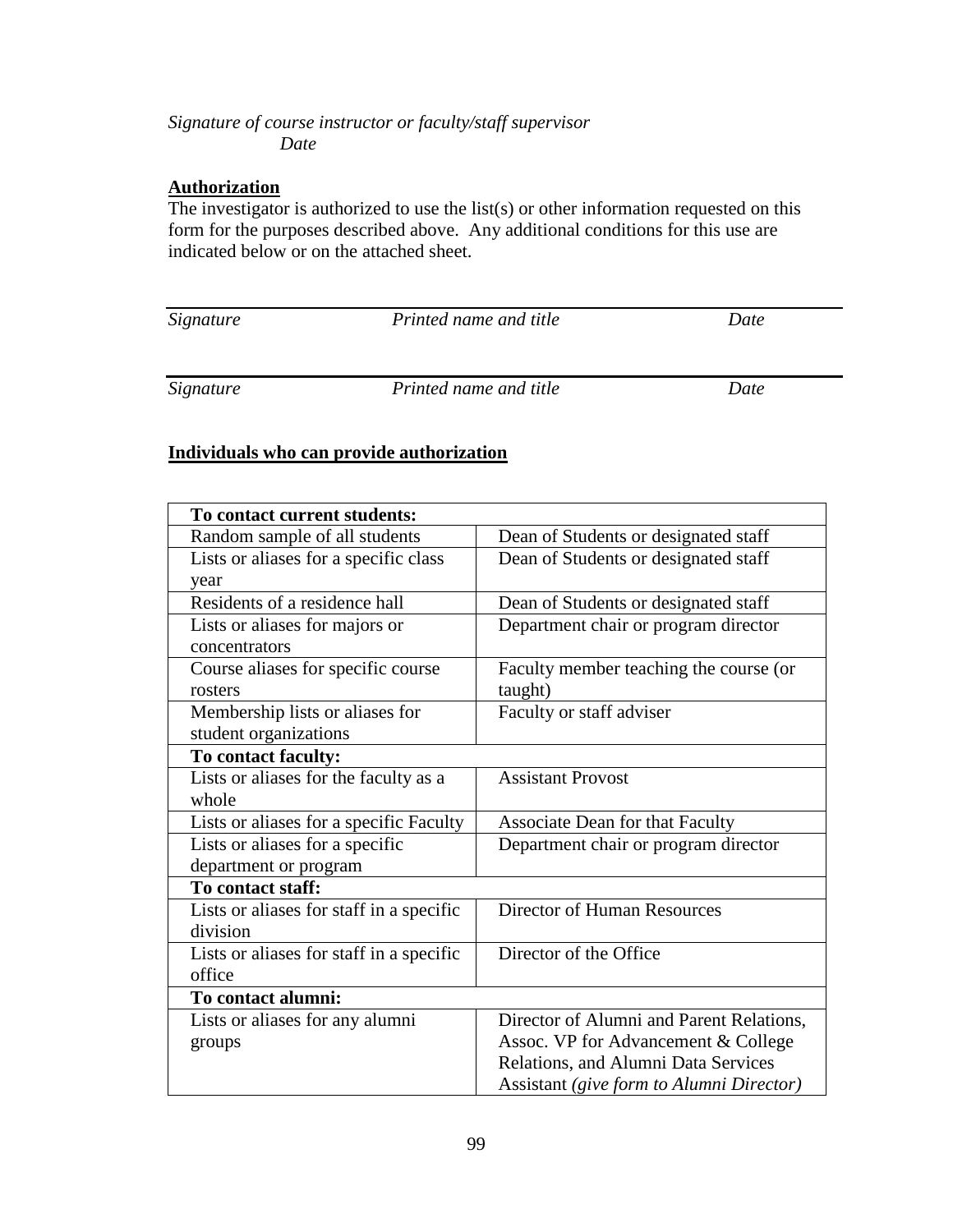| To contact prospective participants who are not members of the College |                                           |  |
|------------------------------------------------------------------------|-------------------------------------------|--|
| community:                                                             |                                           |  |
| Elementary or secondary schools                                        | School principal or principal's designate |  |
| Non-profit organizations                                               | Director or director's designate          |  |
| Membership-based organizations                                         | Director or director's designate          |  |
| Other organizations or groups                                          | Chair, director, or other individual in a |  |
|                                                                        | leadership position                       |  |

*If the above table does not include the group for whom you are requesting contact information, please consult the IRB Chair to determine the individual who can authorize your request.*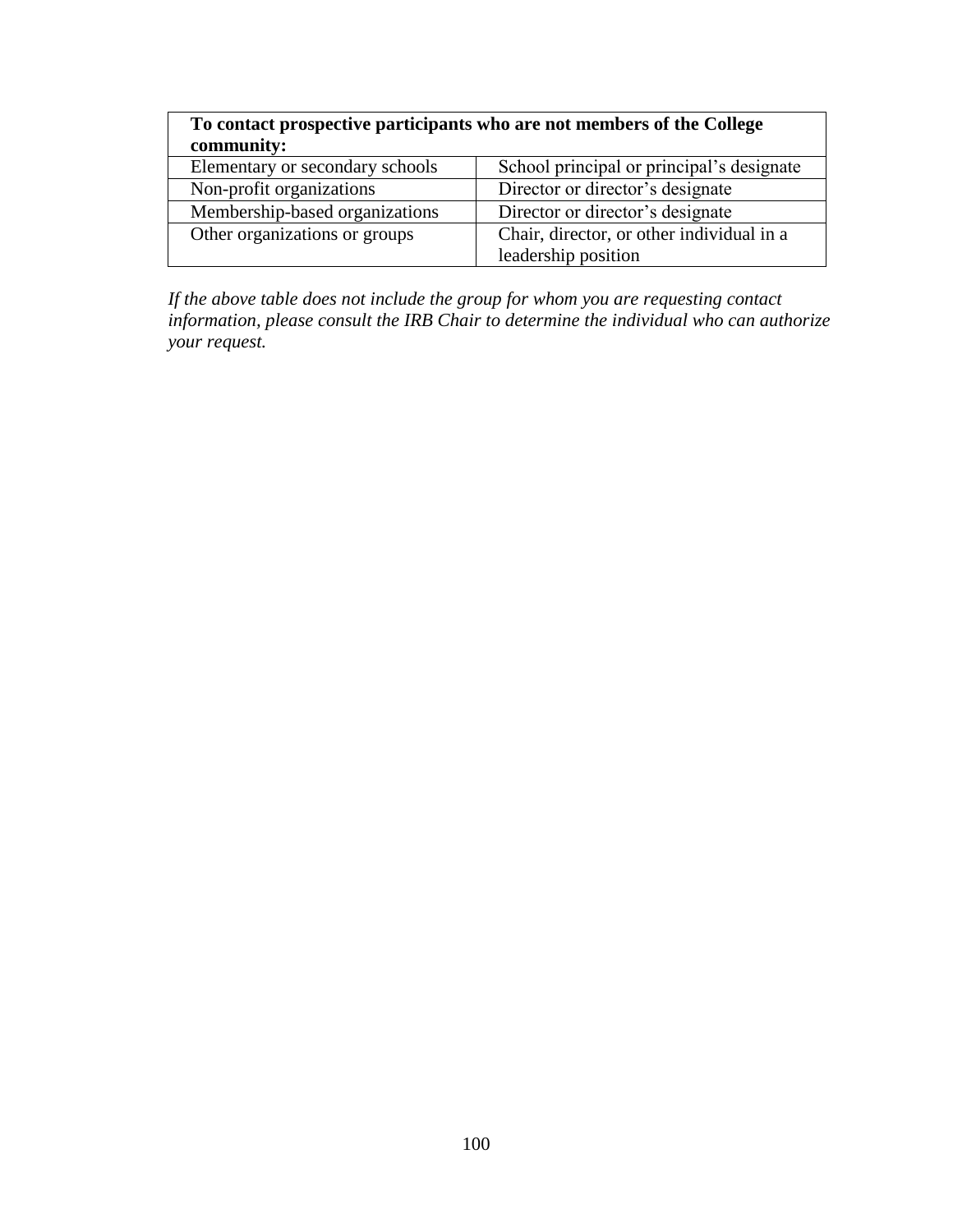## **Appendix C:**

## **Correspondence Regarding College Institutional Review Board Approval**

From: Daniel Hinderaker Nov 12, 2012

To: [Director of Institutional Research]

Hello,

I am a graduate intern at the College Counseling Center. I am currently in my third year of the MSW program at St. Thomas University. As part of my program, I am working on a research project. My hope is to research student mental health wellness and counseling center utilization here at College. I have mostly developed a research proposal, which includes electronically surveying a subset of students and also using data published by the Counseling Center. I have a committee overseeing my research project, including Professor Mary Carlsen, Donna Blazis (a therapist I know in town who has worked part time at Carleton's counseling center), and Professor Kari Fletcher (St. Thomas School of Social Work and Chair of my research committee). I am also in touch with the College Counseling Center director about this project.

At this point my research proposal is developed to the point where I need to initiate the process of working with the right people/bodies at College to gain needed permissions and to help facilitate data collection. Of course, if I need to make changes to my proposed study to make it work at College I can hopefully do that, too.

Would it be possible for me to meet with you informally to talk about how to go about this?

Thanks for your help. Dan Hinderaker

Nov 12, 2012

From: [Director of Institutional Research]

To: Daniel Hinderaker

Daniel –

Thank you for contacting me. You had also contacted my colleague, the IRB chair, so I'm replying on behalf of both of us, having just conferred with her.

If we're understanding this correctly, you should be working through the IRB at St. Thomas for human subjects' protection approval of your MSW research. You are asking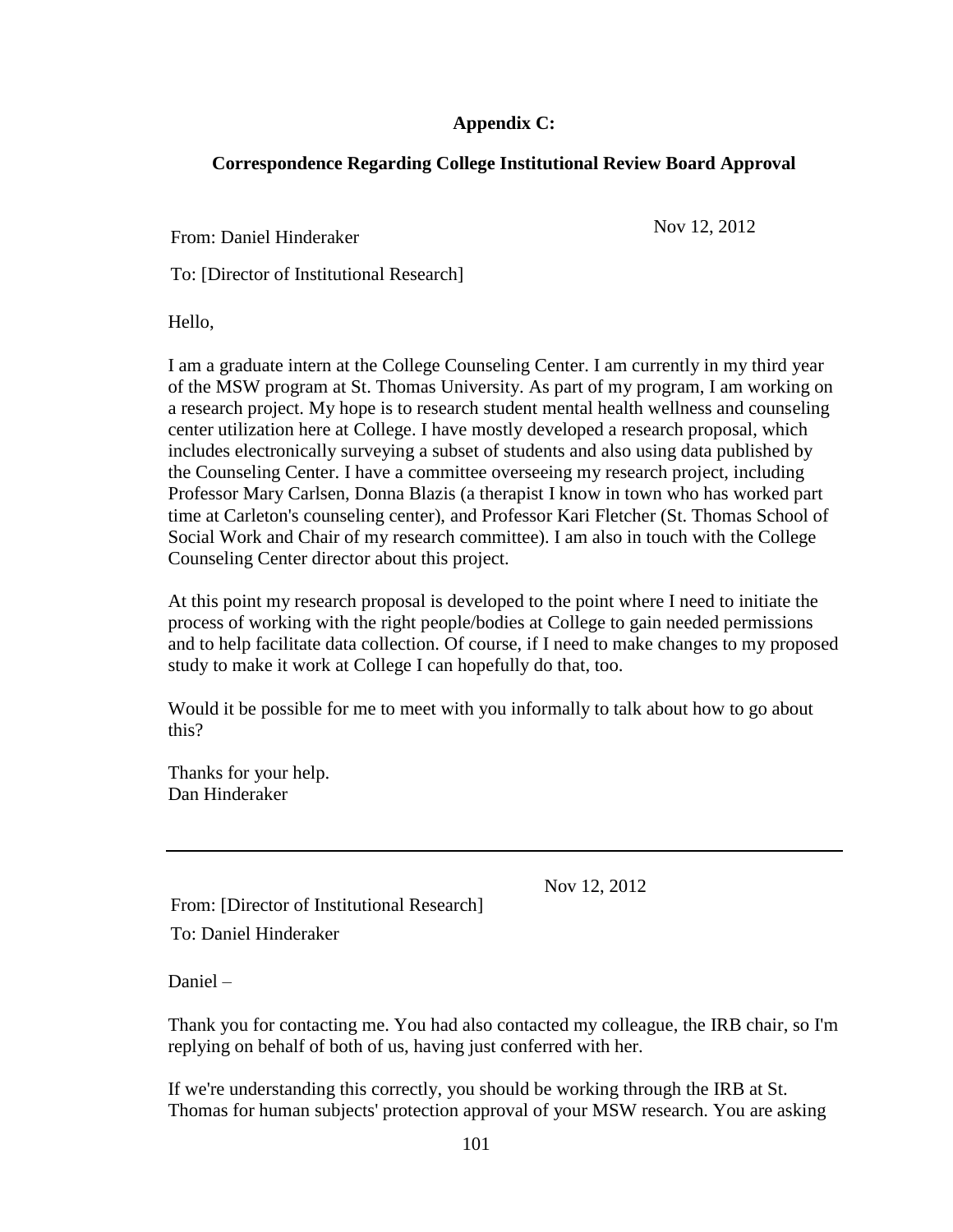to use research subjects at College, in which case you need permission from the appropriate people/offices here to contact our students. Who needs to grant permission depends on what that subset of students is and how you intend to contact them - and they should request evidence that your research has been approved by the St. Thomas IRB before providing access to our students. The College IRB does not need to review this project. We do provide a form for you to obtain appropriate approval here at College, and the St. Thomas IRB would likely want to see that you have obtained the appropriate approvals here, so you could give them a copy of this completed authorization:

### **[Authorization to Contact Prospective Participants](http://www.stolaf.edu/academics/irb/Forms/Authorization-ContactProspectiveParticipants.docx)**

If we have misunderstood any parts of this, please let us know!

\*\*\*\*\*\*\*\*\*\*\*\*\*\*\*\*\*\*\*\*\*\*\*\*\*\*\*\*\*\*\*\*\*\*\*\*

Director, Institutional Research Institutional Research & Evaluation

From: Daniel Hinderaker Nov 13, 2012

To: [Director of Institutional Research]

Hi Susan,

Thanks for the helpful response. I am seeing [the Vice President for Student Life] today, and will have him sign off on the College authorization form. I hope to work through his office regarding data collection. I am also meeting with the director of the Counseling Center. I will be going through the St. Thomas IRB in December. I hope to do data collection in January or February.

Thanks again, Dan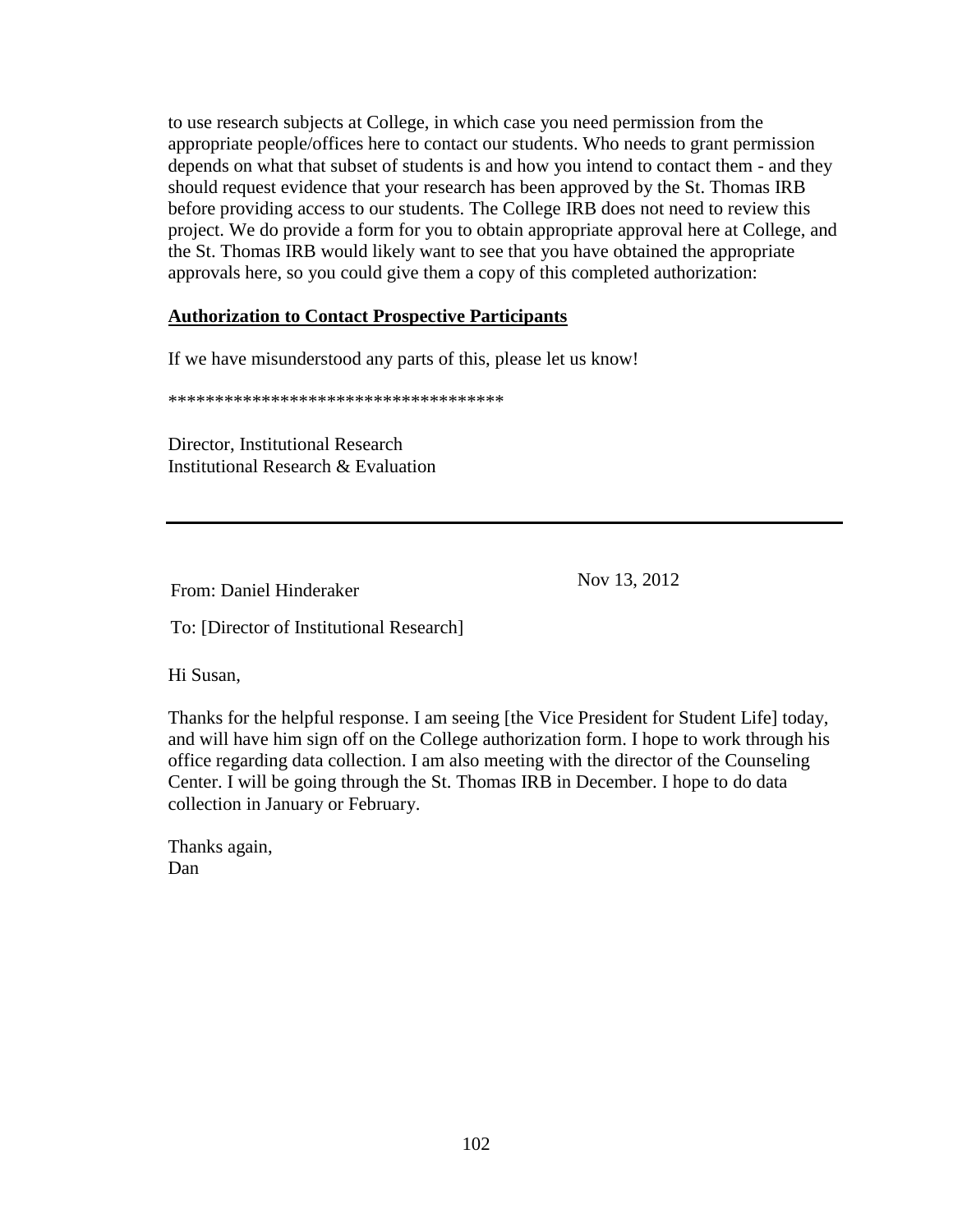### **Appendix D:**

#### **Approval Letter from University of St. Thomas Institutional Review Board**

[University of St. Thomas Institutional Review Board letter head]

| DATE:                   | December 27, 2012                                                                                   |
|-------------------------|-----------------------------------------------------------------------------------------------------|
| TO:                     | Daniel Hinderaker                                                                                   |
| PROJECT TITLE:          | [404608-1] College Student Mental Health and Use of On-<br><b>Campus Counseling Center Services</b> |
| <b>REFERENCE#:</b>      |                                                                                                     |
| <b>SUBMISSION TYPE:</b> | New Project                                                                                         |
| <b>ACTION:</b>          | <b>APPROVED</b>                                                                                     |
| <b>APPROVAL DATE:</b>   | December 27, 2012                                                                                   |
| <b>EXPIRATION DATE:</b> | December 27, 2013                                                                                   |
| <b>REVIEW TYPE:</b>     | <b>Exempt Review</b>                                                                                |
| <b>REVIEW CATEGORY:</b> | Expedited review category #                                                                         |

Thank you for your submission of New Project materials for this project. The University of St. Thomas Institutional Review Board has APPROVED your submission. This approval is based on appropriate risk/benefit ratio and a project design wherein the risks have been minimized. All research must be conducted in accordance with this approved submission.

This submission has received Exempt Review based on applicable federal regulations.

Please remember that informed consent is a process beginning with a description of the project and insurance of participant understanding followed by a signed consent form. Informed consent must continue throughout the project via a dialogue between the researcher and the research participant. Federal regulations require that each participant receives a copy of the consent document.

Please note that any revision to previously approved materials must be approved by this committee prior to initiation. Please use the appropriate revision forms for this procedure.

ALL UNANTICIPATED PROBLEMS involving risks to subjects or others (UPIRSOs) and SERIOUS and UNEXPECTED adverse events must be reported promptly to this office. Please use the appropriate reporting forms for this procedure. All FDA and sponsor reporting requirements should also be followed.

All NON-COMPLIANCE issues or COMPLAINTS regarding this project must be reported promptly to this office.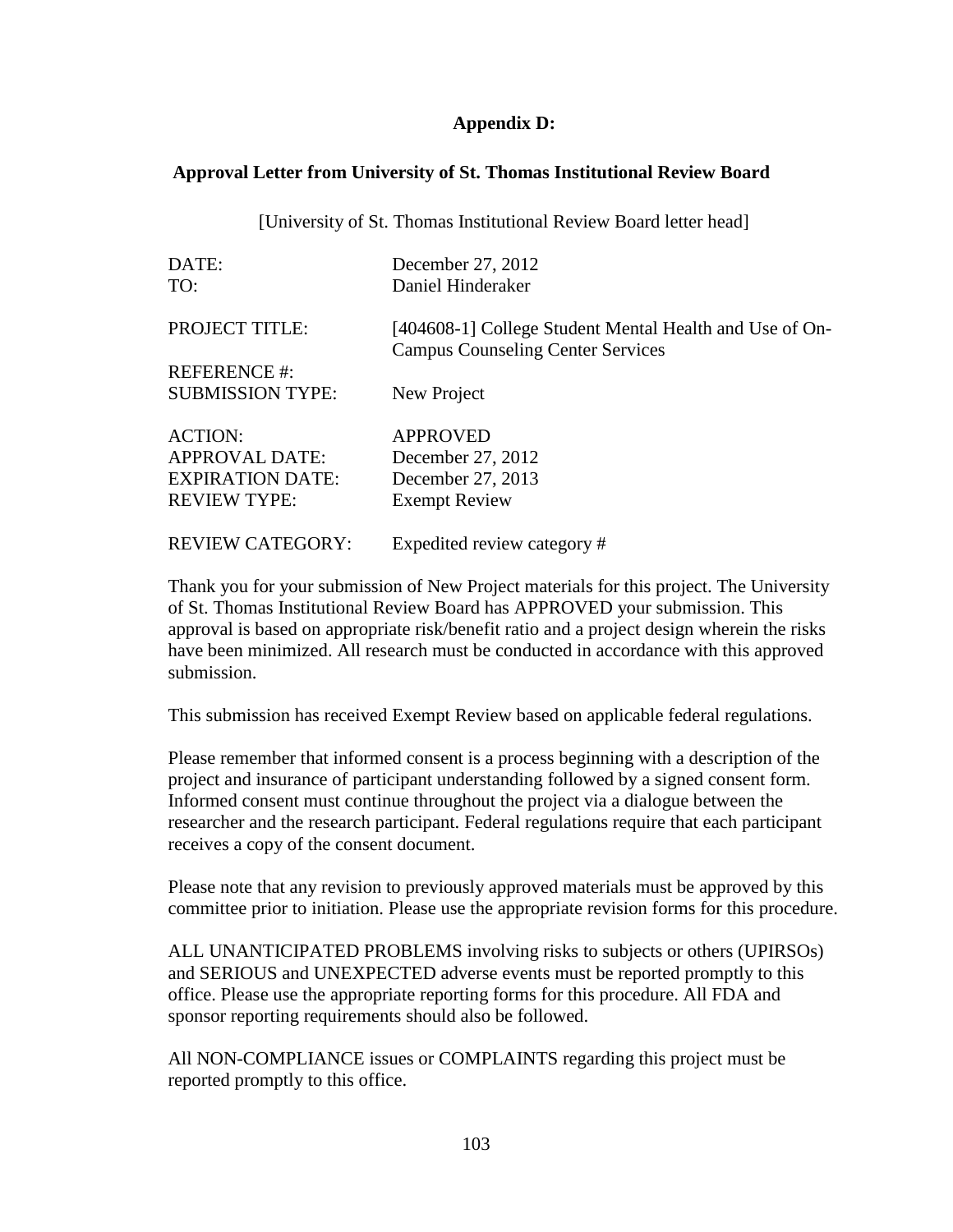This project has been determined to be project. Based on the risks, this project requires continuing review by this committee on an annual basis. Please use the appropriate forms for this procedure. Your documentation for continuing review must be received with sufficient time for review and continued approval before the expiration date of December 27, 2013.

Please note that all research records must be retained for a minimum of three years after completion of the project.

If you have any questions, please contact [the University of St. Thomas IRB office]. Please include your project title and reference number in all correspondence with this committee.

Best wishes to you as you begin your research.

[Signature]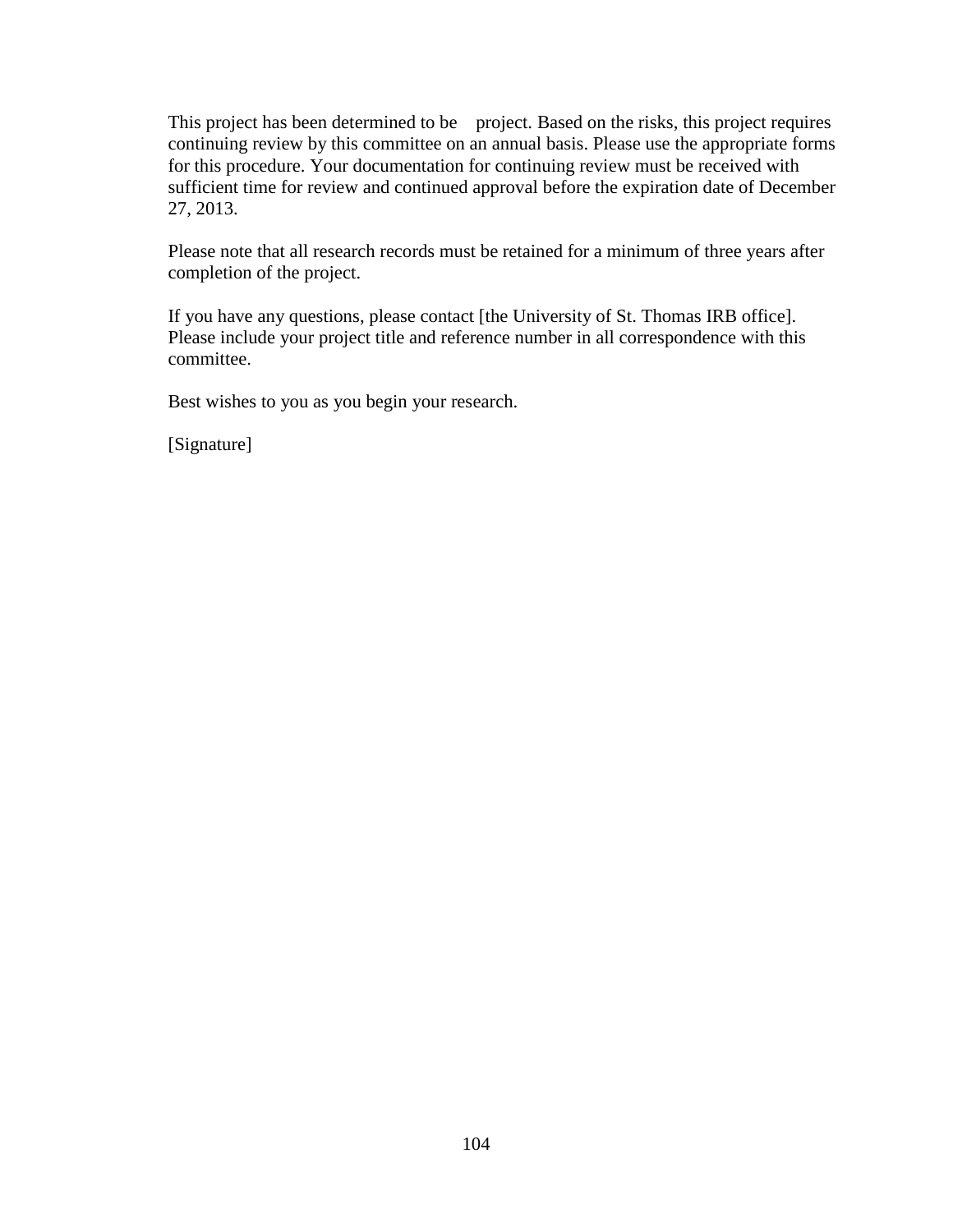# **Appendix E:**

# **Permission Letter from Director of College Counseling Center**

[College Counseling Center Letterhead]

[Date]

[Addressee representing the University of St. Thomas Institutional Review Board]

Dear Daniel,

Thank you for contacting me regarding your proposed research as a Master's of Social Work student at the University of St. Thomas. I am pleased to inform you that you have the support of the College Counseling Center to use data published on our annual report in support of your research project: College student mental health and use of on-campus counseling services.

I understand that your study is a quantitative research project that will compare data concerning students who have used the Counseling Center with survey data collected from students who have not used the Counseling Center. I also understand that the Dean's Office has given authorization to conduct a survey of students, and that my permission concerns only the use of information supplied in the Counseling Center's annual report, which is completely anonymous and does not include any information to identify individual students.

I understand that you will not proceed with your research until you have received the approval of your research committee and the Institutional Review Board at the University of St. Thomas. I understand that your research will ultimately result in a research paper that will be published in a public forum.

I do not anticipate any direct benefit or risk to the Counseling Center. However, I do believe that your research will add to the body of knowledge in this important area of study.

Sincerely,

[Signature of Director of the College Counseling Center]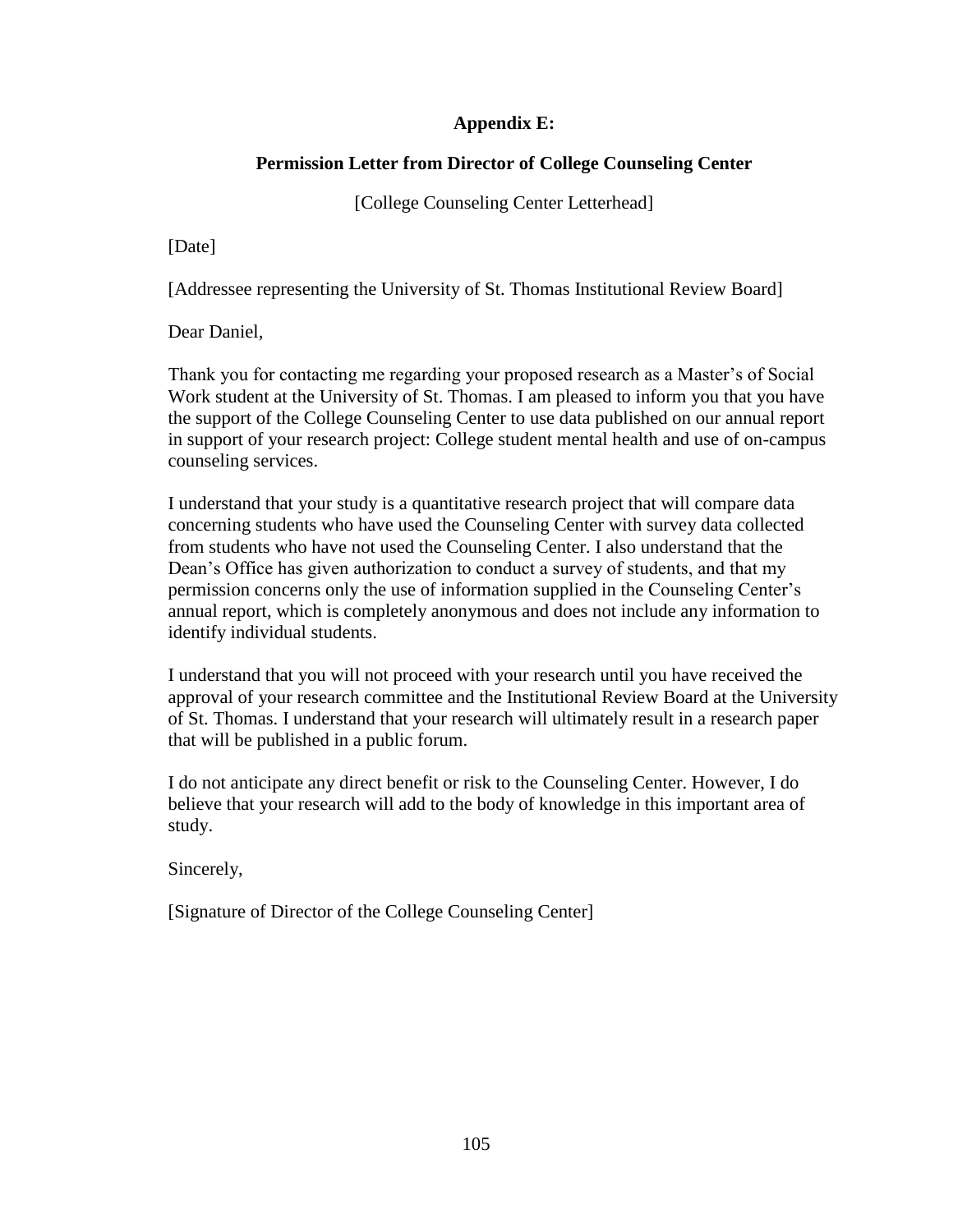# **Appendix F:**

# **Email Letter Soliciting Participation in Survey**

Dear Student,

You are invited to participate in a short online survey to support research to learn about students' mental health and use of on-campus counseling services. The survey is completely voluntary. The link below will take you to a Qualtrics web page where you can get more information and complete the survey if you choose. Your responses will be anonymous, so no e-mail or account information will be recorded.

In order to participate, you must:

- · Be 18 years of age or older;
- Be an enrolled College student; and
- Have not used services provided by the College Counseling Center.

I am an intern at the Counseling Center and also a graduate student in the School of Social Work program at the University of St. Thomas and St. Catherine University in St. Paul, Minnesota. It is hoped that the results of this research will be utilized by the College to better meet the needs of students. Your participation will be greatly appreciated!

For more information and to participate in the survey, click here:

[Link to survey]

Thank you, Dan Hinderaker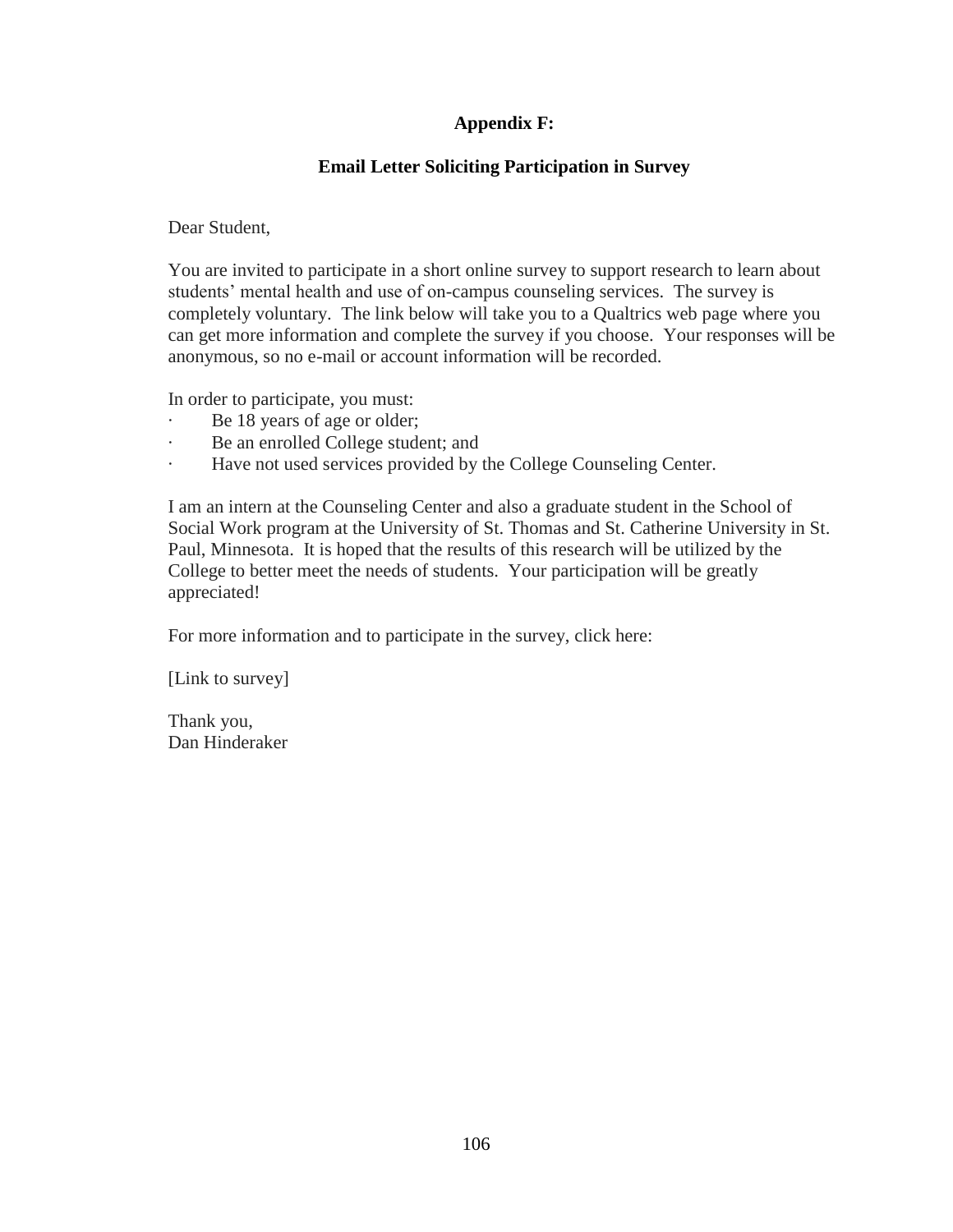## **Appendix G:**

## **Consent Form**

### Students' Mental Health and Use of On-Campus Counseling Services IRB Tracking # 404608-1

This survey is part of a study to learn about College students' mental health and use of on-campus counseling services. You were randomly selected as a possible participant in this study because you are a College student. Please read this consent form and ask any questions you may have before agreeing to participate in the study.

This study is being conducted by Daniel J. Hinderaker, a graduate student at the School of Social Work at the University of St. Thomas and St. Catherine University, and a graduate intern at the College Counseling Center. The study is supervised by Professor Kari L. Fletcher, PhD, LICSW.

#### **Background Information:**

The purpose of this study is to gain a better understanding of the mental health needs of students as well as their potential use of the on-campus counseling services provided by the College Counseling Center.

### **Procedures:**

If you agree to participate in this study, you will be asked to complete an online survey created using the electronic survey software Qualtrics. Following the link at the bottom of this form will bring you directly to the survey. This survey will take approximately 5 to 15 minutes to complete.

## **Risks and Benefits of Being in the Study:**

This study may have minimal risks because of questions related to personal mental health concerns and use of counseling services. However, if thinking about the topic of mental health becomes uncomfortable for you, you can stop the survey, take a break, or skip a question at any point. If you choose to stop answering questions and exit the survey, your answers will be discarded and will not be included in the research results. If you would like to talk with someone about your experiences after taking the survey, or any emotions that come up for you, you can call the College Counseling Center at 507-786- 3062 to make an appointment to see a counselor; the Counseling Center is open from 8 a.m. to 5 p.m. on weekdays while school is in session. You can also call the CrisisConnection at 612-379-6363 to speak with a counselor on the phone; CrisisConnection answers calls 24 hours a day, 365 days a year. There are no direct benefits to you for participating in this study. Your participation in this study will contribute to a better understanding of mental health needs of students.

## **Confidentiality:**

Participation in this study will be completely confidential. The data is being collected via Qualtrics, which is a web-based surveying tool, and it will not be connected to your email address. Additionally, the survey will be designed in Qualtrics in a way that all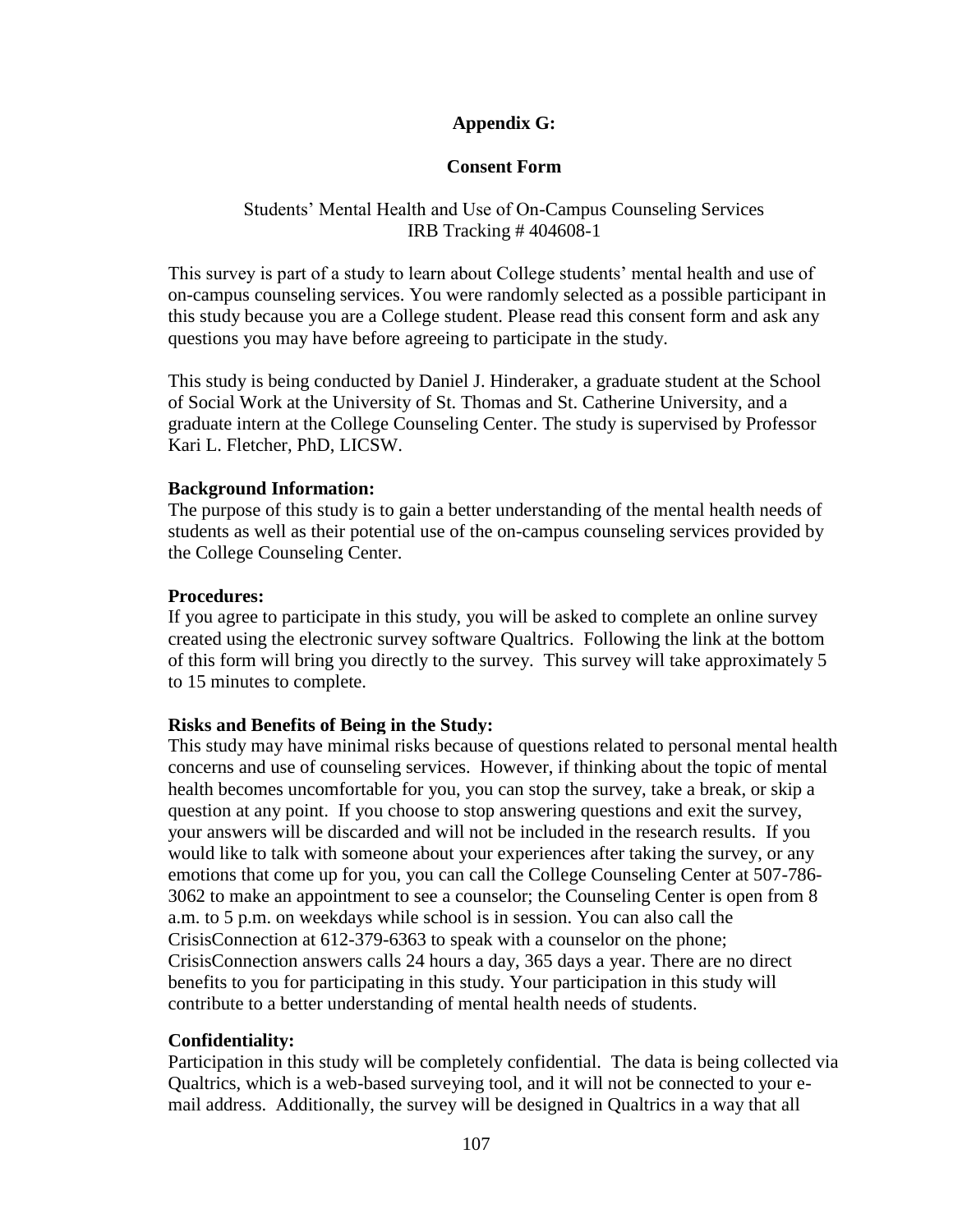responses and results will be anonymized, and there will be no possible direct link between your identity and your responses. All survey results will be stored both on my computer and on the University of St. Thomas's computer in a password protected file. In any written reports or publications, no one will be identified or identifiable, and only group data will be presented. Only I, Daniel Hinderaker, and my advisor, Professor Kari Fletcher, will have access to the anonymous records while I work on this project. I will finish analyzing the data and will destroy all original reports by June 1, 2013.

#### **Voluntary Nature of the Study:**

Your participation in this study is entirely voluntary. Your decision whether or not to participate will not affect your current or future relations with the College, the University of St. Thomas or St. Catherine University. If you decide to participate, you are free to withdraw at any point prior to completion of the survey.

### **Contacts and Questions:**

If you have any questions now or later, please feel free to contact me, Daniel Hinderaker, by email at --. You may also contact my advisor, Professor Kari Fletcher, at 651-962- 5807 or at flet1660@stthhomas.edu. You may also contact the University of St. Thomas Institutional Review Board at 651-962-5341 with any questions or concerns.

### **Statement of Consent:**

Participation in the online survey implies that you have read and understood the above information, that you are 18 years of age or older, and that you consent to participate in the study.

You can print this form for your records.

**To participate in the survey, please click on the >> button, below.**